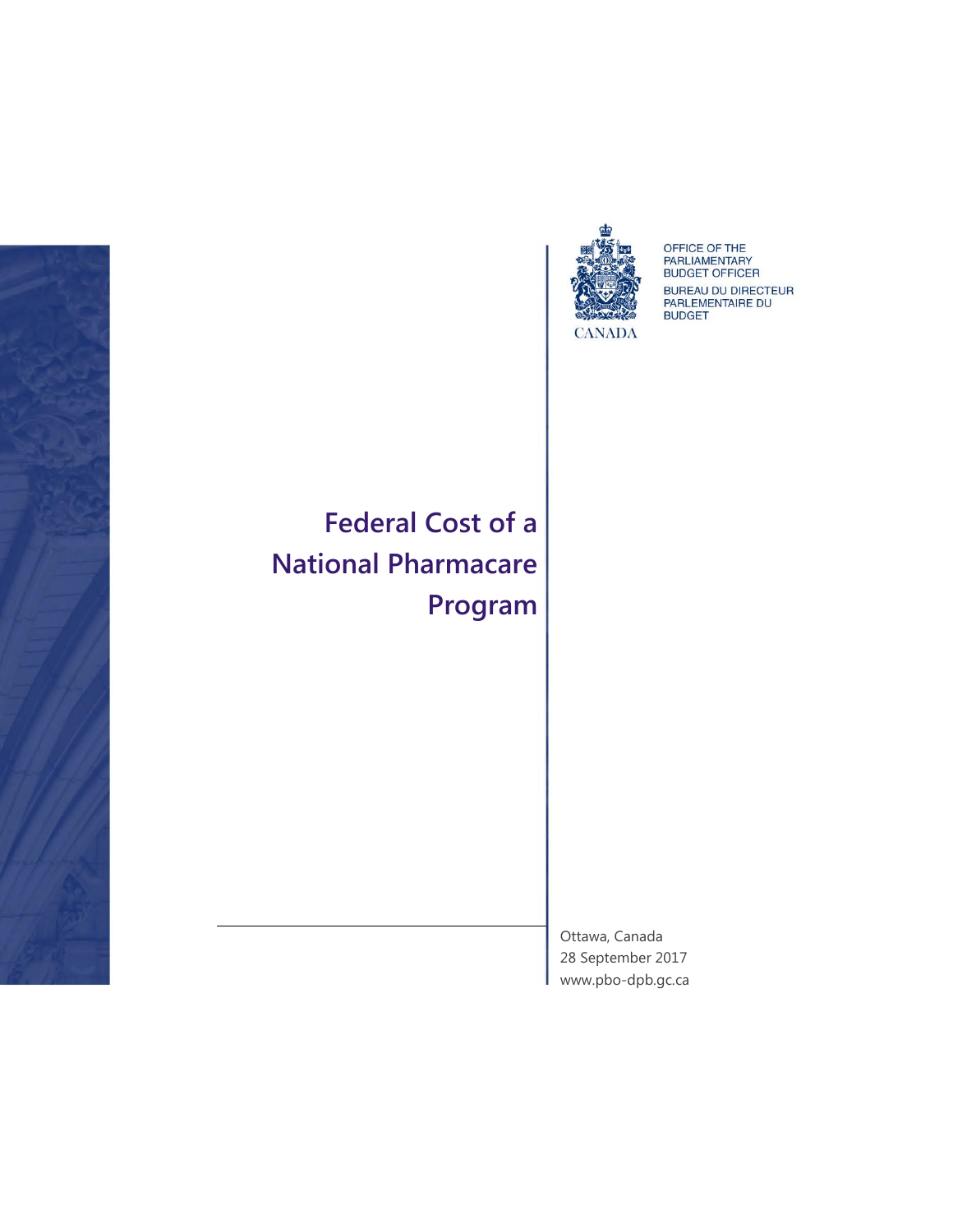The mandate of the Parliamentary Budget Officer (PBO) is to provide independent analysis to Parliament on the state of the nation's finances, the Government's estimates and trends in the Canadian economy; and, upon request from a committee or parliamentarian, to estimate the financial cost of any proposal for matters over which Parliament has jurisdiction.

Any analysis of QuintilesIMS data is independently arrived at by PBO on the basis of the data and other information and QuintilesIMS is not responsible for any reliance by recipients of the data or any analysis thereof. Parts of this report are based on data and information provided by the Canadian Institute for Health Information. However, the analyses, conclusions, opinions and statements expressed herein are those of the author and not necessarily those of the Canadian Institute for Health Information.

This analysis is based on Statistics Canada's Social Policy Simulation Database and Model. The assumptions and calculations underlying the simulation results were prepared by PBO and the responsibility for the use and interpretation of these data is entirely that of the author.

PBO wishes to acknowledge individuals from the Patented Medicine Prices Review Board, the Canadian Life and Health Insurance Association, Health Canada, QuintilesIMS, the Canadian Institute for Health Information and other individuals and organizations who graciously provided information and clarifications. PBO thanks the Quebec Ministry of Health and Social Services for providing the Régie de l'assurance maladie List of Medications.

The Parliamentary Budget Office also wishes to acknowledge and thank the following individuals for their peer review of this report:

Kathy Lee, Program Lead, Pharmaceuticals, Canadian Institute for Health Information, Ottawa;

Jordan Hunt, Manager, Pharmaceuticals, Canadian Institute for Health Information, Ottawa;

Marc-André Gagnon PhD, Associate Professor, School of Public Policy and Administration, Carleton University, Ottawa;

Damien Contandriopoulos, BSc, MSc, PhD, Full Professor, Faculty of Nursing, Université de Montréal, Montreal; and,

Nevzeta Bosnic, Senior Economist, Patented Medicine Prices Review Board, Ottawa.

Please note that the analyses and conclusions in this document do not necessarily reflect those of the individuals or organizations mentioned above.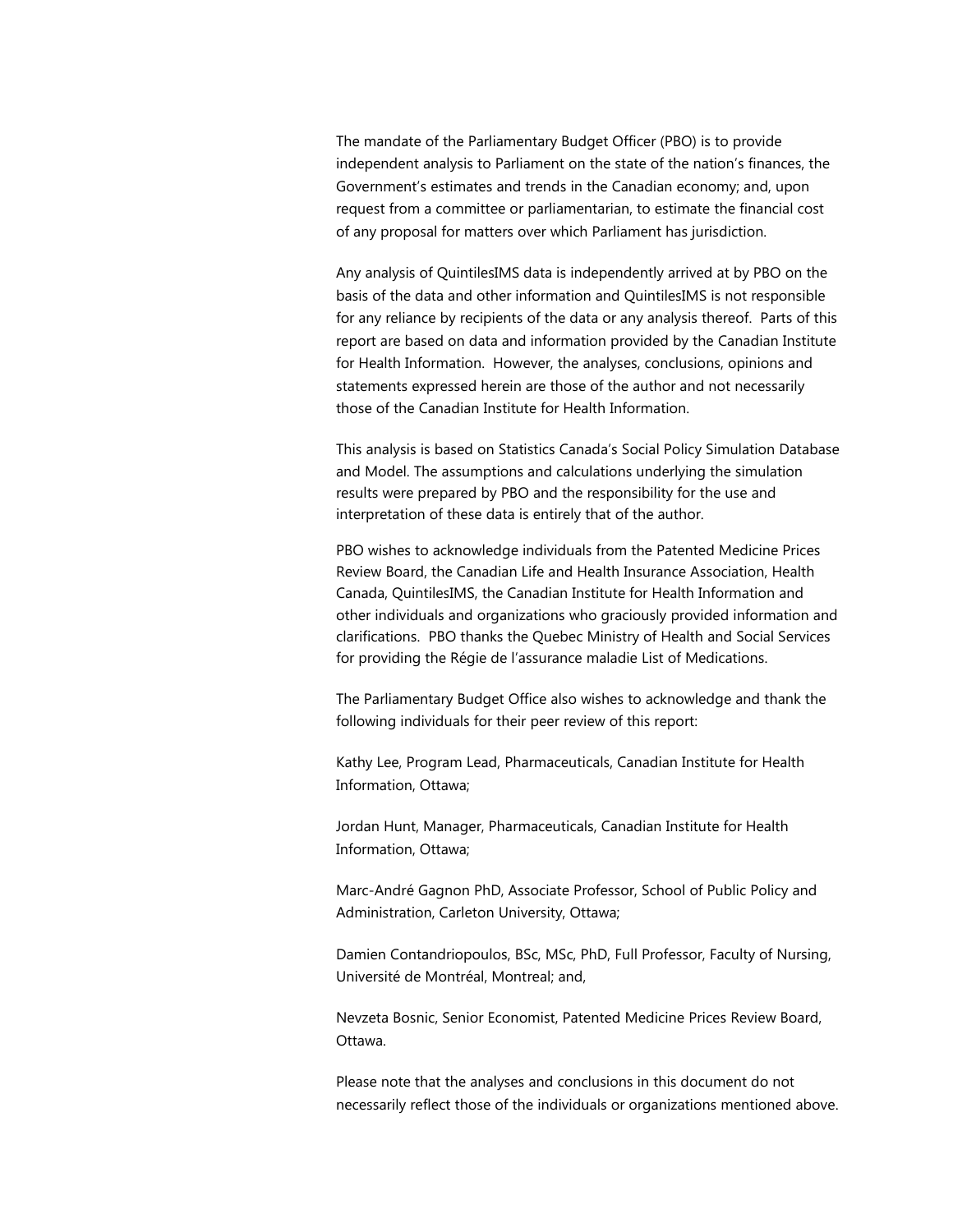This report was prepared by the staff of the Parliamentary Budget Officer. Carleigh Busby wrote the report. Jason Jacques, Mark Mahabir and Nigel Wodrich contributed to the analysis. Mostafa Askari provided comments. Nancy Beauchamp and Jocelyne Scrim assisted with the preparation of the report for publication. Please contact [pbo-dpb@parl.gc.ca](mailto:pbo-dpb@parl.gc.ca) for further information.

Jean-Denis Fréchette Parliamentary Budget Officer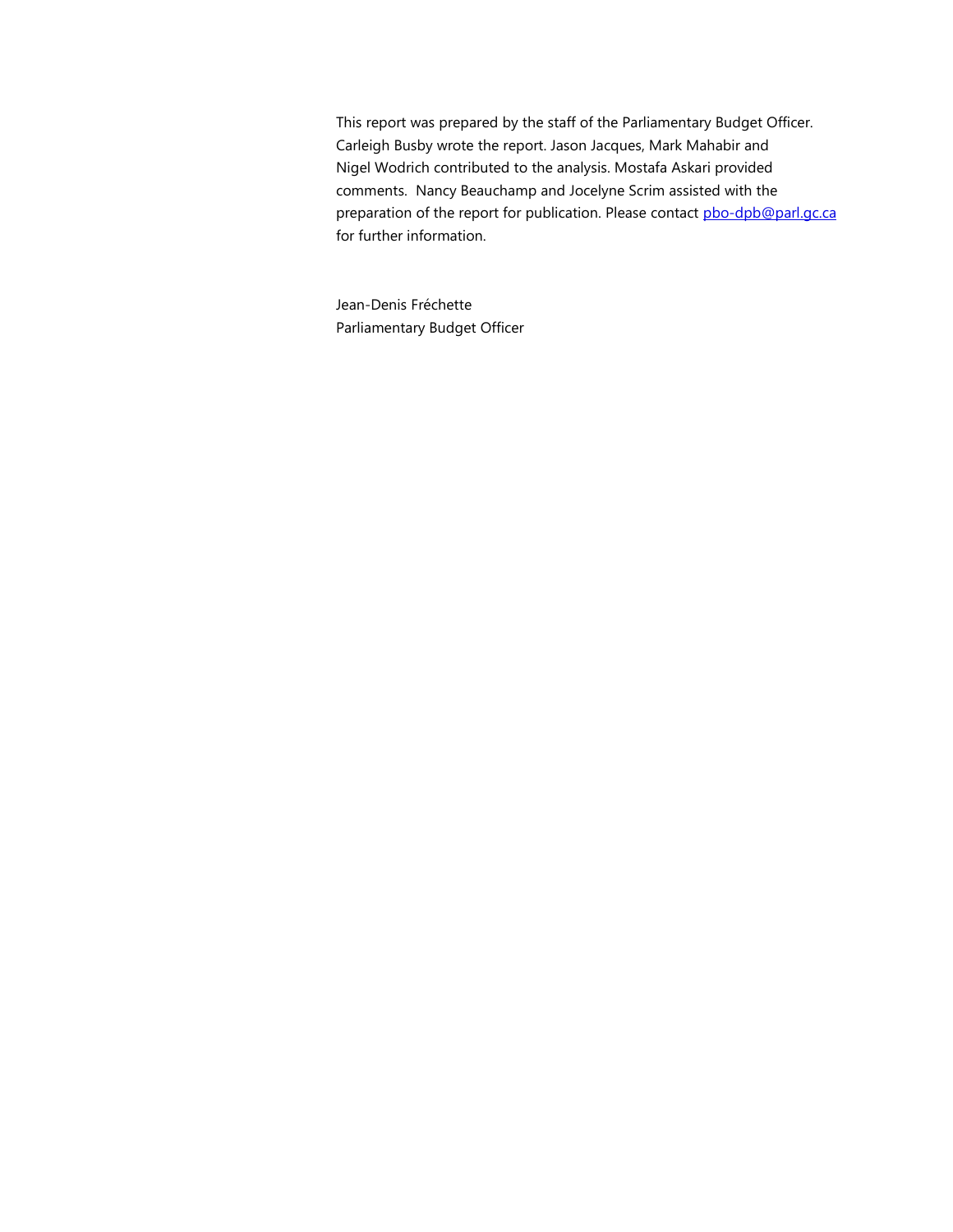# **Table of Contents**

| <b>Executive Summary</b> |                                            |    |
|--------------------------|--------------------------------------------|----|
|                          | 1. Overall Drug Spending in Canada         |    |
| 1.1.                     | <b>Federal Government</b>                  | 10 |
| 1.2.                     | Sub-national Public Drug Plans             | 12 |
| 1.3.                     | Private Drug Plans                         | 17 |
| 1.4.                     | Out-of-Pocket Expenses and the Uninsured   | 19 |
| 1.5.                     | Drug Prices in Canada                      | 28 |
|                          | 2. Scope of National Pharmacare Plan       | 31 |
| 3. What would change?    |                                            | 33 |
| 3.1.                     | <b>Behavioural Impacts</b>                 | 35 |
| 3.2.                     | The Cost of Co-payment Exemptions          | 38 |
| 3.3.                     | Therapeutic Mix or Drug Market Composition | 40 |
| 3.4.                     | Price of drugs                             | 41 |
| 3.5.                     | Markups and Fees                           | 42 |
| 3.6.                     | <b>Total Net Federal Cost</b>              | 42 |
| 3.7.                     | Overall Drug Spending with Pharmacare      | 43 |
| 4. Projections           |                                            | 45 |
| 4.1.                     | Context                                    | 45 |
| 4.2.                     | Results                                    | 46 |
|                          | <b>Appendix A: Sensitivity Analysis</b>    | 48 |
| <b>Appendix B:</b>       | Data                                       | 54 |
|                          | <b>Appendix C: Pricing Methodology</b>     | 56 |
| <b>Appendix D:</b>       | <b>Co-payment Exemption Methodology</b>    | 60 |
| <b>Appendix E:</b>       | Methodology - Generic Substitution         | 64 |
| <b>Appendix F:</b>       | <b>Projection Methodology</b>              | 66 |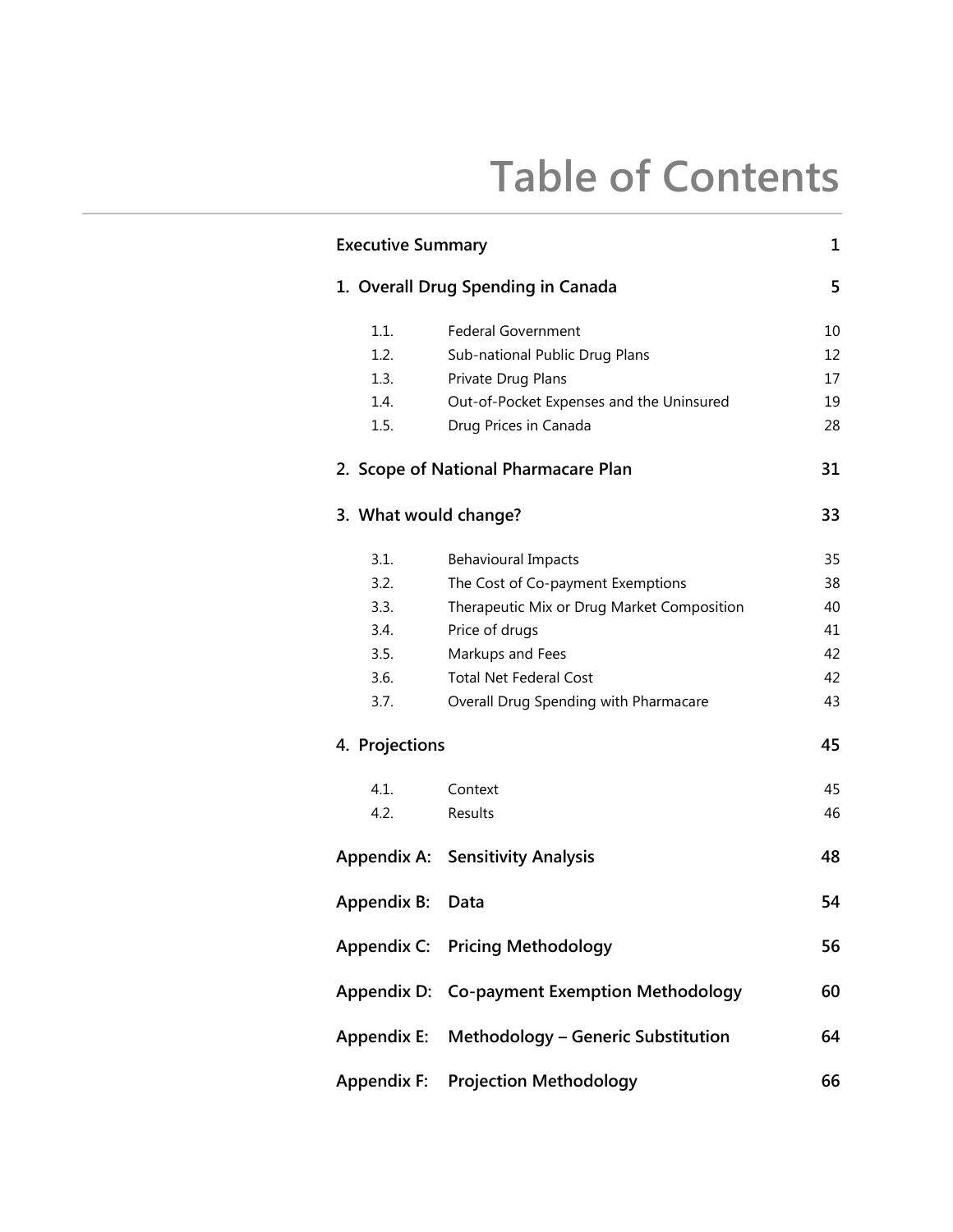|              | Appendix G: Drug Cost Containment Strategies | 70 |
|--------------|----------------------------------------------|----|
|              | Appendix H: Provincial Drug Plans Overview   | 73 |
| <b>Notes</b> |                                              | 78 |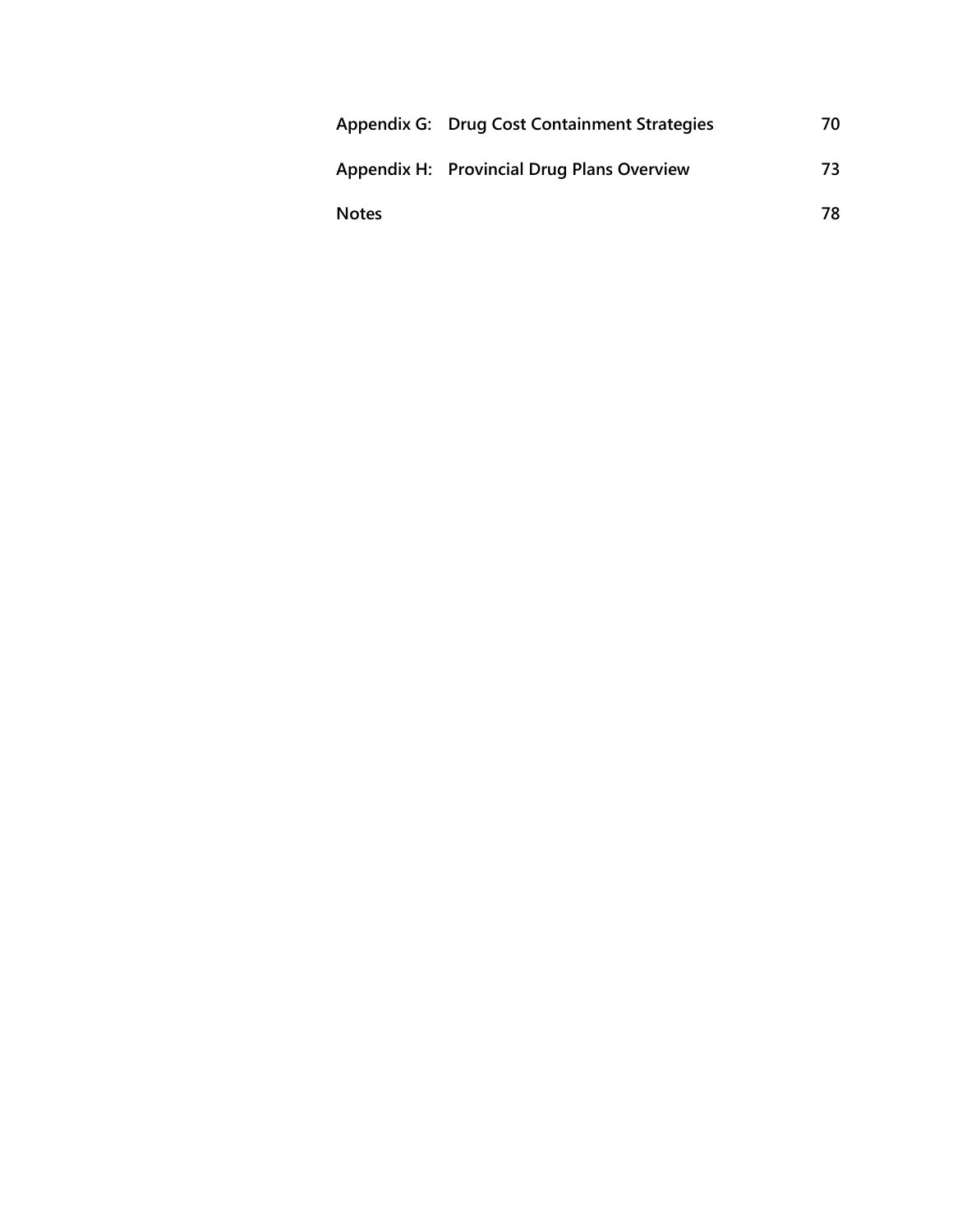# **Executive Summary**

<span id="page-5-0"></span>In September 2016, the House of Commons Standing Committee on Health asked the Parliamentary Budget Officer (PBO) to provide a cost estimate of implementing a national Pharmacare program.

The Committee provided the program's framework, including the inclusive list of drugs to be covered by Pharmacare based on Quebec's formulary, eligibility requirements, co-payment levels, and eligibility requirements for co-payment exemptions.

This paper estimates the cost to the federal government of implementing this particular framework for Pharmacare. It incorporates PBO's assumptions of the potential savings resulting from a stronger position for drug price negotiations, consumption or behavioural responses of providing coverage, and potential changes in the drug market composition.

In addition, this paper provides five-year projections of these federal costs. However, the costs associated with a single administrator of drug benefit claims when compared to multiple administrators both public and private are not considered.

PBO estimates that roughly \$28.5 billion was spent on prescription drugs in 2015. Of this, just under half (\$13.1 billion) was paid for by public insurance plans, followed by private insurance plans (\$10.7 billion) and individuals (\$4.7 billion).

While spending on drugs has grown rapidly (5.1 per cent annually from 2004 to 2014), many Canadians are still unable to obtain necessary drugs because of their cost.<sup>[1](#page-83-0)</sup> This includes an estimated 2 per cent of Canadians who lack drug insurance coverage and 10 per cent of Canadians who have coverage, but lack the financial means to pay for their prescriptions. Of the \$28.5 billion in estimated pharmaceutical expenses in 2015-16, \$24.6 billion would be eligible for a national Pharmacare program. These are costs currently incurred by governments (\$11.9 billion), private insurance plans (\$9.0 billion), and patients (\$3.6 billion).

The remaining \$3.9 billion was spent on drugs not listed on Quebec's public drug plan formulary (an inclusive list of drugs eligible for reimbursement by an insurance plan), and are assumed to continue to be consumed at current levels, with current prices.

After accounting for pricing and consumption changes, PBO estimates total drug spending under a national Pharmacare program would amount to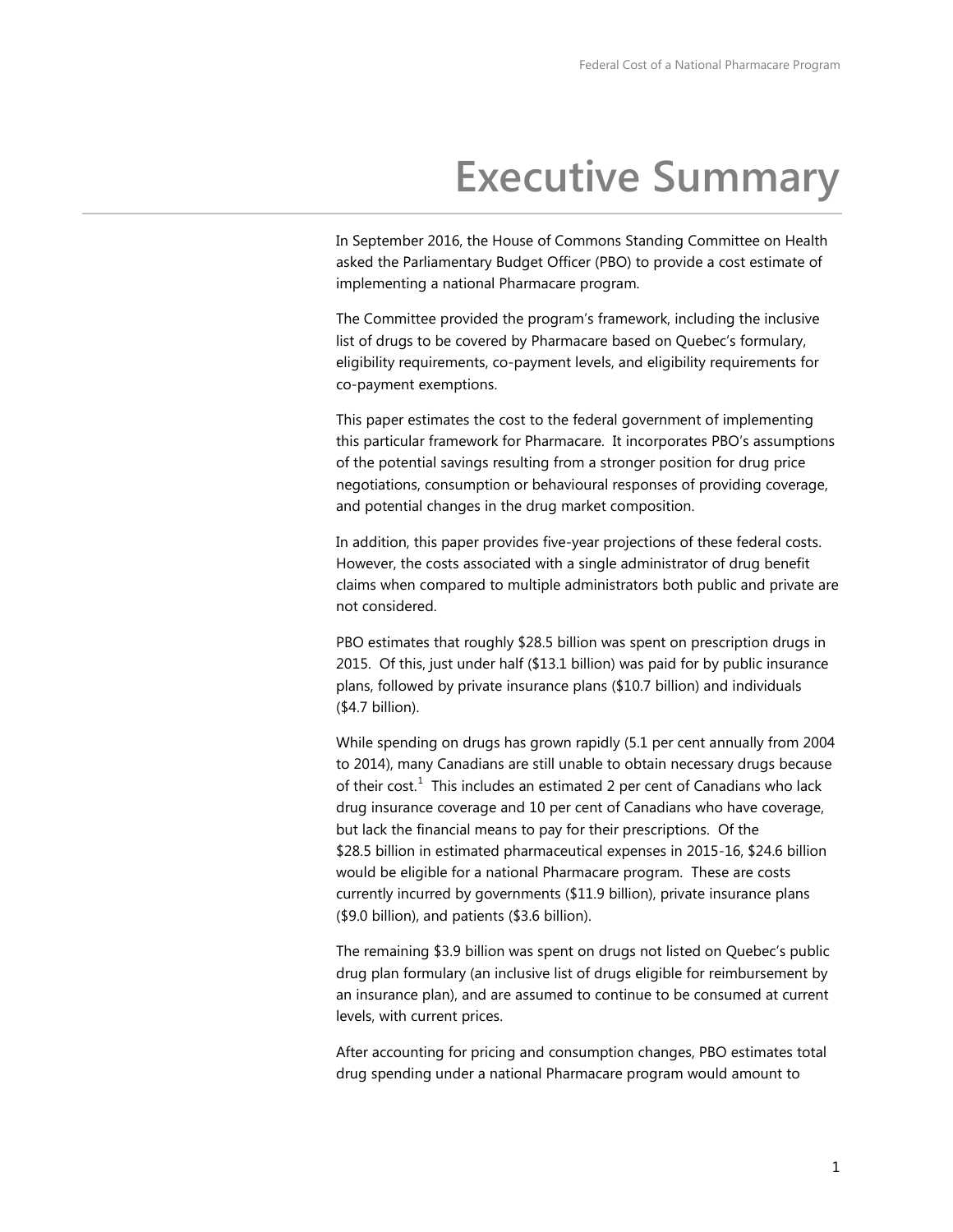23.0

23.7

\$20.4 billion, if implemented in 2015-16 (Summary Figure 1). This represents savings of roughly \$4.2 billion.

### **Summary Figure 1**

#### 24.6 25.2 25.8 26.4 27.1 27.9 24 25 26 27 28 29 *(\$ billions)*

21.6

22.3

Current **- Pharmacare** - Baseline

**Total Spending on Drugs Eligible for Pharmacare**

Providing standardized, universal drug coverage to all Canadians does not result in significantly higher drug expenditure for the eligible drugs.

Source: PBO calculations using data from QuintilesIMS.

21.0

20.4

With provincial public plans currently paying \$13.1 billion for prescription drugs, the additional gross cost of Pharmacare to the public sector would be \$7.3 billion.

2015-16 2016-17 2017-18 2018-19 2019-20 2020-21

Accounting for the estimated \$645 million the federal government already spends in direct drug spending to certain populations, as well as the estimated \$398 million in net revenues from co-payments, the net cost to the federal government would be \$19.3 billion.

Assuming the future pharmaceutical market reflects recent years, PBO estimates this cost would grow to \$23.7 billion by 2020-2021 (Summary Table 1). The net cost of Pharmacare would grow from \$19.3 billion to \$22.6 billion.

### **Summary Table 1**

The cost to the federal government is less than the total cost.

# **Net Federal Cost of Pharmacare**

|                                                                        | (\$ billions) |             |  |
|------------------------------------------------------------------------|---------------|-------------|--|
| <b>Projection Year</b>                                                 | 2015-16       | $2020 - 21$ |  |
| <b>Gross Pharmacare</b>                                                | 20.4          | 23.7        |  |
| <b>Net Co-Payments &amp; Direct Federal Drug</b><br><b>Expenditure</b> | 1.0           | 1.1         |  |
| <b>Net Pharmacare</b>                                                  | 19.3          | 22.6        |  |

Source: PBO calculations using data from QuintilesIMS and data from CompassRX<sup>[2](#page-83-1)</sup>.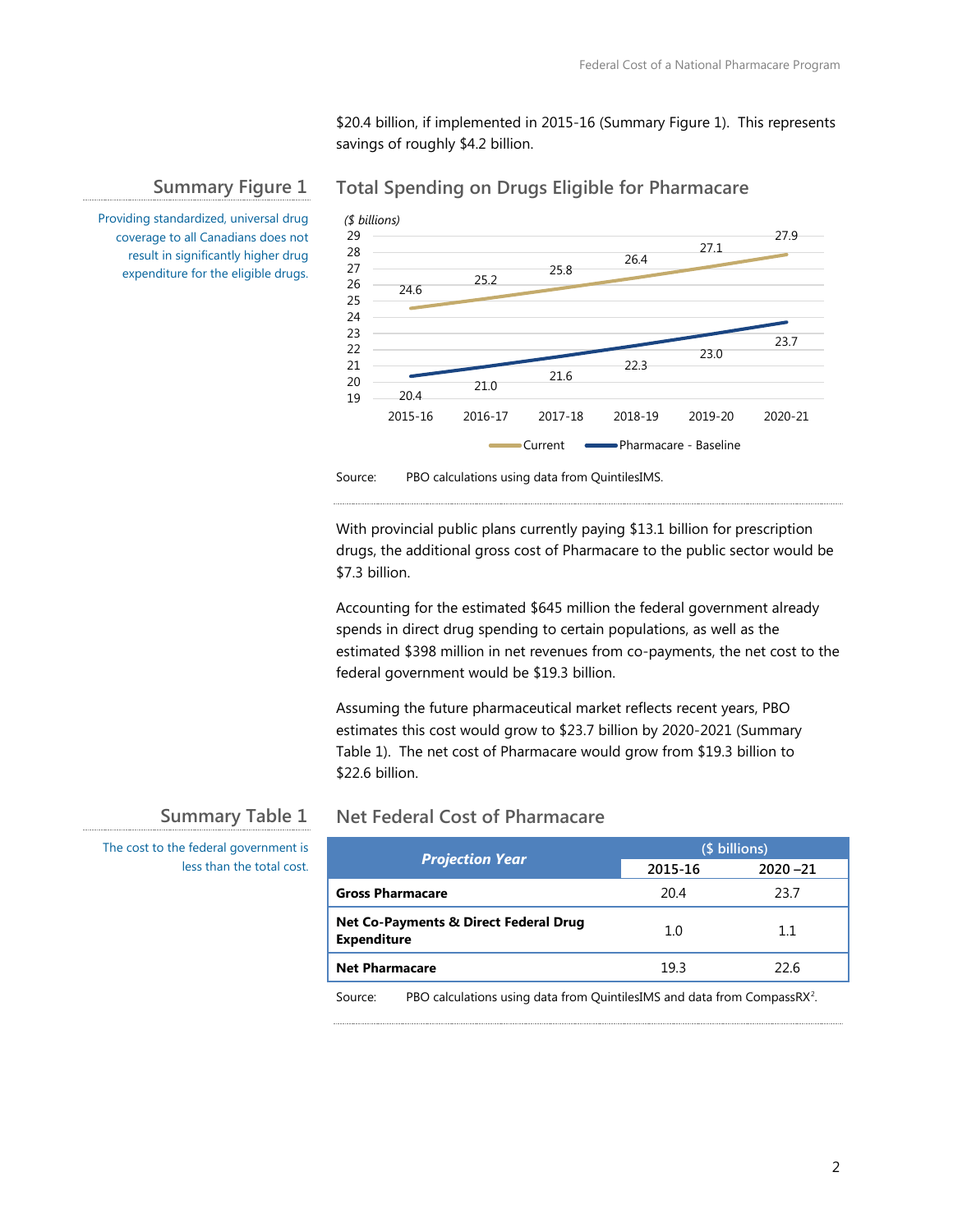If one assumes the entirety of federal spending on employees' drug insurance benefits represents drugs listed on the Quebec public drug plan formulary, the net cost is further reduced by an estimated \$658 million to \$18.6 billion in 2015-16. [3,](#page-84-0)[4,](#page-84-1)[5](#page-84-2)

Patient's out-of-pocket expenditures for drugs other than those listed as exceptional are expected to decrease by 69 to 100 per cent depending on eligibility for co-payment exemptions, or roughly 90 per cent on average. $^6$  $^6$ These savings are greater when considering patients would no longer pay premiums to their drug insurance provider under Pharmacare.

These findings suggest that Pharmacare could reduce drug expenditures for the drugs listed on Quebec's public drug plan formulary, while ensuring standardized access to these drugs. However, the growth rate of the net cost of Pharmacare is projected to slightly exceed that of current net drug expenditures for drugs listed on Quebec's formulary, owing to greater access by patients to medically necessary prescriptions.

The following factors are responsible for an initial decrease in costs:

- A stronger negotiating position for government in establishing drug prices to obtain at least the lowest price currently obtained by public and private insurance plans in Canada, and an additional 25 per cent universal discount;
- Universal application of generic drug substitution levels observed in public coverage to the private sector, where generic drug alternatives exist;
- Public coverage of Quebec formulary drugs only, and not all drugs; and;
- A small revenue offset from applying a \$5 co-payment for each brandname prescription.

Two offsetting factors would increase expenses:

- Lower drug costs for patients at the point of sale will increase aggregate consumption;
- Expanded public coverage both previously uninsured individuals and those with improved coverage under the public program – will increase total consumption.

PBO's results are sensitive to several assumptions. For savings, the key assumptions are the direct price reductions via negotiations and the indirect price reductions obtained through expanded use of generic substitution. For example, if the federal government is only able to secure a universal price discount of 10 per cent, the gross cost would be \$22.9 billion rather than \$20.4 billion. Additionally, using different formularies will also change the cost estimate. For example, if instead a National Pharmacare program insured drugs listed on Prince Edward Island's (PEIs) formulary, the gross cost would be an estimated \$17.2 billion.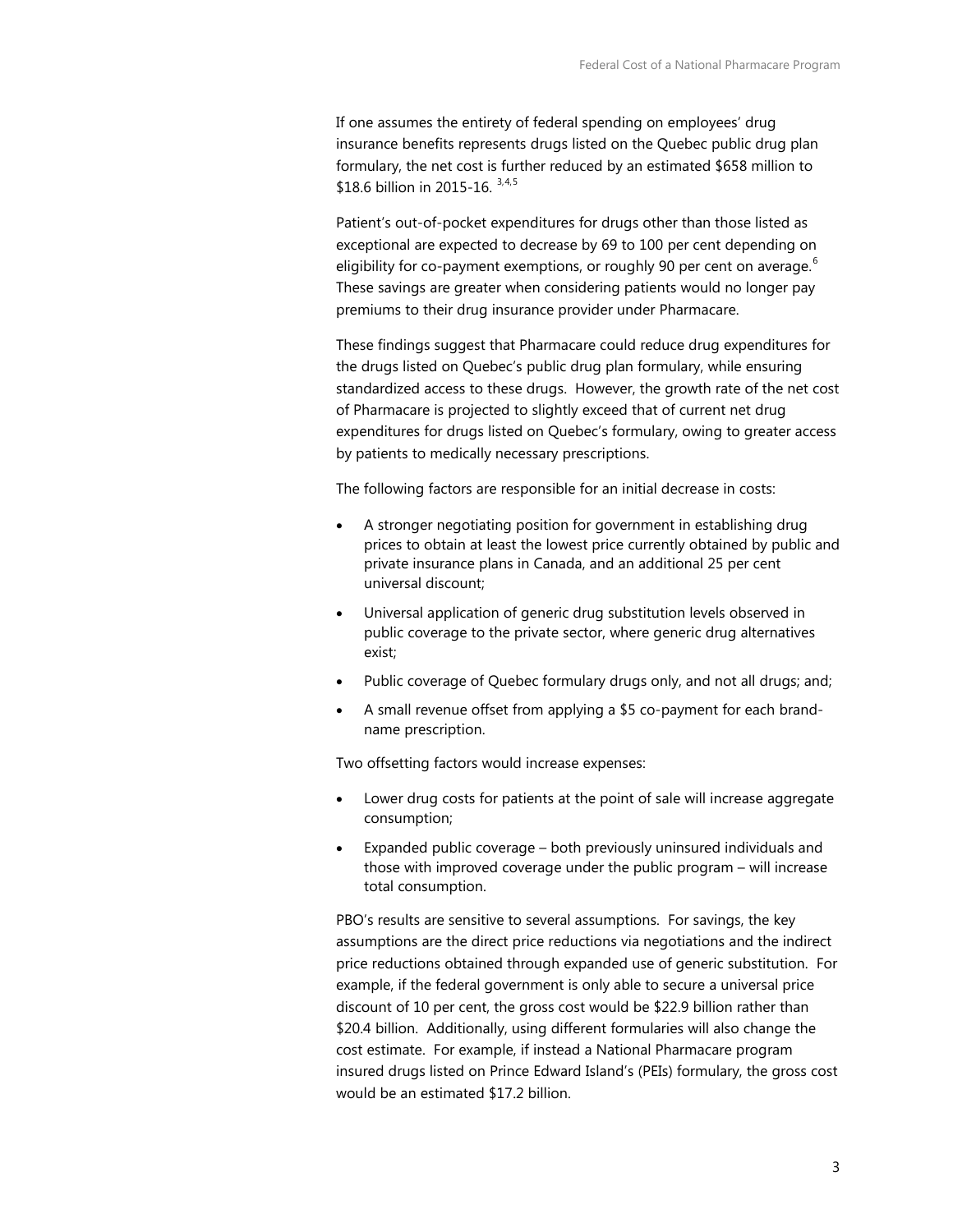#### **Gross Federal Cost of Pharmacare - Sensitivities Summary Table 2**

|         | <b>Sensitivity</b>                        | 2015-16<br>(\$ billions) |
|---------|-------------------------------------------|--------------------------|
|         | Using PEI formulary*                      | \$17.2                   |
|         | Using 10% price discount                  | \$22.9                   |
|         | Using 30% price discount                  | \$19.5                   |
| Source: | PBO analysis using data from QuintilesIMS |                          |

Note: \* PBO used the public payer as defined in the QuintilesIMS data to identify drugs on Prince Edward Island's formulary, which may differ from the actual formulary.

There is also an upside risk to the assumption of increased consumption. If PBO under-estimated the increase in consumption, the cost of Pharmacare may also be under-estimated. Sensitivity of this assumption is explored in greater detail in Appendix A.

Some patients may have insurance for some drugs not listed on the Pharmacare formulary. The PBO makes neither assumptions about the insurance market for drugs outside of the Pharmacare Program post implementation, nor assumptions about substitution of products across formularies.

PBO's analysis assumes immediate implementation of the new program, including successfully negotiating lower drug prices with suppliers. In reality, both factors would be time consuming and likely roll-out over several years.

Finally, PBO assumed that the co-payment exemptions completely removed any cost-related barriers to drug consumption. However, evidence suggests that even a \$5 co-payment can act as a barrier to drug consumption.

Therefore, any changes to the specific parameters of a national Pharmacare program are likely to result in changes to any cost estimate.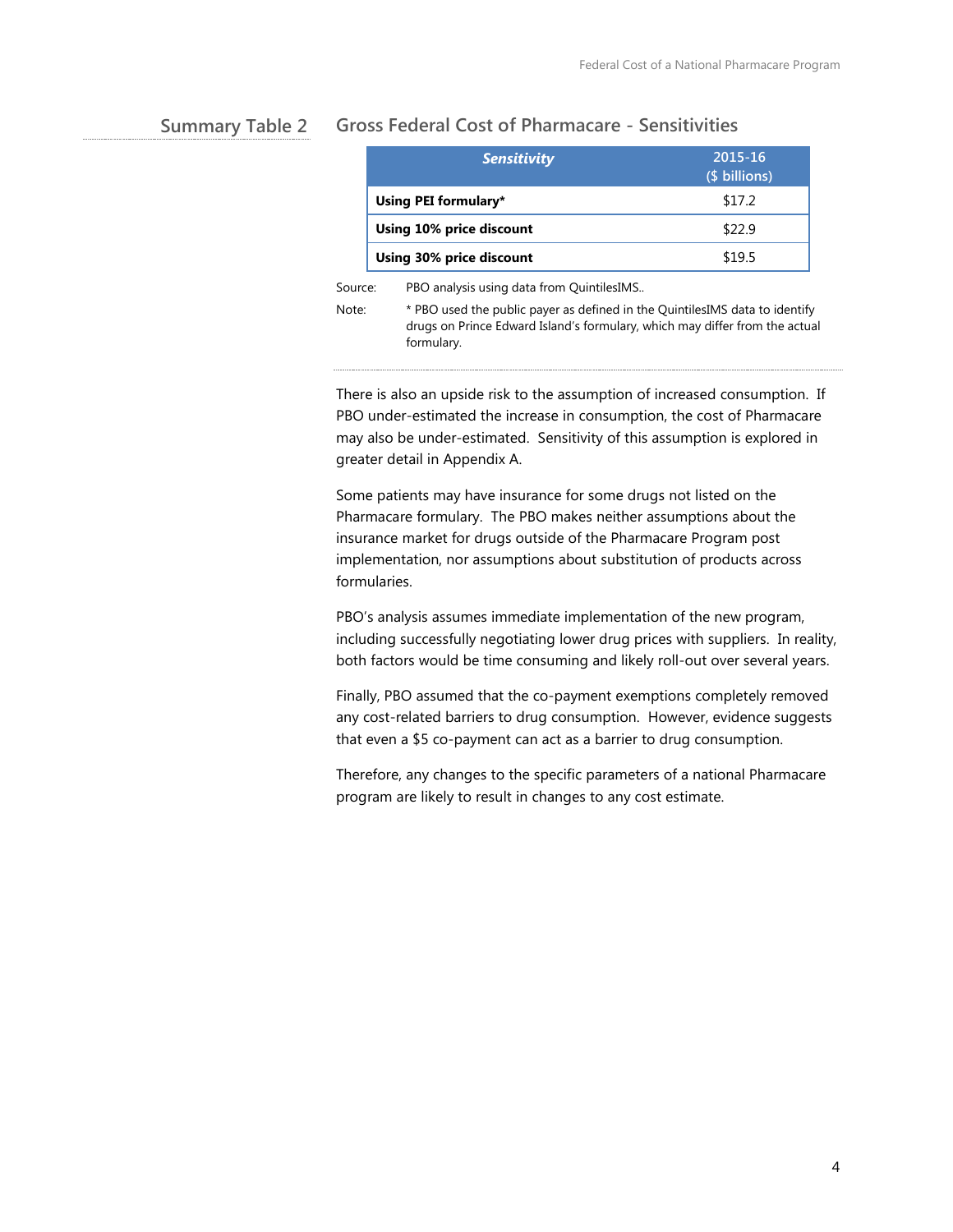# <span id="page-9-0"></span>**1. Overall Drug Spending in Canada**

In September 2016, the House of Commons Standing Committee on Health asked the Parliamentary Budget Officer to estimate the cost of a national Pharmacare program that would provide all Canadians with a common level of drug coverage.

To begin, PBO provides an overview of the current landscape for prescription drugs.

Excluding hospital drug purchases, PBO estimates that total prescription drug spending in Canada amounted to roughly \$28.5 billion in 2015-16 (July-June). This spending was borne by three general sources, or payers: public, private, and out-of-pocket.

For the purposes of this report, the payer or primary payer refers to the public insurance, private insurance, or individual out-of-pocket 'payer' that paid for the largest portion of the prescription. The entirety of the transaction value is attributed to the primary payer, even though a portion of this out-of-pocket amount may be reimbursed by an insurer as a coordination of benefits.

About 46 per cent of the total drug expenditure (\$13.1 billion) was covered primarily by public sources; 37 per cent (\$10.7 billion) was covered primarily by private insurance; and the remaining 17 per cent (\$4.7 billion) was primarily paid for out-of-pocket (Figure 1-1).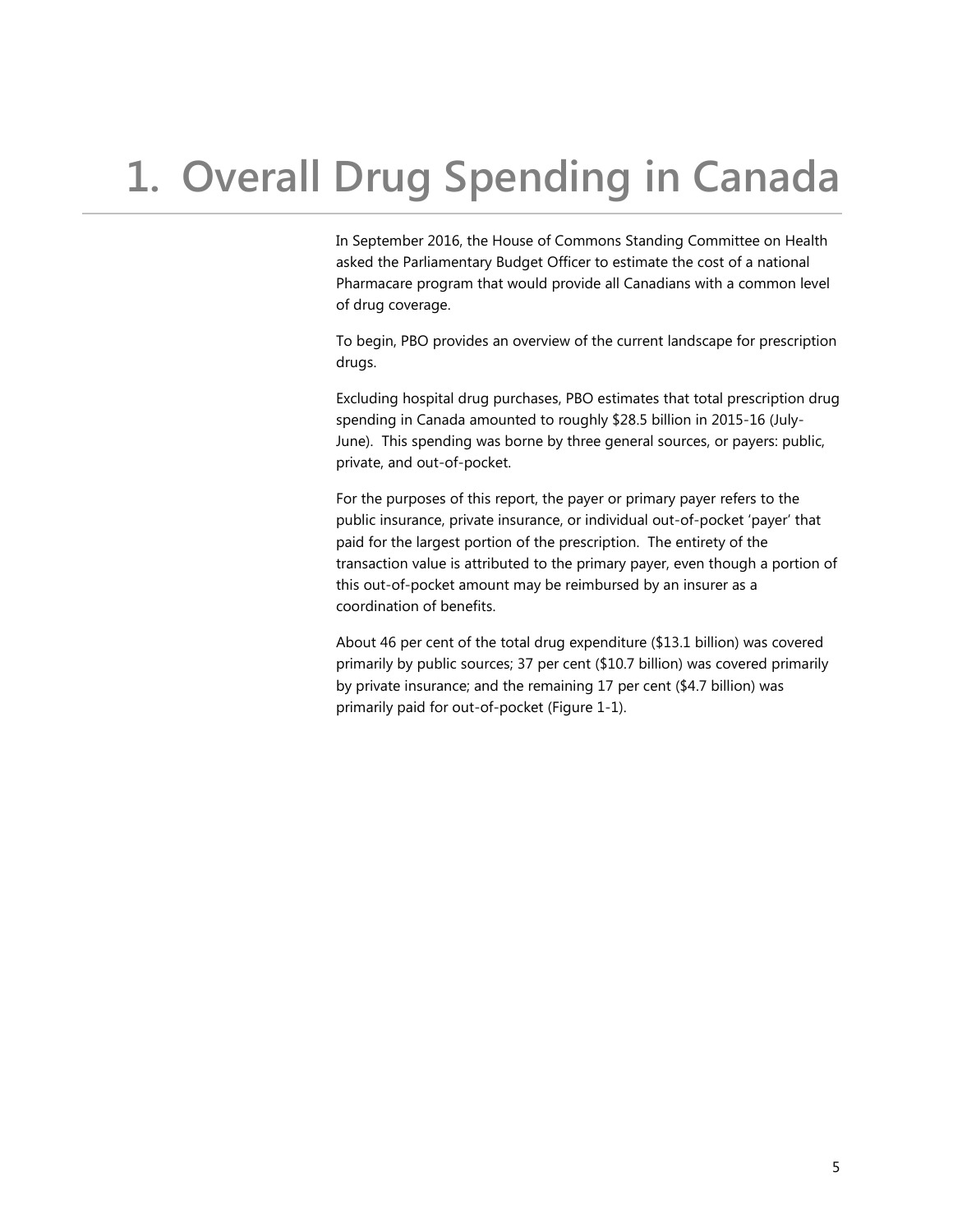**Non-Hospital Drug Spending in Canada, by Primary Payer\*, 2015-16 (\$ Billions) Figure 1-1**



The proportion of drug spending primarily covered by each payer varies significantly with several demographic parameters. Regionally, public coverage is more prevalent in Central and Western Canada. Between 39 per cent and 55 per cent of drug spending is primarily covered by the public payer in those provinces.

In contrast, primarily public spending represents between 27 per cent and 34 per cent in the Atlantic provinces; they have the highest share of primarily private transactions. Out-of-pocket spending is disproportionately higher in British Columbia and Manitoba, where about a quarter of prescription transactions by value are primarily paid for by individuals themselves (Table 1-1). This is consistent with the parameters of the provincial public plans that are predominantly means-tested.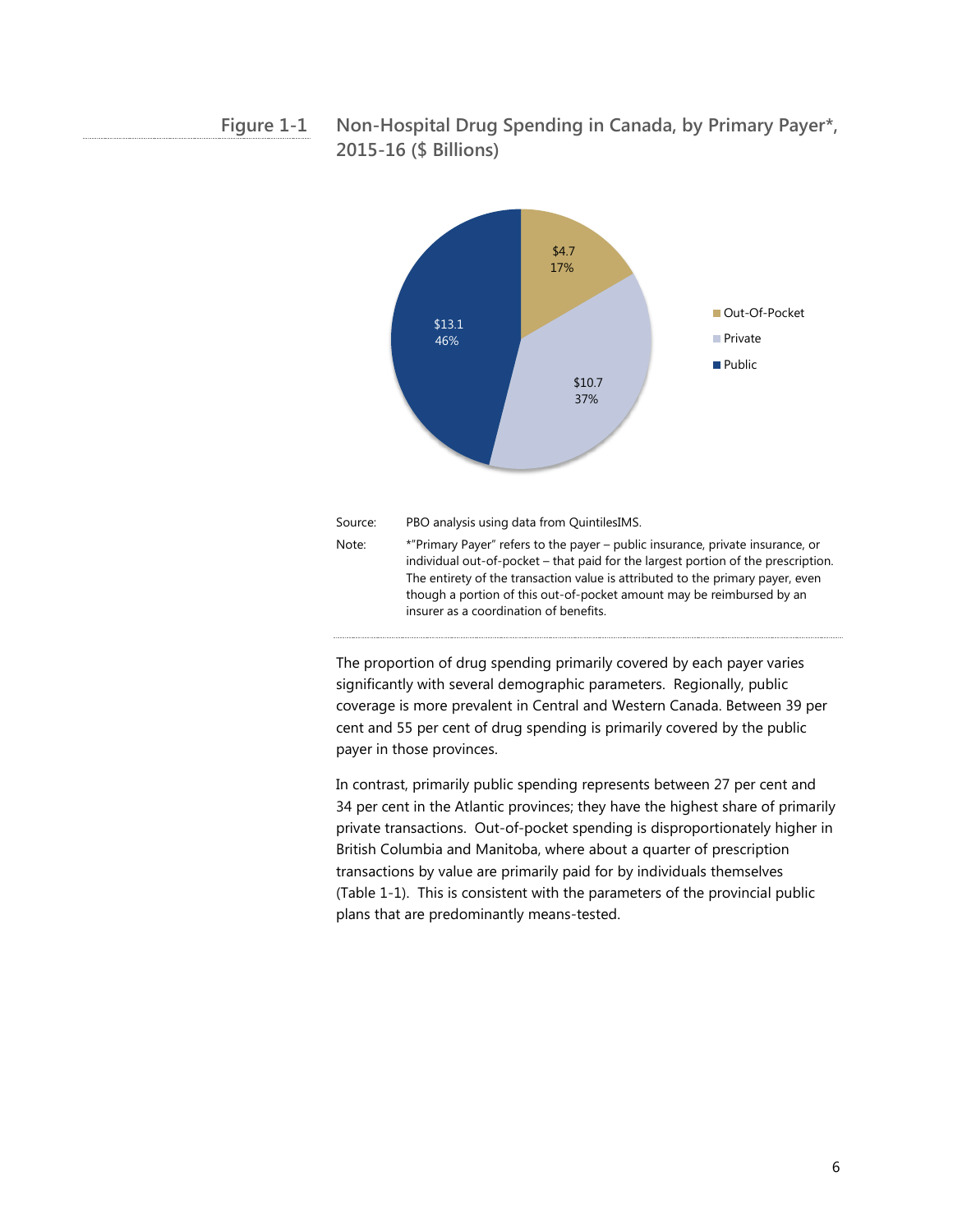| × | v<br>٠ |  |
|---|--------|--|
|   |        |  |

# **Non-Hospital Drug Spending, by Province and Primary Payer\*, 2015-16**

|           |                   | Total Spent by Primary Payer (\$ millions) |        |        | <b>Primary Payer</b> |         |        |
|-----------|-------------------|--------------------------------------------|--------|--------|----------------------|---------|--------|
| Province  | Out-of-<br>Pocket | Private                                    | Public | Total  | Out-Of-<br>Pocket    | Private | Public |
| ВC        | 679               | 963                                        | 1,170  | 2,812  | 24%                  | 34%     | 42%    |
| ΑB        | 419               | 1,232                                      | 1,072  | 2,723  | 15%                  | 45%     | 39%    |
| SK        | 152               | 197                                        | 420    | 769    | 20%                  | 26%     | 55%    |
| <b>MB</b> | 215               | 235                                        | 371    | 820    | 26%                  | 29%     | 45%    |
| ON        | 1,503             | 4,351                                      | 5,452  | 11,306 | 13%                  | 38%     | 48%    |
| QC        | 1,462             | 2,613                                      | 3,979  | 8,054  | 18%                  | 32%     | 49%    |
| <b>NB</b> | 102               | 365                                        | 233    | 700    | 15%                  | 52%     | 33%    |
| <b>NS</b> | 103               | 421                                        | 273    | 797    | 13%                  | 53%     | 34%    |
| PE        | 19                | 55                                         | 27     | 101    | 19%                  | 55%     | 27%    |
| <b>NL</b> | 89                | 233                                        | 144    | 466    | 19%                  | 50%     | 31%    |
| Total     | 4,742             | 10,664                                     | 13,142 | 28,549 | 17%                  | 37%     | 46%    |

Source: PBO analysis using data from QuintilesIMS.

Note: \* "Primary Payer" refers to the payer – public insurance, private insurance, or individual out-of-pocket – that paid for the largest portion of the prescription. The entirety of the transaction value is attributed to the primary payer, even though a portion of this out-of-pocket amount may be reimbursed by an insurer as a coordination of benefits.

The share of drug spending paid for by each payer also differs substantially across age groups. Primarily public funding accounts for two-thirds or more of total drug spending for Canadians ages 65 and over, compared with about one-third for working-age Canadians (29 per cent to 35 per cent for those 19 to 64) and one-fifth for younger Canadians (19 per cent to 22 per cent for those 18 and under.

The latter two groups depend more on private insurance and, lacking that, out-of-pocket expenses. The aggregate proportion of total drug spending that is primarily out-of-pocket is up to twice as high among Canadians under the age of 65 (18 per cent to 23 per cent) as for those 65 and over (11 per cent to 13 per cent) (Table 1-2). This is consistent with the majority of public plans offering universal coverage to seniors, generally with low co-payments, premiums and/or deductibles.

Even so, seniors are still subject to out-of-pocket expenses, with an estimated 13 per cent of expenditures for seniors aged 65 to 79 paid for out-of-pocket, and 11 per cent for seniors over 79.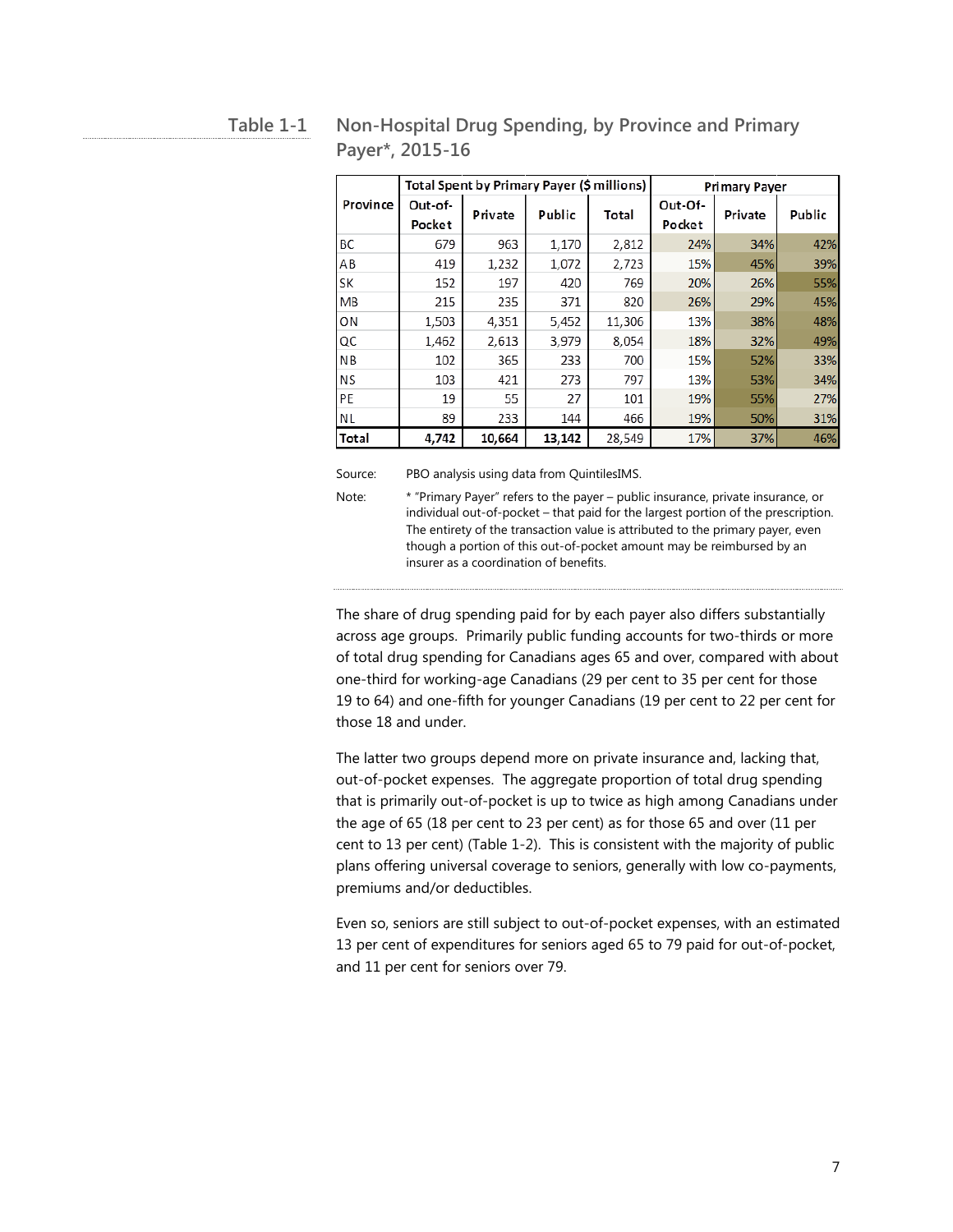|              |                   | Total Spent by Primary Payer (\$ millions)<br><b>Share of Total Spending</b> |        |        |                   |         |        |
|--------------|-------------------|------------------------------------------------------------------------------|--------|--------|-------------------|---------|--------|
| Age<br>Group | Out-of-<br>Pocket | Private                                                                      | Public | Total  | Out-Of-<br>Pocket | Private | Public |
| $0 - 14$     | 183               | 444                                                                          | 174    | 802    | 23%               | 55%     | 22%    |
| 15-18        | 90                | 248                                                                          | 79     | 417    | 22%               | 59%     | 19%    |
| 19-25        | 212               | 465                                                                          | 281    | 957    | 22%               | 49%     | 29%    |
| 26-29        | 141               | 302                                                                          | 239    | 682    | 21%               | 44%     | 35%    |
| 30-34        | 205               | 516                                                                          | 351    | 1,072  | 19%               | 48%     | 33%    |
| 35-39        | 246               | 671                                                                          | 408    | 1,325  | 19%               | 51%     | 31%    |
| 40-44        | 279               | 792                                                                          | 484    | 1,555  | 18%               | 51%     | 31%    |
| 45-49        | 352               | 981                                                                          | 626    | 1,959  | 18%               | 50%     | 32%    |
| 50-54        | 503               | 1,347                                                                        | 889    | 2,739  | 18%               | 49%     | 32%    |
| 55-59        | 609               | 1,552                                                                        | 1,041  | 3,202  | 19%               | 48%     | 33%    |
| 60-64        | 633               | 1,488                                                                        | 1,122  | 3,243  | 20%               | 46%     | 35%    |
| 65-79        | 953               | 1,500                                                                        | 5,033  | 7,486  | 13%               | 20%     | 67%    |
| $80+$        | 336               | 359                                                                          | 2,416  | 3,111  | 11%               | 12%     | 78%    |
| Total        | 4,742             | 10,664                                                                       | 13,142 | 28,549 | 17%               | 37%     | 46%    |

#### **Non-Hospital Drug Spending, by Age Group and Primary Payer\*, 2015-16 Table 1-2**

Source: PBO analysis using data from QuintilesIMS.

Note: \* "Primary Payer" refers to the payer – public insurance, private insurance, or individual out-of-pocket – that paid for the largest portion of the prescription. The entirety of the transaction value is attributed to the primary payer, even though a portion of this out-of-pocket amount may be reimbursed by an insurer as a coordination of benefits.

The vast majority of drug spending is concentrated on a small number of either high-volume and low-cost drugs, or low-volume and high-cost drugs. According to Health Canada's Drug Product Database, there are over 43,000 "human" class pharmaceutical products in Canada with a unique Drug Identification Number (DIN).<sup>[7](#page-84-4)</sup>

Not all of these are approved, marketed, active, or publicly-covered. Fewer than 6,000 DINs were identified in the *National Prescription Drug Utilization Information System Database* (NPDUIS) of the Canadian Institute for Health Information (CIHI) as having been accepted for public re-imbursement by one of the public plans included in the database (which excludes Quebec). $^8$  $^8$ 

Of those, the top 10, 100, and 1,000 drugs accepted for public reimbursement represented 19 per cent, 45 per cent, and 84 per cent of total spending in 2015-16. The five drugs with the highest public spending represented 13.7 per cent of overall spending on publicly-covered drugs (Table 1-3).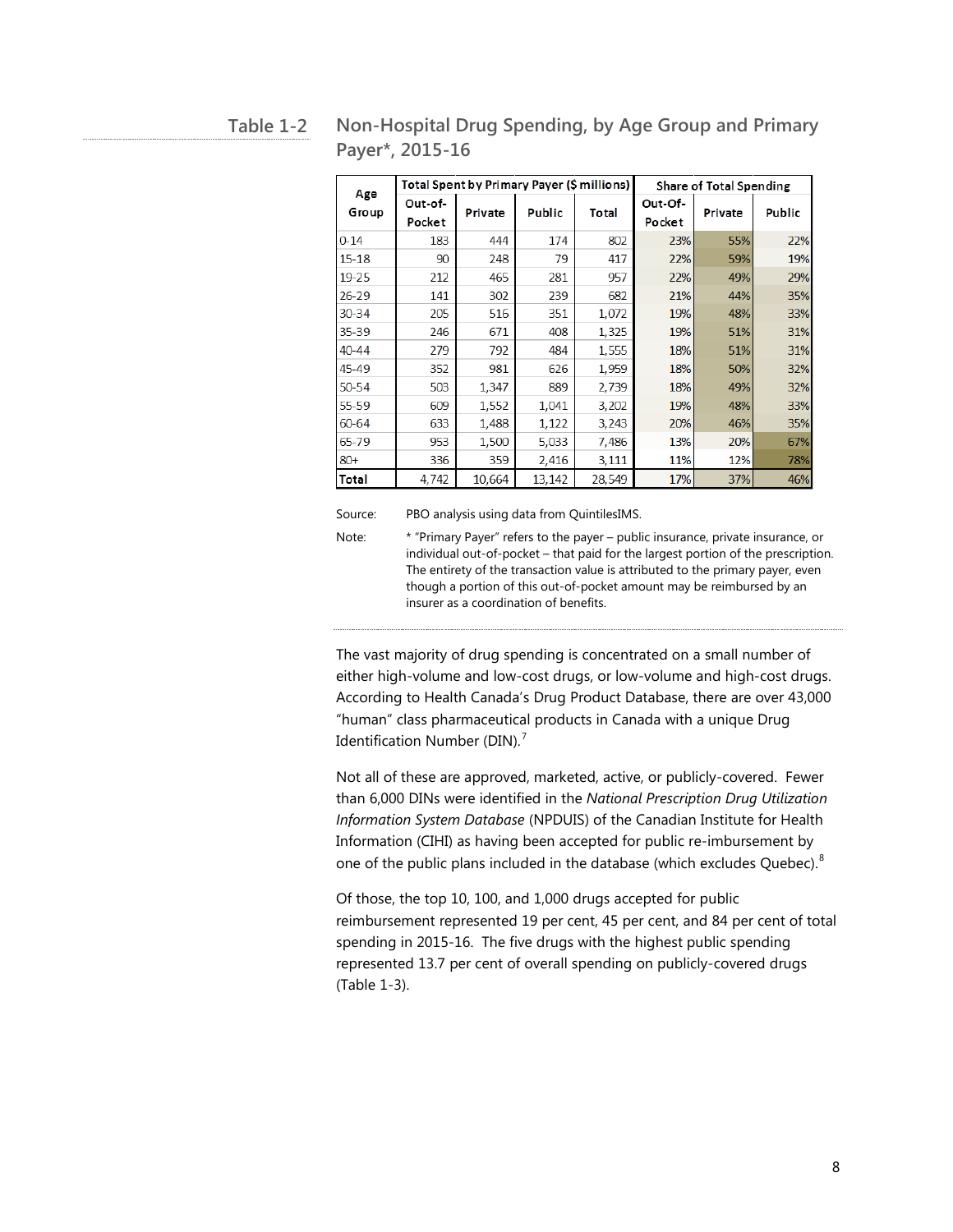**Usage of Top Five DINs Accepted for Public Reimbursement and recorded by the NPDUIS Database, 2015-16 Table 1-3**

| <b>Drug</b>                                                  | <b>Prescription</b> | <b>Patients</b> | <b>Total Spending</b><br>(\$ millions) |
|--------------------------------------------------------------|---------------------|-----------------|----------------------------------------|
| HARVONI 400mg, 90mg tab                                      | 62,497              | 6,765           | 475                                    |
| REMICADE 100mg pdr sol                                       | 78,081              | 12,544          | 368                                    |
| LUCENTIS 10mg/mL sol                                         | 113,369             | 34,338          | 200                                    |
| HUMIRA 50mg/mL sol                                           | 99,592              | 11,339          | 188                                    |
| SOVALDI 400mg tab                                            | 20.332              | 1,706           | 137                                    |
| Source:<br>PBO analysis of CIHI data in the NPDUIS Database. |                     |                 |                                        |

Drugs can also be classified according to their method of marketing and patented status. For the purposes of this report, PBO considered four categories: brand, generic, biologics, and over-the-counter drugs.<sup>[9](#page-85-0)</sup> About two-thirds of all prescriptions in Canada are for generic drugs; another quarter is for brand drugs. The remaining prescriptions are split between biologics and prescribed over-the-counter drugs.

#### **Share of Drug Prescriptions and Spending in Canada, by Patented Status, 2015-16 Figure 1-2**



counter drugs. The table excludes a small portion of "overlap" observations that could not be

distinctly identified as brand, generic, biological, or over-the-counter. These observations represent less than 1 per cent of the total.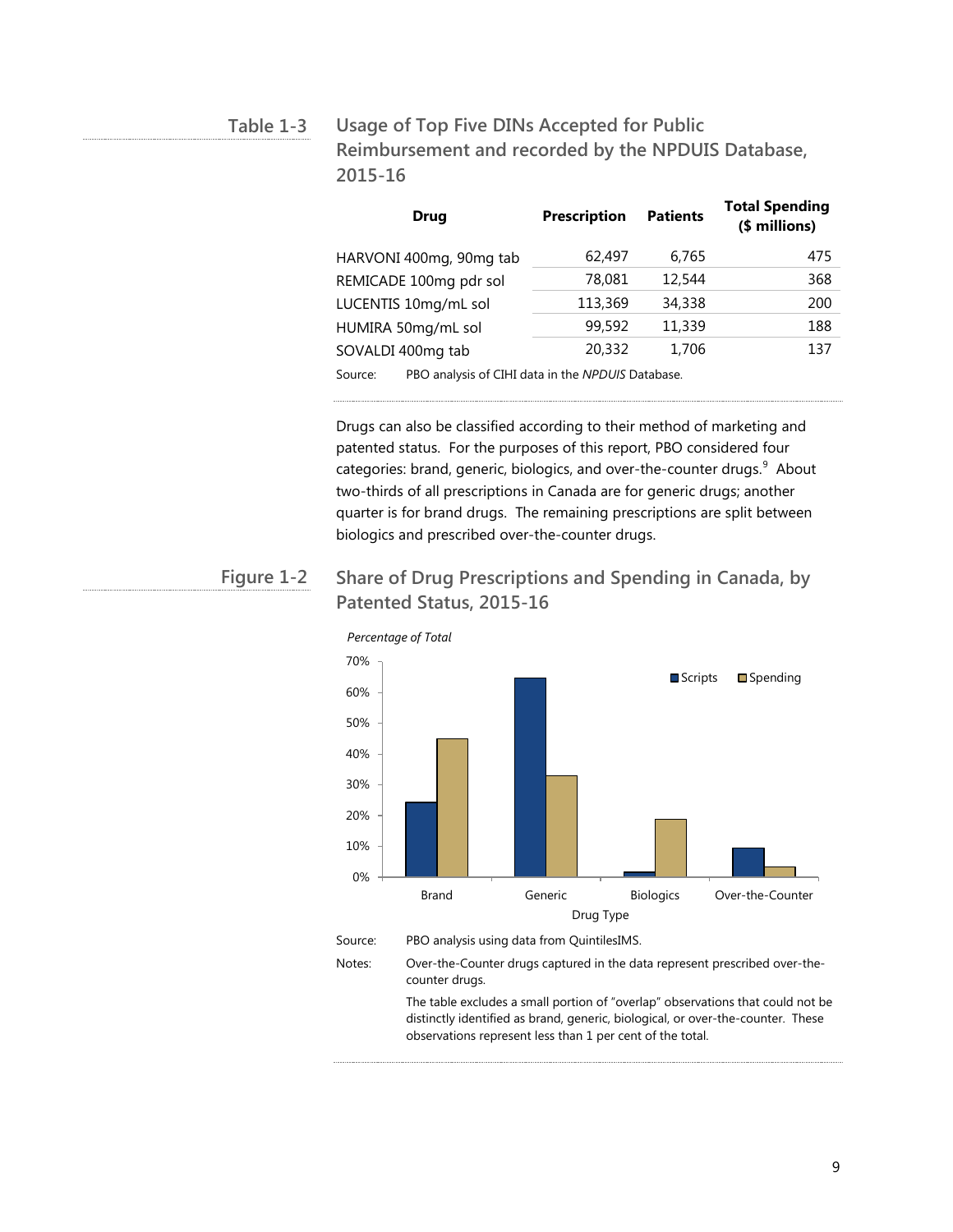<span id="page-14-0"></span>Although generic drugs account for 65 per cent of all prescriptions, they represent only 33 per cent of total spending. In contrast, brand drugs account for 24 per cent of prescriptions, but 45 per cent of total drug spending.

This phenomenon highlights the higher per unit cost of brand drugs compared with generic versions of brand drugs. Biologics also reflect this phenomenon: while they represent less than 2 per cent of all prescriptions in Canada, they contribute to almost 19 per cent of all drug spending in Canada (Figure 1-2).

#### **Box 1-1 Patent Status**

**Brand-name** drugs refer to drugs that were the version initially marketed as New Active Substances. They are the first version sold by the innovator manufacturer and are known as the Canadian Reference Product. They may be patented, or off-patent. **Generic** drugs have identical active ingredients to the brand-name drug, and enter the market after the patent expiry of the brand-name drug. **Biologics** are a class of drugs derived through the metabolism of living organisms, rather than being synthesized in a laboratory. They can include brand-name biologics or generic biologics. **Over-thecounter** drugs is a term used to describe all drugs that do not typically require a prescription to be purchased. They can include brand-name or generic; an OTC drug cannot be biologic as per Health Canada classification.

Source: CADTH<sup>10</sup>.

The following sections of this chapter explore each of these payers of prescribed pharmaceuticals in greater detail.

# **1.1. Federal Government**

The federal government's role in pharmaceuticals includes regulating market access; ensuring the safety, efficacy and quality of drugs; providing financial support to the provinces as stipulated in the Canada Health Act (CHA) via the Canada Health Transfer (CHT); delivering and/or directly funding of pharmaceuticals to certain populations; and containing the price of new and innovative drugs. $^{11}$ 

#### **Health Canada**

Health Canada is the federal department responsible for approving new pharmaceuticals for sale in Canada. Specifically, Health Canada examines the efficacy, safety and manufacturing quality of prescription and non-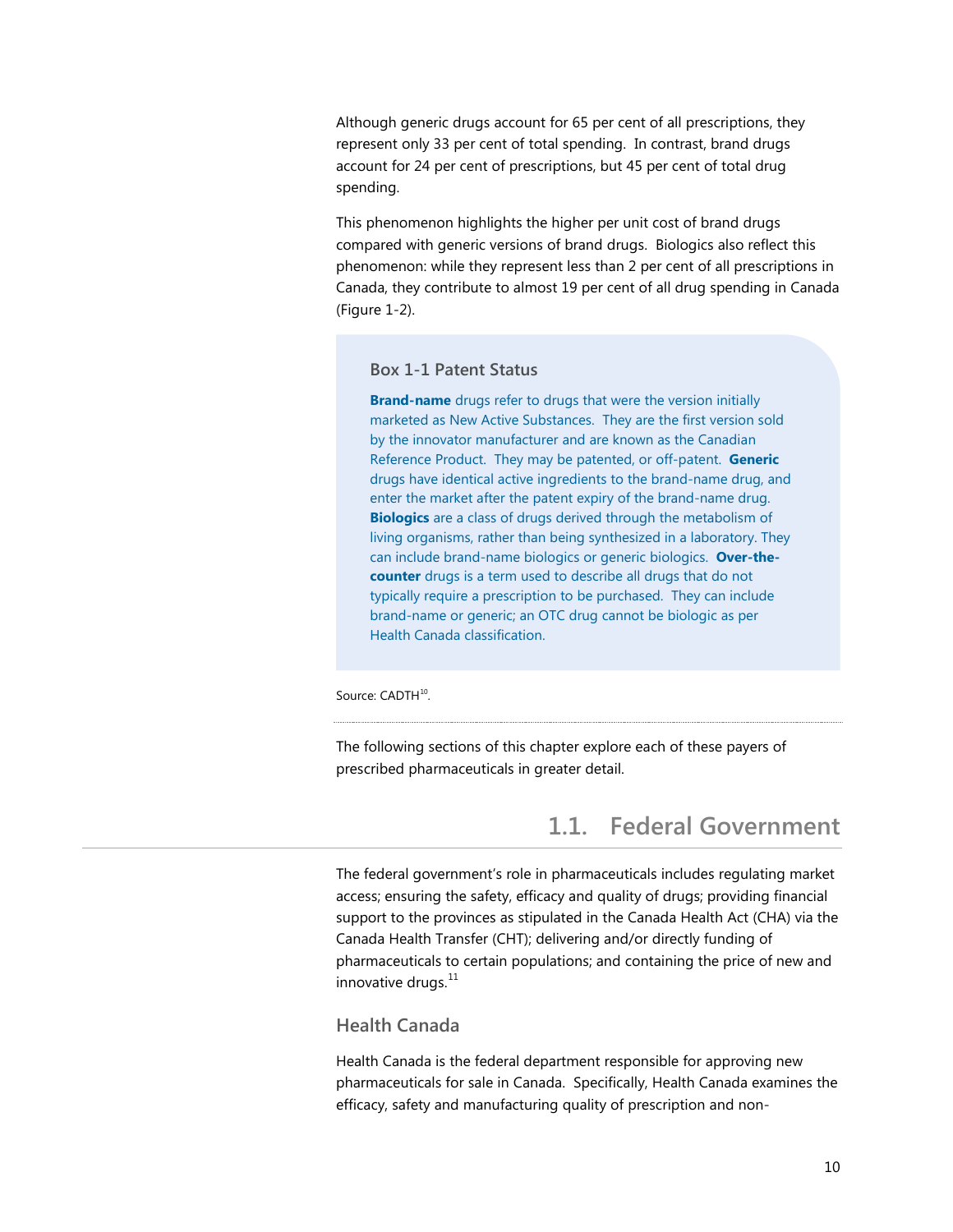prescription drugs.<sup>[12](#page-86-0)</sup> Once approved, Health Canada will issue a Notice of Compliance to the drug manufacturer. $^{13}$  $^{13}$  $^{13}$ 

Additionally, approved drugs may have patents, resulting in their addition to the Patent Register administered by Health Canada. This is a list of patents for drugs sold in Canada. $^{14}$  Any manufacturer wishing to sell a generic of a drug listed in the Patent Register must wait for the patent to expire before obtaining market authorization from Health Canada.<sup>[15,](#page-86-3) [16](#page-86-4)</sup>

#### **Patented Medicine Prices Review Board**

The Patented Medicine Prices Review Board (PMPRB) is the arm's-length federal organization with a mandate to ensure that "factory gate" drug prices for all patented drugs are not excessive. This is the price at which they are sold to wholesalers, pharmacies and other large distributers. They include new and existing patented drugs.

The PMPRB uses factors set out in the Patent Act to determine if the price is excessive.<sup>[17](#page-86-5)</sup> Where the price has been found to be excessive, the PMPRB has the authority to order a price reduction or a payment that offsets up to twice the amount of excess revenues derived from the sale of drugs at the excessive price.<sup>[18](#page-86-6)</sup>

#### **Direct and Indirect Spending**

The federal government is responsible for funding and/or delivering pharmaceuticals to certain populations including First Nations and Inuit persons, Veterans, members of the military, members of the Royal Canadian Mounted Police, refugees, and inmates in federal penitentiaries.<sup>[19](#page-86-7)</sup> For 2015-16, this cost amounted to an estimated \$645 million.

The federal government also offers the Medical Expense Tax Credit, which gives Canadians with significant medical expenses a 15 per cent nonrefundable tax credit (minimum 3 per cent of their net income, or \$2,268 for [20](#page-86-8)17).<sup>20</sup> There is also a supplemental refundable medical expense tax credit with a 2017 maximum of  $$1.203<sup>21</sup>$  Finance Canada estimates these tax credits and the tax treatment cost the federal government \$1,480 million and \$150 million respectively.

Also, the federal government does not include benefits received by an employee from an employer-sponsored healthcare plan in the employee's taxable income. Finance Canada estimates the tax treatment cost the federal government \$2,605 million in 2016. [22](#page-86-10)

Finally, as an employer, it is estimated that the federal government spends roughly \$658 million on federal employees' private drug insurance plans.<sup>[23](#page-86-11)</sup>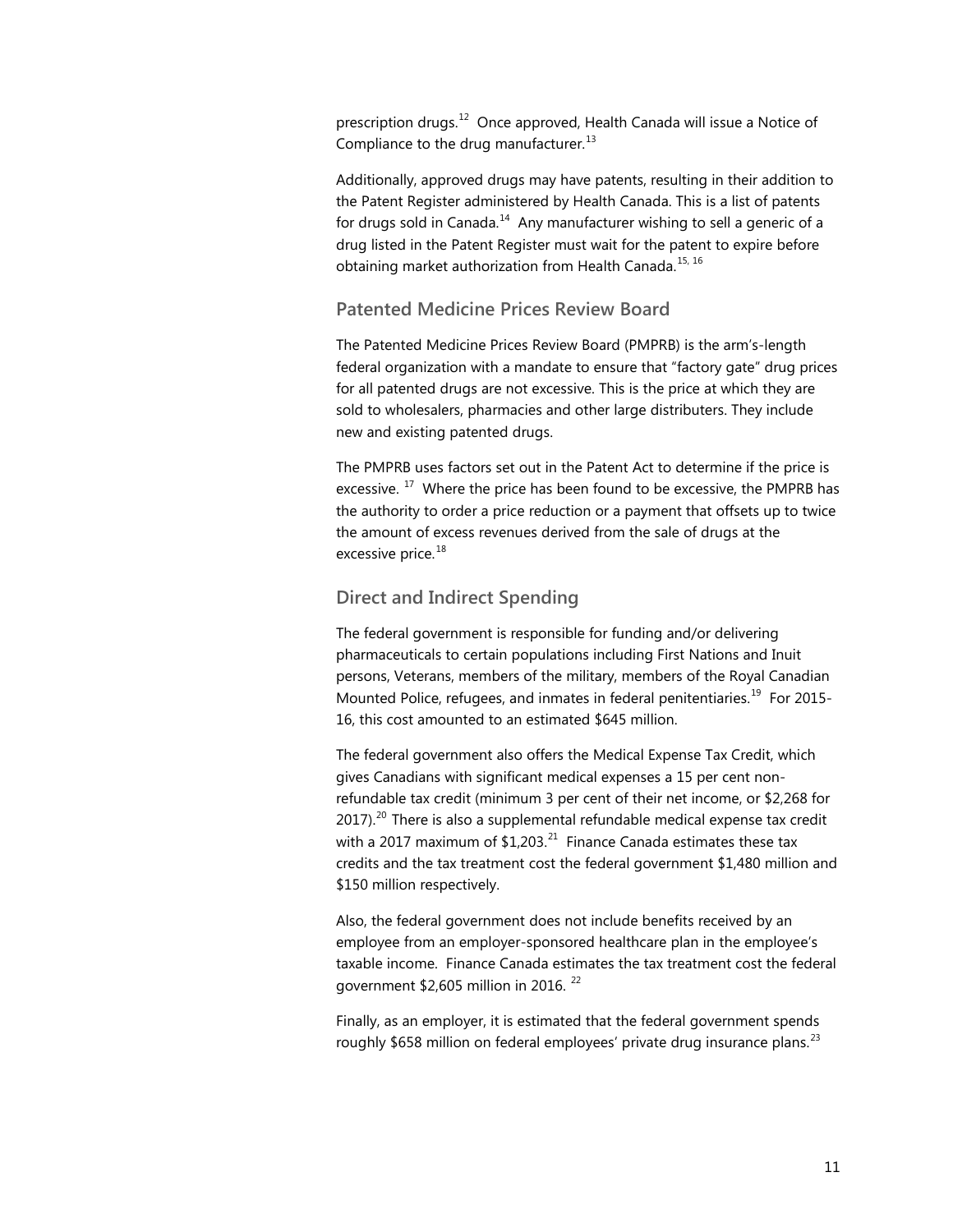<span id="page-16-0"></span>Each province and territory administers its own drug insurance plan, and the criteria vary. Generally, each jurisdiction stipulates the specific eligibility requirements for its population and the specific drugs it will cover, as well as any cost-sharing measures required.

Formularies are the unique inclusive lists of drugs that provincial or territorial pharmacare plans will cover either with or without eligibility requirements. Exceptional drugs or limited access drugs are drugs that have eligibility requirements.<sup>24</sup>

Often, provinces will follow the recommendations made by the Canadian Agency for Drugs and Technologies in Health (CADTH), or the Institut national d'excellence en santé et en services sociaux (INESSS) in Quebec, when deciding to add new drugs to their formularies.

New non-cancer drugs are evaluated for their cost-effectiveness via the Common Drug Review (CDR), while new cancer drugs are evaluated via the pan-Canadian Oncology Drug Review (pCODR), both of which are conducted by the CADTH.<sup>[25](#page-87-1)</sup> In Quebec, it is INESSS that evaluates the cost-effectiveness of new drugs, for both cancer and non-cancer drugs. $^{26}$  $^{26}$  $^{26}$ 

While each province creates and manages its own unique formulary, evidence suggests there is consistency in the coverage of drugs across the provinces.

Table 1-4 shows, for example, that the list of drugs covered in all provinces comprises only 32.8 per cent of the drugs covered in Ontario, suggesting Ontario has many more drugs beyond this list. At the same time, those drugs represent nearly 65 per cent of Ontario's public drug expenditures, suggesting the additional drugs covered are low cost or low usage.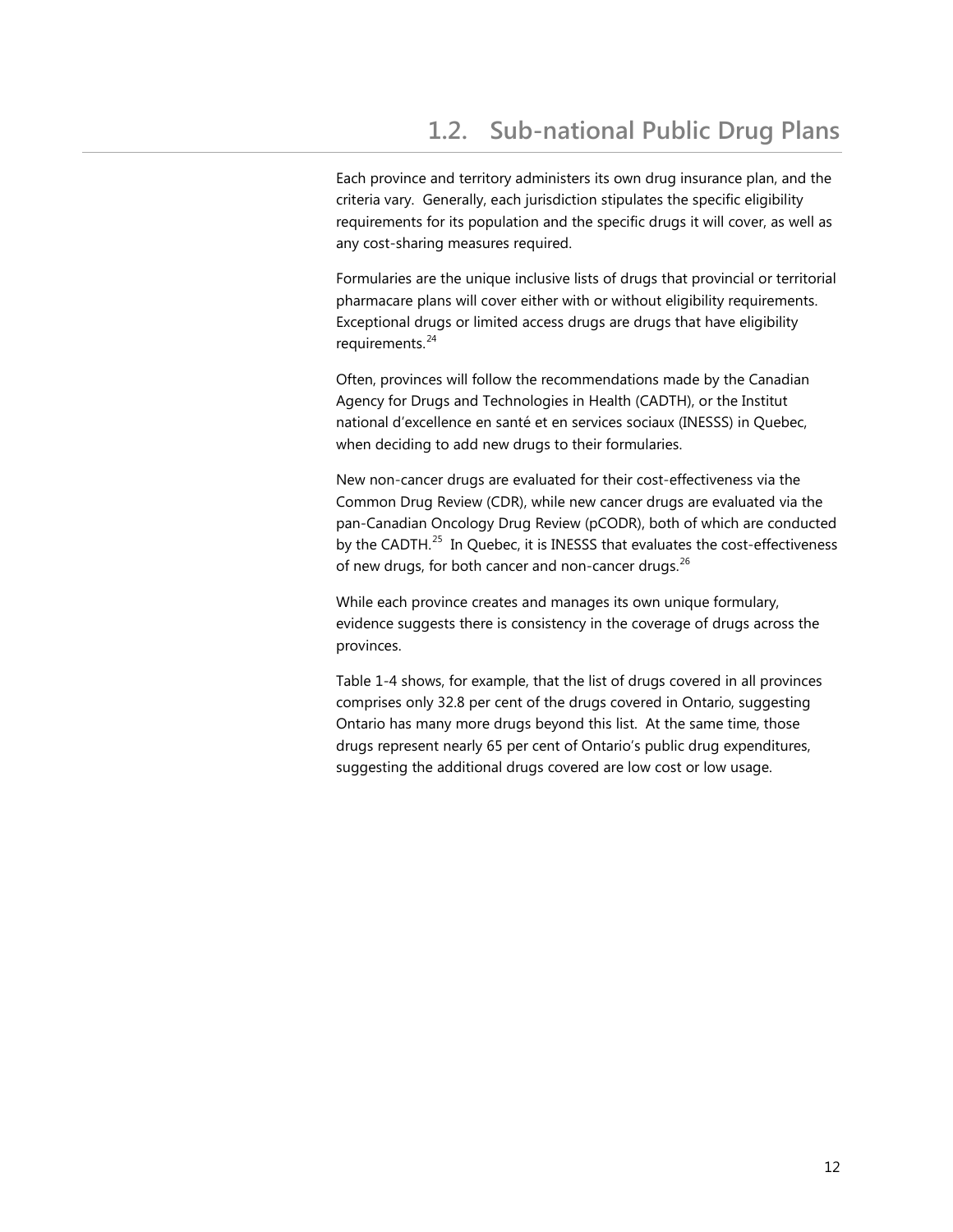#### **Table 1-4**

**Drug availability**

While the list of drugs common to all provincial plans represent only a fraction of drugs available in each province's public sector, they represent the majority of drug expenditures.

|    | <b>QuintilesIMS - Public Transactions</b> |                    |                             |                    |                                     | CIHI**                      |
|----|-------------------------------------------|--------------------|-----------------------------|--------------------|-------------------------------------|-----------------------------|
|    | Drugs covered in all<br>provinces         |                    | Drugs covered in<br>Quebec* |                    | Drugs available in<br><b>Quebec</b> |                             |
|    | No.<br><b>Drugs</b>                       | <b>Expenditure</b> | No.<br><b>Drugs</b>         | <b>Expenditure</b> | No.<br><b>Drugs</b>                 | <b>Expenditure</b><br>$***$ |
| AВ | 35.2%                                     | 73.2%              | 73.9%                       | 98.8%              | 84.4%                               | 96%                         |
| ВC | 37.0%                                     | 64.5%              | 72.0%                       | 98.7%              | 83.0%                               | 98%                         |
| SΚ | 41.3%                                     | 76.1%              | 65.7%                       | 99.4%              | 85.7%                               | 98%                         |
| MВ | 44.3%                                     | 66.6%              | 63.6%                       | 96.6%              | 81.2%                               | 98%                         |
| ΟN | 32.8%                                     | 64.4%              | 77.6%                       | 97.2%              | 81.8%                               | 98%                         |
| QC | 28.6%                                     | 52.5%              | 100.0%                      | 100.0%             | 100.0%                              | 100%                        |
| NS | 44.6%                                     | 76.9%              | 63.7%                       | 98.8%              | 84.7%                               | 97%                         |
| NΒ | 42.8%                                     | 71.6%              | 67.3%                       | 98.8%              | 86.3%                               | 97%                         |
| РE | 76.7%                                     | 82.7%              | 39.1%                       | 98.7%              | 75.8%                               | 99%                         |
| ΝL | 50.5%                                     | 79.6%              | 56.3%                       | 99.5%              | 85.7%                               | 97%                         |
|    |                                           |                    |                             |                    |                                     |                             |

Sources: PBO analysis using data from QuintilesIMS; Patented Medicine Prices Review Board, National Prescription Drug Utilization Information System.<sup>[27](#page-88-0)</sup>

Notes: These results are based on a sample of 628 drugs listed in Quebec. A drug includes all strengths and formulations of a specific active substance and is defined at the ATC level 5, encompassing all brand-name and generic products containing the same active ingredient.

> \* Limited to drugs listed on the RAMQ formulary, which is a subset of drugs identified in the QuintilesIMS data as paid for by a public program in the province of Quebec.

\*\* PMPRB analysis using CIHI's NPDUIS Database calculated drug counts using the ATC-5 classification, such that several drugs unique in their strength, form and active-ingredient combinations are lumped together to represent a single drug. This a broader measure than the ones used in the QuintilesIMS data.

\*\*\* Drug costs are amounts accepted for reimbursement by the NPDUIS public drug plans for the respective drugs analyzed. Data source: National Prescription Drug Utilization Information System Database, Canadian Institute for Health Information.

The representation of drugs covered on the Quebec formulary is more prevalent, and represents nearly the entire public drug expenditure. For example, the drugs listed by RAMQ represent 73.9 per cent of all drugs identified as being paid for by public funds in Alberta, and nearly 99 per cent of total public expenditure in Alberta.

That is, while each province covers its own list of drugs beyond those listed by RAMQ, drugs listed on the RAMQ formulary represent a significant portion (nearly 100 per cent) of the provinces' total drug expenditures.

These results are similar to analysis conducted by PMPRB using administrative data from CIHI's National Prescription Drug Utilization Information System (NPDUIS) database (see last two columns in Table 1-4.)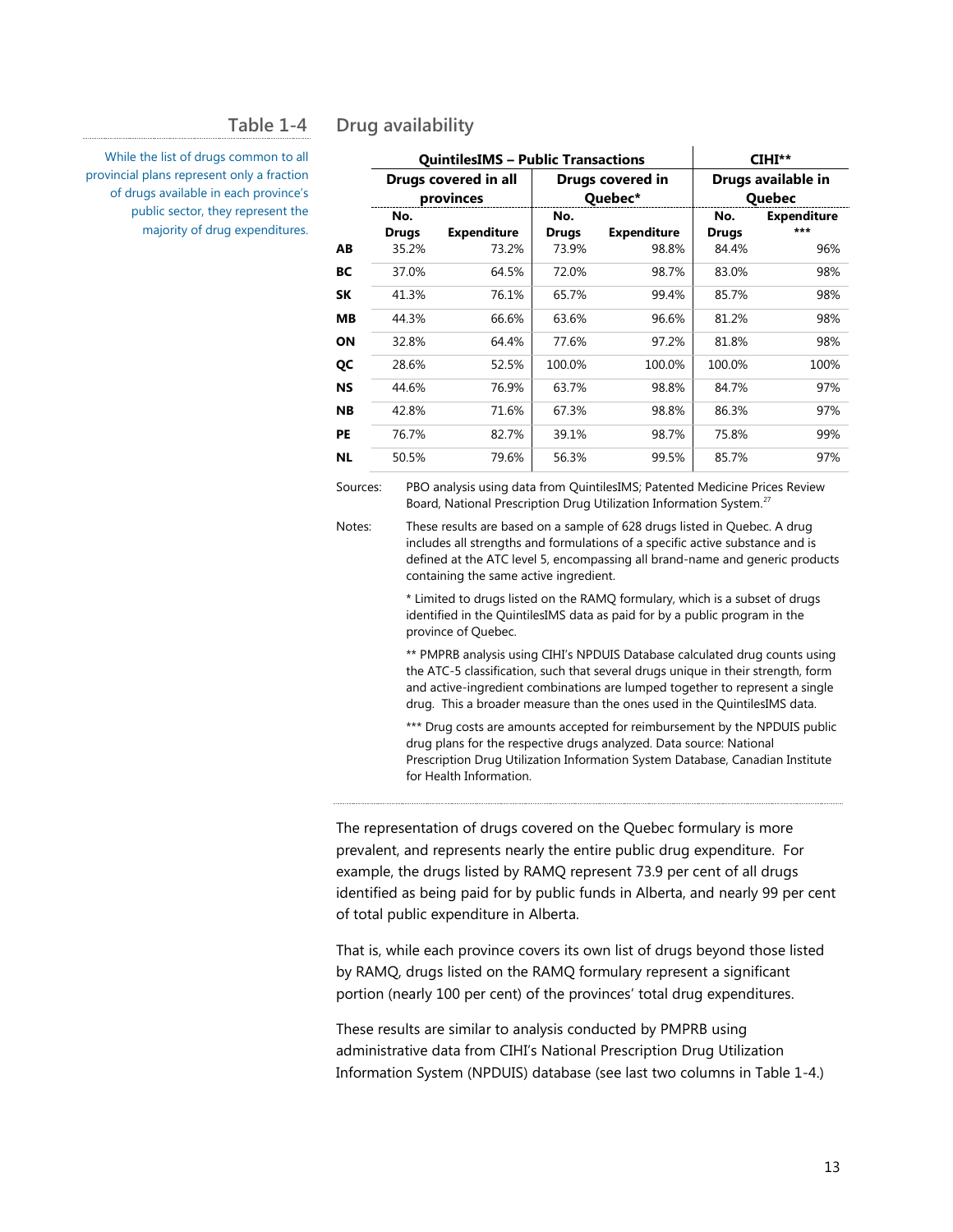The main difference between PBO's analysis and that of PMPRB is that PMPRB made this calculation at a higher level than the drug identification number (DIN).

Using a higher level of drug identification inherently assumes a province covers a drug listed by RAMQ if that province covers a generic version of a RAMQ drug, or in a different strength and/or form. DIN-level analysis limits the analysis to only the exact drug listed by RAMQ, resulting in a smaller calculation of commonality.

In addition to the list of drugs covered, provincial and territorial plans also use mandatory drug interchangeability (substituting a generic drug for a brand-name drug), usually providing a list of generic drugs acceptable for substitution.

As a result, public drug plans typically have a higher proportion of generic drug sales and volume than do other insurance plans as shown in Table 1-5 (below). However, in some jurisdictions, a brand-name drug that would normally be interchanged with a generic may be covered if the prescription indicates "No Substitution".

**Market Share of Prescription Drugs, Expenditure**

#### **Table 1-5**

Generic drugs represent a greater share of expenditure of primarily public transactions than among primarily private transactions.

# **Primary Payer\* Public Private Out-of-pocket Brand** 41.8% 49.7% 43.5% **Generic** 33.7% 29.7% 39.3% **Biologic** 19.8% 20.1% 13.3% **OTC** 5.1% 0.9% 4.5% *combination\*\** 0.4% 0.4% 0.5%

**TOTAL** 100.0% 100.0% 100.0% 100.0%

Source: PBO analysis using data from QuintilesIMS.

Notes: \* 'Primary Payer' refers to the payer – public insurance, private insurance, or individual out-of-pocket – that paid for the largest portion of the prescription The entirety of the transaction value is attributed to the primary payer, even though a portion of this out-of-pocket amount may be reimbursed by an insurer as a coordination of benefits.

> \*\* One or more Drug Identification Numbers (DINs) could be associated to a single drug in the QuintilesIMS data. The "combination" indicates cases where a drug could not be definitively defined as one patent status because it had at least two DINs with different patent status (that is, brand-name, generic, biologic, or prescribed over-the-counter drug). These are subtracted from the sum.

While the formularies list the drugs to be covered by the provinces' and territories' drug plans, eligibility for the plan is determined separately. Jurisdictions typically provide some level of drug insurance for specific populations, or individuals meeting some eligibility requirements.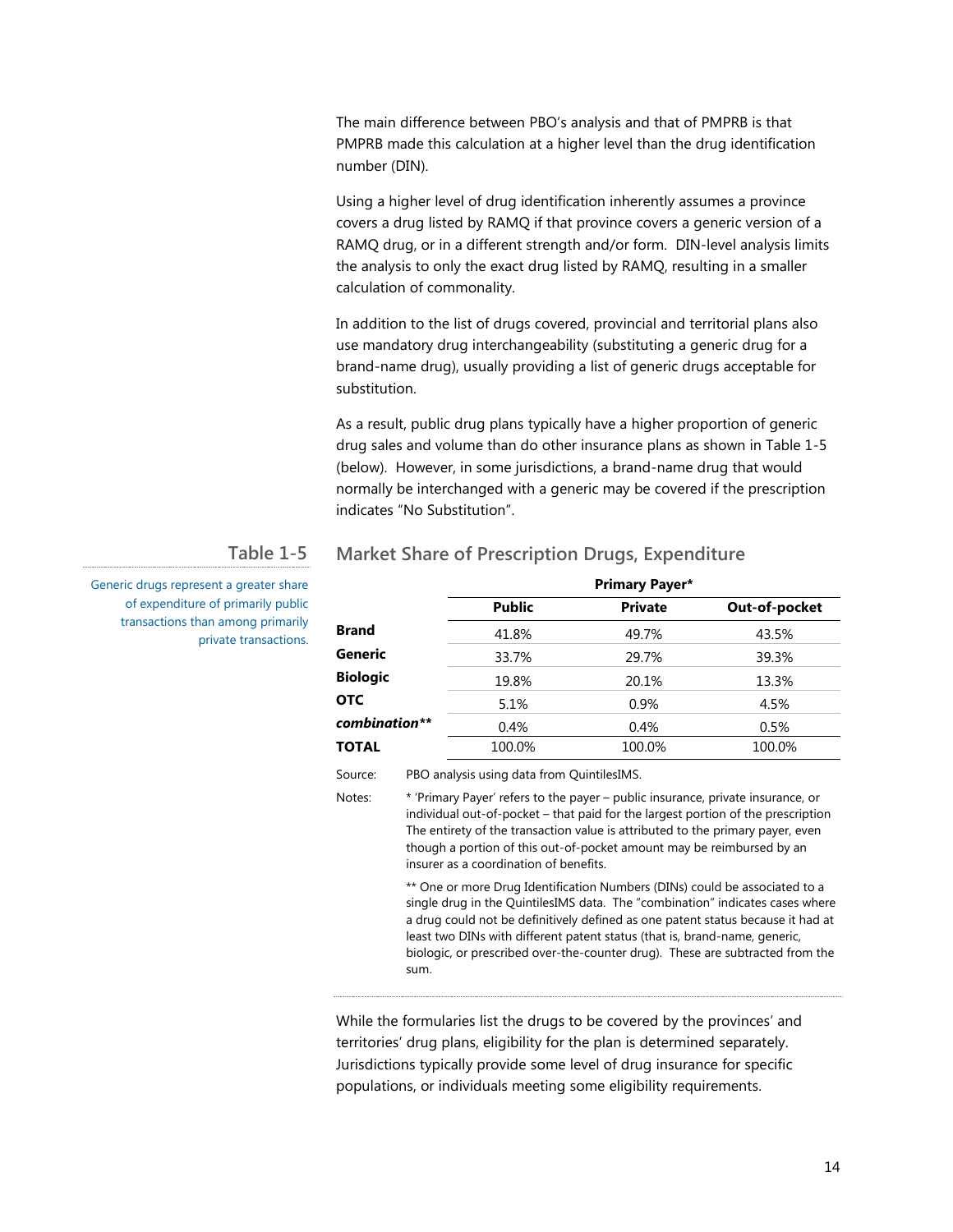More specifically, most of these plans typically cover seniors, low-income families or individuals. They also cover what is known as "catastrophic drug coverage" or expenses for individuals whose drug costs become a significant portion of their income.

Aside from specific criteria, the health needs of each province's population, prescribing habits of physicians, generic drug pricing, and price negotiations vary. This creates differences in the consumption or even the coverage of various drugs to specific populations.

Finally, provincial drug plans also vary in their determination of patient copayments. Some provinces have a fixed co-payment for some beneficiaries, and a means-tested co-payment for others. Provinces also set different thresholds for both the income and the drug expenditure, often with a sliding scale, such that drug expenses that exceed a certain percentage of income will be reimbursed.

As a result, the out-of-pocket expenditure faced by a patient can vary significantly depending on the province or territory in which they live. Additionally, some plans also charge premiums that are paid for out-ofpocket. See Appendix H for a comparison of provincial drug plans.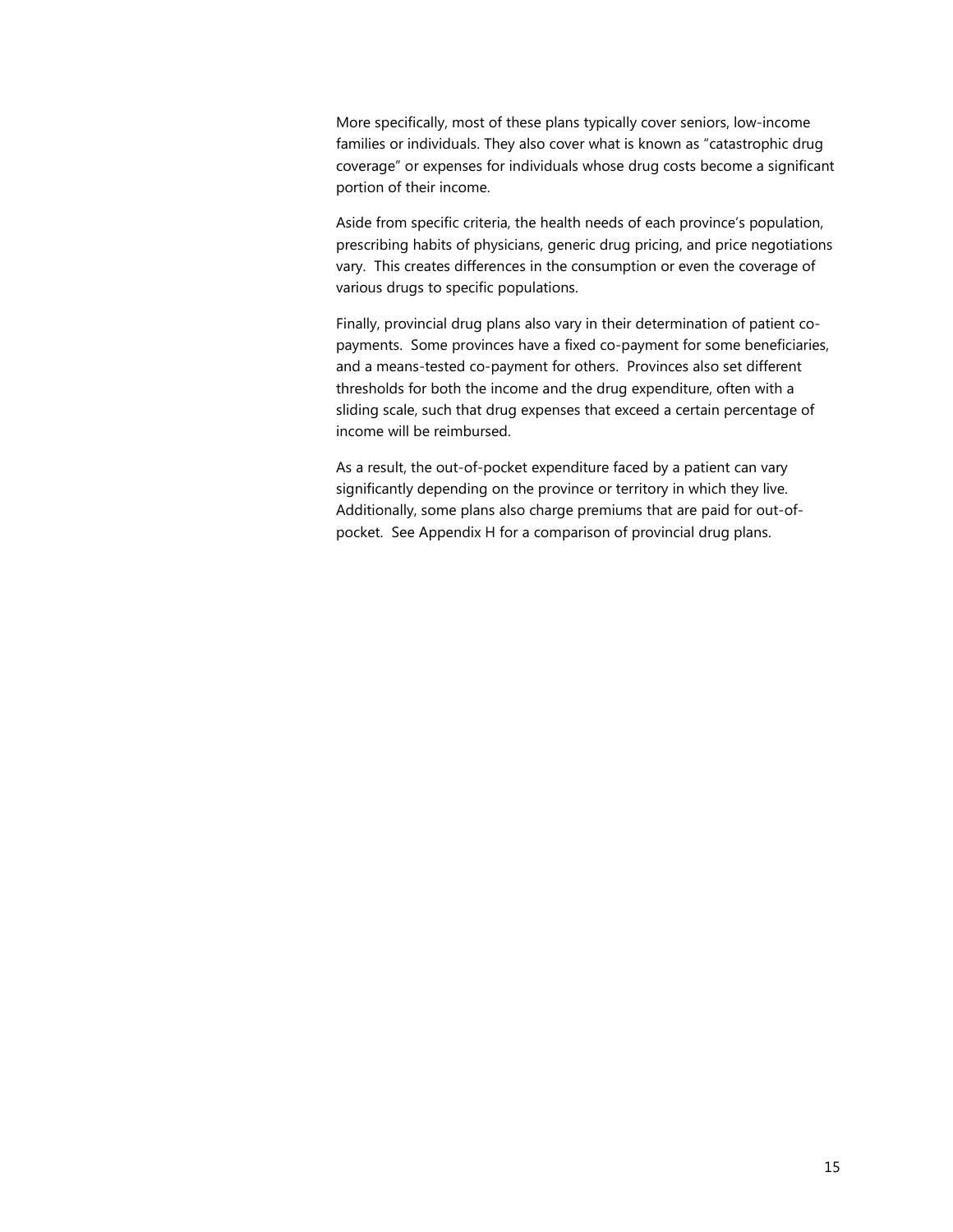#### **Box 1-2 Hospital Drug Expenditures**

Drugs provided in hospitals are covered by the Canada Health Act. According to data from CIHI's Management Information Systems (MIS) Database, hospitals outside Quebec spent roughly \$2.0 billion (excluding markups and dispensing fees) on pharmaceuticals in 2014. Information is not available for Quebec, as it does not yet provide financial data in CIHI's National Prescription Drug Utilization Information System Database.

| <b>NL</b><br><b>PEI</b><br><b>NS</b> | 49.9<br>9.3<br>97.3 | 16.5<br>3.4<br>28.5 |
|--------------------------------------|---------------------|---------------------|
|                                      |                     |                     |
|                                      |                     |                     |
|                                      |                     |                     |
| <b>NB</b>                            | 70.9                | 31.4                |
| ON                                   | 1,129.8             | 358.6               |
| <b>MB</b>                            | 66                  | n/a                 |
| <b>SK</b>                            | 48.2                | n/a                 |
| AB                                   | 221.2               | 66.8                |
| <b>BC</b>                            | 308.4               | 143.6               |
| <b>TOTAL</b>                         | 2,001.1             | 648.8               |

n/a – not available

Hospitals determine their own formularies either through hospitalbased Pharmacy and Therapeutics Committees, or through the regional, district, or provincial health authority. Therefore, hospitals cover drugs that may or may not be listed on the formulary of the provinces or territories in which they operate.

It is also possible that within the province or territory, a drug may or may not be covered at the particular site of care (that is, a hospital versus community setting). However, there has been an increase in collaboration between public drug plans and the hospitals and health authorities.

Hospitals also negotiate their prices independently from provincial or territorial plans, and as such may pay more or less for any drugs also listed on the provincial or territorial formulary.

They also determine therapeutic interchange (substitution) independent of provincial or territorial plans, which may result in drug discrepancies at the time of discharge, or result in cost-shifting between hospitals or health authorities, provincial health plans, or the patients themselves.

That is, the cost of the drug provided in hospital, for which a patient continues to take after being discharged from the hospital, may be higher or lower than that reimbursed by the public or private plan. In some cases, it may not be listed on a public or private formulary, in which case the patient may have to pay out of pocket.

Sources: CIHI 2016;<sup>[28](#page-88-1)</sup> CADTH;<sup>[29](#page-88-2)</sup> Lapointe-Shaw et al.;<sup>30</sup> Chua et al.;<sup>31</sup>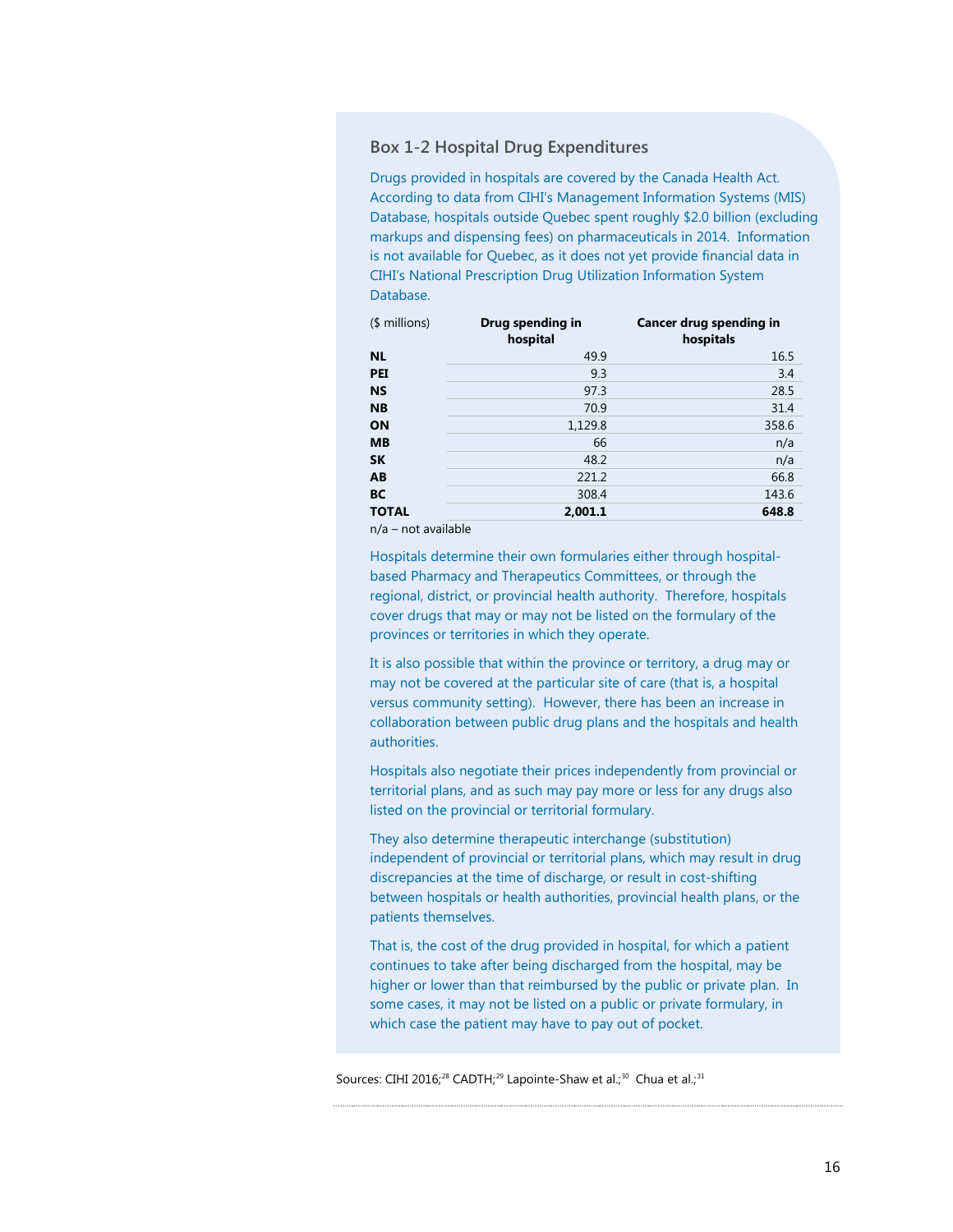<span id="page-21-0"></span>Eligibility requirements for private drug plans are usually subject to availability through employment, rather than any particular personal criteria. However, individual plans are available for purchase independent of employment.<sup>[32](#page-89-0)</sup>

The Canadian Life and Health Insurance Association (CLHIA) estimates that at least 25.3 million Canadians, roughly 70.5 per cent, have private drug insurance directly or through a family member by employer-sponsored plans (group plans).  $33, 34$  $33, 34$  $33, 34$ 

Private drug plans mirror the public plans in several aspects. Like public plans, private health insurance plans that cover pharmaceuticals also have formularies, which are generally broader than their public counterparts.

TELUS Health Analytics estimates that in 2012, 94 per cent of private plans had an open formulary (that is, all drugs that legally require a prescription are eligible). These plans, represent 80 per cent of plan members.

### **Table 1-6**

An estimated 94 per cent of private plans cover all prescription drugs in Canada.

# **Private Plan Formularies**

|                                                                                                 |                                        | Share of plan members                                                          | <b>Share of Plans</b> |  |
|-------------------------------------------------------------------------------------------------|----------------------------------------|--------------------------------------------------------------------------------|-----------------------|--|
| All prescription<br><b>Private Formulary</b><br><b>Government Formulary</b><br>Other or unknown |                                        | 80%                                                                            | 94%                   |  |
|                                                                                                 |                                        | 7%                                                                             | 3%                    |  |
|                                                                                                 |                                        | 6%                                                                             | 2%                    |  |
|                                                                                                 |                                        | 7%                                                                             | $1\%$                 |  |
| Source:                                                                                         | TELUS Health Analytics <sup>35</sup> . |                                                                                |                       |  |
| Note:                                                                                           | 2012.                                  | Findings from TELUS Health represent a partial snapshot of private coverage in |                       |  |

Additionally, generic substitution is not universally required, and private plans also set their own deductible and co-payment or co-insurance thresholds. Often, there is an annual and in some cases, also a lifetime maximum eligible drug expense.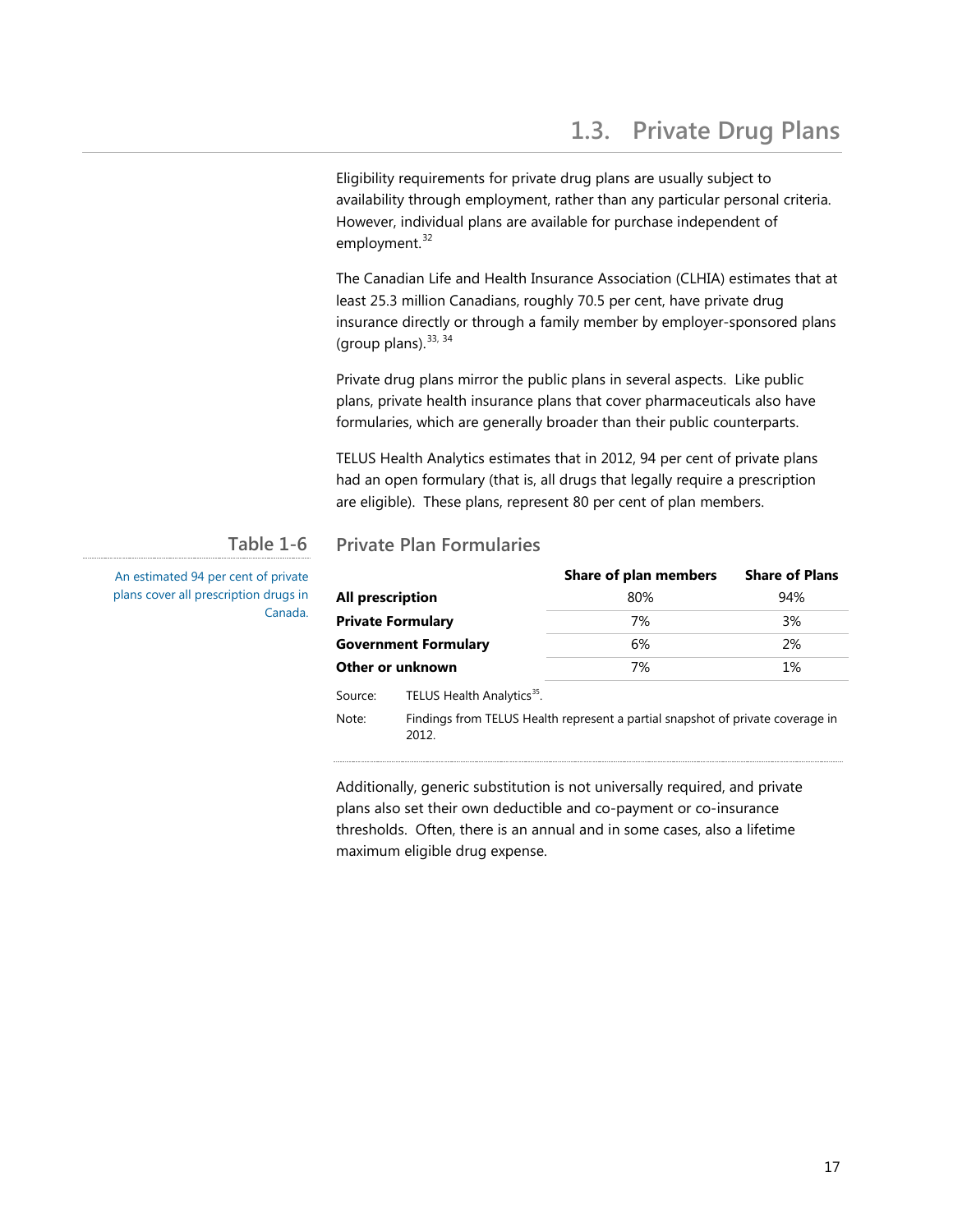#### **Box 1-3 Co-payment, co-insurance and deductibles**

Co-payments, co-insurance and deductibles all reflect a cost to the patient. A **co-payment** is typically a flat payment made per prescription filled and does not vary with the cost of the prescription. **Co-insurance** on the other hand is usually determined as a fixed percentage of the prescription cost. Co-insurance is typical in a private drug plan.

**Deductibles** are the minimum amount of annual drug expenses paid that are not typically eligible for reimbursement under insurance plans. All three of these costs may be eligible for the medical expense tax credit.

Information from TELUS Health Analytics provides some insight into the variety of criteria and coverage provided in a large sample of private health insurance plans (Table 1-7).

**Out-of-Pocket Payments in Private Drug Insurance Plans**

#### **Table 1-7**

Some form of out–of-pocket payments are common among private drug plans.

|                                         | <b>Plan Members</b> | <b>Plans</b> |
|-----------------------------------------|---------------------|--------------|
| <b>Deductible or Co-Payment</b>         | 86.0%               | 88.0%        |
| <b>Deductible</b>                       | 11.0%               | 8.0%         |
| <b>Co-Payment or Co-Insurance</b>       | 84.0%               | 77.0%        |
| <b>Fixed amount</b>                     | 17.0%               | 19.0%        |
| Co-insurance                            | 67.0%               | 58.0%        |
| No Co-Payment                           | 16.0%               | 23.0%        |
| <b>Both Annual and Lifetime Maximum</b> | 0.5%                | 0.2%         |
| <b>Lifetime Only</b>                    | 7.9%                | 4.4%         |
| <b>Annual Only</b>                      | 13.3%               | 9.4%         |
| <b>No Maximum</b>                       | 78.3%               | 86.0%        |
| <b>Generic Substitution</b>             | 71.0%               | 81.0%        |
|                                         |                     |              |

Source: TELUS Health Analytics<sup>36</sup>.

Express Scripts Canada's 2015 Drug Trend Report reports that the average annual drug expenditure per member was \$818.<sup>37</sup> This rose to \$840 in 2016. However, a relatively small proportion of claimants (14 per cent) represent a significant share (72 per cent) of total expenditure on private insurance members.<sup>38</sup> Members with annual claims exceeding \$10,000 represented 28.8 per cent of total spending in private plans in 2016. $39$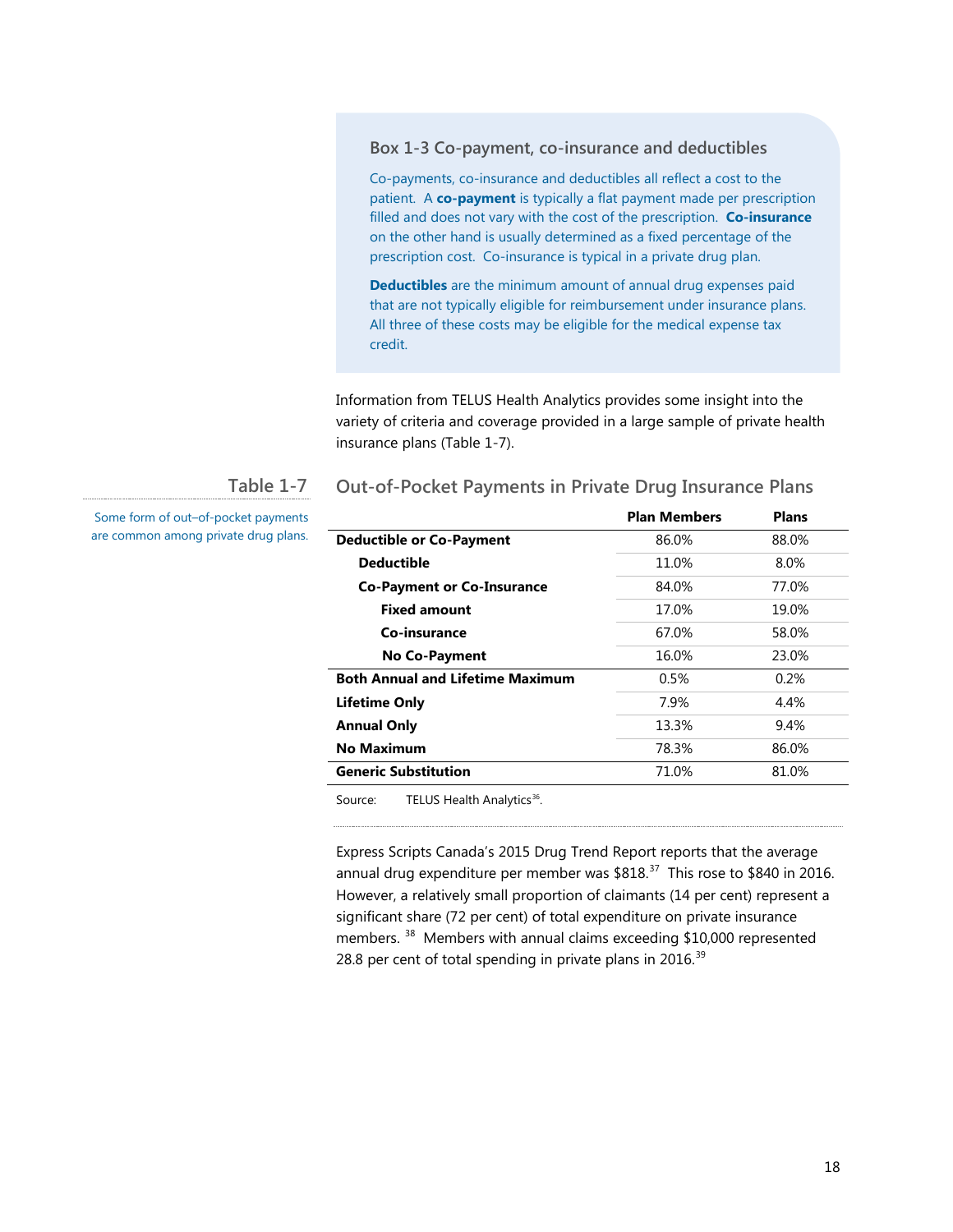<span id="page-23-0"></span>Out-of-pocket prescription drug expenses occur when either the person or the drug is uninsured, and the person must pay for the drug in its entirety. Or, it is the dollar difference of the amount covered by insurance and the total cost of the drug.

In the latter case, this can also represent any cost-sharing amounts or deductibles. The literature also often considers any insurance premiums paid to be out-of-pocket drug expenditures, especially when examining the financial burden on households. It is not included in this analysis estimating the costs of this Pharmacare program.

#### **Box 1-4 Co-pay cards**

Depending on the drug plan, patients may be able to get the brandname drug paid for entirely (or a large portion thereof) by both the public or private plan and the drug manufacturer. Some plans may reimburse the cost of the brand-name drug ingredient up to the cost of the generic, permitting the patient to pay the difference out of pocket.

However, some drug manufacturers offer to pay that difference. Patients can acquire a card that, when used at the pharmacy, will bill the participating drug manufacturer the cost of the difference. Patients pay any remaining costs out of pocket.

Sources: CBC News;<sup>[40](#page-90-0)</sup> Innovicares;<sup>[41](#page-90-1)</sup>

The definitive total including these measures of out-of-pocket prescription drug expenditures is not known. However, data from CIHI point to an estimate of roughly \$7.1 billion.

#### **Total Out-of-Pocket Prescription Drug Expenditure Table 1-8**

|                       |  | <b>PBO</b>                                                  | CIHI (NHEX)   |
|-----------------------|--|-------------------------------------------------------------|---------------|
| Out-of-pocket expense |  | \$4.7 billion                                               | \$7.1 billion |
| Sources:              |  | PBO analysis using data from QuintilesIMS; CIHI NHEX, 2016. |               |

The bulk of the data used in this report was obtained from QuintilesIMS, a global healthcare provider of integrated information and technology-enabled services<sup>[42](#page-90-2)</sup>

Data from QuintilesIMS suggest that \$4.7 billion reflects drug purchases for which the majority was paid for out-of-pocket. Some examples of when outof-pocket expenditures represent the majority payer include uninsured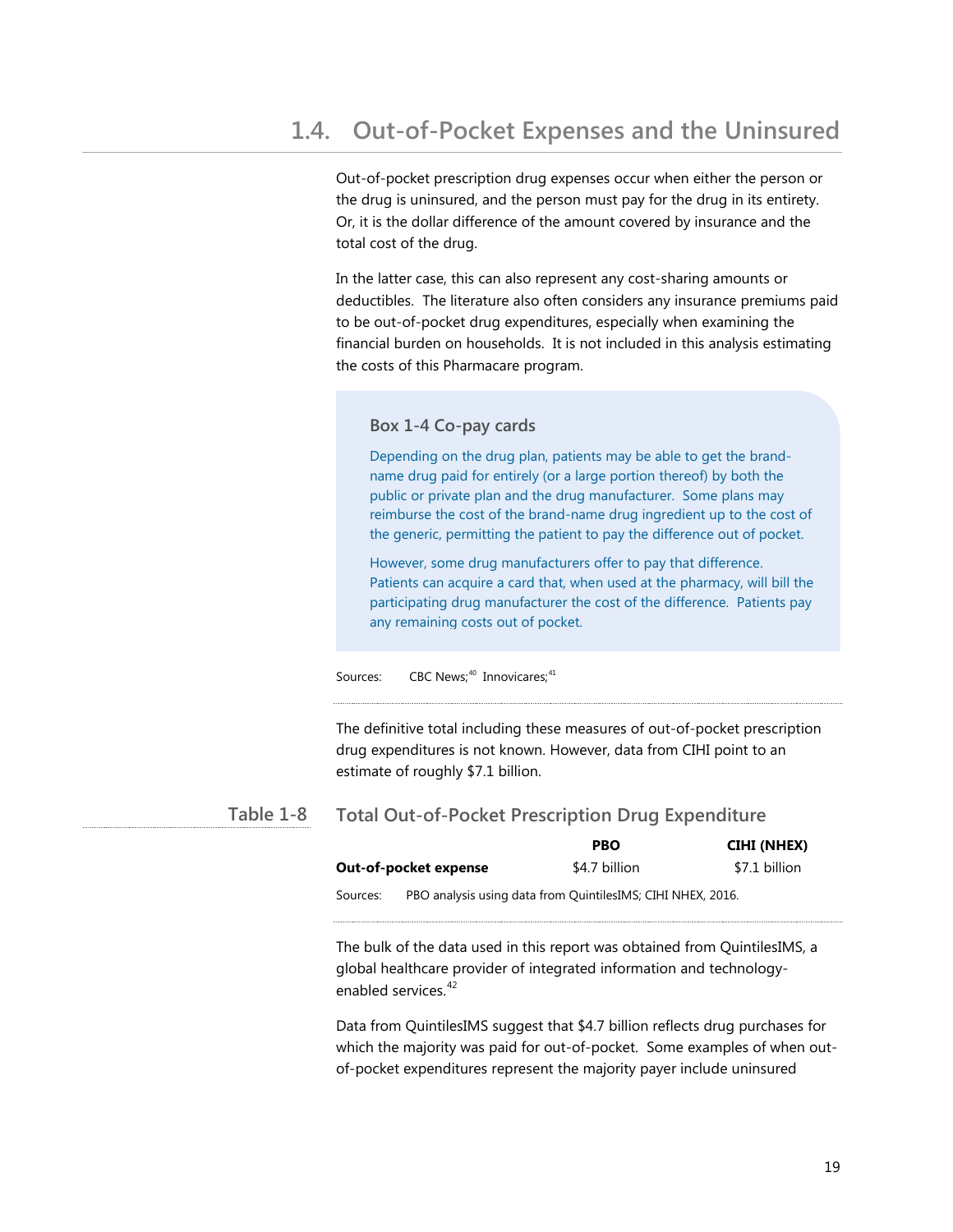individuals, cases where the deductible was not yet met, or cases where the expense met or exceeded annual or lifetime caps.

The \$2.4-billion difference between the data from QuintilesIMS and CIHI's NHEX stem from the differences in the definition of payer. The entire value of the prescription drug transactions is assigned to the majority payer in the QuintilesIMS data, whereas CIHI estimates the actual level of expense incurred by the payer.

For example, in instances where patients pay a \$100 deductible and a \$20 co-payment on a \$300 prescription for which they have public insurance, the entirety of that transaction will be allocated to the payer "public". This is because the majority (60 per cent) of this drug was paid for by public insurance, and the remaining 40 per cent was paid out-of-pocket.

Additionally, the QuintilesIMS data classify transactions based on the payer at the time of payment. If the majority of the cost were to be later reimbursed by either private or public insurance, but was originally paid for entirely out-of-pocket, the transaction would be classified as "cash". The result of this classification is that total out-of-pocket costs are underestimated.

On the other hand, the result of this classification is that the "cash" payer represents transactions where the patient was the majority payer and did not have insurance, did not have insurance for that particular drug, had to pay a relatively high deductible, or would be later reimbursed and had to pay upfront (the 'first-dollar') amount.

For out-of-pocket expenditures, CIHI relies on data from the Survey of Household Spending conducted by Statistics Canada.<sup>[43](#page-91-0), [44](#page-91-1)</sup> These data do not include premiums paid. That survey suggests that, in 2015, average annual out-of-pocket expenditure amounted to \$417 per household. This is only an average; an actual household's spending can vary greatly depending on its circumstances, including health and insurance coverage. [45](#page-91-2)

For example, in 2008, roughly one-fifth of households throughout Canada spent more than 1 per cent of their after-tax income on out-of-pocket drugs; a further 3 per cent spent more than 5 per cent<sup>[46](#page-91-3)</sup>. Saskatchewan, Manitoba, Quebec and the Atlantic provinces each have a higher proportion  $(Figure 1-3)$ .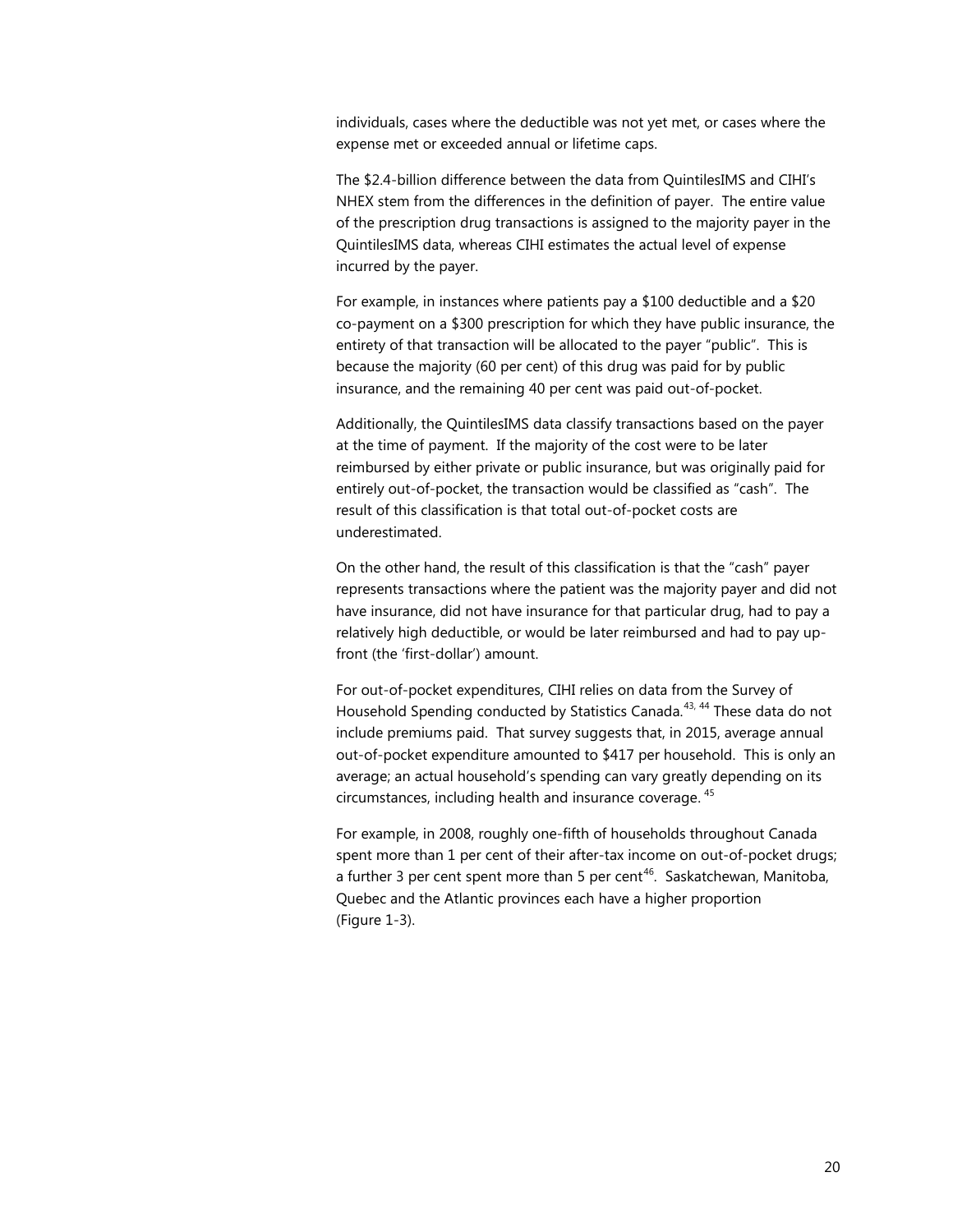#### **Figure 1-3**

Households face different levels of outof-pocket drug expenses.

## **Household Spending on Prescription Drugs as a Percentage of After-tax Income, by Province, 2008**



Average out-of-pocket drug expenses also vary across provinces. Ontarians consistently report the lowest annual out-of-pocket drug spending; in 2015, it was \$314 per household. If private insurance premiums are included, this rises to \$823.

Quebec has the highest, at \$526 per household on prescription drugs, or \$1,495 when including private insurance premiums.  $47$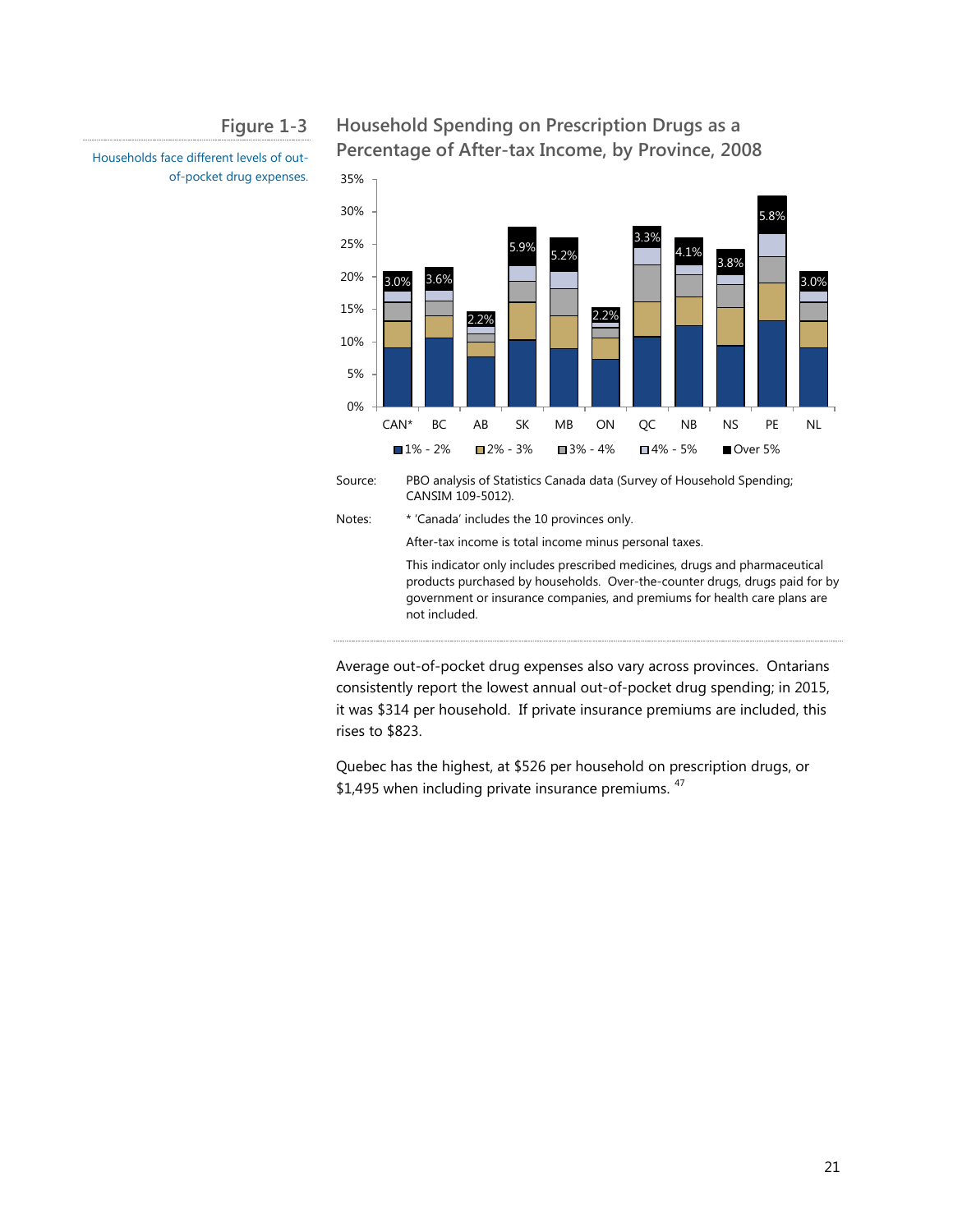**Figure 1-4**

In most provinces, reported out-ofpocket drug expenses including premiums averaged over \$1,000 per household per year in 2015.

**Average Reported Out-of-Pocket Spending on Prescribed Medicines and Pharmaceutical Products and private insurance premiums, per Household, by Province**



Age is also a determining factor in out-of-pocket drug spending. Older Canadians spend significantly more out-of-pocket than younger Canadians.

Those aged 65 and over spend, on average, almost four times more out-ofpocket than those under 30.

#### **Figure 1-5**

On average, the older a Canadian household is, the more it will pay in outof-pocket drug expenses.

# **Average Reported Out-of-Pocket Spending on Prescribed Medicines and Pharmaceutical Products, per Household, by Age Group, 2015**

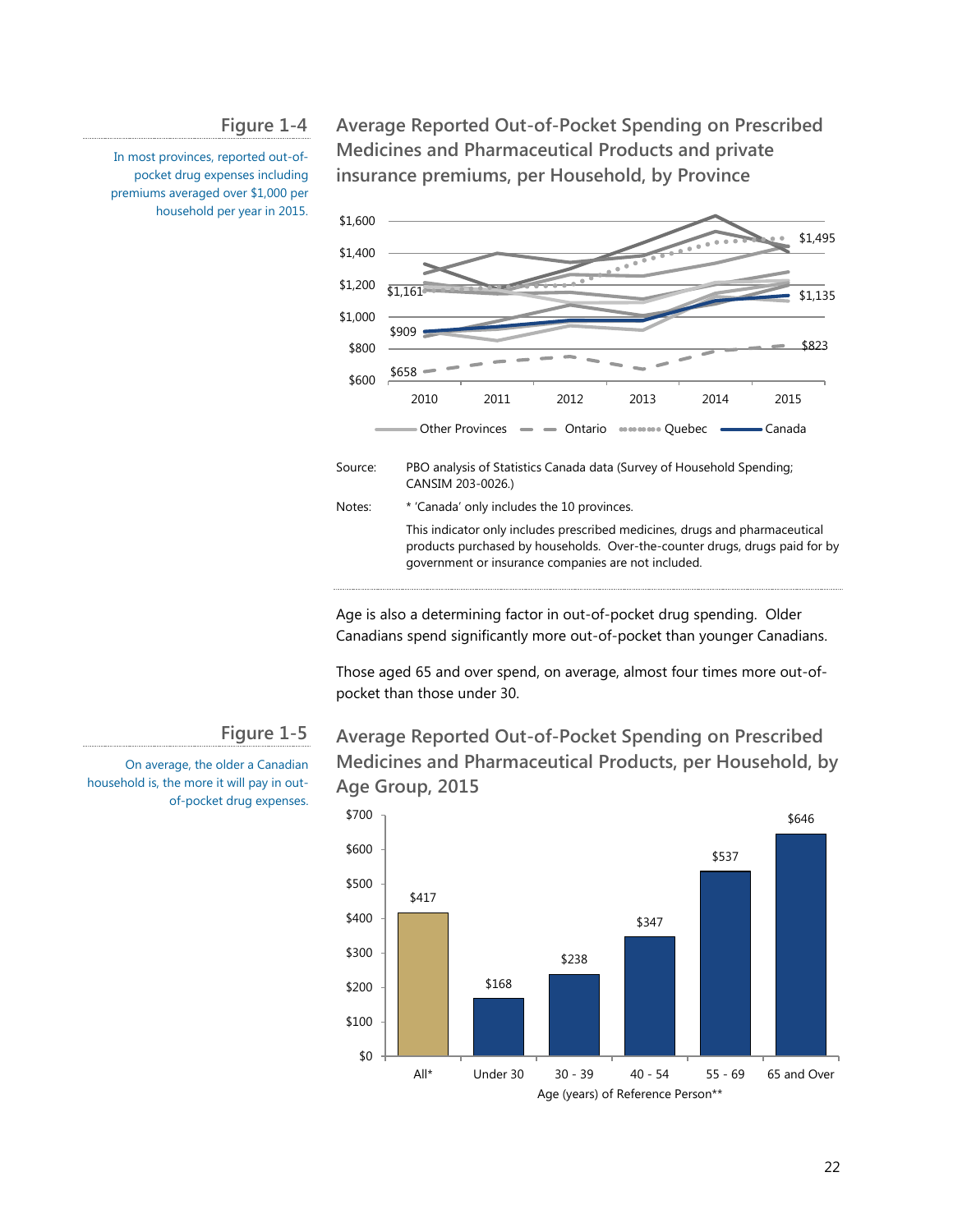| Source: | PBO analysis of Statistics Canada data (Survey of Household Spending;<br>CANSIM 203-0022.)                                                                                                                                                                                                             |
|---------|--------------------------------------------------------------------------------------------------------------------------------------------------------------------------------------------------------------------------------------------------------------------------------------------------------|
| Notes:  | * 'All' includes the 10 provinces only.                                                                                                                                                                                                                                                                |
|         | ** The reference person is the household member that is mainly responsible<br>for the financial maintenance (for example, pays the mortgage, property taxes<br>or electricity). In cases where members equally share the financial<br>responsibility, one person is chosen to be the reference person. |

Out-of-pocket drug spending represents a heavier financial burden for lower-income Canadians. Analysis of data in the Survey of Household Spending suggests that, on average, households in the bottom before-tax income quintile (lowest 20 per cent) allocate over 1 per cent of their annual spending to out-of-pocket drug expenses. This burden is four times higher than it is for households in the highest before-tax income quintile (0.24 per cent).

This phenomenon reflects the fact that, since average total out-of-pocket drug spending is relatively similar across all five quintiles (between about \$350 and \$460 per household per year), drug spending, therefore, represents a larger share of spending for lower-income, lower-spending households (Figure 1-6).

#### **Figure 1-6**

On average, the lower a household's income, the more it must allocate to out-of-pocket drug costs.

# **Average Portion of Household Spending for Prescribed Medicines and Pharmaceutical Products, by Before-tax Household Income Quintile,[48](#page-92-1) 2015**



Average Out-of-Pocket Drug Spending as a % of Total Househould Spending (LHS) Average Annual Household Drug Spending (\$) (RHS)



Note: Reported spending may not necessarily take into account the Medical Expense Tax Credit.

Some drugs cost much more than others. The therapeutic classification – Anatomical Therapeutic Classification (ATC) – categorizes drugs based on their active ingredients according to the organ or system on which they act.<sup>49</sup>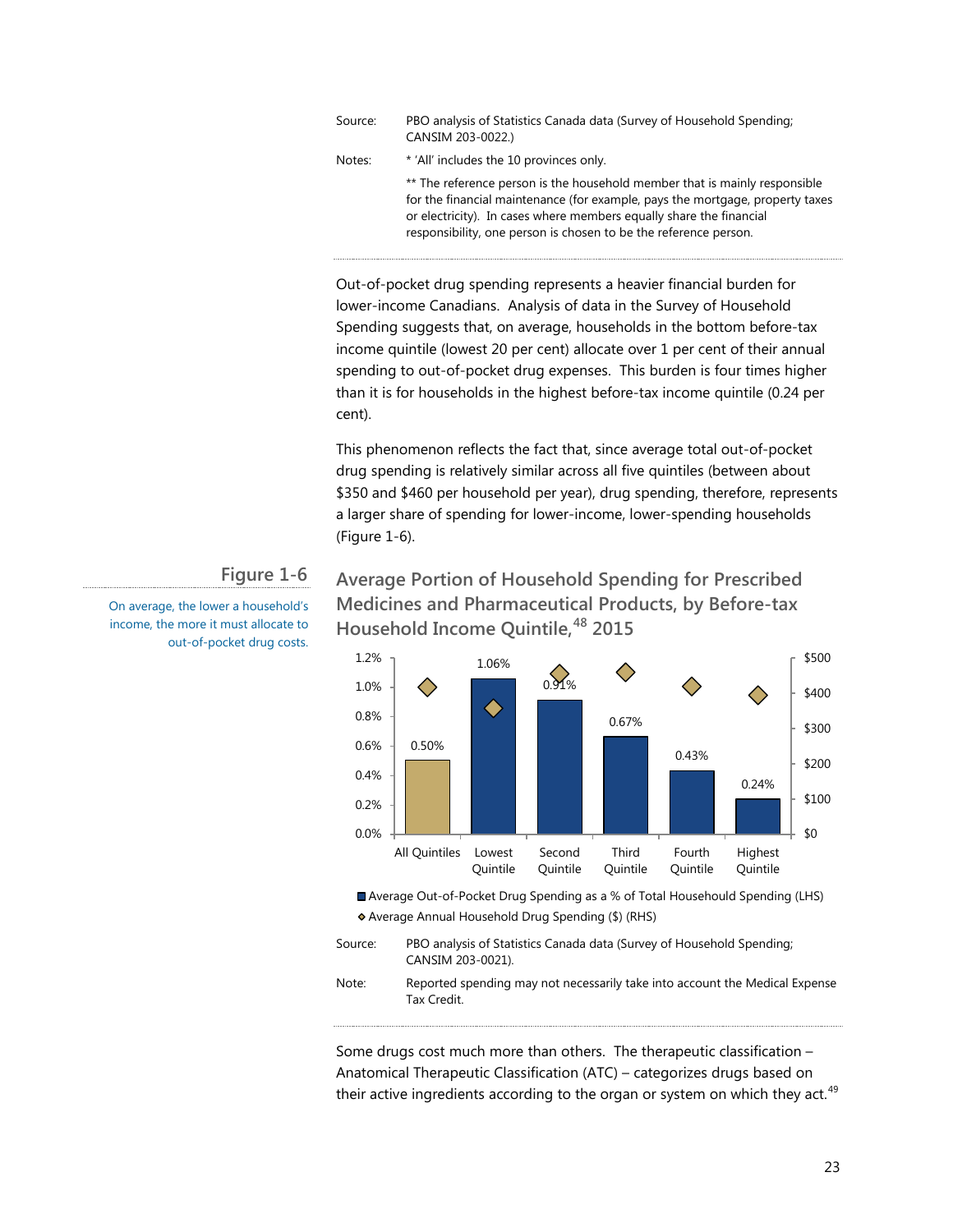Table 1-9 presents the average annual per-patient costs by ATC, for the top 10 ATC classes ranked by total expenditure.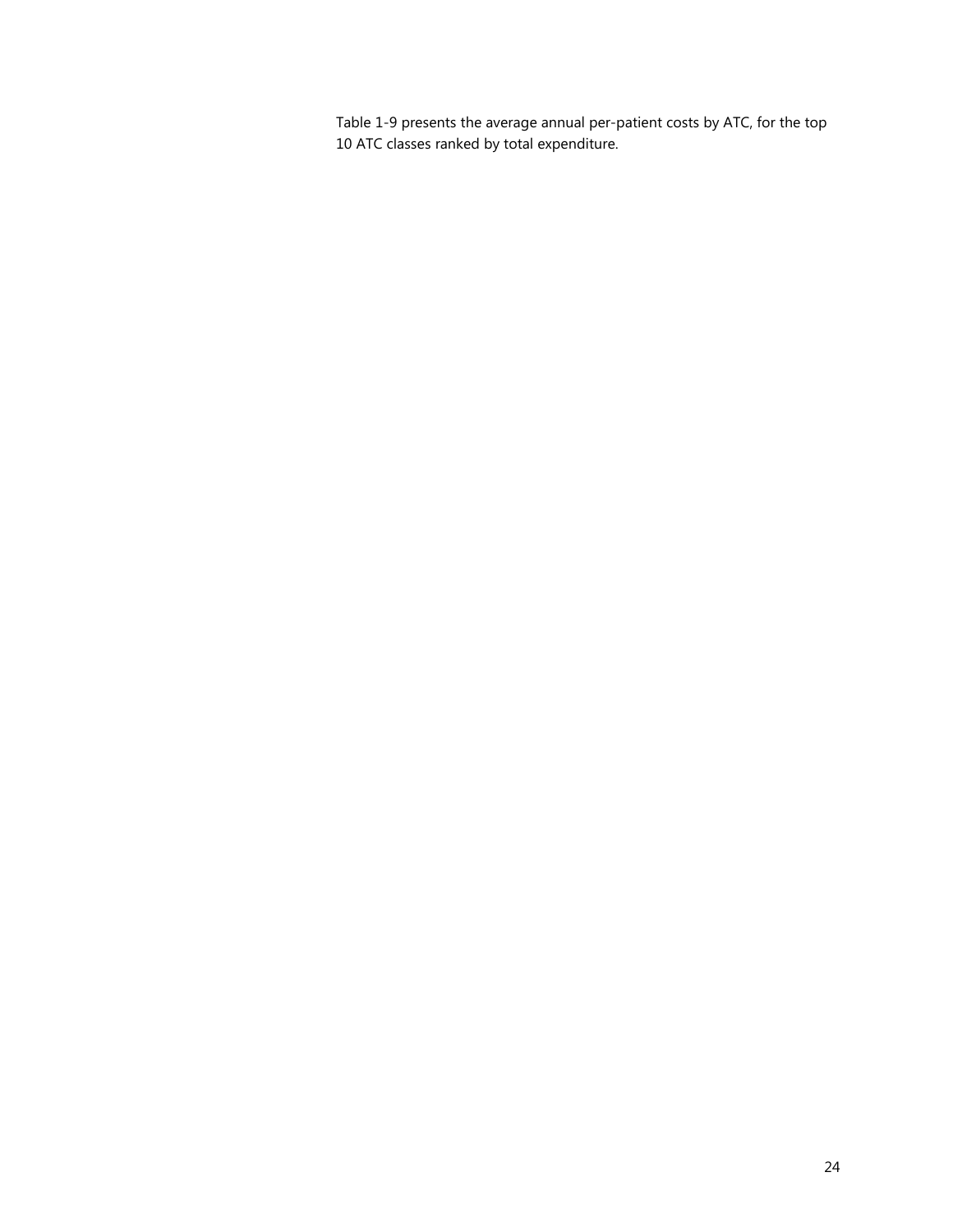#### **Drug Expenditure Metrics, by top Anatomical Therapeutic Categories at level 3, 2015-16 Table 1-9**

| <b>Anatomical Therapeutic Category</b> | Total<br><b>Expenditure</b><br>(\$ millions) | % Expenditure by Primary<br>Payer* |                | <b>Average Drug Expenditure</b><br>when the Primary Payer* is<br><b>Out-of-Pocket</b> |                   |                          |
|----------------------------------------|----------------------------------------------|------------------------------------|----------------|---------------------------------------------------------------------------------------|-------------------|--------------------------|
| (Level Three)                          |                                              | <b>Public</b>                      | <b>Private</b> | Out-of-<br><b>Pocket</b>                                                              | <b>Per Script</b> | Per Patient.<br>Annually |
| <b>Anti-TNF Products</b>               | 2,200                                        | 45%                                | 44%            | 10%                                                                                   | 2,777             | 17,277                   |
| Anti-Depressants & Mood Stabilizers    | 1,460                                        | 35%                                | 48%            | 17%                                                                                   | 35                | 158                      |
| Cholesterol & Triglyceride Regulators  | 1,210                                        | 41%                                | 43%            | 16%                                                                                   | 32                | 175                      |
| Antivirals excl. Anti-HIV Drugs        | 1,110                                        | 63%                                | 24%            | 13%                                                                                   | 281               | 319                      |
| Antiulcerants                          | 1,070                                        | 37%                                | 45%            | 18%                                                                                   | 38                | 109                      |
| Narcotic Analgesics                    | 796                                          | 54%                                | 27%            | 19%                                                                                   | 26                | 45                       |
| Antipsychotics                         | 789                                          | 71%                                | 21%            | 8%                                                                                    | 38                | 208                      |
| Human Insulins & Analogues             | 665                                          | 55%                                | 37%            | 8%                                                                                    | 98                | 510                      |
| Anti-Epileptics                        | 639                                          | 49%                                | 35%            | 16%                                                                                   | 34                | 139                      |
| B2-Agonist and Corticoid Combos        | 635                                          | 54%                                | 37%            | 9%                                                                                    | 132               | 209                      |

Source: PBO analysis using data from QuintilesIMS.

Notes: \* "Primary Payer" refers to the payer – public insurance, private insurance, or individual out-of-pocket – that paid for the largest portion of the prescription. The entirety of the transaction value is attributed to the primary payer, even though a portion of this out-of-pocket amount may be reimbursed by an insurer as a coordination of benefits.

> The ATC-3 classification used is that of the European Pharmaceutical Market Research Association (EphMRA).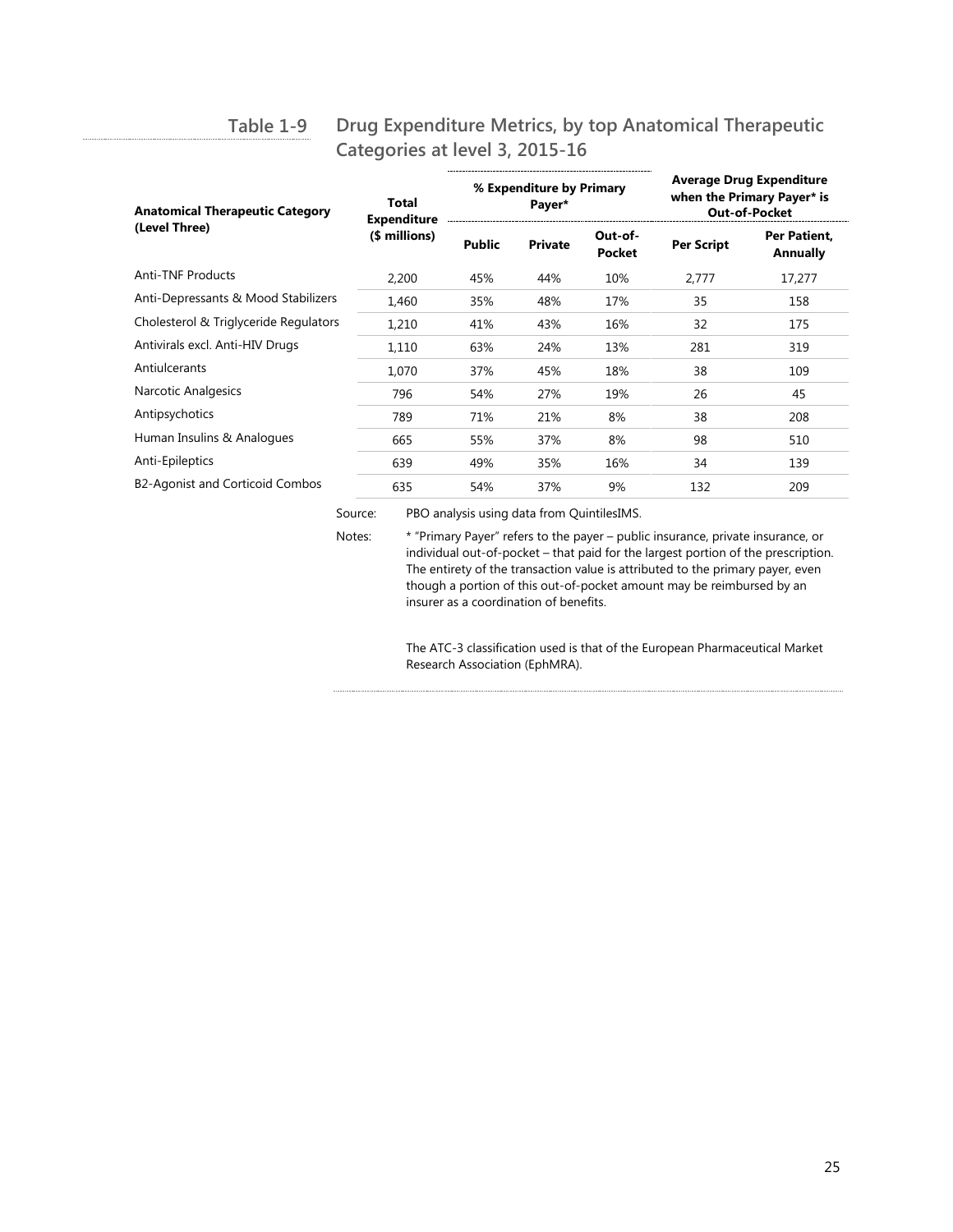# **Canada Health Transfer**

The Canada Health Transfer (CHT) is the federal transfer to provinces, payable if provinces adhere to the Canada Health Act (CHA) in the provision and delivery of their eligible health care services.

The total envelope of CHT funds is equal to the previous years' amount grown by the three-year moving average growth rate of Canada's nominal gross domestic product. The minimum increased rate is set at 3 per cent. This fiscal year (2017-18) marks the first year that this increased rate is calculated this way; it was previously legislated at 6 per cent.

#### **Box 1-5 Short History of Public Pharmaceutical Funding**

The Constitution of Canada divides the powers of government, giving the power to establish, maintain and manage hospitals to the provinces.

Canada's first publicly funded hospitals originated in Saskatchewan in 1947. Both Alberta and British Columbia soon followed suit. By 1957, the federal government introduced the *Hospital Insurance and Diagnostic Services Act.* It stipulated federal reimbursement, or cost sharing, to one-half of provincial and territorial costs for specified hospital and diagnostic service.

In 1966, the federal government passed the *Medical Care Act,* which offered reimbursement, or cost sharing, of one-half of provincial and territorial costs for specified physician services provided outside of hospitals, once again expanding on an initiative started by Saskatchewan in 1962. By 1972, all provinces and territories had established publicly funded hospital and physician services.

Today, it is the *Canada Health Act* (CHA) that stipulates the criteria and conditions that health insurance plans of the provinces and territories must meet to receive transfer payments from the federal government. The amounts of these contributions, which are perhaps better known as the Canada Health Transfer (CHT), are determined separately in the *Federal-Provincial Fiscal Arrangements Act*.

Currently, the CHT payments are made on an equal cash per-capita (per person) basis. These transfer payments are added to the provinces' and territories' general revenues and are not directly tied to use in health care.

| Public Prescription Drug Expenditure in Canada, 2015-16 (\$ millions) |                   |                |                  |            |
|-----------------------------------------------------------------------|-------------------|----------------|------------------|------------|
|                                                                       | <b>PROVINCIAL</b> | <b>FEDERAL</b> | Total P/T health | <b>CHT</b> |
|                                                                       | 11.290            | 645            | 145,763          | 34.026     |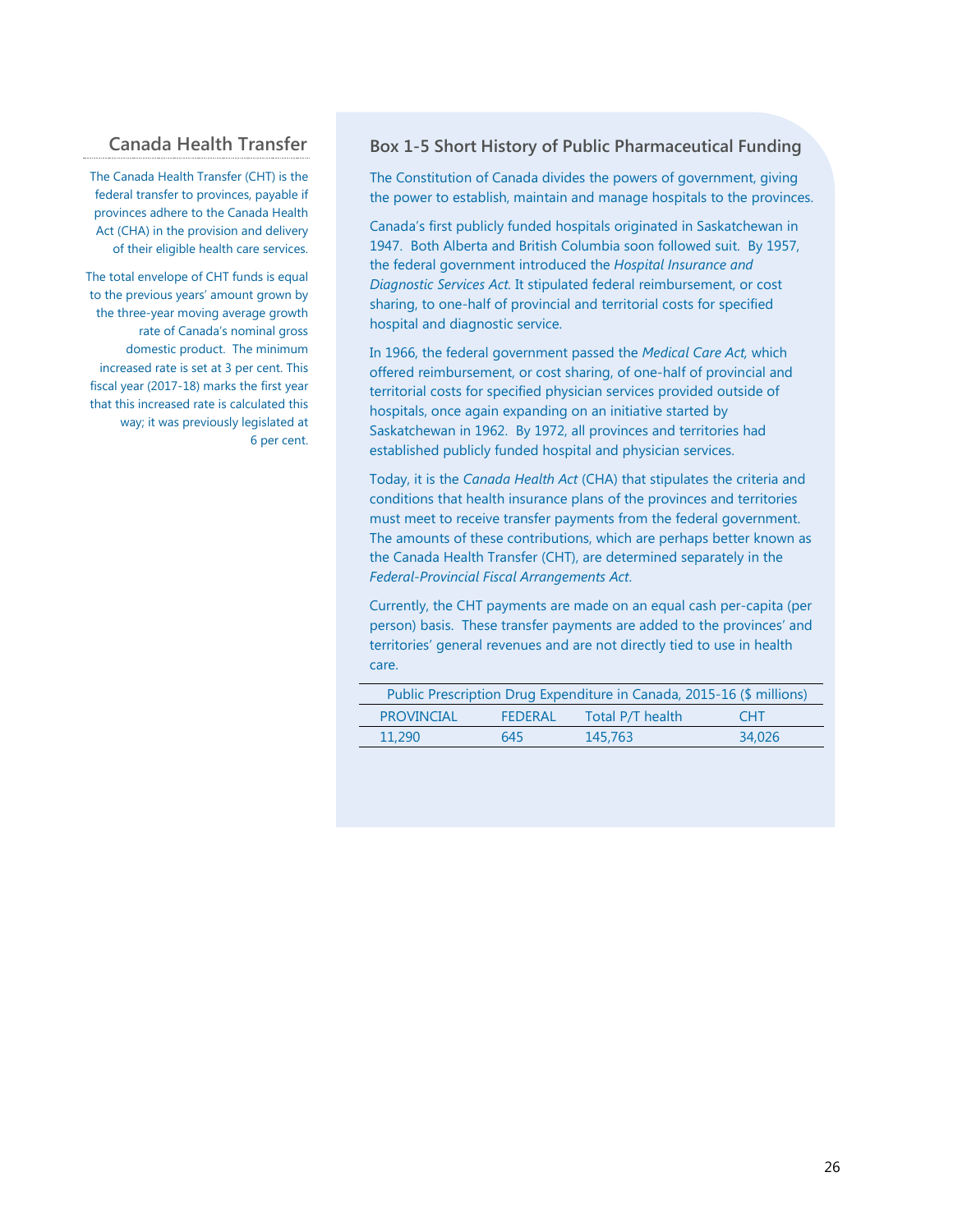## **Box 1-5 Short History of Public Pharmaceutical Funding (continued)**

Provinces and territories are responsible for the delivery of pharmaceuticals. With respect to drug insurance, government responsibility was not clearly assigned in the Constitution.

Furthermore, insurance for pharmaceuticals (outside of hospitals) is not included in the definition of "insured health services" used in the *Canada Health Act*. Provinces and territories have generally accepted that responsibility for some populations, typically seniors and low-income individuals or families. The private sector, including social security funds (such as workers' compensation boards) and private insurance, partially fills the gap.

Despite the existence of both public and private insurance, there remain uninsured and underinsured Canadians. The exact number is unknown, attributable to several factors including the large number of insurance providers, the various levels of benefits and coverage, and the lack of data availability.

The literature suggests that the proportion of Canadians with drug insurance is relatively high; however, the degree of coverage varies widely. Some statistics that provide insight on the level of drug insurance coverage in Canada are presented in the table below.

| Variation in drug insurance coverage in Canada                                                                            |                                                                                                                                       |  |
|---------------------------------------------------------------------------------------------------------------------------|---------------------------------------------------------------------------------------------------------------------------------------|--|
| Various statistics                                                                                                        | <b>Notes</b>                                                                                                                          |  |
| Over 24 million Canadians had private<br>prescription drug coverage in 2015                                               |                                                                                                                                       |  |
| 2% of Canadians had no drug insurance in<br>2002                                                                          |                                                                                                                                       |  |
| Lowest 20% of income earners spent<br>$\sim$ \$300 on prescription drugs in 2009                                          | Excludes insurance premiums                                                                                                           |  |
| Average out-of-pocket drug expenditure<br>in 2009 was \$320                                                               | Excludes insurance premiums                                                                                                           |  |
| 22% of all prescribed drugs were paid for<br>out-of-pocket in 2014                                                        |                                                                                                                                       |  |
| 9.6% of Canadians reported non-<br>adherence due to cost                                                                  | Definition: when out-of-pocket<br>expenses resulted in: not filling, not<br>renewing, or trying to make a<br>prescription last longer |  |
| 14.1% of household population aged 40 or<br>older with cardiovascular-related<br>conditions had no drug insurance in 2012 | Limited to Manitoba, Saskatchewan,<br>Alberta, and British Columbia                                                                   |  |

| Sources: | Constitution Act <sup>50</sup> Health Canada <sup>51</sup> Canada Health Act <sup>52</sup> Federal-Provincial                                  |
|----------|------------------------------------------------------------------------------------------------------------------------------------------------|
|          | Fiscal Arrangements Act <sup>53</sup> CIHI 2016 <sup>54</sup> Finance Canada 2017 <sup>55</sup> CLHIA <sup>56</sup> Fraser                     |
|          | Group/Tristat Resources <sup>57</sup> Sanmartin et al. <sup>58</sup> CIHI <sup>59</sup> Law et al. <sup>60</sup> Hennessy et al. <sup>61</sup> |
| Notes:   | Provincial drug expenditures include any part of the CHT potentially allocated<br>to drug expenditures.                                        |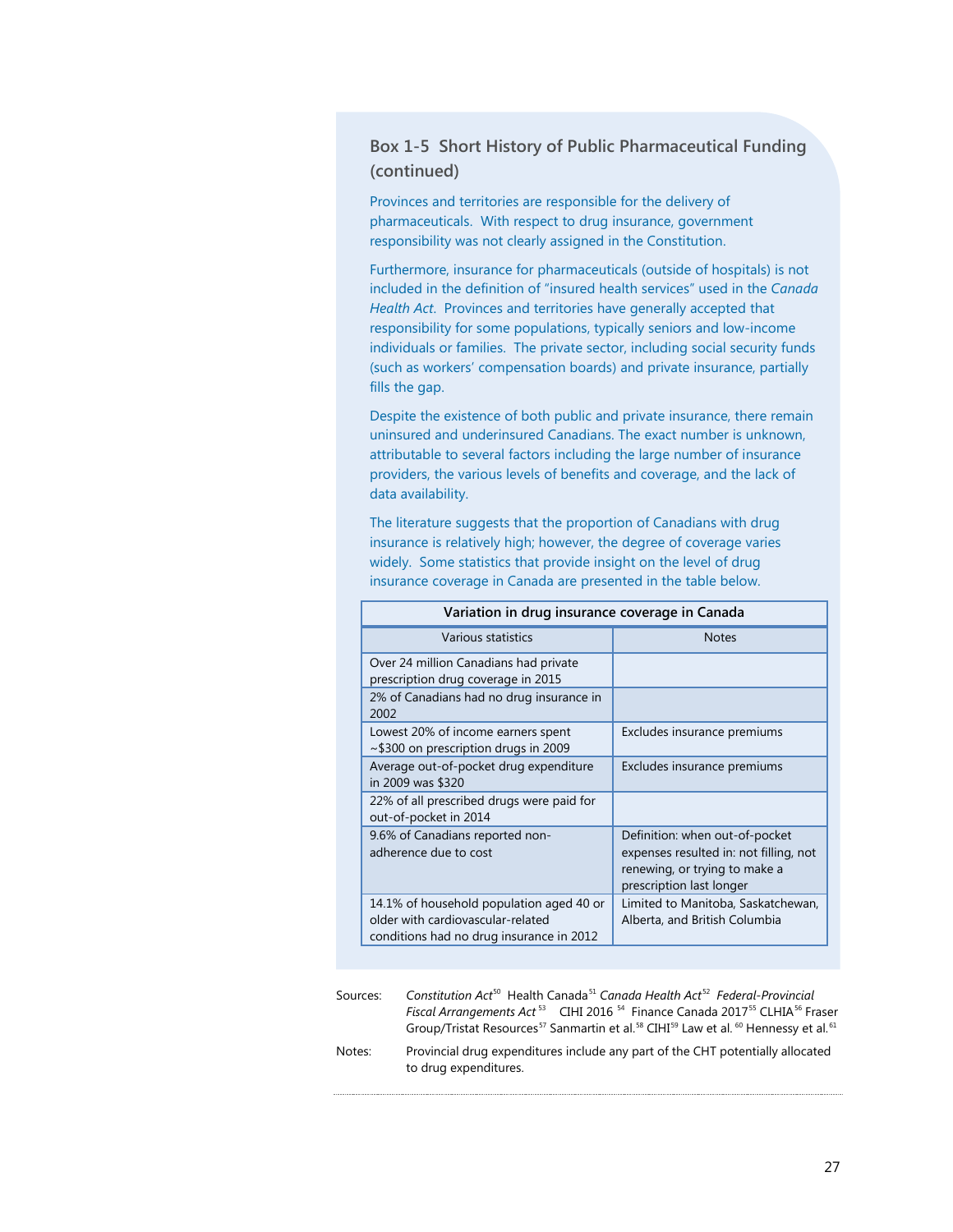Evidence suggests that Canada pays more for patented drugs than do other nations in the OECD, including, developed nations such as Germany, France and Australia (Figure 1-7).

## **Figure 1-7**

<span id="page-32-0"></span>Median OECD prices for patented drugs are on average about 22 per cent below prices in Canada.

# **Average Foreign-to-Canadian Price Ratios, Patented Drugs, 2015**



Source: PMPRB 2016<sup>62</sup>.

As previously stated, pricing for patented drugs in Canada is regulated by the Patented Medicine Prices Review Board (PMPRB). Pricing for drugs that are not patented is not regulated, but can be negotiated.

Drug insurance providers have some negotiation power to ensure the prices of drugs they choose to cover on their formulary are acceptable to them. This includes all drugs, whether patented, brand-name, or otherwise. The literature generally agrees that provincial and territorial plans have more bargaining power or influence than private plans. This is likely attributable to the market share and the corresponding negotiation power.

Some public plans have negotiated to reimburse drugs at the public listing price, but will receive compensation from the drug manufacturer in the form of a rebate. This can result in price distortions where all other buyers of the drug pay more. More recently, private payers have also entered into similar negotiations.<sup>[63](#page-92-4)</sup>

The amounts of these confidential rebates – a form of Product Listing Agreements (PLAs) in Canada – are, as defined, confidential. From consultations, PBO estimates these rebates to be about 25 per cent of the listed drug price on average.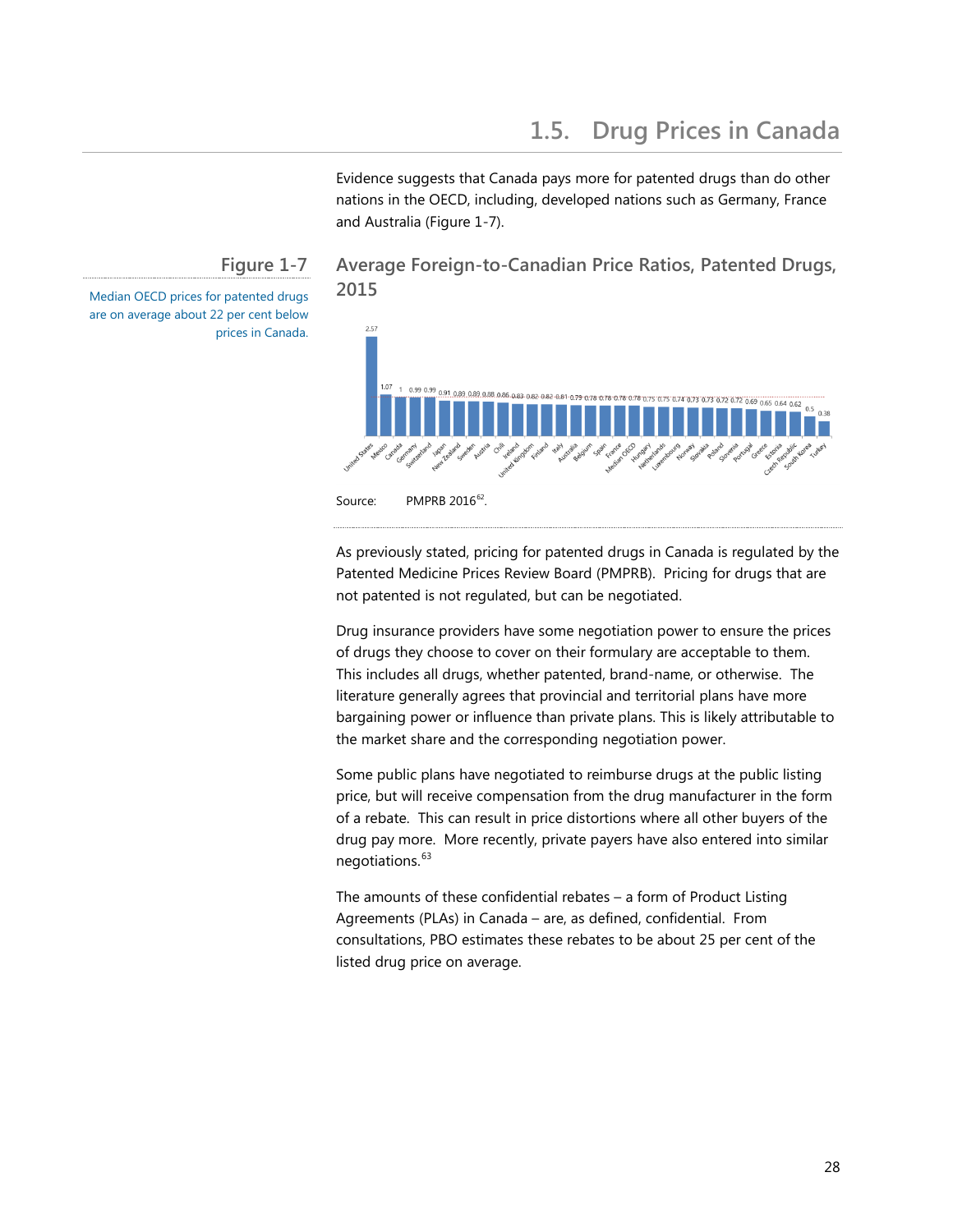### **Box 1-6 Confidential Rebates**

Currently, there are two major sources of pharmaceutical confidential rebates operating in Canada: those negotiated by pharmacies and those negotiated by insurance plan providers.

Pharmacies have negotiated with drug manufacturers for confidential rebates. Generic drug manufacturers have competed with one another by offering a confidential rebate to pharmacies in exchange for their product being stocked (and sold) in those pharmacies.

Prior to public plans attempting to reduce these rebates in late 2006, it was estimated these rebates ranged from 40 per cent to 80 per cent for specific generic products. Rebates may have also been used to encourage sales of off-patent (brand-name) drugs.

Pharmacies that are reimbursed the acquisition cost, (plus set markups and professional fees) net a profit equal to the gap between the reimbursed acquisition cost and the actual acquisition cost (net of rebates).

However, several provinces have regulations or policies that stipulate reimbursement shall reflect the net acquisition cost, thus effectively eliminating these profits. Ontario did permit a maximum 20 per cent professional allowance – defined differently than a rebate – as long as pharmacists fund patient-related professional services. However, in 2010 Ontario legislated that no professional allowances would be permitted from either public or private plans. Instead, the dispensing fee was increased.

More recent generic drug reference pricing (setting the price of a generic to a percentage of the brand-name drug) by public drug plans has also squeezed this source of pharmacy profits.

It may have also resulted in creativity in offering benefits to pharmacies from drug manufacturers. The Canadian Revenue Agency (CRA) discovered more than \$58 million of unreported rebates and incentives.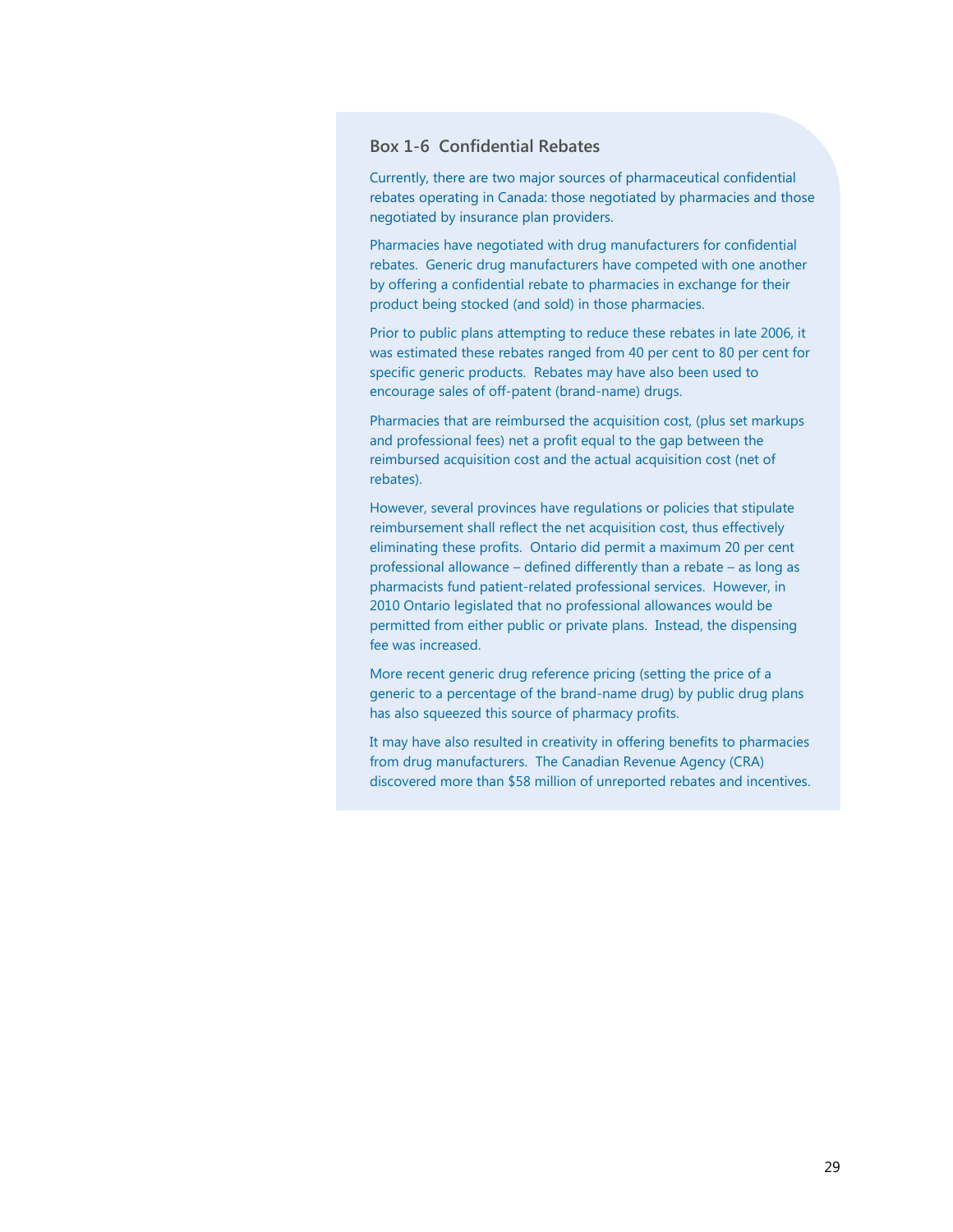#### <span id="page-34-0"></span>**Box 1-6 Confidential Rebates (continued)**

Evidence suggests that reducing the size of rebates paid to pharmacies has resulted in increased dispensing fees for private plans. One such example occurred in Quebec where the average cost to the Quebec public drug plan decreased 5.5 per cent, while the average drug cost for private drug plans in Quebec increased by 6.4 per cent.

This occurred despite an official decline of generic drug reference pricing from 50 per cent of the patented drug price to 25 per cent.

Public plans, and more recently private plans, also negotiate directly with drug manufacturers to obtain a confidential rebate. These rebates are more commonly known as 'Product Listing Agreements' (PLAs).

The pan-Canadian Pharmaceutical Alliance (pCPA) is a joint public-plan initiative to collectively negotiate for lower prices through PLAs. To date, the pCPA has negotiated reduced prices for several brand-name and generic drugs, and is in negotiations for additional products.

The Canadian Life and Health Insurance Association (CLHIA) suggests the savings obtained by the pCPA for specific drugs could represent 20 per cent in savings, on average. Through consultations with stakeholders, PBO decided to set the price discount assumption to 25 per cent.

Sources: Competition Bureau of Canada, <sup>[64](#page-92-5)</sup> Grootendorst *et al.*, <sup>[65](#page-92-16)</sup> Ontario Ministry of Health and Long-Term Care, <sup>66</sup> CBC News, <sup>[67](#page-92-18)</sup> Gagnon, <sup>[68](#page-92-19)</sup> CLHIA <sup>[69](#page-92-10)</sup>.

Other documented negotiating strategies are listed and described in Appendix G.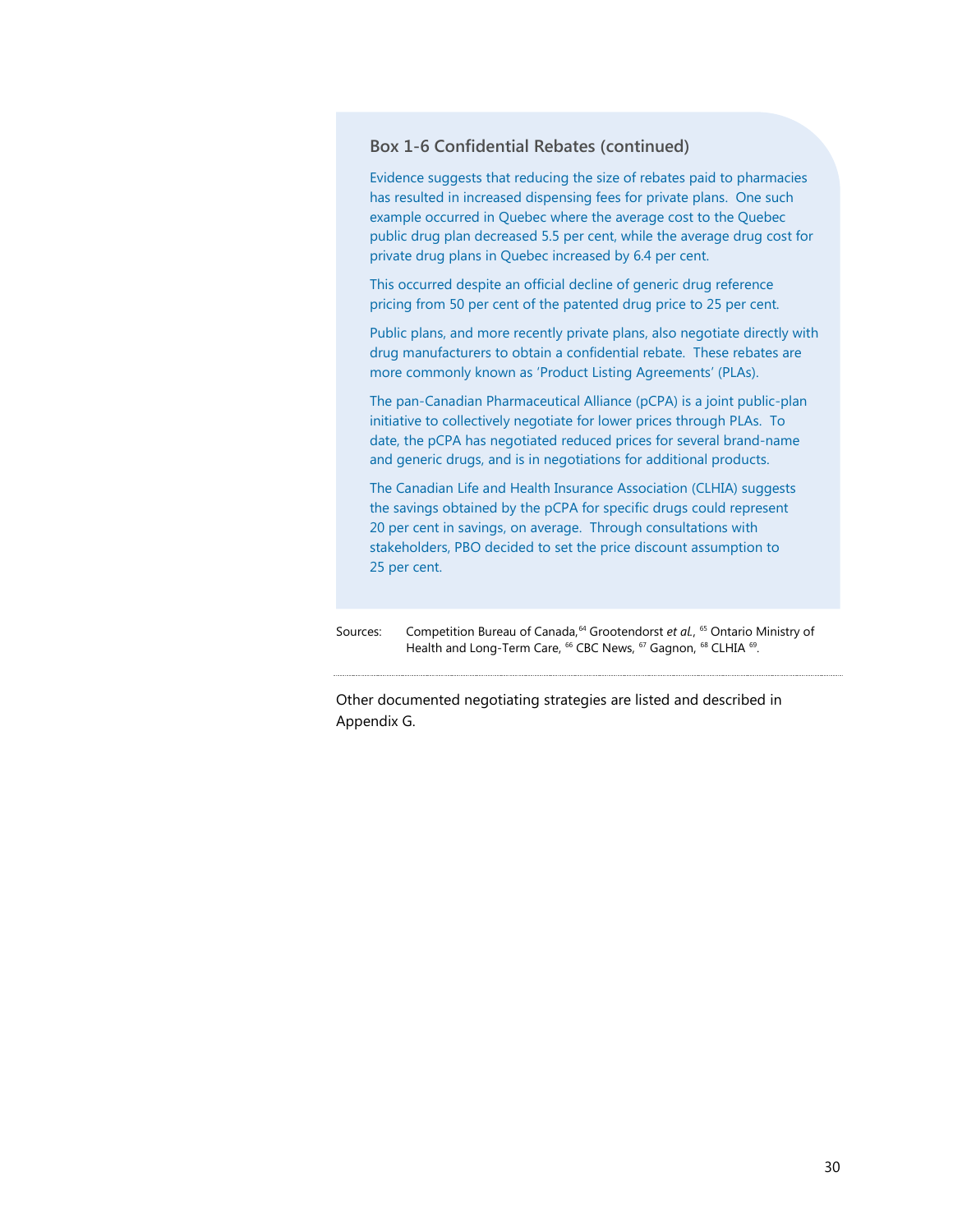# **2. Scope of National Pharmacare Plan**

In September 2016, the House of Commons Standing Committee on Health asked the Parliamentary Budget Officer to estimate the cost of a national Pharmacare program that would provide all Canadians with a common level of drug coverage.

The parameters or framework of the Pharmacare program were provided to PBO by the Committee. Specifically, the new program would:

- Be a universal plan;
- Replace existing public and private drug plans;
- Use the Quebec Medications List as the national formulary;
- Require a \$5 co-payment for all prescriptions of brand-name drugs, with exemptions for the following:
	- o Individuals aged 15 and under;
	- o Students aged 16-18;
	- o Individuals aged 65 and over;
	- o Pregnant women;
	- o Physically disabled;
	- o Recipients of Employment Insurance and their dependents; and,
	- o Recipients of welfare or social assistance and their dependants.

PBO made some additional assumptions. In particular, the scope of the cost estimate is limited to that of the federal government. Estimates do not include the potential additional cost of administration to implement Pharmacare, nor the potential savings to provinces from consolidated administration.

Impacts on hospitals' drug expenditures, which are technically part of public drug expenditures, are also excluded from analysis. Any costs related to legislation, regulations or negotiations are excluded from the analysis.

Secondly, spill-over effects to related programs, transfers or policies such as any resulting changes to the CHT, or increases or decreases in the costs of other health sectors (for example, a physician's increased billing for prescriptions) are not included in the cost estimate.

Thirdly, any increase in overall health that results in lower overall healthcare costs is not considered. Lastly, any resulting impacts to any and all stakeholders other than the federal government, including but not limited to,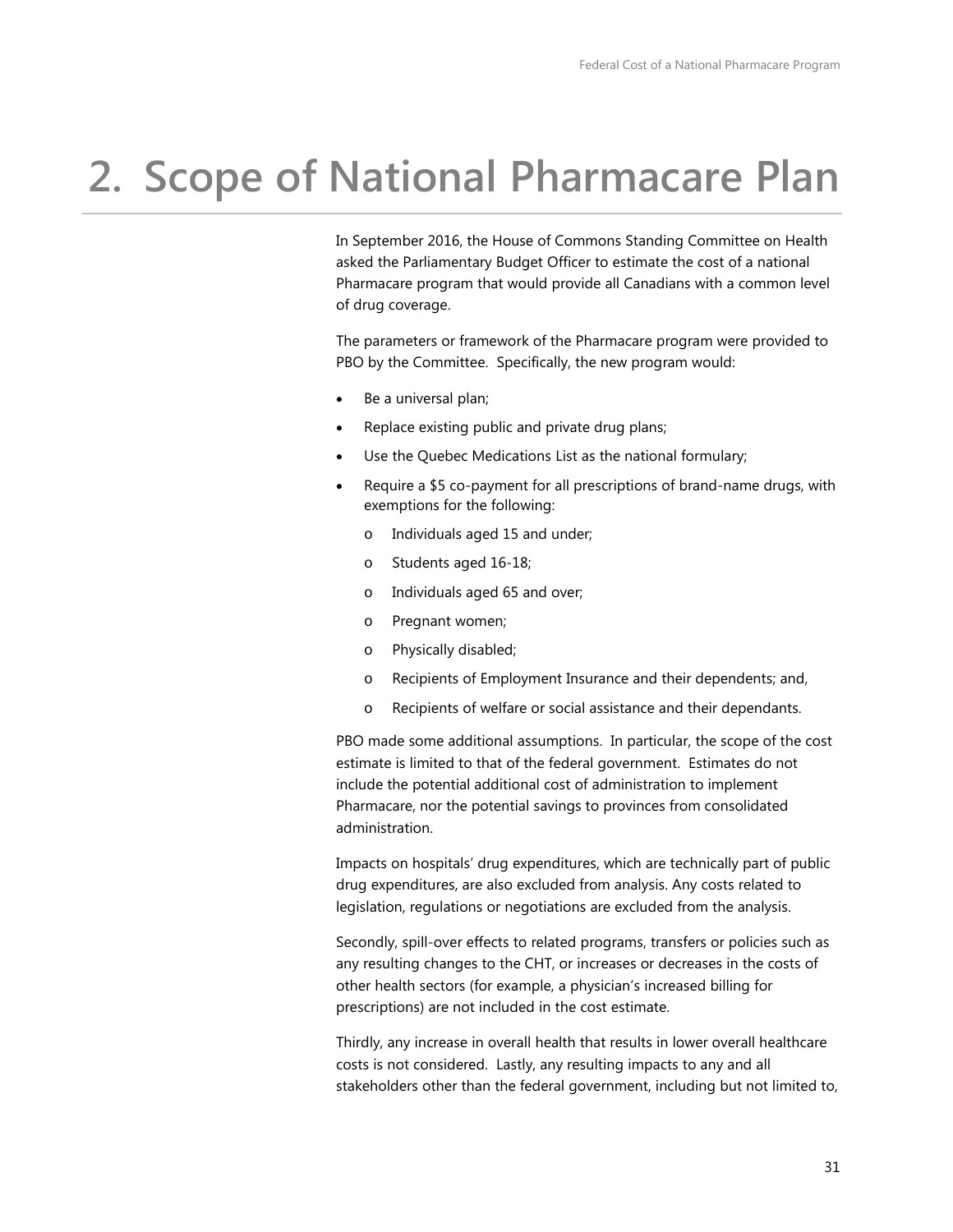the private insurance industry, the pharmaceutical industry and public programs, are outside the scope of this paper.

The data, and thus the analysis, were limited to the 10 provinces. More detailed information on the data source and limitations can be found in Appendix B.

While not included in this report, the data obtained by PBO and the methodology used permit the use of other formularies for future cost calculations.

#### **Box 2-1 Administrative Costs and Standardization**

Although the PBO will not be estimating the cost associated with the administration of a national Pharmacare program, the aggregate cost to administer multiple public and private drug insurance plans is likely greater than the administrative cost of a single program or plan.

For example, as a proportion of total costs, in 2014 public sector health expenditures consisted of about 1.7 per cent (\$2.6 billion) on administration, while private sector health expenditures consisted of 5.7 per cent (\$3.6 billion). Such costs are likely to be reduced with a single national administrator.

Another issue that may be specific to private drug insurance plans is that the administrators and beneficiaries of such plans may not be using the most cost-effective dispensing regime or pharmaceutical. A single national administrator could impose a fixed dispensing regime or restrict drugs on the formulary to those that are the most cost effective.

Sources: Canadian Institute for Health Information, nhex-Series-C-2016; Express Scripts Canada, *[Poor Patient Decisions Waste Up To \\$5.1 Billion Annually, According To](http://www.express-scripts.ca/news-room/poor-patient-decisions-waste-51-billion-annually-according-express-scripts)  [Express Scripts Canada](http://www.express-scripts.ca/news-room/poor-patient-decisions-waste-51-billion-annually-according-express-scripts)*.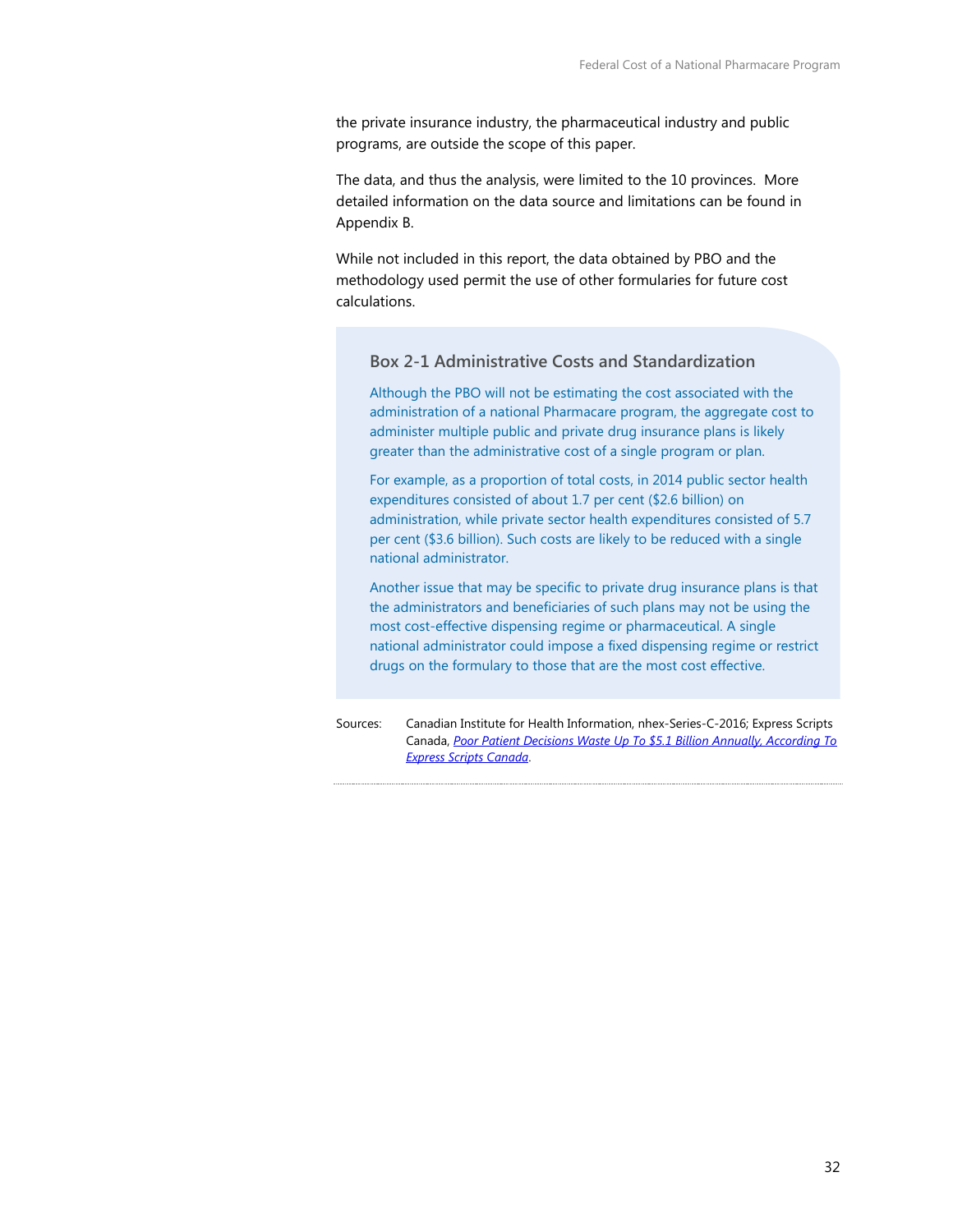# **3. What would change?**

Within the context of the specific Pharmacare plan outlined above, there are several avenues through which a national Pharmacare plan can alter national drug expenditures.

As presented in Table 3-1, total expenditure outside of hospitals amounted to an estimated \$28.5 billion in the 12-month period ending June 30, 2016: \$13.1 billion for the public sector, \$10.7 billion for private insurance, and \$4.7 billion for patients (that is, out-of-pocket expenditures).

#### **Current and Estimated Prescription Drug Expenditures Table 3-1**

Total spending on RAMQ drugs represents a large proportion of current expenditure.

| 乀<br>Payer | (\$ billions)                            | <b>Current \$RX</b> | <b>Current \$RX for</b><br><b>RAMQ drugs</b> |
|------------|------------------------------------------|---------------------|----------------------------------------------|
|            | <b>Public</b>                            | 13.1                | 11.9                                         |
|            | <b>Private</b>                           | 10.7                | 9.0                                          |
| Primary    | Out-of-pocket                            | 4.7                 | 3.6                                          |
|            | Total                                    | 28.5                | 24.6                                         |
| ۵.         | <b>PRO</b> analysis of QuintilesIMS data |                     |                                              |

Source: PBO analysis of QuintilesI

Notes: \* "Primary Payer" refers to the payer – public insurance, private insurance, or individual out-of-pocket – that paid for the largest portion of the prescription. The entirety of the transaction value is attributed to the primary payer, even though a portion of this out-of-pocket amount may be reimbursed by an insurer as a coordination of benefits.

Totals may not sum due to rounding.

The first step in estimating the cost of a national Pharmacare program is to determine which current expenses would be eligible under the Quebec formulary. PBO analysis indicates that the total eligible expenditure would be \$24.6 billion. This forms the baseline to which PBO's estimates of Pharmacare costs using additional assumptions are compared.

This Pharmacare program would reduce the point-of-sale price of a patient's prescribed drug costs to \$5, or \$0 if the drug is a generic, or the patient is eligible for a co-payment exemption. This is expected to result in more patients consuming more drugs, since cost-related deterrents from purchasing prescription drugs are significantly reduced. However, there are some drugs listed by RAMQ that are identified as "exceptional medications".

Reimbursement of these drugs requires a documented medical need (See Box 3-1). As such, PBO restricts the assumption of patients' increased consumption to RAMQ-listed drugs other than these exceptional drugs. Sections 3.1 and 3.2 describe this in more detail.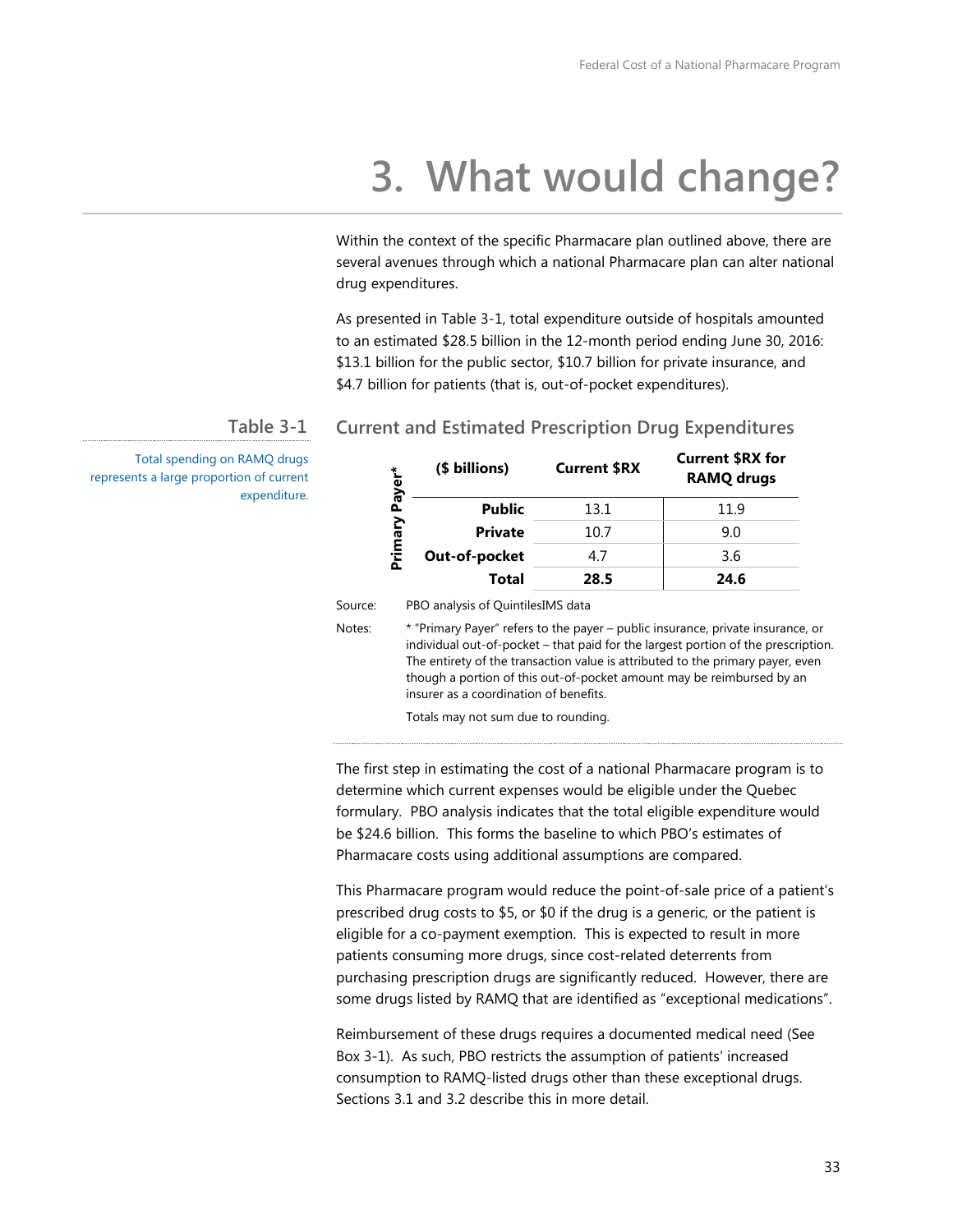Additionally, PBO assumed that the Pharmacare plan would operate much like the existing public plans and, therefore, result in a convergence of consumption behaviour among those with private insurance or no insurance.

In particular, PBO assumed that expanded use of public plans' usage of mandatory substitution would result in a greater consumption of generics among patients with private insurance or no insurance. This assumption was applied universally across all drugs that had a generic available.

PBO assumes that Pharmacare would negotiate lower drug prices in Canada universally to the current lowest observed price, thus reducing total expenditure. This is consistent with the purchasing power of large public plans.

Finally, through a potentially stronger negotiating position, PBO assumes additional savings in the form of renegotiated drug prices. That is, prices negotiated even lower than the currently observed lowest price. These savings, along with any revenues generated from the co-payment will offset some of the costs of pharmaceutical expenditures in Canada.

The following sections describe each of these in more detail.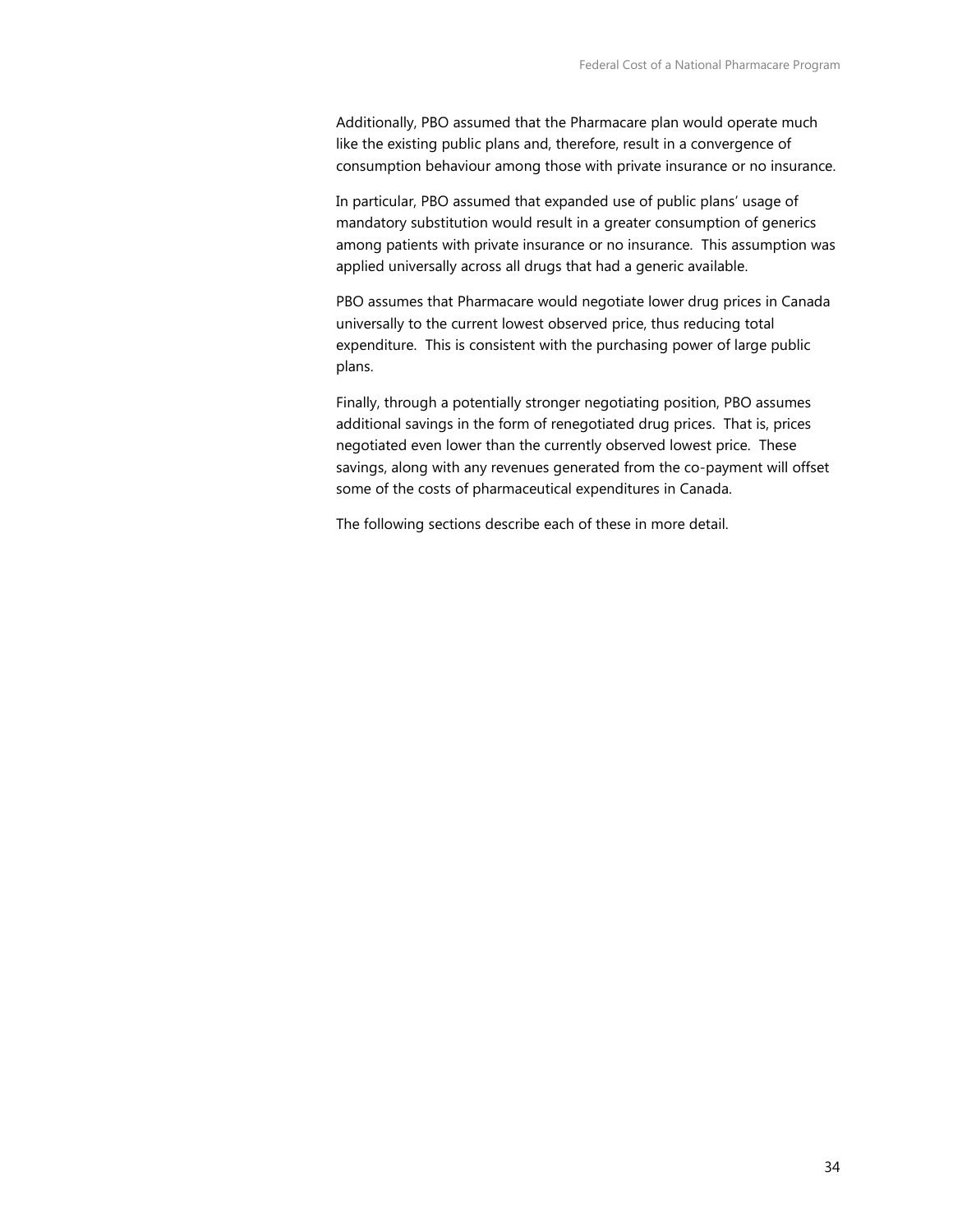### **Box 3-1 What about Drugs with Strict Eligibility Requirements?**

Physicians act as a 'gatekeeper' to additional health care services in Canada, including prescription drugs. This model is designed to prevent medically unnecessary consumption of pharmaceuticals, as well as prevent unnecessary expenditure by payers.

Some drugs are only reimbursed under exceptional circumstances, often as a measure to curb costs for the payer. In the case of the RAMQ formulary, eligibility criteria varied for certain drugs or groups of drugs. Generally, patients must request authorization prior to purchase by filling out a form, permitting RAMQ to communicate with the patient's health care provider(s).

Additionally, each drug may list additional unique requirements, sometimes tied to the specific health status of the patient. For example, reimbursement of infliximab – when used to treat children with moderate to severe intestinal Crohn's disease – requires that an immunosuppressor must have been tried for at least eight weeks.

It also requires that the disease is still active despite treatment with corticosteroids and immunosuppressors (unless the patient is intolerant or has an adverse reaction).

The physician must provide evidence of a beneficial clinical effect for a subsequent request to be approved, which if granted, will be authorized for a period of 12 months. The same drug has different requirements when used for treatment of other conditions.

PBO did not assume the consumption of these drugs will increase in line with the overall estimated increase. If the Pharmacare plan were to reimburse these drugs as freely as the rest, the expected cost attributable to increased consumption would be much greater.

## **3.1. Behavioural Impacts**

The cost of prescription drugs is the primary factor affecting access among Canadians. As noted in many publications, patients will often report not adhering to the prescribed treatment regime because they cannot afford their prescribed drugs.

Based on data collected from the Canadian Community Health Survey in 2007, Law et. al (2012) found that the prevalence of cost-related nonadherence was between 7 per cent and 17 per cent across Canadian provinces.<sup>[70](#page-92-0)</sup> Unsurprisingly, the lowest reported rates of cost-related nonadherence were in Quebec, which requires all its citizens to purchase some form of prescription drug insurance coverage.  $71$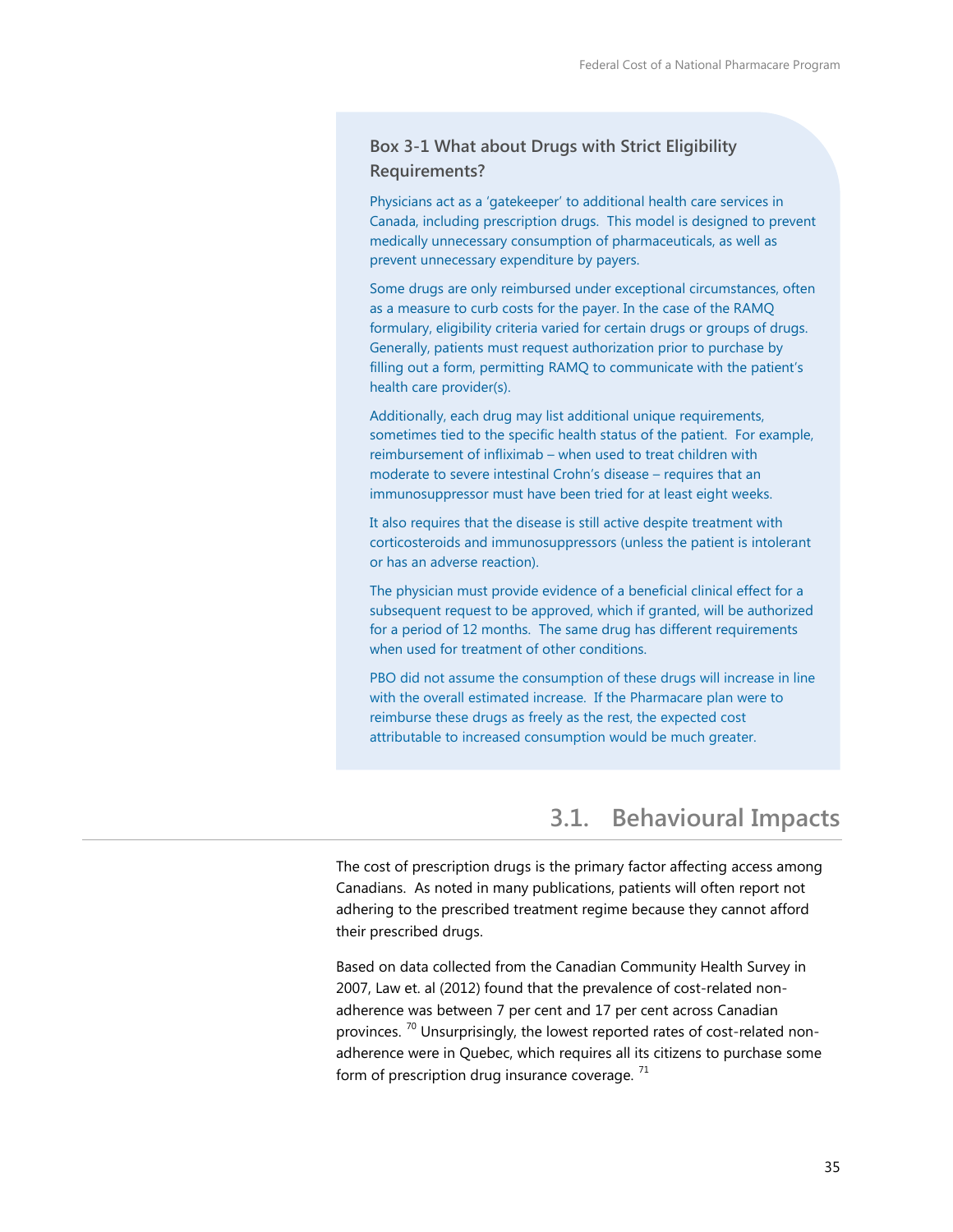Cost-related non-adherence is most prevalent among populations without insurance.  $72, 73$  $72, 73$  To a lesser extent, it also affects insured individuals with a high co-pay, deductible or co-insurance rates.

The proposed national Pharmacare program will generally reduce the cost of prescription drugs for Canadians. As such, there will be a consequential behavioural response arising from this improved coverage. Specifically, lower costs borne by patients for prescription drugs will result in greater prescription drug consumption.

**What is the cost savings to patients?**

PBO begins its estimate by determining how much less patients would have paid for drugs in the 12-month period ending in June 2016, compared to what they actually paid. The dataset from QuintilesIMS indicates that patients spent roughly \$4.7 billion out-of-pocket on prescriptions issued from pharmacies in the 12 months ended June 2016.

Of this, the total value associated to drugs that are not exceptional was about  $$3.5$  billion.<sup>74</sup> PBO assumes that this amount approximates the total cost incurred by patients for prescription drug expenses other than exceptional drugs.

To estimate the comparable costs that would be incurred under a new national Pharmacare program (that is, total drug expenditures excluding exemptions), PBO first identified that close to 590 million prescriptions were filled during the same 12-month period. Using data from QuintilesIMS, PBO estimates the proportion of prescriptions filled with generic drugs was 68 per cent for all non-exceptional drugs.

While there is a range of prescription rates for generics across Canadian provinces, the mean Canadian value is assumed to be most representative as it reflects existing prescribing practices among doctors and pharmacists.

Roughly 84 million prescriptions would require the \$5 payment, for a total out-of-pocket expense of roughly \$420 million.

The out-of-pocket expenses for patients under the new national Pharmacare framework would be about 90 per cent lower compared to the existing regime.

PBO applied this calculation separately for prescriptions that are exempt from a \$5 co-payment and prescriptions facing the co-payment.

**What is the behavioral reaction to lower out-of-pocket expenses?**

The economic estimate of the change in consumption of a product in response to a change in its price is referred to as demand price elasticity. A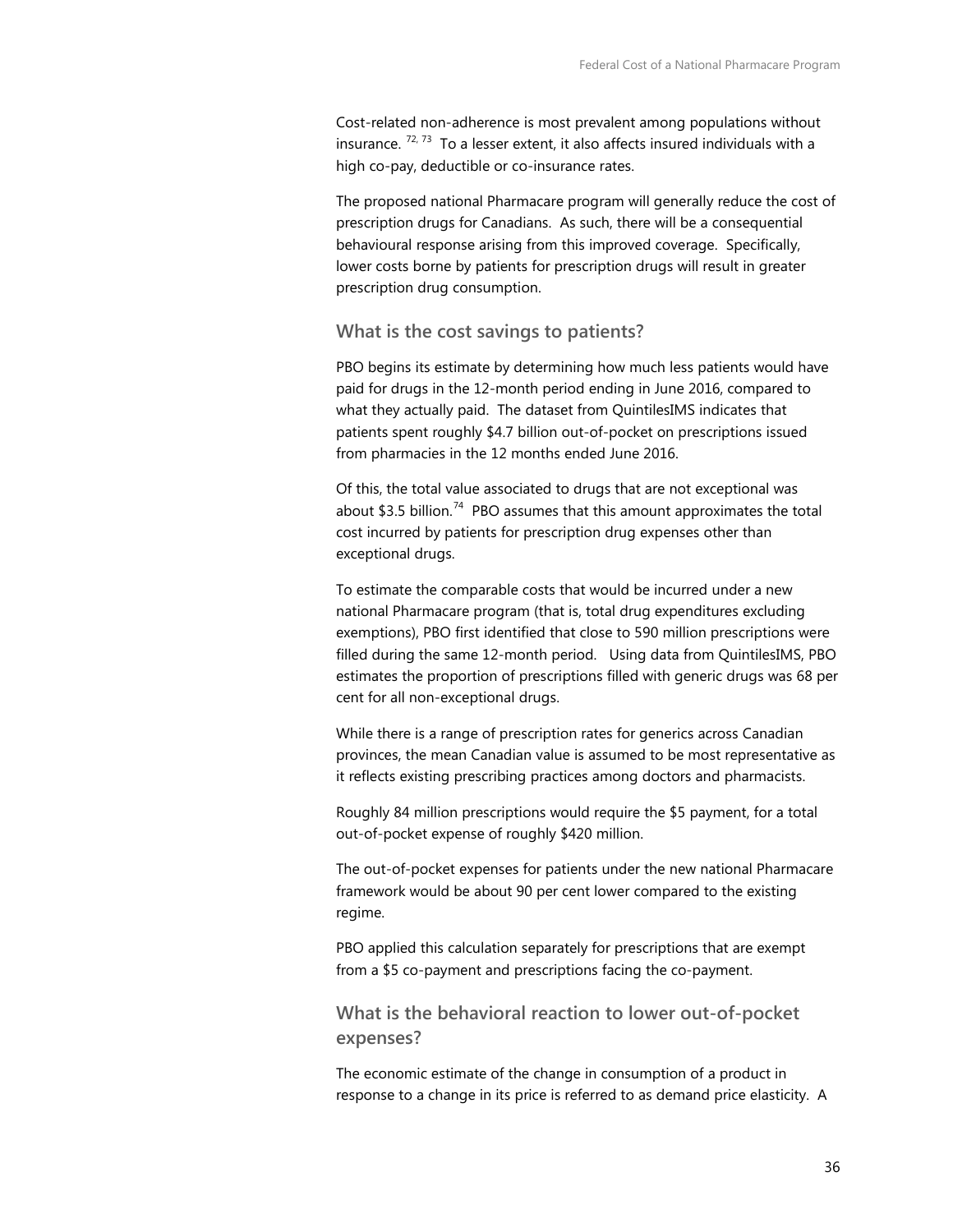recent estimate of demand price elasticity for prescription drugs in Quebec stems from changes made in 1998 to patient contribution rates for prescriptions.<sup>75</sup> Based on this research, the overall demand price elasticity for prescription drugs in Quebec is estimated to range between -0.11 and  $-0.16$ . <sup>76</sup> That means for a 1 per cent increase in the price a patient pays, the amount of prescription drugs consumed would decrease by between 0.11 per cent and 0.16 per cent.

Given that direct prices borne by patients are estimated to fall by 65 per cent to 100 per cent, this suggests an overall weighted increase in consumption of prescription pharmaceuticals of 12.4 per cent.

**What happens after generic substitution is implemented?**

The calculations explained above represent the baseline increase in consumption. Once generic substitution is implemented, that is, when a brand-name prescription is substituted by a generic, the out-of-pocket expenditure will be reduced for these drugs.

To account for this additional impact, PBO re-calculated the percentage increase in consumption using the already-adjusted consumption levels in a scenario with generic substitution.

Generic substitution increases the share of generic drugs consumed, eliminating the need for a \$5 co-payment under Pharmacare, and thus increases overall consumption. The results did not change much and the increase in consumption remained stable at 12.5 per cent (Table 3-2).

#### **Patient Savings from New National Pharmacare Program Table 3-2**

|       |                                                                                         | Exempt from co-payment |                  |                     |                    |       |
|-------|-----------------------------------------------------------------------------------------|------------------------|------------------|---------------------|--------------------|-------|
|       |                                                                                         | Working-<br>age pop    | Seniors          | Working<br>-age pop | Children           |       |
| (i)   | Total estimated expenses for<br>non-exceptional drugs                                   | \$1.2<br>billion       | \$1.0<br>billion | \$1.1<br>billion    | \$0.2\$<br>billion |       |
| (ii)  | Total estimated out-of-pocket<br>cash expenses under new<br>national Pharmacare program | \$0.38<br>billion      | \$0<br>billion   | \$0<br>billion      | \$0<br>billion     |       |
| (iii) | <b>Net savings to patients</b>                                                          | 69%                    | 100%             | 100%                | 100%               |       |
| (iv)  | Weighted share of expenditures                                                          | 34%                    | 29%              | 32%                 | 6%                 |       |
| (v)   | <b>Multiplied by Elasticity (0.14)*</b>                                                 | 3%                     | 4%               | 4%                  | $1\%$              | 12.5% |
|       | QuintilesIMS; Canadian Institutes of Health Research.<br>Sources:                       |                        |                  |                     |                    |       |

Note: \*Weighted calculation

To calculate the values in (v), multiply the net savings to patients (iii) by the weighted share of expenditures (iv), and multiply that by the elasticity 0.14.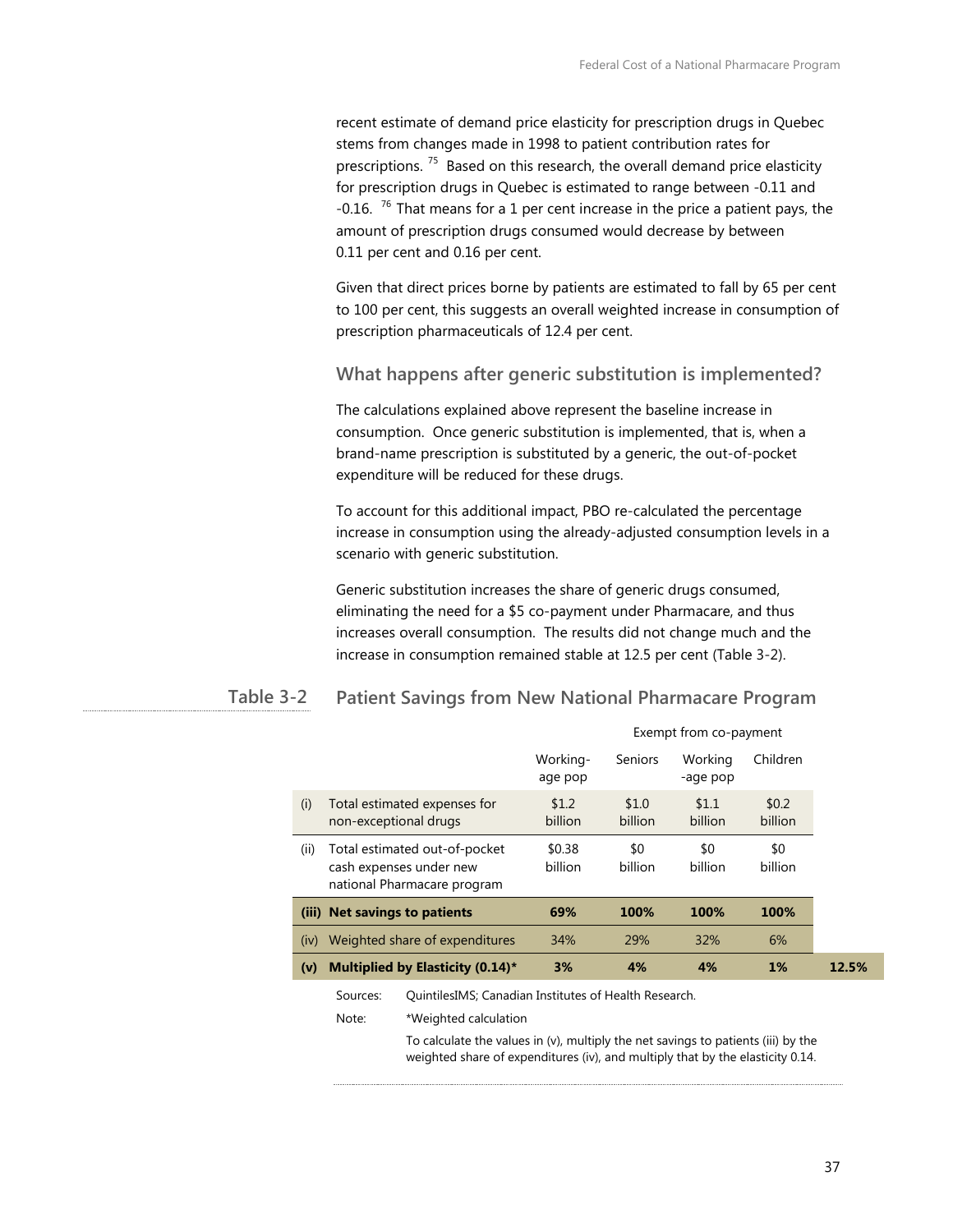## **3.2. The Cost of Co-payment Exemptions**

A co-payment is a flat fee made by the patient for each prescription filled. It does not vary with the cost of the prescription.

Under the terms of reference for this report, it is assumed that a \$5 copayment would be applied to all prescriptions of brand-name drugs. Generic drugs would be exempt. PBO assumed the \$5 co-payment would extend to biologics and prescribed over-the-counter drugs, as well as brand-name drugs.  $77$ 

The Standing Committee on Health requested that co-pay exemptions be specified according to the criteria used in the United Kingdom.  $78$  PBO mapped these with minor modifications to the seven designated groups enumerated in Section 2.

To calculate the cost associated with waiving the co-payment for these groups and products, PBO:

- Estimated the current numbers of individuals in each of the designated cohorts.
- Estimated the total number of generic prescriptions, as well as those prescriptions consumed by the designated groups (to avoid doublecounting).
- Adjusted the total number of prescriptions to account for increased consumption.
- Adjusted the total number of generic prescriptions to account for increased generics from generic substitution.
- Then multiplied the total count data by \$5 to arrive at a cost estimate for the first year of the new program (assumed to be 2015-16).

#### **Estimated Cost of Co-pay Exemption in 2017 Table 3-3**

| Net Cost<br>Scripts<br>Generics<br>Cost<br>Cohort<br>(\$)<br>$(\boldsymbol{\$})$<br>(#)<br>$(\%)$<br>Children (Under 18)<br>98.4<br>64%<br>36.0<br>19.7<br>320.3<br>72%<br>1,601.6<br>456.3<br>Seniors (65+)<br>15.8<br>4.5<br>3.2<br>72%<br>Pregnant Women<br>Physically Disabled<br>2.0<br>6.9<br>72%<br>1.4<br>5.7<br>28.5<br>72%<br>8.0<br><b>EI Recipients</b><br>3.3<br>Social Assistance Recipients<br>2.3<br>11.5<br>72%<br>352.6<br><b>Total</b><br>1,762.8<br>N/A<br>510.1 | (millions) | Post-behavioural &<br>substitution effects |  |  |  |  |
|--------------------------------------------------------------------------------------------------------------------------------------------------------------------------------------------------------------------------------------------------------------------------------------------------------------------------------------------------------------------------------------------------------------------------------------------------------------------------------------|------------|--------------------------------------------|--|--|--|--|
|                                                                                                                                                                                                                                                                                                                                                                                                                                                                                      |            |                                            |  |  |  |  |
|                                                                                                                                                                                                                                                                                                                                                                                                                                                                                      |            |                                            |  |  |  |  |
|                                                                                                                                                                                                                                                                                                                                                                                                                                                                                      |            |                                            |  |  |  |  |
|                                                                                                                                                                                                                                                                                                                                                                                                                                                                                      |            |                                            |  |  |  |  |
|                                                                                                                                                                                                                                                                                                                                                                                                                                                                                      |            |                                            |  |  |  |  |
|                                                                                                                                                                                                                                                                                                                                                                                                                                                                                      |            |                                            |  |  |  |  |
|                                                                                                                                                                                                                                                                                                                                                                                                                                                                                      |            |                                            |  |  |  |  |
|                                                                                                                                                                                                                                                                                                                                                                                                                                                                                      |            |                                            |  |  |  |  |

Source: PBO calculations of data from QuintilesIMS.

Note: Totals may not sum due to rounding.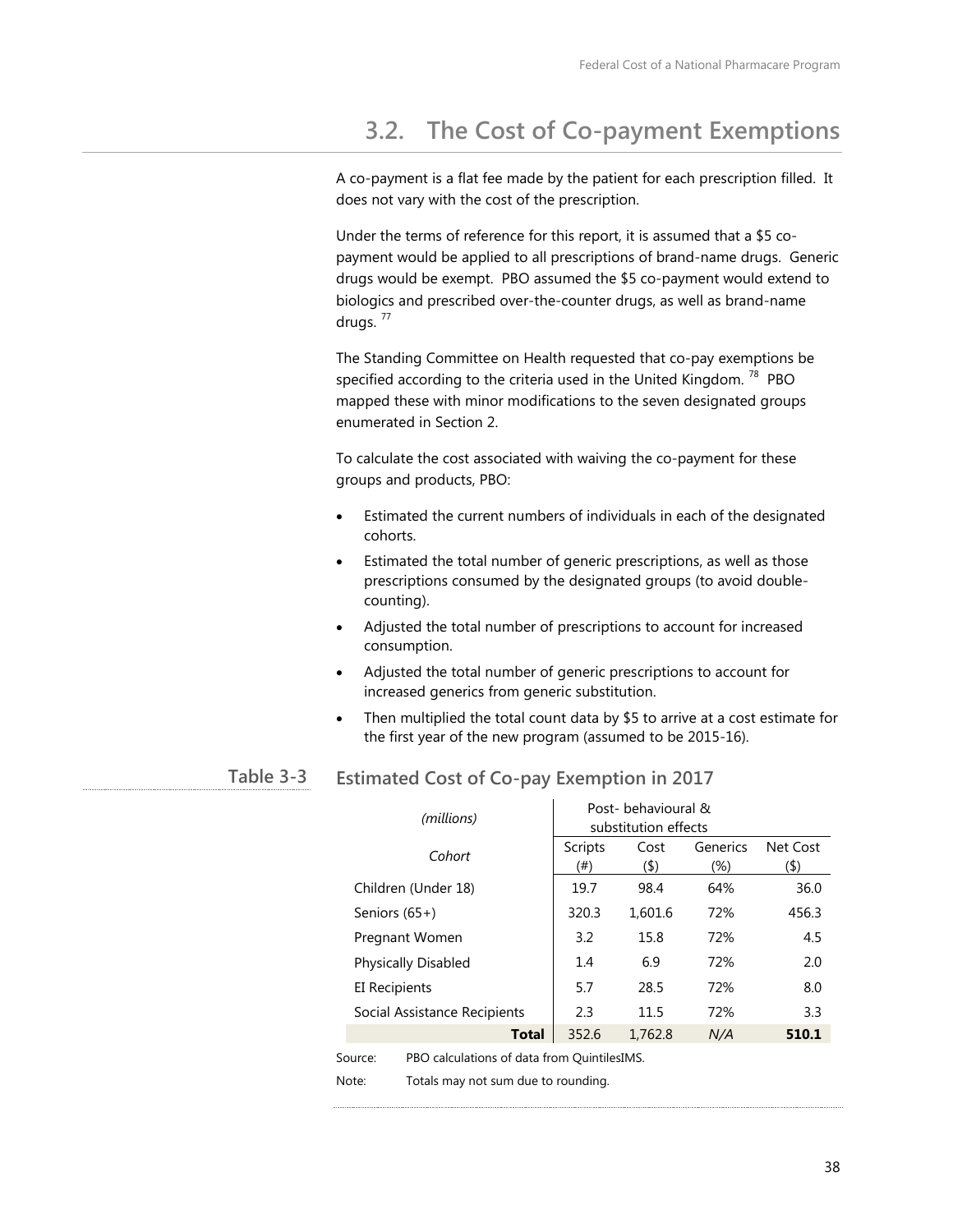As presented in Table 3-3, the overall cost of the co-pay exemption would be about \$510.1 million. This is after accounting for the impact of behavioural changes arising from implementation of a national Pharmacare program, which would be expected to increase the consumption of drugs due to a more comprehensive formulary and potentially lower prices.

To calculate the baseline co-payment revenues, PBO calculated the number of prescriptions for drugs other than generics. PBO adjusted these numbers to account for the expected increase in drug consumption arising from a price reduction.

Then, PBO adjusted the number of brand-name and generic drugs consumed to account for generic substitution. Finally, PBO multiplied the adjusted number of prescriptions by \$5. Total co-payments, not yet accounting for the cost of exemptions (above), amounted to \$906.7 million.

#### **Total Estimated Potential Co-payments Table 3-4**

| (millions)            |                                            |                | Post-behavioural & substitution effects |  |  |  |
|-----------------------|--------------------------------------------|----------------|-----------------------------------------|--|--|--|
|                       | Type of prescription                       | Scripts $(\#)$ | $Cost(\$)$                              |  |  |  |
|                       | Brand-name                                 | 130.4          | \$652.0                                 |  |  |  |
|                       | Prescribed over-the-counter                | 42.2           | \$210.9                                 |  |  |  |
|                       | <b>Biologics</b>                           | 8.8            | \$43.8                                  |  |  |  |
|                       | Generics                                   | 443.5          | \$2,217.4                               |  |  |  |
| Total                 |                                            | 624.8          | \$3,124.1                               |  |  |  |
| <b>Exemptions</b>     |                                            | 545.5          | \$2,727.5                               |  |  |  |
| Generics              |                                            | 443.5          | \$2,217.4                               |  |  |  |
|                       | Generics from exempt population            | 250.5          | \$1,252.7                               |  |  |  |
|                       | Generics from non-exempt population        | 192.9          | 964.7                                   |  |  |  |
|                       | Brand from exempt population               | 102.0          | \$510.1                                 |  |  |  |
| Total net co-payments |                                            | 79.3           | \$396.6                                 |  |  |  |
| Source:               | PBO calculations of data from QuintilesIMS |                |                                         |  |  |  |
| Note:                 | Totals may not sum due to rounding.        |                |                                         |  |  |  |

The net revenues (savings) to the federal government are equal to the difference between the potential revenue generated from a universal \$5 copayment and the cost of exemptions, which is \$396.6 million.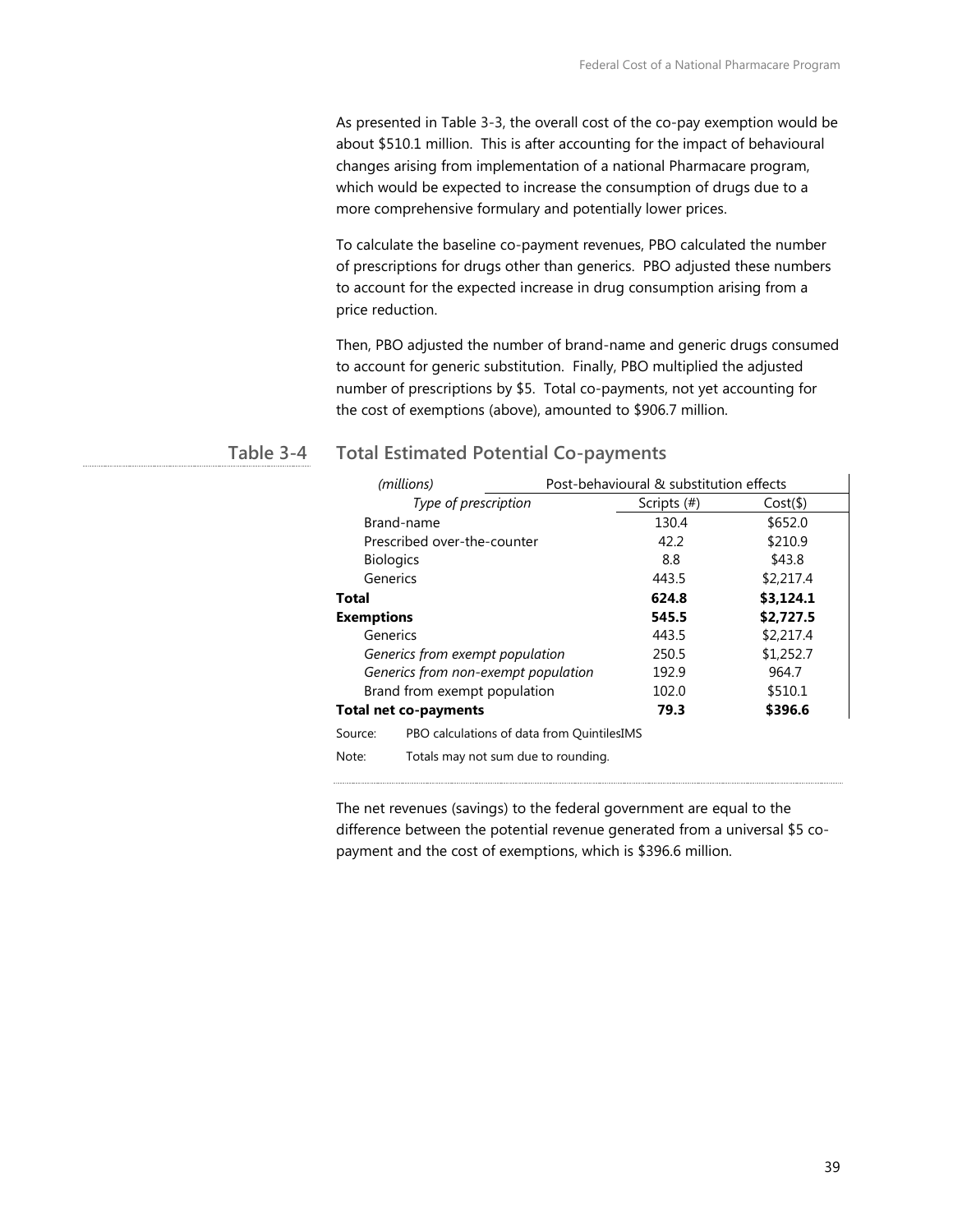# **3.3. Therapeutic Mix or Drug Market Composition**

When a brand-name drug is off-patent, there may be one or multiple generic drugs available that serve as an alternative or substitution. In fact, public drug plans will reimburse the generic when there is one available, and may not reimburse any part of the cost for brand-name drugs in these instances.<sup>[79,](#page-92-9)</sup> This is known as 'generic substitution'.

Since the public plans, including RAMQ, employ generic substitution, the PBO assumed the national Pharmacare plan would as well. Generics are often a fraction of the cost of brand-name drugs, resulting in additional potential savings when generic substitution is used.

The current generic substitution effect is already captured in the data where they exist; that is, in public plans, private plans that employ generic substitution, and self-selections in the case of out-of-pocket payments. Evidence indicates that roughly 20 per cent of private plans do not require generic substitution, and offer reimbursement for brand-name drugs included in the private plan formulary.<sup>80</sup>

Therefore, PBO assumed that generic substitution for predominantly private transactions would converge to the levels observed in predominantly public transactions. The methodology section of this report describes in greater detail how the PBO applied this assumption.

When adjusting private and cash transactions to converge to public transactions' generic substitution rates, PBO estimates total drug expenditures would decrease by \$532.8 million. This would result in savings in total drug spending in Canada, but would not change the share previously paid for by public plans in Canada, as substitution rates for public plans would be unchanged. $81$  See Table 3-5 below.

### **Savings from Applying Generic Substitution to Private Sector**

Applying generic substitution to the private sector prescribed drug transactions to a level consistent with the public sector would have saved an estimated \$532.8 million.

**Table 3-5**

|                                              | $$$ millions)     | <b>Savings</b> |
|----------------------------------------------|-------------------|----------------|
| <sup>I</sup> re-Pharmacare<br>Primary Payer* | Out-of-<br>pocket | 123.7          |
|                                              | <b>Private</b>    | 409.1          |
| 훉<br>ō                                       | <b>Public</b>     | n/a            |
|                                              | Total             | 532.8          |

#### Source: PBO calculations using data from QuintilesIMS.

Note: \* "Primary Payer" refers to the payer – public insurance, private insurance, or individual out-of-pocket – that paid for the largest portion of the prescription. The entirety of the transaction value is attributed to the primary payer, even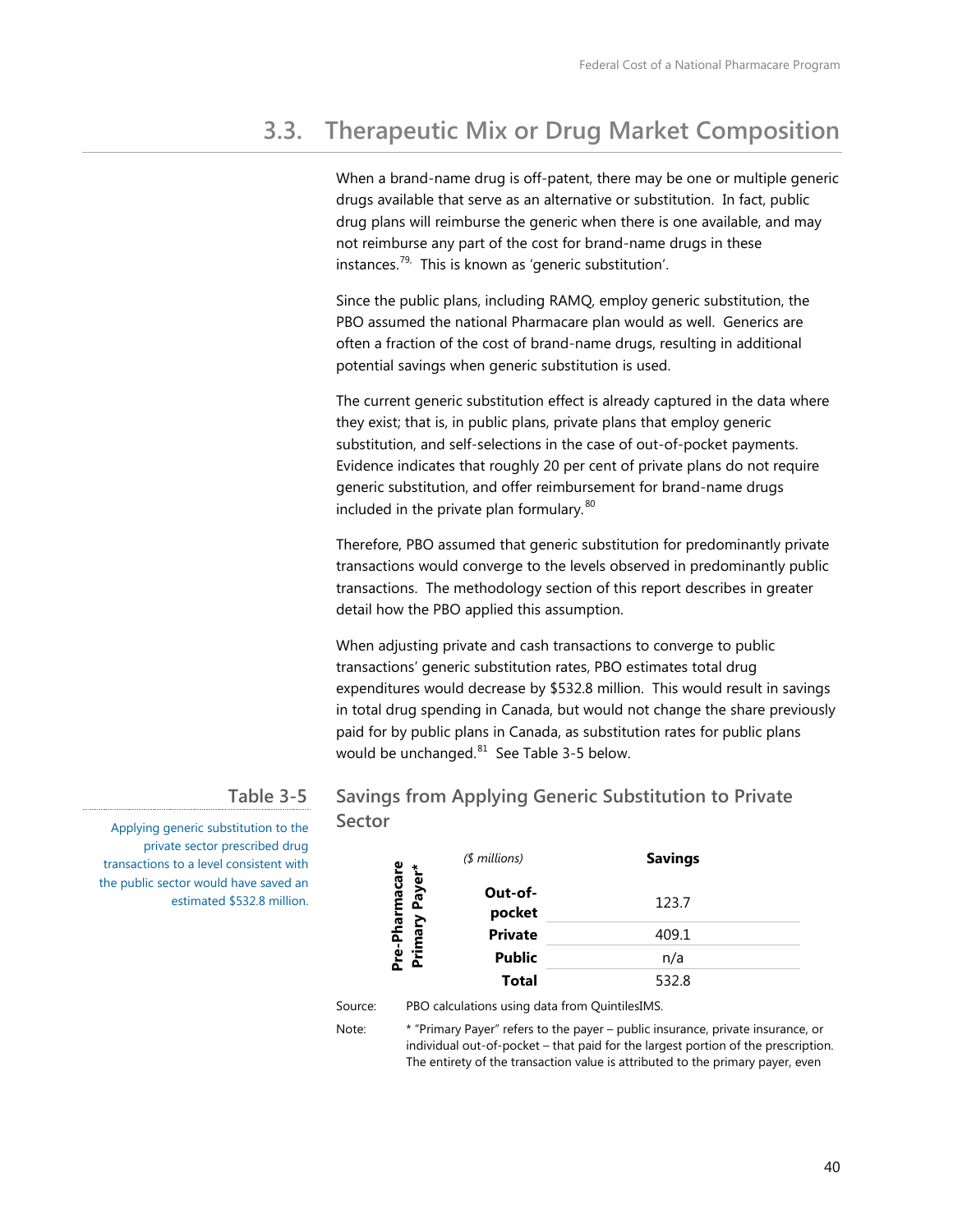though a portion of this out-of-pocket amount may be reimbursed by an insurer as a coordination of benefits.

## **3.4. Price of drugs**

PBO made two key assumptions regarding drug pricing. The first is that the provincial average price per unit for each drug in all provinces is assumed to converge to the lowest observable average price per unit, when the Pharmacare program is put in place.

This assumption stems from the expected negotiating power a single plan is expected to have to negotiate prices to the current lowest observable price. That is, PBO assumed the lowest observable price in Canada was not obtained by cost-shifting to other provinces.

In the majority of cases, the lowest observable price was that of Quebec. Where the data identified the price in a different province as being the lowest, the difference between that price and Quebec's price was negligible in virtually all cases. Just over 90 per cent of cases had a percentage price difference of less than 0.05 per cent.

The second assumption was that the federal government would be able to achieve an additional 'price discount' consistent with the current confidential rebates that provincial governments are able to negotiate with drug companies. PBO uses a price discount factor of 25 per cent of the estimated medicinal cost of the drug (see Box 1-6).

These discounts were applied to the medicinal cost, so as not to mix the potential for savings with respect to price negotiations with the potential savings – or costs – from changes to dispensing fees or markups.

When using the lowest medicinal cost per unit for all drugs in Canada, PBO determined that total drug expenditure would decrease by \$1.1 billion (or 3.2 per cent relative to the estimated \$26.3 billion cost after accounting for the formulary and behaviour effect). When also including the additional 25 per cent discount factor and generic substitution, expenditure decreased by an additional \$4.8 billion, for a total savings of \$5.9 billion.

The total gross expenditure of Pharmacare (\$20.4 billion) is \$4.2 billion lower than the current expenditure on RAMQ drugs (\$24.6 billion). These amounts include the estimated total markups and professional fees.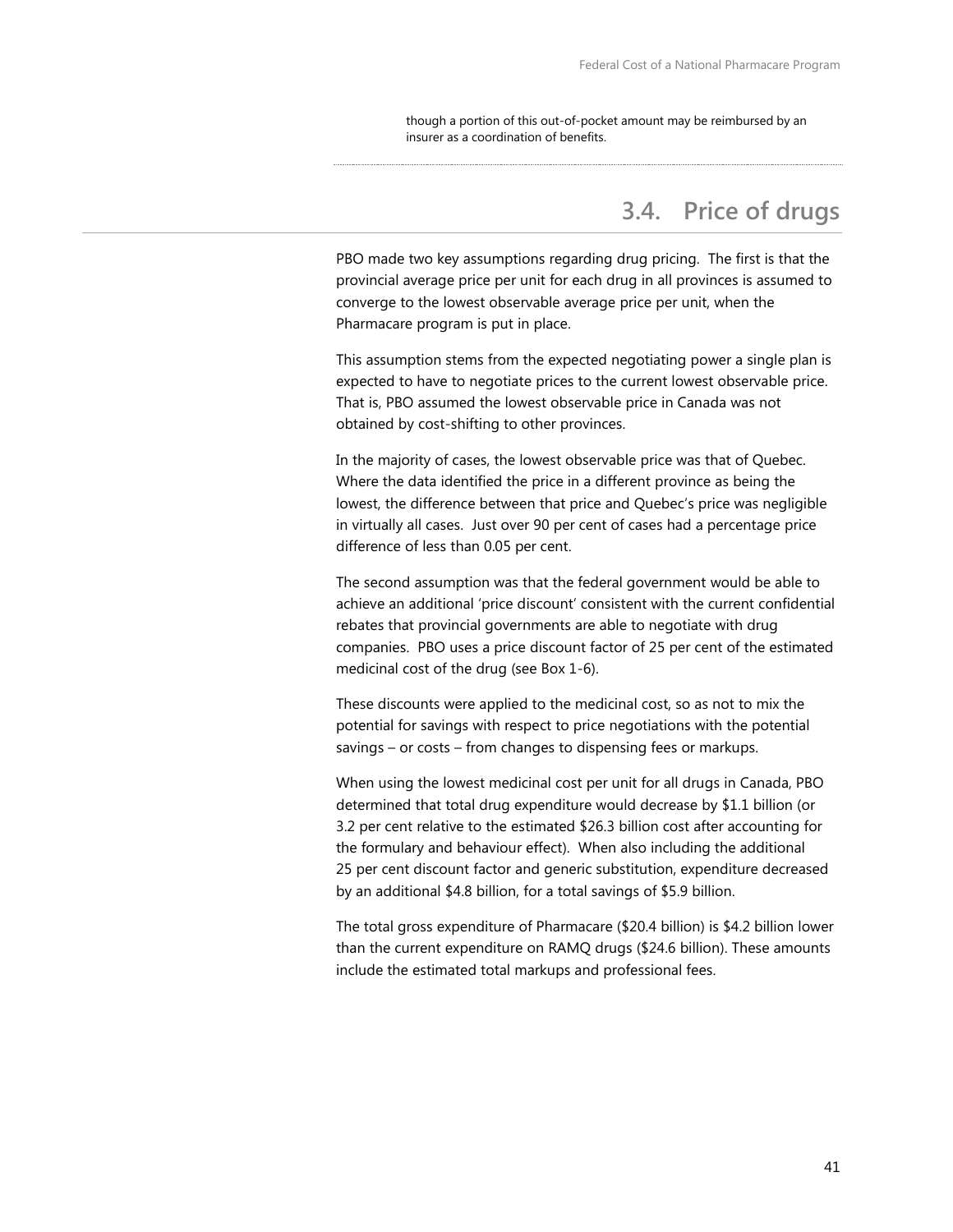#### **Table 3-6**

The gross cost of Pharmacare, including fees and markups, is an estimated \$20.4 billion after accounting for pricing, generic substitution and behavioural effects.

#### **Gross Cost of Pharmacare, by Primary Payer**

| Primary<br>Payer*        | Current<br>\$RX | <b>RAMO</b><br>\$RX | + Beh.<br>effect | +lowest<br>ppu** | +Gen<br>Subst. | $+25%$<br>discount |
|--------------------------|-----------------|---------------------|------------------|------------------|----------------|--------------------|
| Out-of-<br><b>Pocket</b> | \$4.7           | \$3.6               | \$3.9            | \$3.8            | \$3.6          | \$3.1              |
| <b>Private</b>           | \$10.7          | \$9.0               | \$9.6            | \$9.1            | \$8.7          | \$7.2              |
| <b>Public</b>            | \$13.1          | \$11.9              | \$12.7           | \$12.3           | \$12.3         | \$10.1             |
| Total                    | \$28.5          | \$24.6              | \$26.3           | \$25.2           | \$24.7         | \$20.4             |

Source: PBO Calculations using data from QuintilesIMS

Notes: \* 'Primary Payer' refers to the payer – public insurance, private insurance, or individual out-of-pocket – that paid for the largest portion of the prescription. The entirety of the transaction value is attributed to the primary payer, even though a portion of this out-of-pocket amount may be reimbursed by an insurer as a coordination of benefits.

\*\*ppu – price per unit.

## **3.5. Markups and Fees**

PBO assumes that dispensing fees and markups would remain unchanged, and would be included in the cost of Pharmacare. To account for the increased consumption of prescribed drugs, PBO calculated an average fee per drug, and adjusted it by the total behavioural increase (12.5 per cent for drugs other than the exceptional drugs; 0 per cent for exceptional drugs).

Total fees (including markups and professional fees) were estimated to be \$7.8 billion for all drugs and \$6.8 billion for drugs listed on the Quebec RAMQ formulary. After accounting for the assumed proportionate increase in fees due to increased consumption, PBO estimated total fees would have been \$7.4 billion if this Pharmacare program had been implemented in the 12-month period preceding June 2016.

This assumption depends greatly on design and implementation. The Pharmacare program may result in re-negotiated markups and fees to an increase, decrease or a net-zero change. An increase may be justified to fully or partially compensate for any negative impacts to pharmacists' incomes; a decrease to realize additional savings.

## **3.6. Total Net Federal Cost**

After accounting for the formulary, the expected increase in consumption, increased market share of generics, and the potential savings from price negotiation, PBO estimates this Pharmacare program would have cost the federal government \$20.4 billion if it had been implemented in 2015-16, or 83 per cent of actual 2015-16 drug expenditure for pharmaceuticals listed on the RAMQ formulary.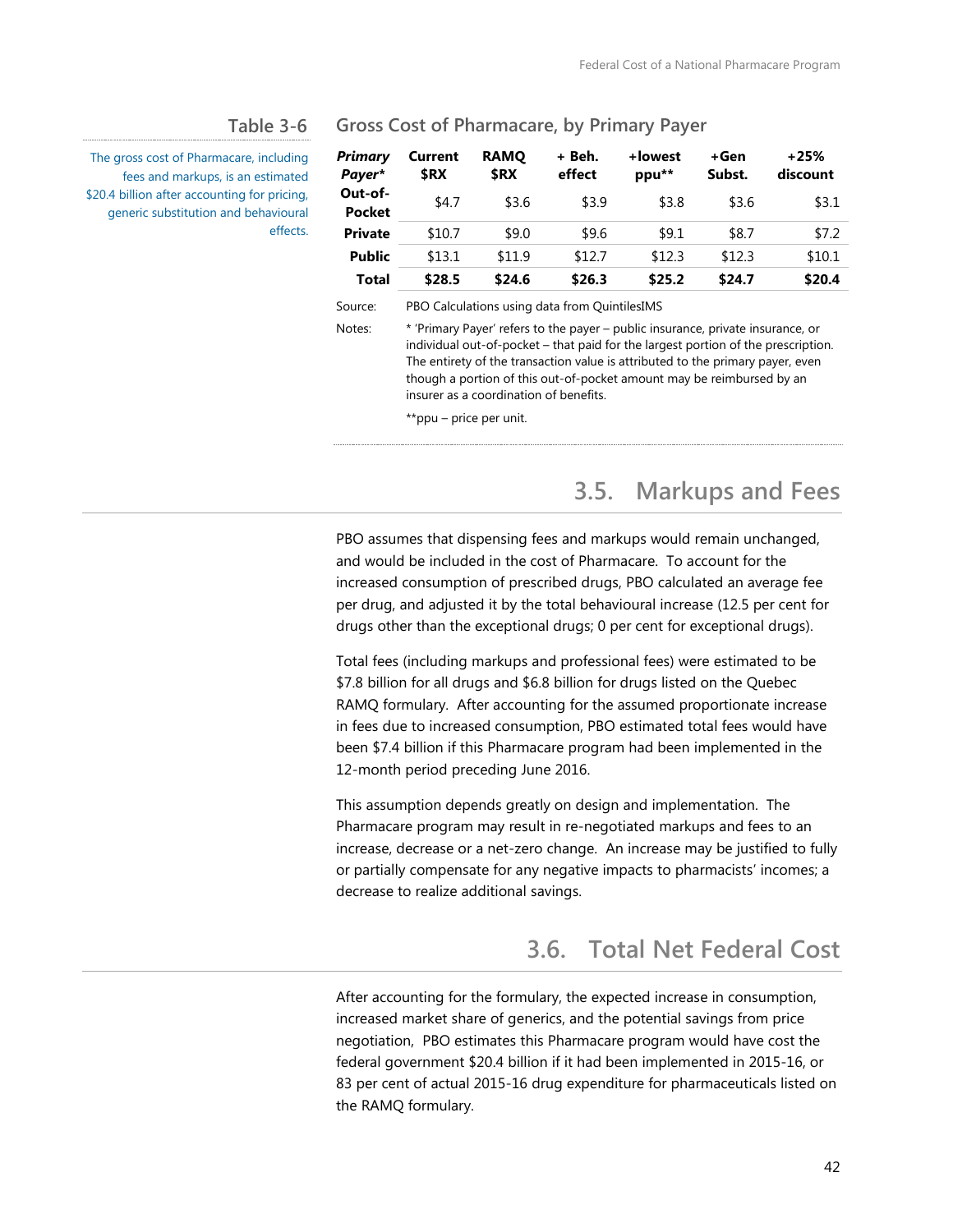#### **Table 3-7**

After appling all assumptions, a Pharmacare program with the parameters outlined by the Commons committee would cost 83 per cent of current total expenditure on prescription drugs, or \$20.4 billion, if it had been implemented in 2015-16.

|     | Current<br>\$RX | <b>RAMO</b> | + Beh.<br>effect | + Lowest<br>ppu* | + Gen.<br>Subst. | + 25%<br>discount |
|-----|-----------------|-------------|------------------|------------------|------------------|-------------------|
| ΑВ  | \$2,723.3       | \$2,311.1   | 107%             | 101%             | 99%              | \$1,873.5         |
| BС  | \$2,812.2       | \$2,429.7   | 107%             | 102%             | 99%              | \$1,974.8         |
| ΜВ  | \$820.2         | \$724.2     | 107%             | 100%             | 98%              | \$590.1           |
| NΒ  | \$700.2         | \$616.3     | 107%             | 101%             | 100%             | \$503.5           |
| NL  | \$465.5         | \$403.1     | 108%             | 101%             | 99%              | \$333.2           |
| NS  | \$797.4         | \$697.5     | 107%             | 101%             | 99%              | \$564.9           |
| ΟN  | \$11,306.3      | \$9,349.5   | 107%             | 100%             | 98%              | \$7,431.6         |
| PE  | \$101.3         | \$88.2      | 108%             | 101%             | 99%              | \$72.3            |
| QC  | \$8,053.8       | \$7,246.7   | 108%             | 107%             | 105%             | \$6,436.0         |
| SΚ  | \$769.0         | \$686.5     | 108%             | 103%             | 101%             | \$581.9           |
| CDA | \$28.549.1      | \$24,552.8  | 107%             | 103%             | 100%             | \$20,361.8        |
|     |                 |             |                  |                  |                  |                   |

#### **Total Pharmacare Expenditure**

Source: PBO calculations of data from QuintilesIMS.

Notes: \*ppu – price per unit

Percentages are calculated in reference to RAMQ values.

After taking into account the \$397 million in revenues from a \$5 co-payment, net of exemptions, and the current \$645 million the federal government spends on pharmaceuticals, the total net federal cost is an estimated \$19.3 billion. These values include total markups and professional fees.

The results indicate that the total cost of Pharmacare will reduce the estimated expenditure on the same pool of drugs (that is, those listed on the RAMQ formulary).

## **3.7. Overall Drug Spending with Pharmacare**

Once Pharmacare is in place, PBO estimates Canada-wide spending on drugs covered by the Quebec formulary will decrease by 17.1 per cent. At the same time, the total number of prescriptions of such drugs is estimated to increase by 10.9 per cent (Table 3-8).

The change in total expenditure is lower in Quebec because Quebec typically already has the lowest drug price available in Canada.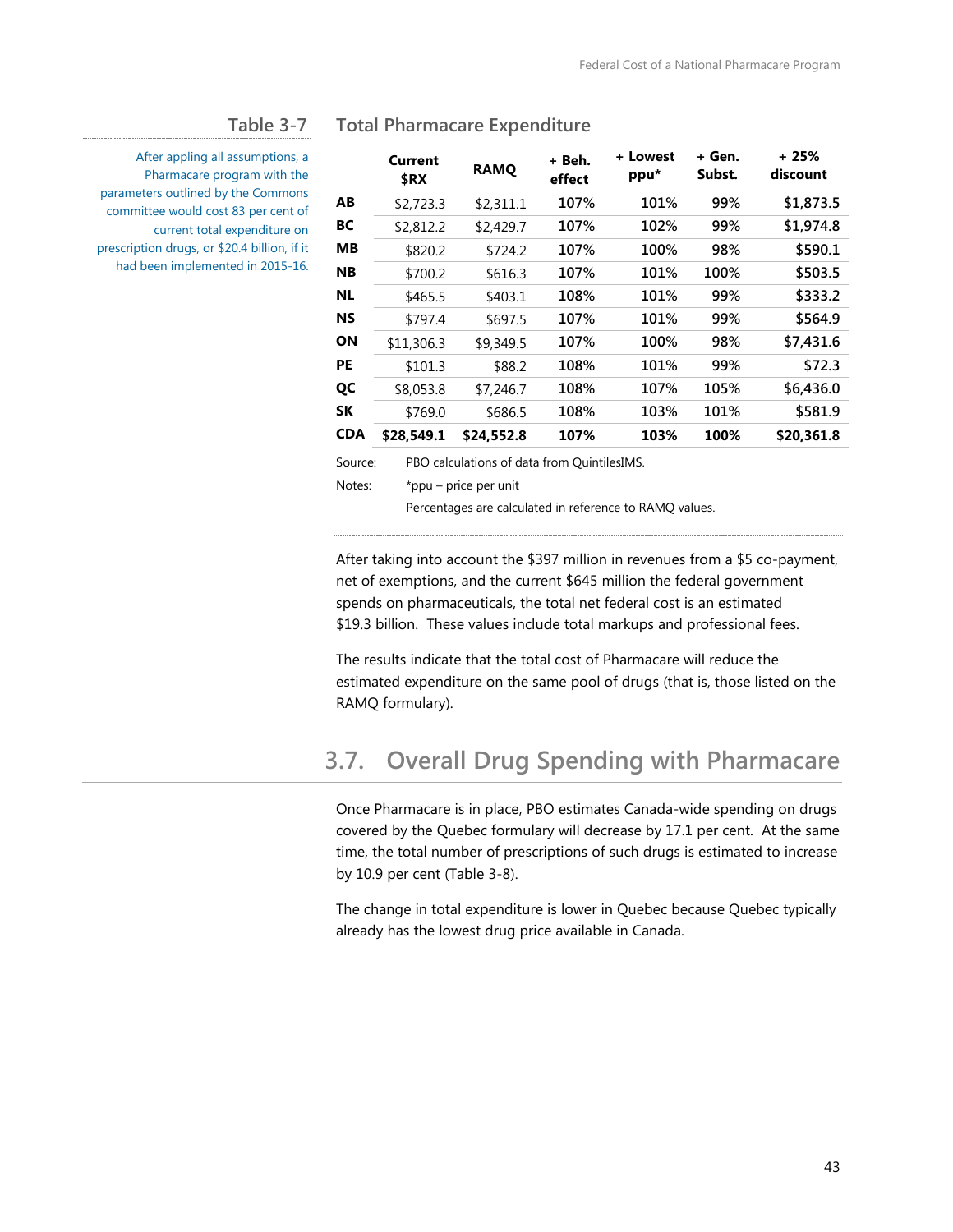#### **Estimated Non-Hospital Drug Spending on RAMQ Formulary Drugs, with Pharmacare, by Province, Canada, 2015-16 Table 3-8**

|                   | <b>Change in Total</b><br><b>Total</b> |                  |       | <b>Total</b>              |                                   | <b>Change in Total</b> |
|-------------------|----------------------------------------|------------------|-------|---------------------------|-----------------------------------|------------------------|
| Province          | <b>Prescriptions</b><br>(thousands)    | #<br>(thousands) | %     | Spending<br>(\$ millions) | #(millions)                       | %                      |
| BС                | 49,545                                 | 4,948            | 11.1% | 1,975                     | $-455$                            | $-18.7%$               |
| AB                | 40,536                                 | 3,959            | 10.8% | 1,874                     | $-438$                            | $-18.9%$               |
| SK                | 15,363                                 | 1,546            | 11.2% | 582                       | $-105$                            | $-15.2%$               |
| <b>MB</b>         | 15,886                                 | 1,589            | 11.1% | 590                       | $-134$                            | $-18.5%$               |
| ON                | 188,288                                | 17,862           | 10.5% | 7,432                     | $-1918$                           | $-20.5%$               |
| QC                | 277,443                                | 27,711           | 11.1% | 6,436                     | $-811$                            | $-11.2%$               |
| <b>NB</b>         | 11,623                                 | 1,166            | 11.2% | 503                       | $-113$                            | $-18.3%$               |
| NS                | 12,255                                 | 1,219            | 11.0% | 565                       | $-133$                            | $-19.0%$               |
| PE                | 1,876                                  | 187              | 11.1% | 72                        | $-16$                             | $-18.0%$               |
| <b>NL</b>         | 8,597                                  | 873              | 11.3% | 333                       | $-70$                             | $-17.3%$               |
| Canada - excl. QC | 343,970                                | 33,349           | 10.7% | 13,926                    | 3,380<br>$\overline{\phantom{m}}$ | $-19.5%$               |
| Canada - Total    | 621,413                                | 61,060           | 10.9% | 20,362                    | 4,191                             | $-17.1%$               |

Source: PBO analysis of Quntiles IMS data.

The proposed Pharmacare plan also has an impact on the use and spending on various types of drugs differently (Table 3-9). PBO estimates the number of prescriptions for brand-name drugs will decline by 4.8 per cent, while growth for biologics will increase by 5.4 per cent. Generics and over-thecounter drugs will also increase.

#### **Estimated Non-Hospital Drug Spending on RAMQ Formulary Drugs, with Pharmacare, by Drug Type, Canada, 2015-16\* Table 3-9**

|                  | Total                               | <b>Change in Total</b> |         | Total                     | <b>Change in Total</b> |          |  |
|------------------|-------------------------------------|------------------------|---------|---------------------------|------------------------|----------|--|
| Province         | <b>Prescriptions</b><br>(thousands) | #<br>(thousands)       | %       | Spending<br>(\$ millions) | # (millions)           | %        |  |
| Brand            | 130,401                             | 6,513                  | $-4.8%$ | 8,683                     | 2,427<br>٠             | $-21.8%$ |  |
| Generic          | 443,486                             | 63,698                 | 16.8%   | 7.640                     | 589                    | $-7.2%$  |  |
| Biological       | 8,757                               | 448                    | 5.4%    | 3,610                     | 1,163                  | $-24.4%$ |  |
| Over-the-Counter | 42,431                              | 3,822                  | 9.9%    | 374                       | 22                     | $-5.6%$  |  |
| overlap          | 3,662                               | 394                    | 12.1%   | 85                        | 19                     | $-18.4%$ |  |
| Total*           | 621,413                             | 61,060                 | 10.9%   | 20.221                    | 4,182<br>-             | $-17.1%$ |  |

Source: PBO analysis of QuintilesIMS data.

Note: \* The table includes a small portion of "overlap" observations that were identified as some combination of brand, generic, biological, or over-thecounter. These observations represent less than 1 per cent of the total. Not all drugs could be identified using this classification. As such, the dollar amounts are slightly underestimated compared to the total displayed in Table 3-8.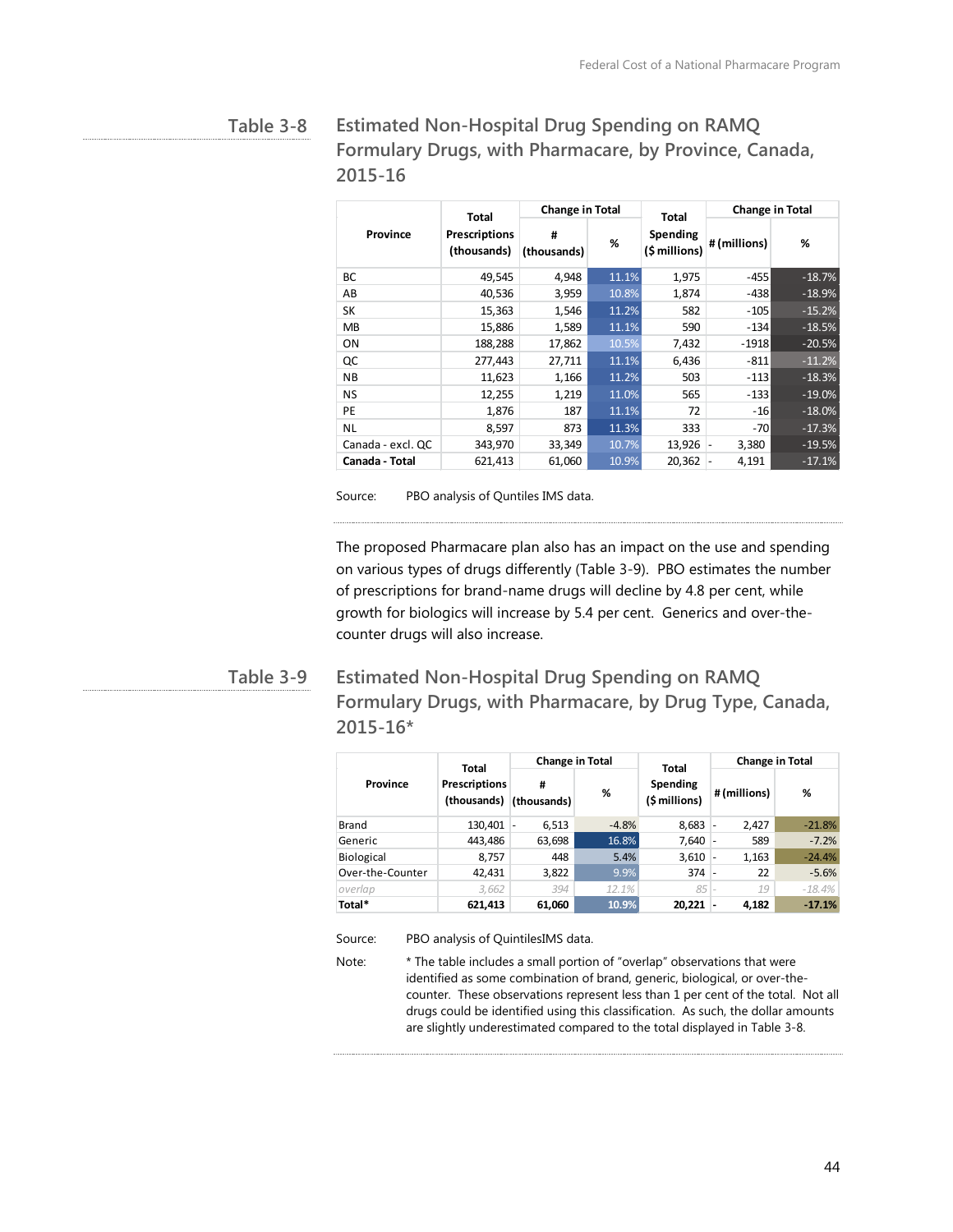# **4. Projections**

Using the results and information from PMPRB, PBO projected the federal costs of a Pharmacare program. These projections continue the steady-state assumption, where all savings and additional costs are assumed to occur instantaneously with implementation.

In reality, lower prices and associated behavioural changes would occur as quickly or slowly as the success of price negotiations for all drugs marketed in Canada, as well as the administrative implementation of the program.

## **4.1. Context**

The Patented Medicine Prices Review Board (PMPRB) through the National Prescription Drug Utilization Information System (NPDUIS) initiative has analyzed the factors influencing prescription drug expenditures by publically administered drug plans in certain provinces. $^{82}$ 

Using the factors determined by the PMPRB, the fiscal cost of a national Pharmacare program after the first year of implementation would be influenced by the following factors or cost drivers:

- the volume of drugs used
- the prescription price of drugs
- population growth
- dispensing fees and markups $83$

The methodology and analysis, as well as the combined effects of all four factors are explained in Appendix F.

The baseline cost of drugs includes the Canada-wide utilization of the RAMQ formulary drugs for the June 2015 to July 2016 period with generic substitution and behaviour effects included.

Regarding the prescription price, certain speciality drugs, such as directacting antivirals (DAA) and biologics were excluded from the baseline and separate growth criteria were applied to the total dollar amounts (net of dispensing fees and markups).<sup>[84](#page-92-14)</sup>

PBO also projected the net co-payment revenues and the federal direct spending on drugs, subtracting these values from the projected costs of Pharmacare to provide a net cost projection.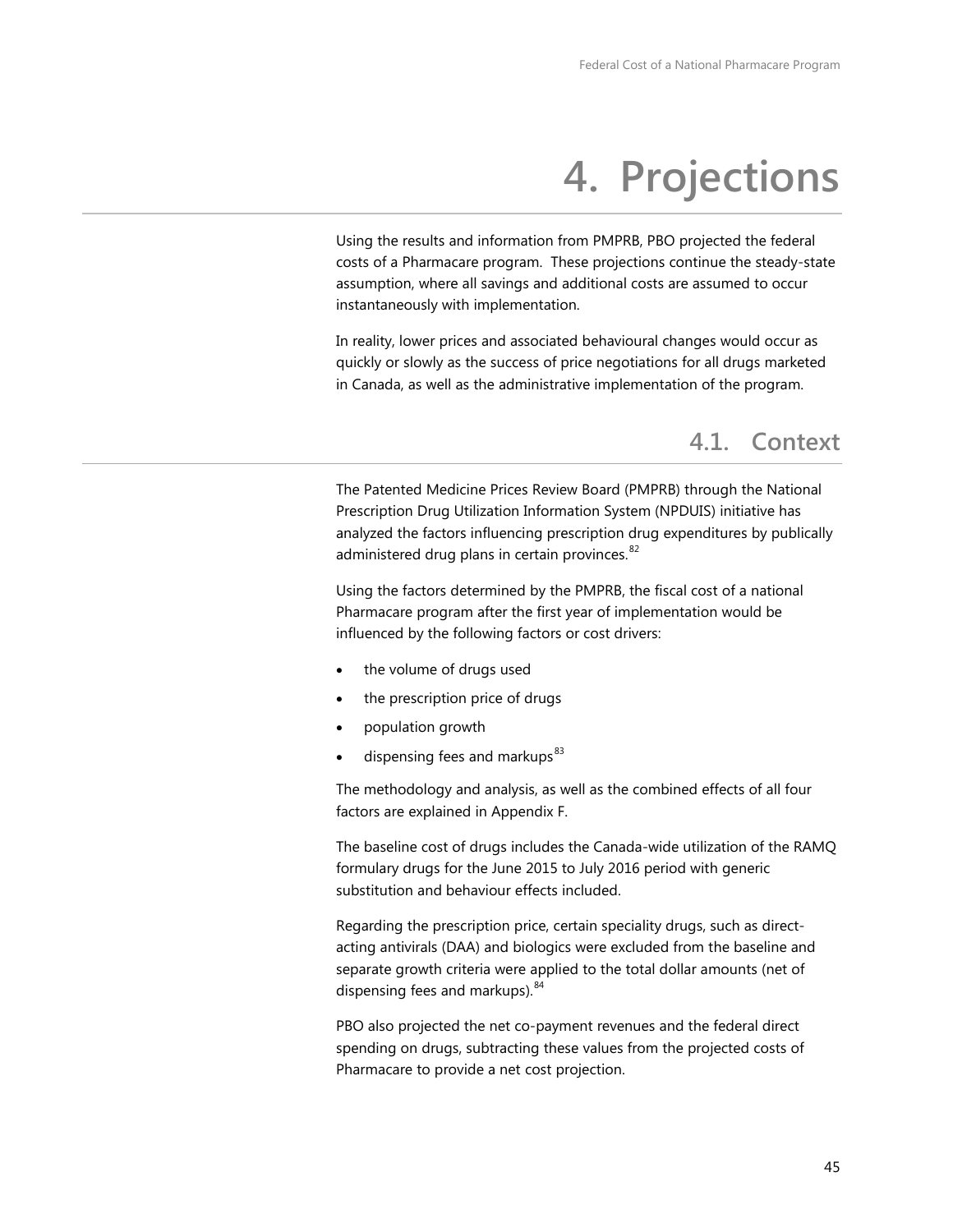## **4.2. Results**

In general, PBO's estimated average compound growth rate of this Pharmacare program is 3.1 per cent. This is higher than the majority of the year-over-year net change rates calculated by PMPRB in their *CompassRX* publications.

However, it is in line with recent estimates on net changes for private plans. PBO's growth rate also attempts to account for some increase in expensive biologics, which was a major cost driver in public plans during the last fiscal year.

The year-over-year net change is very sensitive to the therapeutic mix of drugs, as well as the pricing effect. Therefore, future drug pricing and market mix will greatly determine the cost of any drug plan.

#### **Projected Drug Cost of a National Pharmacare Program (Generic Substitution effect of -1%) in \$ billions Table 4-1**

|                                                                                          | Projection Year                                      | 2016-17 | 2020-21 |  |  |
|------------------------------------------------------------------------------------------|------------------------------------------------------|---------|---------|--|--|
|                                                                                          | Gross Pharmacare                                     | 20.4    | 23.7    |  |  |
|                                                                                          | Net Co-Payments & Direct<br>Federal Drug Expenditure | 1.0     | 1.1     |  |  |
|                                                                                          | Net Pharmacare                                       | 19.3    | 22.6    |  |  |
| Source:<br>PBO calculations.<br>Projection years refer to July to June periods.<br>Note: |                                                      |         |         |  |  |
|                                                                                          |                                                      |         |         |  |  |

Compared to the projected costs of current spending on drugs listed on the RAMQ formulary, the growth rate of total drug costs under the Pharmacare assumptions is slightly higher (3.1 per cent vs. 2.6 per cent).

#### **Projected Drug Cost of RAMQ drugs (Generic Substitution effect of -1%) in \$ billions Table 4-2**

| Projection<br>Year | <b>Total Expenditure on</b><br>RAMQ drugs | <b>Total Expenditure on</b><br>RAMQ drugs under<br>Pharmacare | <b>Difference</b> |
|--------------------|-------------------------------------------|---------------------------------------------------------------|-------------------|
| $2016 - 17$        | 25.2                                      | 21.0                                                          | $-4.2$            |
| $2017 - 18$        | 25.8                                      | 21.6                                                          | $-4.2$            |
| $2018 - 19$        | 26.4                                      | 22.3                                                          | $-4.2$            |
| $2019 - 20$        | 27.1                                      | 23.0                                                          | $-4.2$            |
| $2020 - 21$        | 27.9                                      | 23.7                                                          | $-4.2$            |
| Growth (%)         | 2.6                                       | 3.1                                                           | 0.5               |
| Source:            | PBO calculations.                         |                                                               |                   |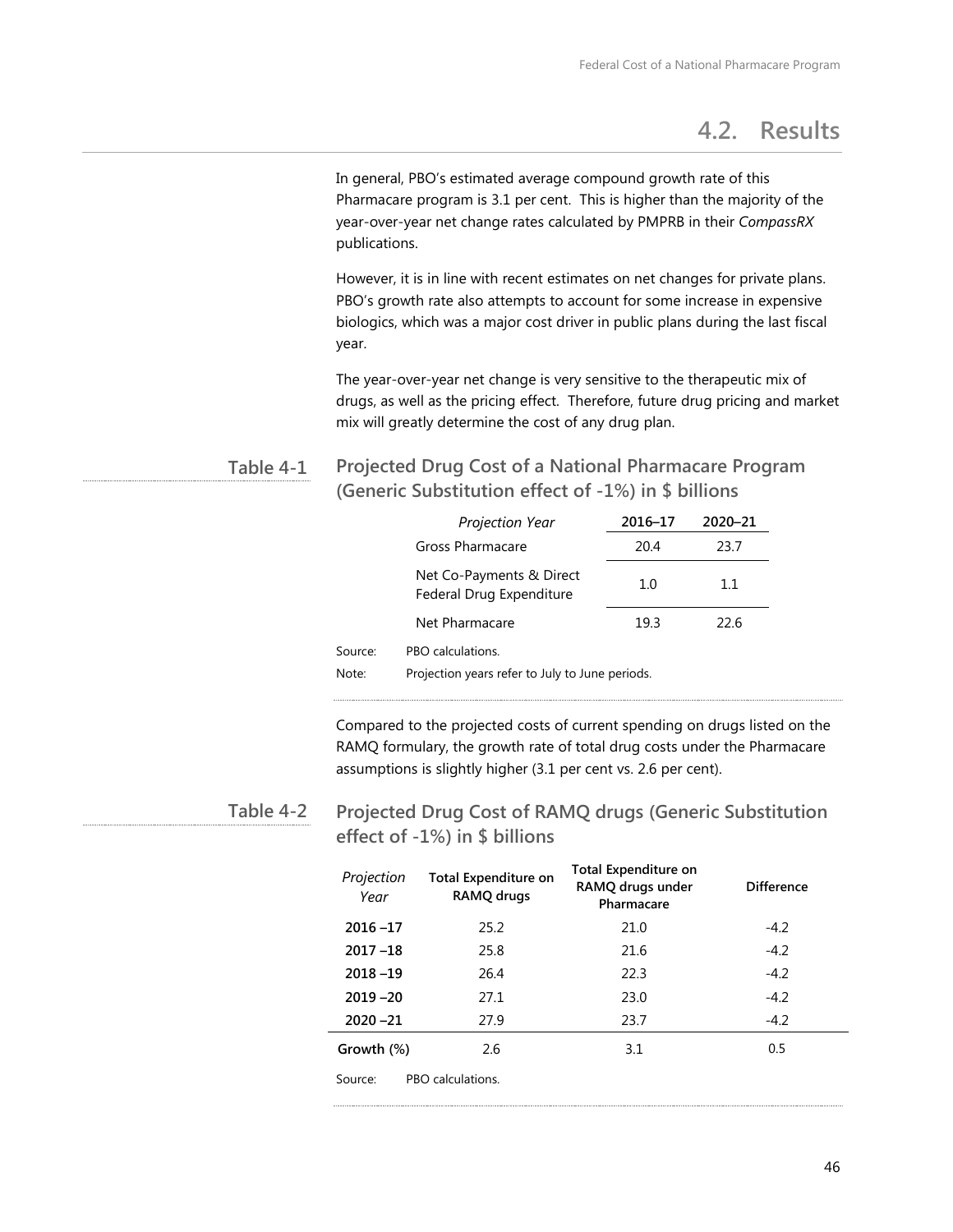This is mostly attributable to the size of the total professional fees and markups. Under the proposed national Pharmacare program, the total consumption of drugs and, therefore, associated fees, are expected to be much higher than the fees and markups associated with current consumption of RAMQ drugs (\$7.4 billion compared to \$6.8 billion). As a result, the total envelope of funds is larger, creating a slightly higher growth rate.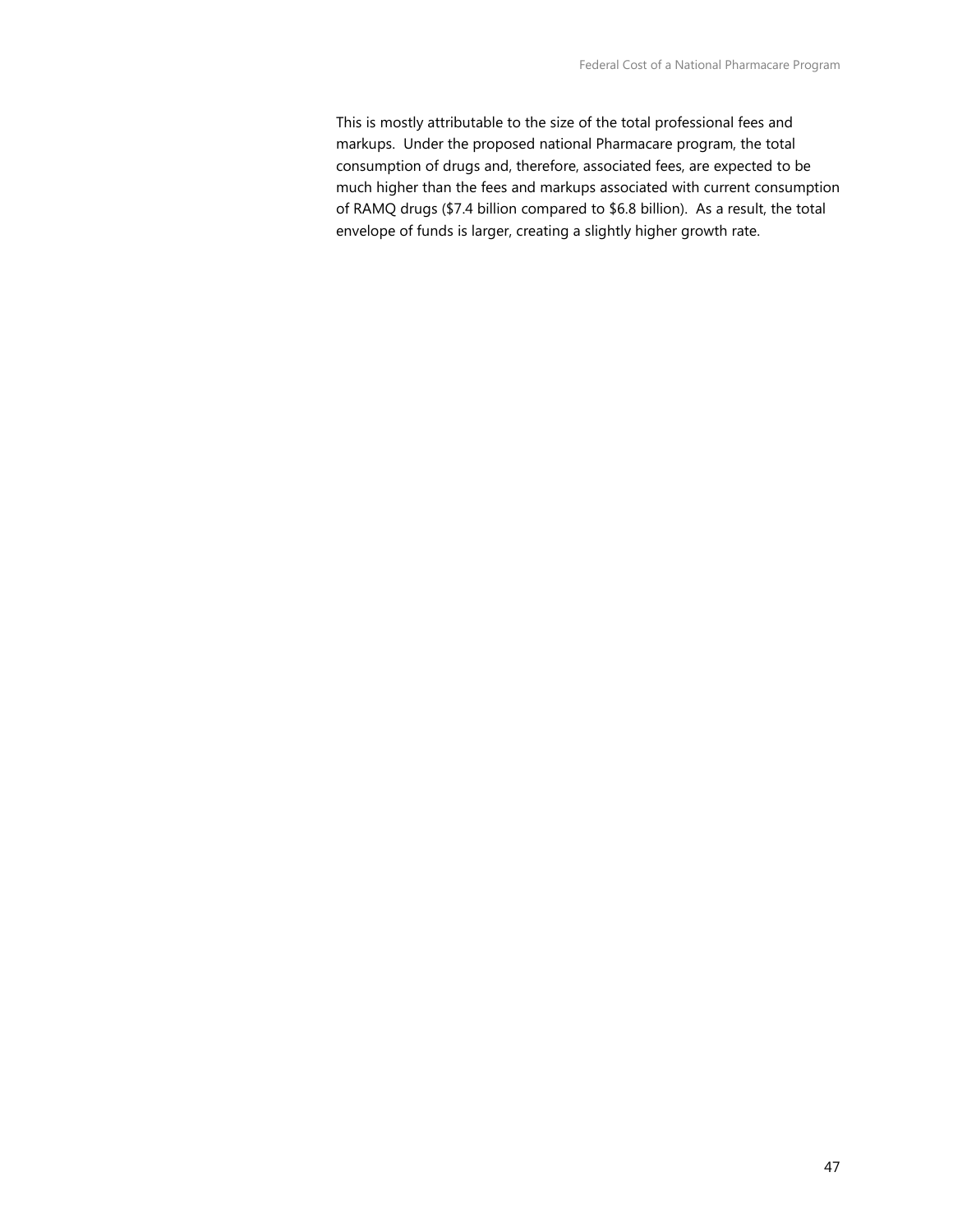**+ 25%** 

**+ Gen.** 

# **Appendix A: Sensitivity Analysis**

PBO conducted a sensitivity analysis on the total cost of the Pharmacare program using different provincial formularies. As noted earlier, the list of inclusive drugs – the formulary – can and does vary across plans.

Given that Quebec's drug plan is considered as the most generous of public drug plans, PBO performed the same calculations using drugs where the majority payer was identified as 'public' in Prince Edward Island in the QuintilesIMS data.

All other assumptions were held constant, including the behavioural effect. While it is likely consumption would not increase as high as in the baseline scenario, this offers a cost estimate using an isolated change. The \$3.2 billion decrease compared to the baseline results using the RAMQ formulary indicates that this assumption can significantly increase or decrease the costs of a drug plan.

### **Table A-1**

The list of inclusive drugs (formulary) can have a significant effect on the cost of a Pharmacare program.

## **Total Pharmacare Expenditure using Drugs Listed on PEI's Formulary**

|     | Current<br>\$RX | PEI         | + Beh.<br>effect | ÷<br>Lowest<br>ppu | + 25%<br>discount | + Gen.<br>Subst. |
|-----|-----------------|-------------|------------------|--------------------|-------------------|------------------|
| ΑВ  | \$2,723.3       | \$2,155.5   | 108%             | 102%               | 100%              | \$1,769.5        |
| BС  | \$2,812.2       | \$2,066.7   | 108%             | 102%               | 99%               | \$1,696.5        |
| MВ  | \$820.2         | \$646.5     | 108%             | 100%               | 99%               | \$531.3          |
| NΒ  | \$700.2         | \$583.2     | 108%             | 102%               | 100%              | \$481.6          |
| ΝL  | \$465.5         | \$399.1     | 109%             | 102%               | 100%              | \$333.8          |
| NS  | \$797.4         | \$672.8     | 108%             | 101%               | 99%               | \$547.8          |
| ΟN  | \$11,306.3      | \$8,301.1   | 107%             | 101%               | 99%               | \$6,724.2        |
| PE  | \$101.3         | \$95.5      | 108%             | 102%               | 100%              | \$79.0           |
| QC  | \$8,053.8       | \$5,137.2   | 107%             | 107%               | 105%              | \$4,483.8        |
| SΚ  | \$769.0         | \$625.2     | 108%             | 103%               | 102%              | \$534.7          |
| CDA | \$28,549.07     | \$20,682.86 | 108%             | 103%               | 101%              | \$17,182.14      |
|     |                 |             |                  |                    |                   |                  |

Source: PBO calculations of data from QuintilesIMS

Note: percentages are calculated in reference to the PEI values

To estimate the sensitivity of PBO's cost estimates to the application of the average generic drug price for use in generic substitution, PBO also calculated a cost estimate using the lowest generic price rather than the lowest average generic price among provinces. This had a negligible impact on the cost estimate.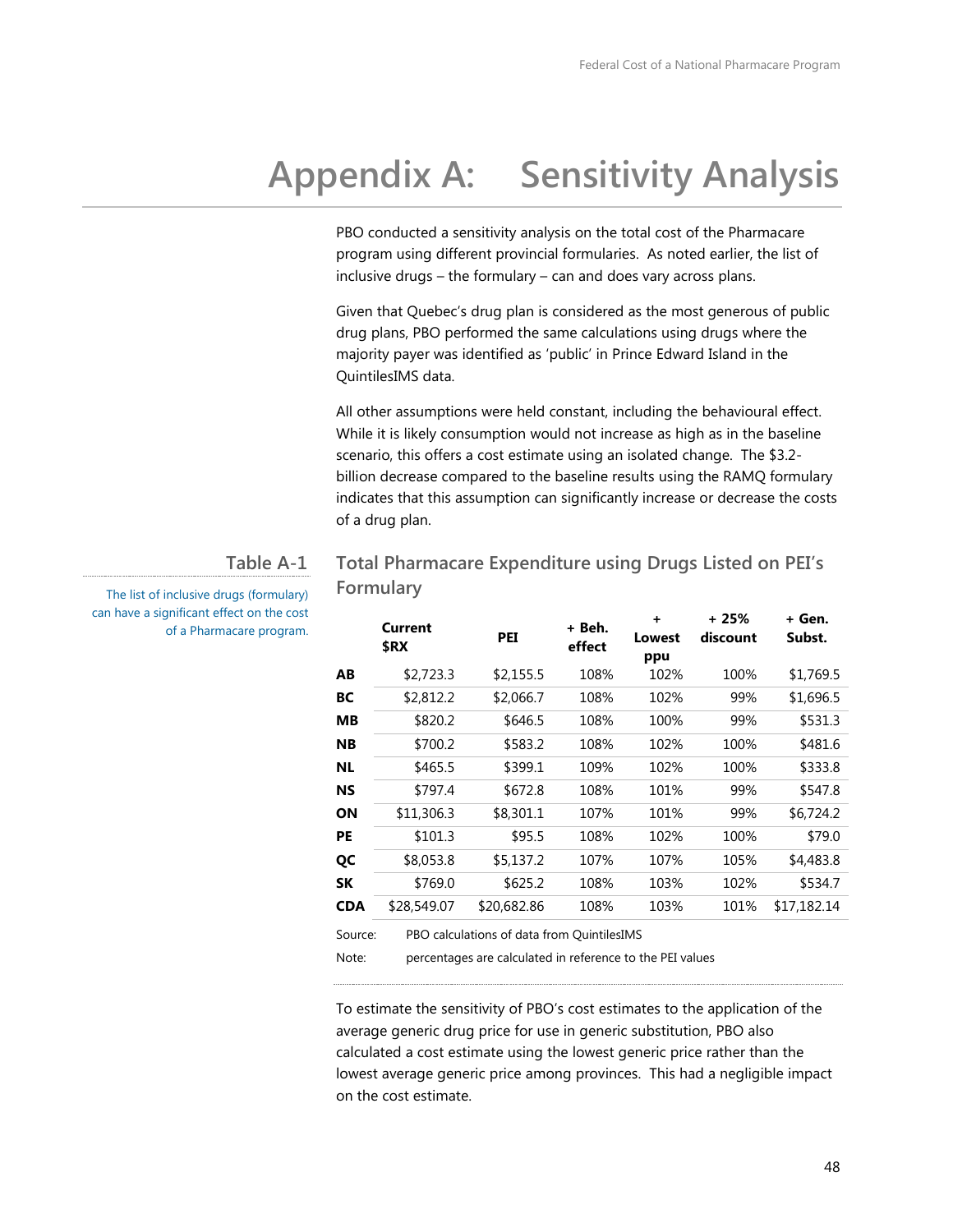|            | <b>RAMO</b> | Gen. Subst.<br>(minimum average)               | Gen. Subst.<br>(minimum) |
|------------|-------------|------------------------------------------------|--------------------------|
| AВ         | \$2,311.1   | 99%                                            | 98%                      |
| BC         | \$2,429.7   | 99%                                            | 98%                      |
| <b>MB</b>  | \$724.2     | 98%                                            | 98%                      |
| <b>NB</b>  | \$616.3     | 100%                                           | 99%                      |
| <b>NL</b>  | \$403.1     | 99%                                            | 98%                      |
| <b>NS</b>  | \$697.5     | 99%                                            | 98%                      |
| <b>ON</b>  | \$9,349.5   | 98%                                            | 97%                      |
| PE         | \$88.2      | 99%                                            | 98%                      |
| QC         | \$7,246.7   | 105%                                           | 104%                     |
| <b>SK</b>  | \$686.5     | 101%                                           | 101%                     |
| <b>CDA</b> | \$24,552.8  | 100%                                           | 99%                      |
| Source:    |             | PBO calculations using data from QuintilesIMS. |                          |

#### **Total Pharmacare Expenditure using Lowest Generic Price Table A-2**

The price discount used in the baseline analysis was 25 per cent. PBO also conducted this analysis using a 10 per cent, 20 per cent and 30 per cent price discount assumption. Recall that the price discount is applied to the cost of drug net of any markups and fees, and then the total markups and fees – adjusted for increased consumption – are added.

The results indicate that even if the federal government can obtain a price discount of only 10 per cent, the total cost of Pharmacare will be lower than the estimated current expenditure on the same pool of drugs (that is, those listed on the RAMQ formulary). The gross cost of Pharmacare in this scenario is \$23.0 billion or 94 per cent of total expenditure on drugs listed by RAMQ.

**Total Pharmacare Expenditure using 10% Price Discount**

#### **Table A-3**

The assumed negotiated prices are a significant factor in determining a cost estimate for Pharmacare

|            | Current<br>\$RX | <b>RAMO</b> | + Beh.<br>effect | + Lowest<br>ppu | + 10%<br>discount | + Gen.<br>Subst. |
|------------|-----------------|-------------|------------------|-----------------|-------------------|------------------|
| AB         | \$2,723.3       | \$2.311.1   | 107%             | 101%            | 99%               | \$2,123.6        |
| BС         | \$2,812.2       | \$2,429.7   | 107%             | 102%            | 99%               | \$2,232.3        |
| MВ         | \$820.2         | \$724.2     | 107%             | 100%            | 98%               | \$664.0          |
| <b>NB</b>  | \$700.2         | \$616.3     | 107%             | 101%            | 100%              | \$569.7          |
| <b>NL</b>  | \$465.5         | \$403.1     | 108%             | 101%            | 99%               | \$373.4          |
| <b>NS</b>  | \$797.4         | \$697.5     | 107%             | 101%            | 99%               | \$638.5          |
| ON         | \$11,306.3      | \$9,349.5   | 107%             | 100%            | 98%               | \$8,453.5        |
| <b>PE</b>  | \$101.3         | \$88.2      | 108%             | 101%            | 99%               | \$81.4           |
| QC         | \$8,053.8       | \$7,246.7   | 108%             | 107%            | 105%              | \$7,159.3        |
| <b>SK</b>  | \$769.0         | \$686.5     | 108%             | 103%            | 101%              | \$650.3          |
| <b>CDA</b> | \$28,549.1      | \$24,552.8  | 107%             | 103%            | 101%              | \$22,946.2       |
|            |                 |             |                  |                 |                   |                  |

Source: PBO calculations of data from Quintiles IMS.

Note: percentages are calculated in reference to the RAMQ values.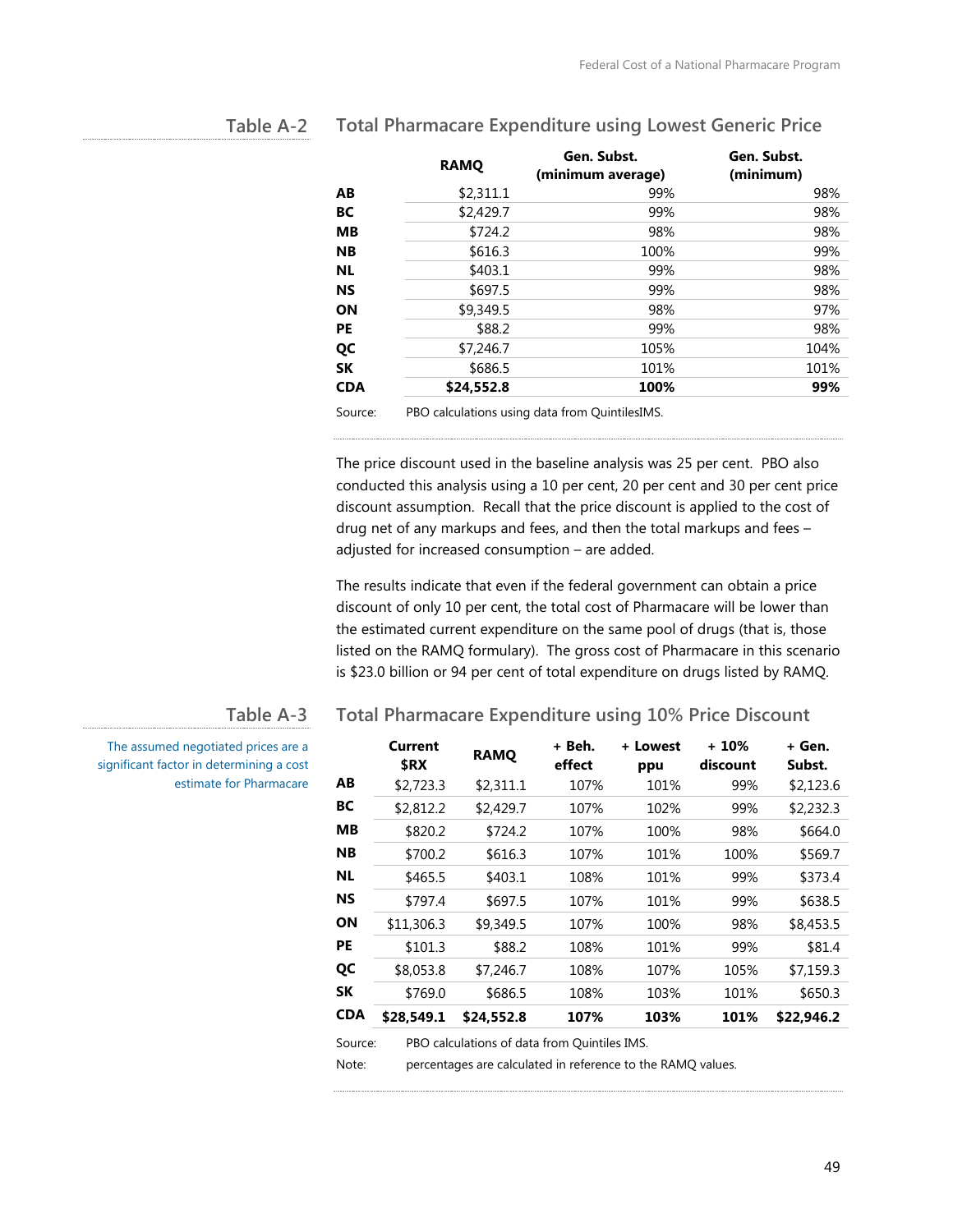#### **Table A-4**

**Discount**

The assumed negotiated prices are a significant factor in determining a cost estimate for Pharmacare

**Current \$RX RAMO Final (20% discount) Final (30% discount) AB** \$2,723.3 \$2,311.1 85% 77% **BC**  $$2,812.2$   $$2,429.7$  85% 78% **MB** \$820.2 \$724.2 85% 78% **NB** \$700.2 \$616.3 85% 78% **NL** \$465.5 \$403.1 86% 79% **NS** \$797.4 \$697.5 85% 77% **ON** \$11,306.3 \$9,349.5 83% 76% **PE** \$101.3 \$88.2 85% 79% **QC** \$8,053.8 \$7,246.7 92% 85% **SK** \$769.0 \$686.5 88% 81% **CDA \$28,549.1 \$24,552.8 86% 79%**

Source: PBO calculations of data from Quintiles IMS.

Note: percentages are calculated in reference to the RAMQ values.

**Total Pharmacare Expenditure using 20% and 30%** 

PBO also conducted sensitivity analysis for the projections by applying a 2 per cent growth factor for generic substitution rather than the baseline 1 per cent, as well as this sensitivity using a 10 per cent price discount. Varying the generic substitution rate does not have a material impact on the overall results.

### **Table A-5**

## **Projected Drug Cost of a National Pharmacare Program (Generic Substitution Effect of -2%) in billions**

| Projection Year  | July 2016 – June 2017                       | July 2020 - June 2021 |  |
|------------------|---------------------------------------------|-----------------------|--|
| $-2\%$ gen. sub. | 20.9                                        | 23.2                  |  |
| 10% discount     | 22.4                                        | 24.9                  |  |
| Source:          | PBO calculations of data from QuintilesIMS. |                       |  |

Note: These projections are net of the estimated direct federal spending on drugs and net co-payment revenues.

PBO also conducted sensitivity analysis on the assumption of increased consumption, which used a two-part process. First, per capita drug consumption was increased to match that observed in Quebec, and then the price elasticity of demand was applied to that adjusted consumption.

### **Part I: Bringing Canadian provinces to the Quebec standard**

To estimate the potential increase in drug consumption as a result of a new national Pharmacare program, there are two parts. The first is to estimate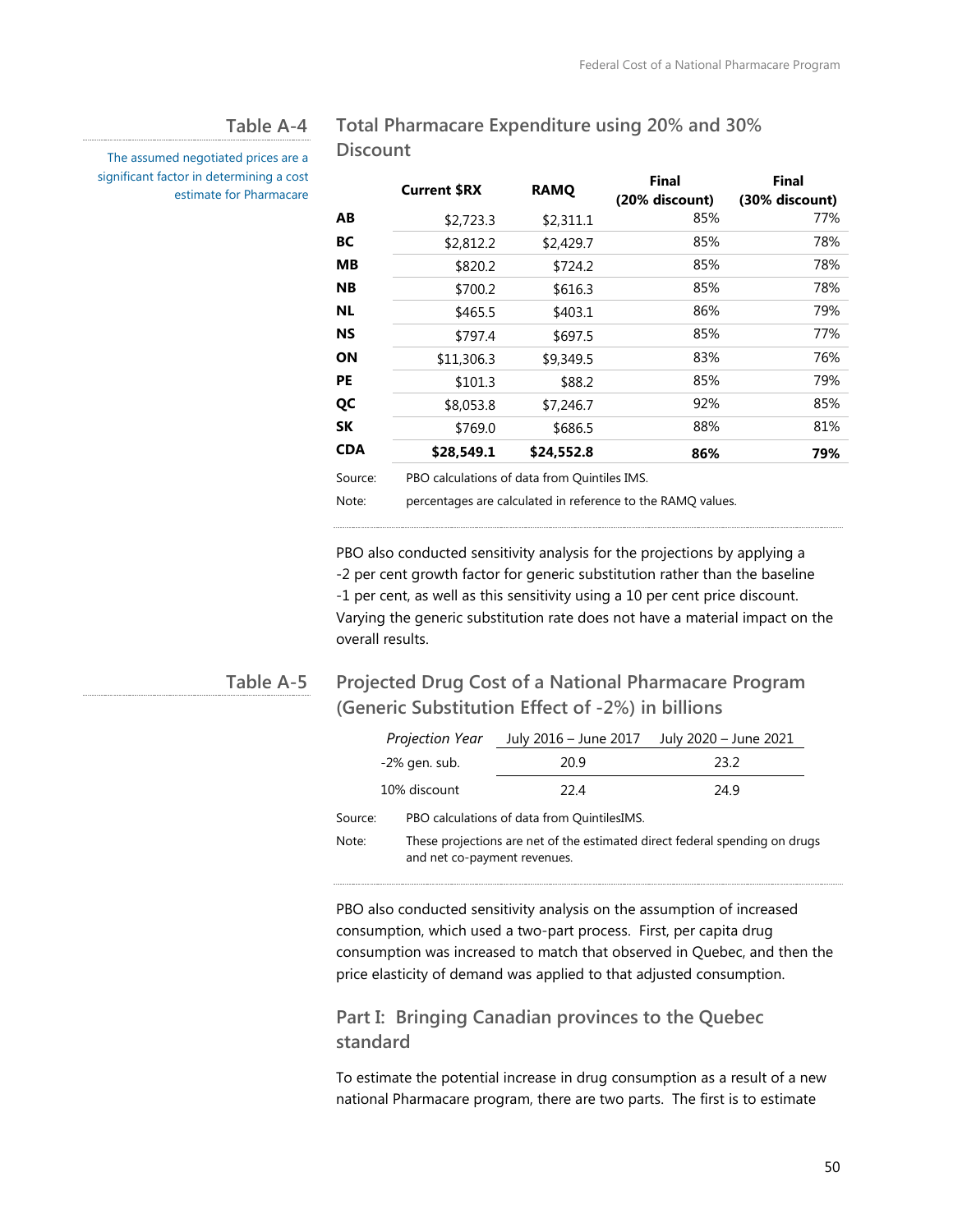prescription drug consumption patterns in all Canadian provinces (except Quebec), if a similar comprehensive insurance program was to be offered. In an attempt to perhaps better isolate the effect attributable to differences in insurance, the PBO limited this application to the working-age population.

Based on PBO analysis of data provided by QuintilesIMS, in the 12-month period ended June 2016, the amount of prescription drugs consumed (measured as units) by Quebec working-age residents was significantly higher across all age cohorts (9 per cent to 15 per cent).  $85$ 

Higher per-capita age adjusted consumption could be due to various factors, including the health conditions of Quebec patients, as well as prescribing attitudes among Quebec doctors and pharmacists. However, PBO assumes that most of this differential is attributable to the unique presence of mandatory comprehensive drug insurance coverage, which is absent in other provinces.<sup>[86](#page-92-16)</sup>

Adjusting the average unit consumption of drugs among the provinces, except Quebec, to the Quebec consumption rates, results in an age-weighted per-capita consumption increase of roughly 15 per cent. That is, if workingage Canadians in the nine provinces without mandatory prescription drug insurance coverage consumed drugs at the same rate as Quebec, overall consumption would be 15 per cent higher. <sup>[87](#page-92-17)</sup>

## **Part II: Bringing all Canadian provinces from Quebec standard to new national Pharmacare standard**

The second step in estimating change in prescription drug consumption among Canadians under the new national Pharmacare framework is to determine the impact of the more generous federal plan compared to the current Quebec regime.

As noted earlier, the new national Pharmacare framework will, in general, be more generous to patients compared to the existing Quebec regime for several reasons. First, the costs borne by patients would be capped at a maximum of \$5 for each prescription. As well, there would also be several categories of designated individuals who are not required to pay prescription fees (for example, seniors and pregnant women).

Finally, there would be no fees for generic drugs. As noted earlier, PBO assumes that the new national Pharmacare program would operate in the same manner as several existing provincial public plans and reimburse all dispensing fees and markups. As such, the behavioral impact of lower costs for patients would be expected to engender greater consumption of prescription drug among Canadians.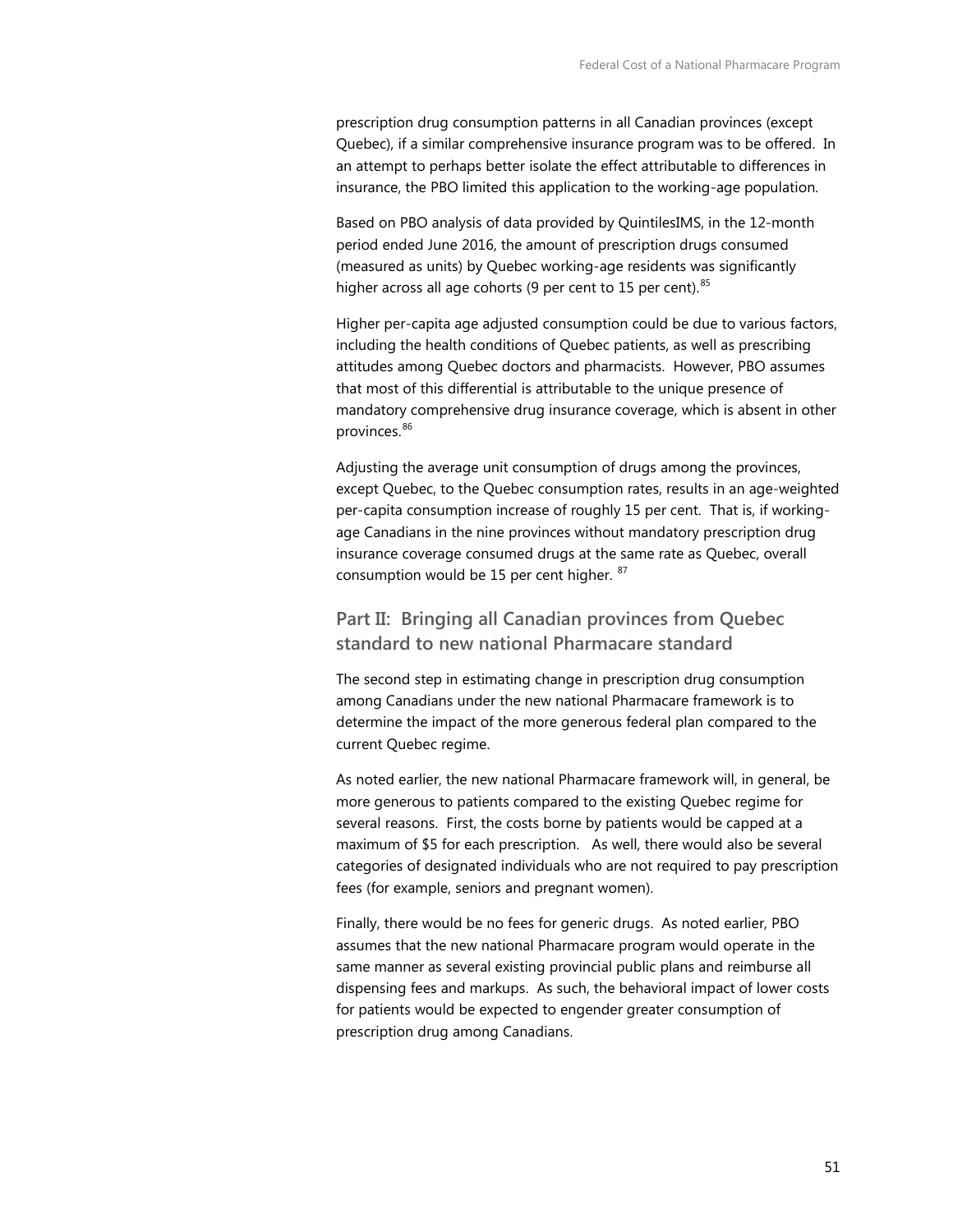#### **What is the cost savings to patients?**

PBO begins its estimate by determining how much less Quebec patients would have paid for drugs in the 12-month period ending in June 2016, compared to what they actually paid. The dataset from QuintilesIMS indicates that Quebec residents spent roughly \$5.7 billion on prescriptions – other than exceptional drugs – issued from pharmacies in the 12 months ended June 2016.

Of this, the total value of transactions for non-exceptional drugs where the majority of the total cost was paid for out-of-pocket was about \$1.1 billion. PBO assumes that this amount approximates the total cost incurred by patients for prescription drug expenses.

To estimate the comparable costs that would be incurred under the new national Pharmacare program (that is, total drug expenditures excluding exemptions), PBO first identified that close to 280 million prescriptions were filled in Quebec during the same 12-month period. The share of prescriptions filled with generic drugs was an estimated 60 per cent.

In addition, PBO also calculated the incidence of cohort-based exemptions at 238 million. The remaining 33 million prescriptions among those not eligible for a co-payment exemption would require the \$5 payment, for a total outof-pocket expense of roughly \$167 million.

The out-of-pocket expenses for residents of Quebec under the new national Pharmacare framework would be about 85 per cent lower compared to the existing regime.

## **What is the behavioural reaction to lower out-of-pocket expenses?**

Given that direct costs borne by patients are estimated to fall by 85 per cent, and given an estimated elasticity of 0.14, this suggests an overall increase in consumption of prescription pharmaceuticals of about 10 per cent.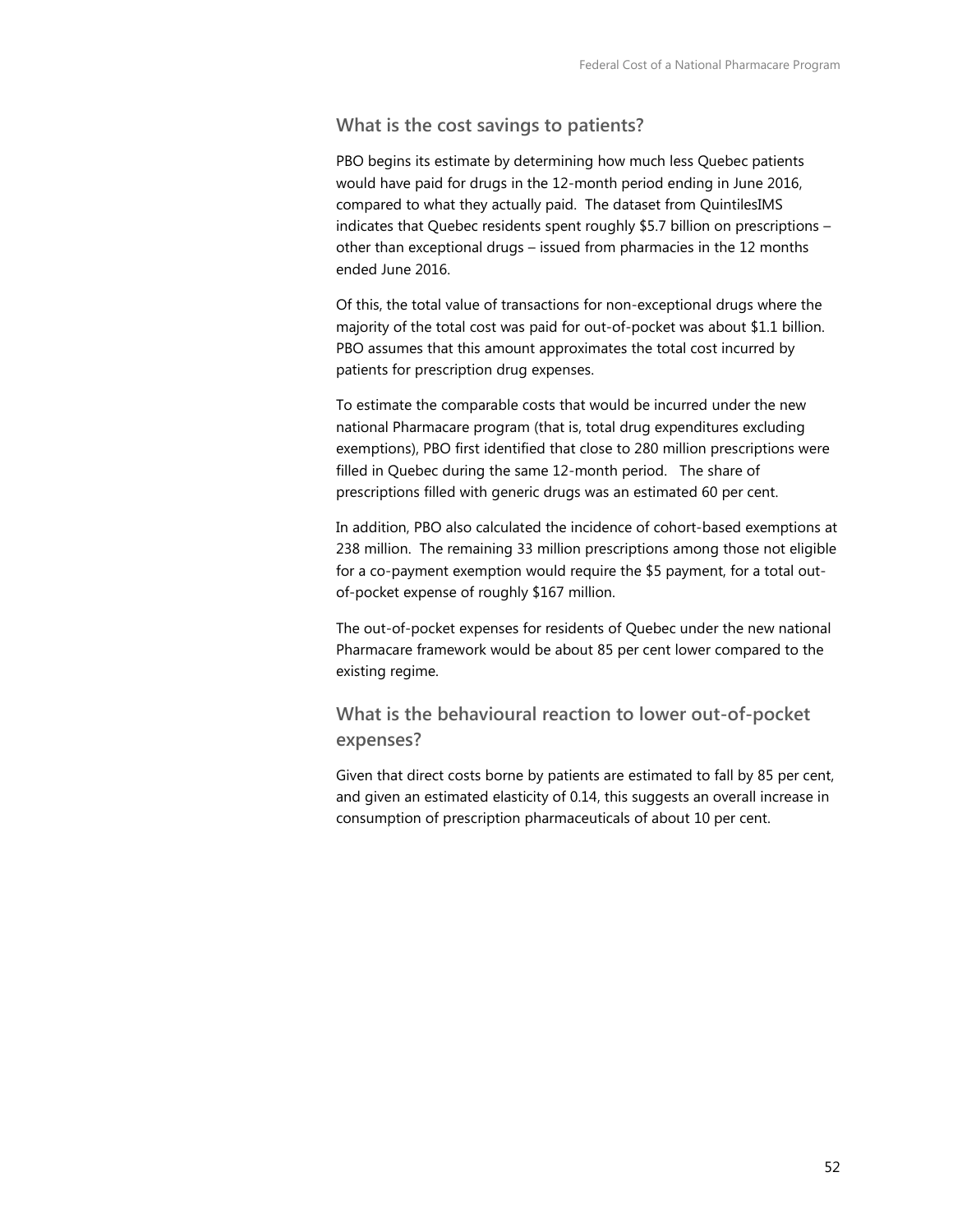#### **Patient Savings from New National Pharmacare Program Table A-6**

|                                                                  |                                                                                                                                                                     |                                                                                         |                     | Exempt from co-payment |                     |                 |
|------------------------------------------------------------------|---------------------------------------------------------------------------------------------------------------------------------------------------------------------|-----------------------------------------------------------------------------------------|---------------------|------------------------|---------------------|-----------------|
|                                                                  |                                                                                                                                                                     |                                                                                         | Working-<br>age pop | <b>Seniors</b>         | Working<br>-age pop | Children        |
| (i)                                                              |                                                                                                                                                                     | Total estimated expenses for<br>non-exceptional drugs                                   | \$392<br>million    | \$364<br>million       | \$323<br>million    | \$49<br>million |
| (ii)                                                             |                                                                                                                                                                     | Total estimated out-of-pocket<br>cash expenses under new<br>national Pharmacare program | \$167<br>million    | \$0<br>million         | \$0<br>million      | \$0<br>million  |
| (iii)                                                            |                                                                                                                                                                     | <b>Net savings to patients</b>                                                          | 57%                 | 100%                   | 100%                | 100%            |
| (iv)                                                             |                                                                                                                                                                     | Weighted share of expenditures                                                          | 35%                 | 32%                    | 29%                 | 4%              |
| (v)                                                              |                                                                                                                                                                     | Multiplied by Elasticity (0.14)*                                                        | 1%                  | 5%                     | 4%                  | 1%              |
| QuintilesIMS; Canadian Institutes of Health Research<br>Sources: |                                                                                                                                                                     |                                                                                         |                     |                        |                     |                 |
| Notes:                                                           |                                                                                                                                                                     | *Weighted calculation                                                                   |                     |                        |                     |                 |
|                                                                  | To calculate the values in (v), multiply the net savings to patients (iii) by the<br>weighted share of expenditures (iv), and multiply that by the elasticity 0.14. |                                                                                         |                     |                        |                     |                 |
|                                                                  |                                                                                                                                                                     | Values may not sum due to rounding                                                      |                     |                        |                     |                 |

Overall, the proposed implementation of a new national Pharmacare program could be expected to increase consumption by about 21 per cent, and the total cost of Pharmacare an estimated \$20.9 billion.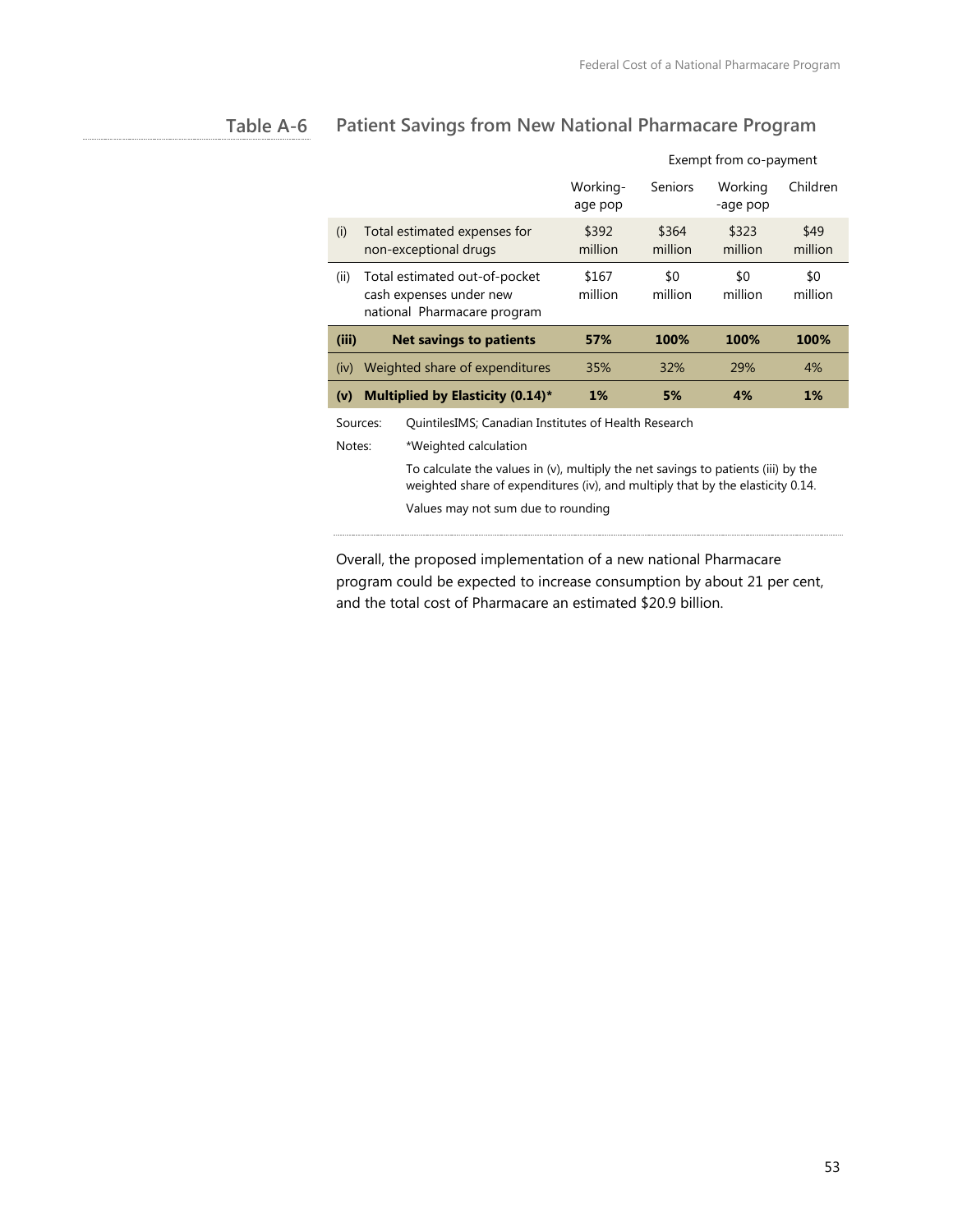# **Appendix B: Data**

The PBO primarily used data from QuintilesIMS Health (IMS), and the Canadian Institute for Health Information (CIHI). Both datasets covered the period of July 2015 to June 2016, the latest available at the time of request.

The primary source of the QuintilesIMS data is transactions from a large sample of pharmacies in all provinces. Additional data are incorporated from various sources. The data are adjusted by QuintilesIMS to account for the sample size, resulting in a provincially and nationally representative value.

One of the three databases obtained from QuintilesIMS was provided on a sufficiently-disaggregated level to permit analysis on the number and expenditure of drugs for select age groups by gender, payer and province.

In this database, expenditure refers to the cost as determined by the average provincial manufacturer price. That is, it excludes markups and fees and does not reflect that total cost paid at the pharmacy. PBO used these expenditures as a measure for the cost of the medicine.

The second database obtained from QuntilesIMS was much more aggregated, providing the total consumption and expenditure of drugs by province. PBO describes how these two databases were used for the costing of a Pharmacare program in Appendices C through E.

The third database obtained from QuintilesIMS provided projected patient counts at the Anatomic Therapeutic Classification 3 (ATC-3) level, allowing the PBO to create average cost per patient estimates for each ATC-3 level.<sup>[88](#page-92-9)</sup> Table 1-9 presents select results in Section 1.4.

The data from CIHI were limited to public plans, but also provided metrics on the number and expenditure of drugs disaggregated by province, select age groups and gender. All public plans included in the CIHI database that operate within a province were rolled into the provincial tabulations.

Expenditure in this database was more comprehensive and included the cost of the medicines, dispensing fees, markups (where available to CIHI), total cost, as well as the total cost that was reimbursed by the public plan.

Payer, in the QuintilesIMS data, is defined as the 'majority payer'. For example, a private payer transaction refers to drug transactions in pharmacies where the majority of the cost was paid for by a private insurer.

This is an important feature of the data. It implies the total drug expenditures associated to "cash" payers underestimates total out-of-pocket expenditures in Canada. This is because some of the cost of publicly-insured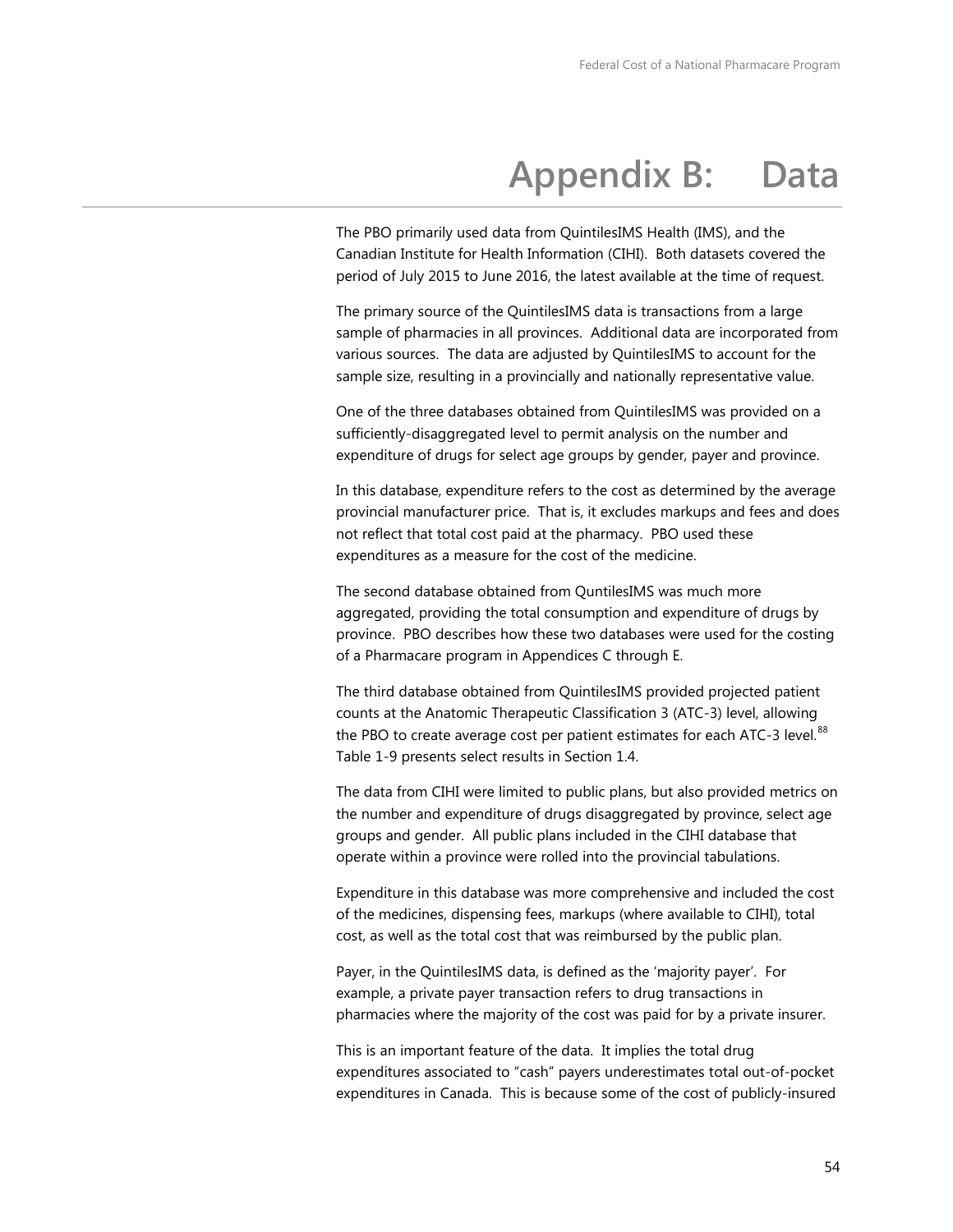or privately-insured transactions could have been paid for out-of-pocket, so long as it was less than half the total amount incurred.

In all instances of the definition of "payer", the drug expenditure to which the majority is assigned refers to the total incurred cost, including markups and dispensing fees.

Since payer in the QuintilesIMS data is defined as the 'majority payer' it differs from that of CIHI. The data from CIHI contain the actual administrative expenditures of persons insured by select provincial plans, whether they were a majority payer or not for the particular transaction.

The difference is subtle, but important. For example, assume a patient is publicly insured, but has a \$100 deductible. If the drug cost is \$60, the patient will pay the full \$60 if (s)he has not yet paid the \$100 deductible. Then, the QuintilesIMS data would classify the total prescription cost of \$60 as either a private expense, (if the majority of expenses were paid for by private insurance for a dual-insured person) or as a cash expense. The CIHI data on the other hand would capture the eligible amount claimed and total reimbursement by a public plan.

Some exclusions from the CIHI administrative data were made in an effort to maintain data confidentiality. Table B-1 presents the share of sales, medicinal costs, and consumption of these exclusions.

| (millions)                                                                                                      |                                            | <b>Total Units</b> | <b>Total Prescription</b><br>Cost |  |  |
|-----------------------------------------------------------------------------------------------------------------|--------------------------------------------|--------------------|-----------------------------------|--|--|
|                                                                                                                 | <b>Excluded - Drugs</b>                    | 43.3               | 475.0                             |  |  |
| <b>Excluded - Unclassified</b>                                                                                  |                                            | 413.8              | 535.0                             |  |  |
|                                                                                                                 | <b>Excluded - Total</b>                    | 457.1              | 1,010.0                           |  |  |
| Total as % of data provided                                                                                     |                                            | 3.7%               | 9.2%                              |  |  |
| Source:                                                                                                         | NPDUIS 2016 custom request <sup>89</sup> . |                    |                                   |  |  |
| Unclassified includes non-drug DINs such as syringes, as well as drug products<br>Note:<br>without an ATC code. |                                            |                    |                                   |  |  |

#### **Value of Exclusions from NPDUIS Data Table B-1**

PBO also obtained qualitative information used to further classify and identify drugs. This includes the use of the RAMQ formulary to identify drugs as either on or off the RAMQ list, as well as Anatomic Therapeutic Classifications (ATCs), brand/generic/biologic/over-the-counter identification, and other qualitative information.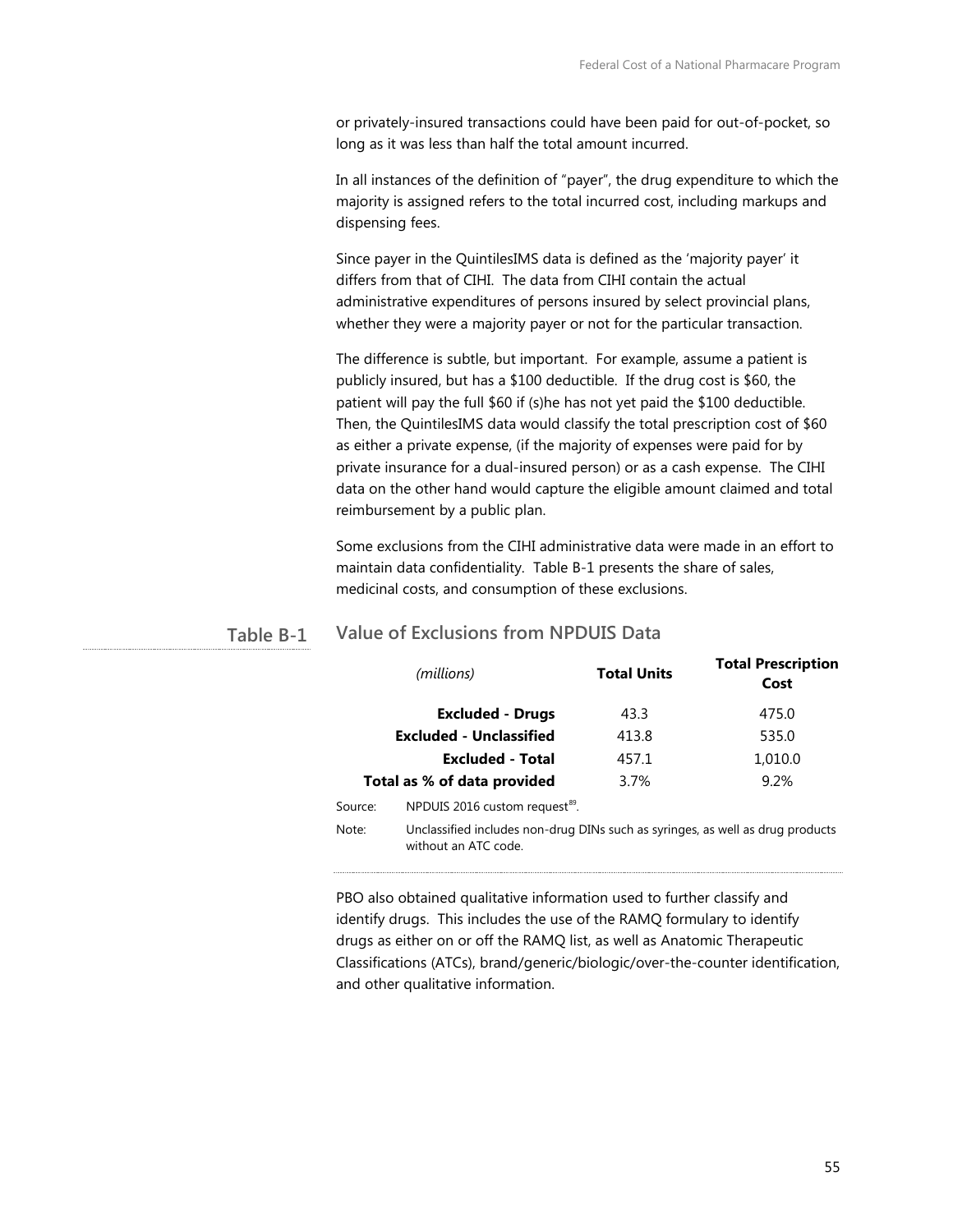# **Appendix C: Pricing Methodology**

PBO merged the data, creating a comprehensive database that categorized all drugs purchased in Canada between July 2015 and June 2016. First, PBO used the qualitative information available to identify the drugs listed on the RAMQ formulary. There were two approaches utilized:

- 1. Using only the list of drugs in the QuintilesIMS data that matched the RAMQ list.
- 2. Using the QuintilesIMS definition of "public", limited to transactions recorded for Quebec.

Because of the more generous definition of "public", the latter approach resulted in a slightly more generous representation of Quebec RAMQ-listed drugs among all drugs consumed in Canada. This proxy measure of the RAMQ formulary may include other public drug plans in Quebec. To a lesser extent, it may also include Canadians who are residents outside Quebec, but made a purchase in a Quebec pharmacy with their public out-of-province coverage. [90](#page-92-3)

Using the former approach results in a slightly less generous representation of Quebec RAMQ-listed drugs among all drugs consumed in Canada.

Table C-1 below shows the proportion of drug sales represented by RAMQlisted drugs in Canada under both assumptions.

#### **RAMQ DIN Matching vs. QuintilesIMS Quebec Public Drugs Table C-1**

|                             | <b>Current Expenditure</b><br>(\$ millions) | <b>QuintilesIMS</b><br><b>OC PUBLIC</b> | <b>RAMO</b> |  |
|-----------------------------|---------------------------------------------|-----------------------------------------|-------------|--|
| ALBERTA                     | \$2,672.9                                   | 98%                                     | 85%         |  |
| <b>BRITISH COLUMBIA</b>     | \$2,798.7                                   | 98%                                     | 86%         |  |
| MANITOBA                    | \$814.0                                     | 97%                                     | 88%         |  |
| <b>NEW BRUNSWICK</b>        | \$696.4                                     | 98%                                     | 88%         |  |
| <b>NEWFOUNDLAND</b>         | \$464.3                                     | 99%                                     | 87%         |  |
| NOVA SCOTIA                 | \$789.2                                     | 98%                                     | 87%         |  |
| ONTARIO                     | \$10,831.8                                  | 97%                                     | 83%         |  |
| <b>PRINCE EDWARD ISLAND</b> | \$100.7                                     | 98%                                     | 87%         |  |
| <b>QUEBEC</b>               | \$8,033.9                                   | 99%                                     | 90%         |  |
| SASKATCHEWAN                | \$764.1                                     | 99%                                     | 89%         |  |
| CANADA                      | \$27,978.5                                  | 98%                                     | 86%         |  |
|                             |                                             |                                         |             |  |

Source: PBO calculations using data from QuintilesIMS.

Note: PBO was able to associate 89.5% of the drugs listed on RAMQ with the QuintilesIMS data. Nearly half of the un-matched drugs were identified as medicinal dressings.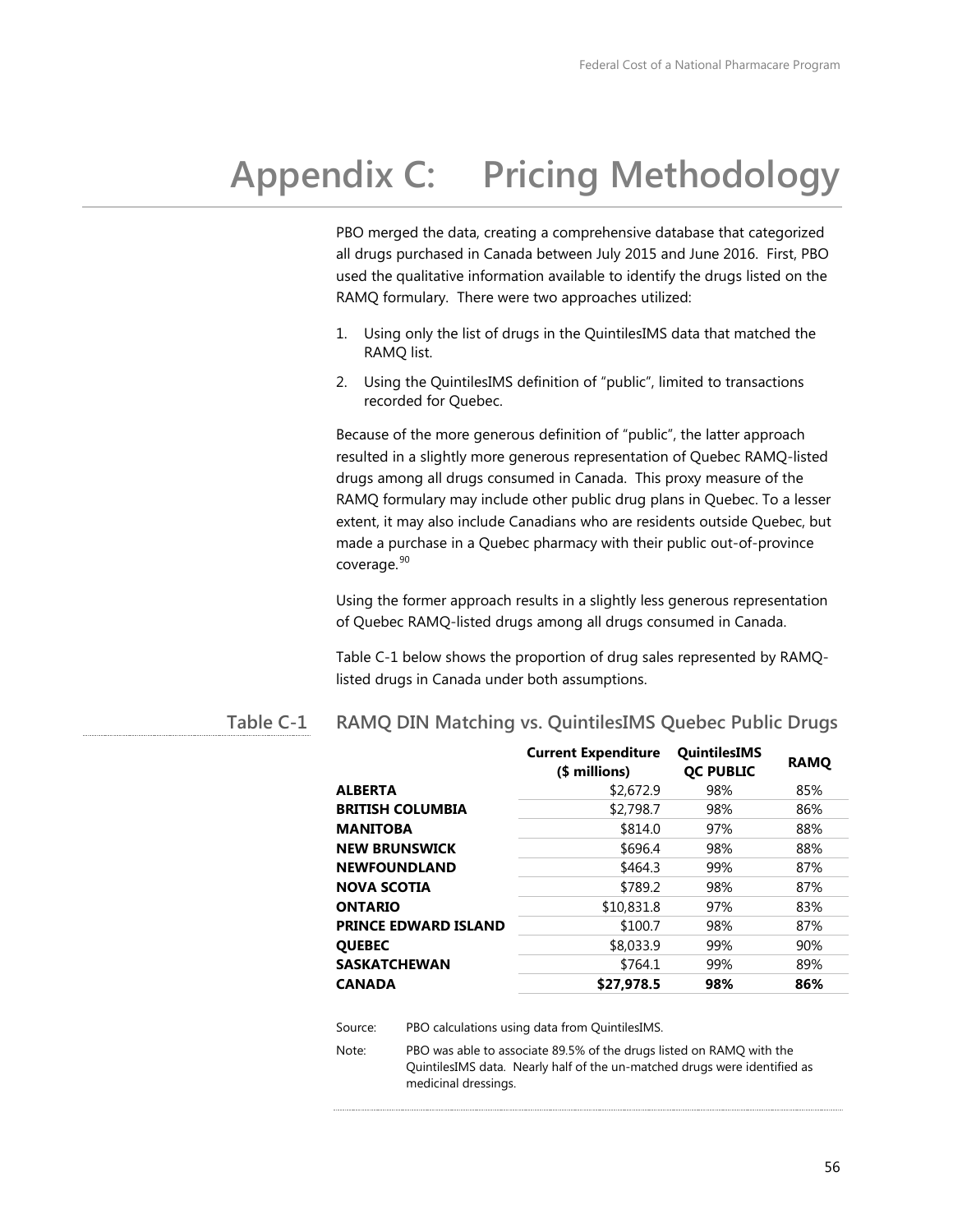Despite the restriction, the associated expenditures may still include other public drug plans in Quebec, and to a lesser extent Canadians who are residents outside of Quebec, but made a purchase in a Quebec pharmacy with their public out-of-province coverage.

This is because of the less-restrictive definition of "public" in the QuintilesIMS data. PBO attempted to quantify this by comparing calculated QuintilesIMS public drug expenditure to that of CIHI. The results are displayed in Table C-2. PBO used the scenario where the QuntilesIMS data could be matched to the list of DINs on the RAMQ formulary.

#### **Comparison of QuintilesIMS vs. CIHI Public Drug Expenditure Data Table C-2**

*(\$ millions)* **QuintilesIMS CIHI Drug Cost Total Fees Total \$RX Drug Cost\* Total Fees Total \$RX AB** \$798 \$274 \$1,072 \$719 \$104 \$928 **BC** \$906 \$264 \$1,170 \$1,349 \$- \$1,744 **MB** \$287 \$84 \$371 \$446 \$- \$609 **NB** \$170 \$63 \$233 | \$151 \$45 \$212 **NL** \$94 \$50 \$144 \$99 \$- \$146 **NS** \$196 \$77 \$273 | \$147 \$63 \$212 **ON** \$4,297 \$1,155 \$5,452 \$4,025 \$1,476 \$5,508 **PE** \$20 \$7 \$27 \$26 \$13 \$39 **QC** \$2,580 \$1,399 \$3,979 n/a n/a n/a **SK** \$308 \$112 \$420 \$392 \$162 \$557 **CDA NET QC \$7,077 \$2,087 \$9,164 \$7,798 \$1,894 \$10,429** Sources: PBO calculations using data from QuintilesIMS and NPDUIS. Notes: \* Values include exclusions from data due to confidentiality;

BC and NL do not report markups to NPDUIS; MB plan does not reimburse markups.

n/a – not available.

The second step required PBO to estimate the total (summed) markups and dispensing fees for all drugs by each province, including public, private and cash payers. The data provided by CIHI included dispensing fees and markups, although the provinces of British Columbia and Newfoundland do not currently provide the markup data to CIHI.<sup>[91](#page-92-19)</sup>

Since the definition of payer is slightly different between the QuintilesIMS and CIHI data, PBO opted to estimate the summed value of markups and dispensing fees (cumulatively referred to as 'fees') across the public, private and cash payers.

To estimate these fees, PBO used the difference between the total cost incurred for each drug by province and the total medicinal cost for each drug

Results are similar, despite differences in the definition of payer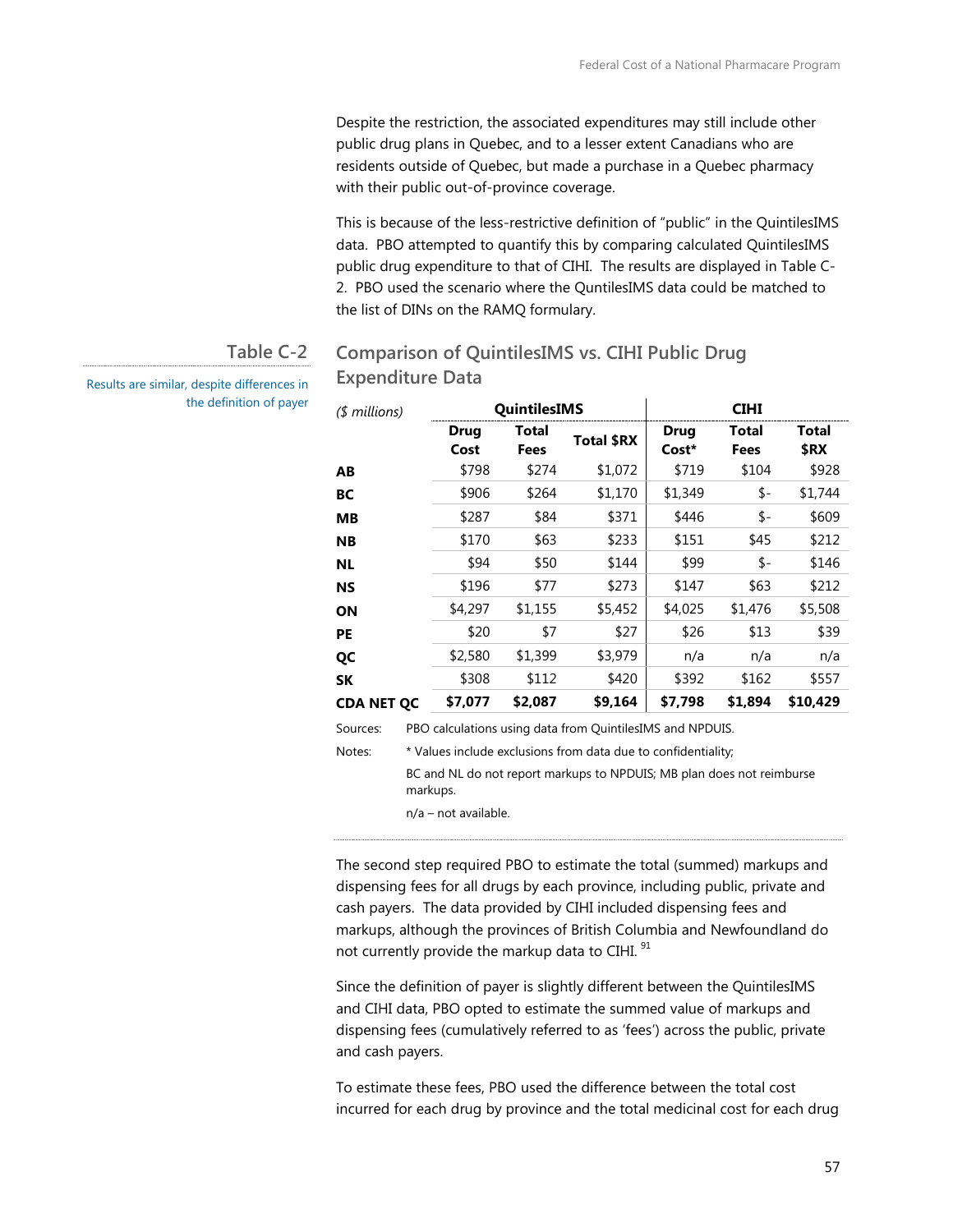by province. This may vary from actual total fees, because the medicinal cost for each drug is based on the provincial average. Additionally, it may or may not include some additional wholesale markups. Lastly, there is some evidence that private plans pay a higher markup than do public plans.  $92$ 

PBO used each payer's provincial market share of total medicinal costs to allocate the fees to each payer group (that is, public, private and cash). The implicit assumptions are that fees corresponded to the cost of the drug, and fees do not vary by the age or gender of the patient independent of their insurance status. This calculation was performed for each drug.

To allocate these fees to each age and gender group, PBO divided the total fees per payer, age and gender group by the summed total of the number of units consumed by each payer, age and gender group. This results in a standardized 'fee-per-unit'. Multiplying the standardized fee-per-unit by the total units consumed by each unique age, gender and payer observation by province and drug produces the total estimated fees and markups for each group.

The CIHI data on markups and dispensing fees were used for reference and validation. See Table C-2 for the comparison by province (limited to public sector only).

Finally, PBO applied the lowest medicinal cost per unit observed in the dataset (calculated at the provincial level for each drug) to all drugs. As RAMQ has negotiated a list to equal to the lowest in Canada, the majority of these instances corresponded to Quebec (see Figure C-1).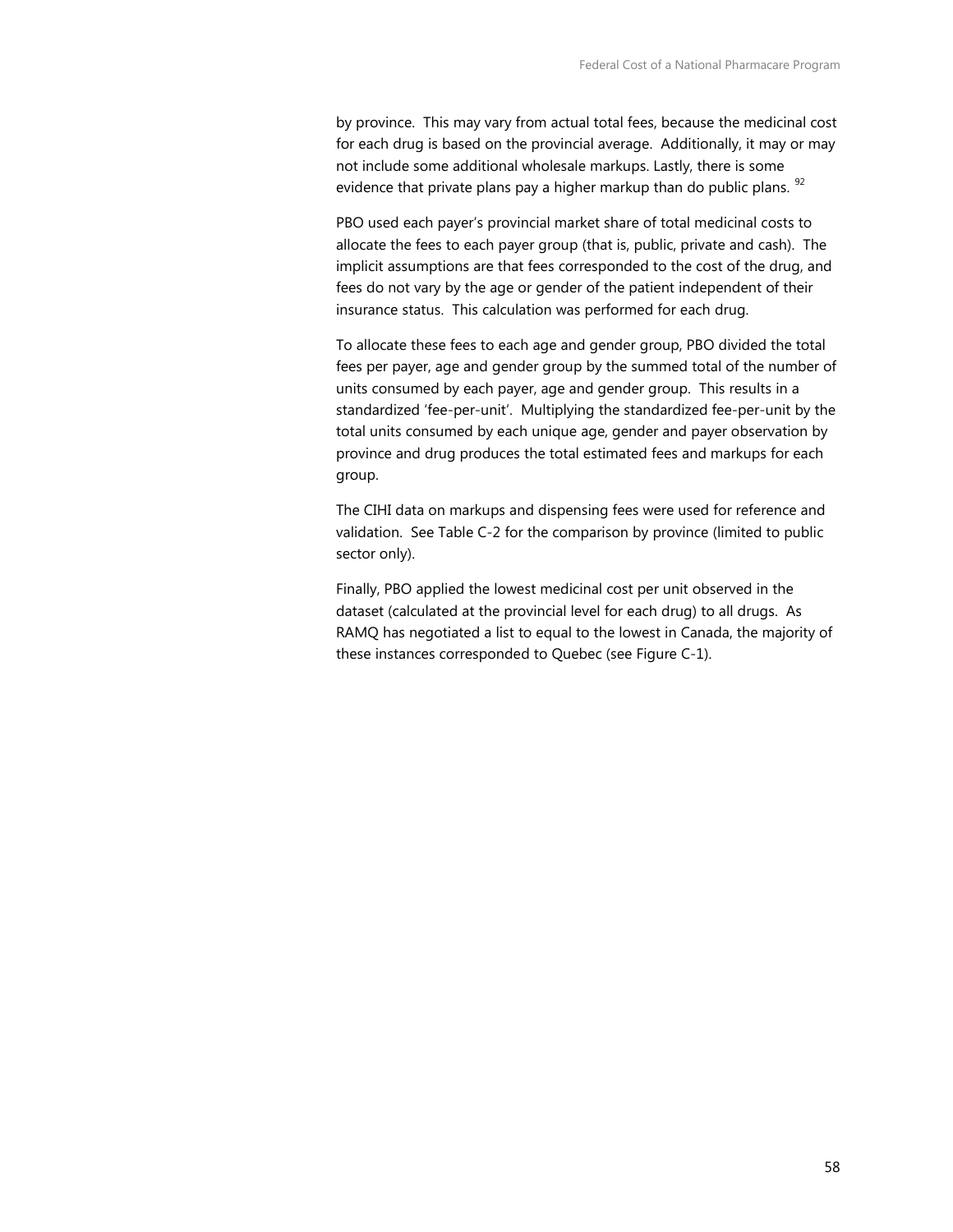

## **Frequency of Lowest Price per Unit**

Consistent with Quebec's drug price policies, the data indicated Quebec had the lowest price per unit for the majority of cases.

**Figure C-1**

Implicitly, PBO also makes the assumption that the medicinal cost of the drug is the same for both public and private payers.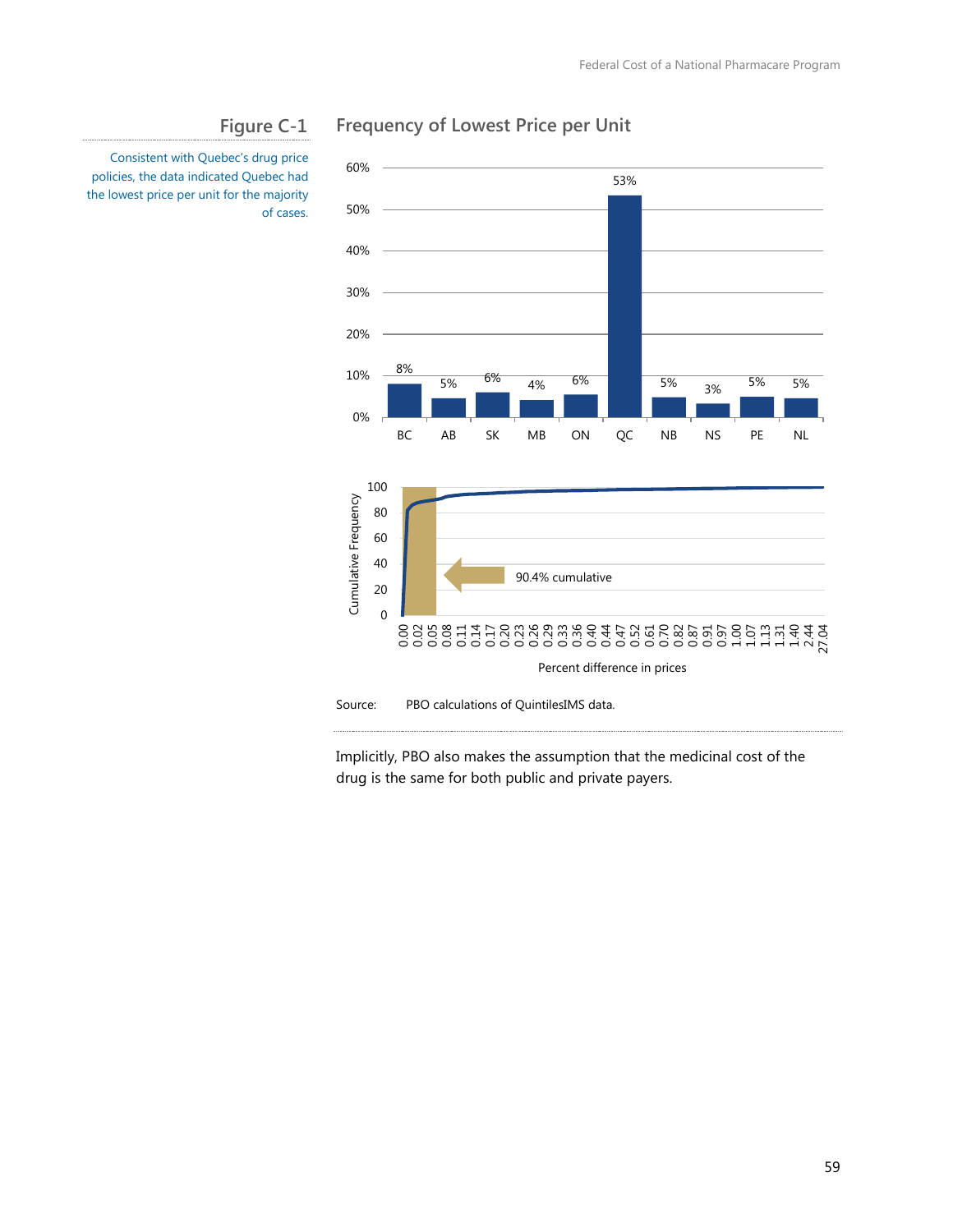# **Appendix D: Co-payment Exemption Methodology**

PBO calculated the co-payments using an iterative process. First, the baseline was used to calculate the behaviour effect. Then, the co-payments were re-calculated based on the adjusted number of prescriptions consumed (that is, the volume of prescriptions after the behaviour effect was applied). The process below describes the results from the second iteration, after the steady-state behavioural effect was calculated and applied.

### **Individuals under 16 and students aged 16 to 18**

PBO assumes that all current Canadian residents aged between 16 and 18 are students. Hence, this category can be consolidated with the contiguous prescribed group of individuals under the age of 16.

Based on demographic projections prepared by Statistics Canada's Demography Division for PBO, there were an estimated 3.8 million individuals in this age category.<sup>[93](#page-92-13)</sup>

Data collected from QuintilesIMS indicates there were roughly 21.6 million prescriptions filled in Canada for individuals under the age of 18 in the 12 month period ended June 2016.

#### **Individuals aged 65 and over**

Data collected from QuintilesIMS indicate that there were about 331 million prescriptions filled in Canada for individuals aged 65 and over in the 12 month period ended June 2016.

#### **Pregnant Women**

The co-payment exemption for pregnant women is modelled on the approach taken by the United Kingdom. The UK Maternity Exemption Certificate, or "MatEx", exempts pregnant women, and women who have given birth within the last 12 months, from paying a co-payment on any of their prescription drugs.<sup>[94](#page-92-21)</sup>

Eligible women can apply for the MatEx as soon as their pregnancy is certified by a doctor or midwife, and any time during the pregnancy or during the 12 months after the birth of the baby. The exemption begins one month retroactively from when the National Health Service receives the application, and applies until 12 months after the expected date of the baby's  $birth<sup>95</sup>$  $birth<sup>95</sup>$  $birth<sup>95</sup>$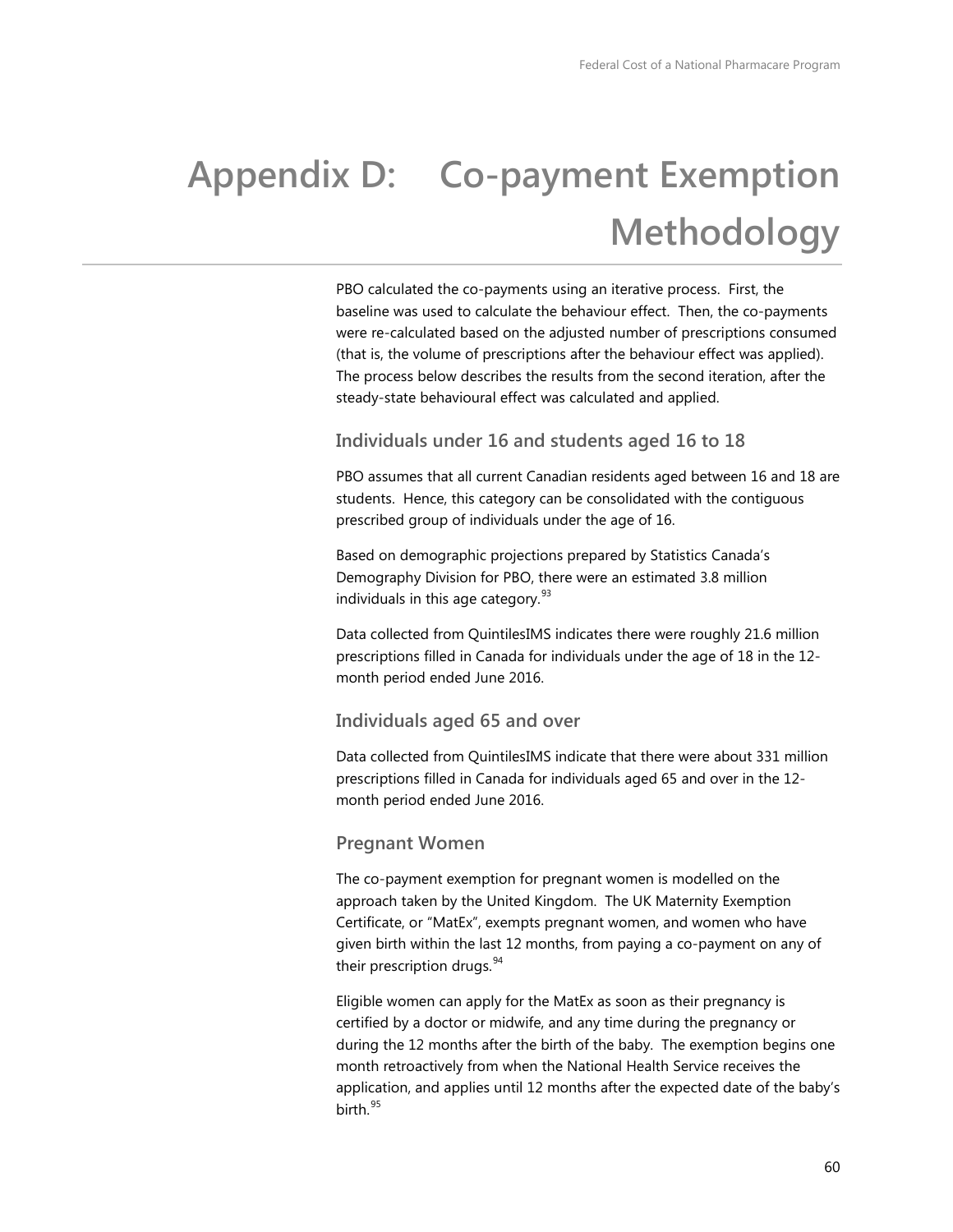Based on analysis of Statistics Canada data, PBO estimates that in 2017 there will be roughly 310,000 pregnant women in Canada. In addition, about 380,000 women will be in the 12-month postpartum period during the same year.[96](#page-92-16)

Based on research from British Columbia, PBO assumes that pregnant women can be expected to take an average of 3.1 prescription dispensations over the course of their pregnancy. PBO assumes that postpartum women average 5.8 prescription dispensations over the course of their 12-month postpartum period. [97](#page-92-17),[98](#page-92-8) In sum, this represents about 3.2 million prescriptions in 2017.

#### **Physically disabled**

Using Statistics Canada's Social Policy Simulation Model/Database (SPSDM), PBO estimated 112,310 individuals and their dependents aged between 19 and 65 claimed the disability tax credit in 2016. This estimate excludes claimants who also received income from social assistance or employment insurance, thus ensuring no double counting among the cohorts.

It is assumed that this cohort will consume the average number of prescriptions for individuals aged between 18 and 65, that is, 13.3 suggesting total prescriptions within this group to be roughly 1.5 million.

#### **Recipients of employment insurance**

Using SPSDM, PBO estimates that there are roughly 1.2 million individuals and dependents aged between 19 and 65 who received Employment Insurance (EI) income in 2016. This estimate excludes claimants who also received income from social assistance or claimed the disability tax credit. According to Employment and Social Development Canada, the average duration of a regular Employment Insurance claim was 19.4 weeks in 2014. <sup>[99](#page-92-23)</sup> As such, roughly 461,000 individuals would be eligible for a co-pay exemption on an annualised basis.

PBO assumed that this cohort will consume the average number of prescriptions consumed by individuals aged between 18 and 65. This suggests that total prescriptions for this group would be roughly 6.1 million.

#### **Recipients of social assistance**

Using SPSDM, PBO estimates that there are roughly 501,000 individuals and dependents aged between 19 and 65 who received social assistance income in 2016. As noted above, this estimate excludes claimants who also received income from employment insurance or claimed the disability tax credit. It was assumed that the average duration of social assistance payments was the same as EI benefits. As such, roughly 187,000 individuals would be eligible for a co-pay exemption on an annualised basis.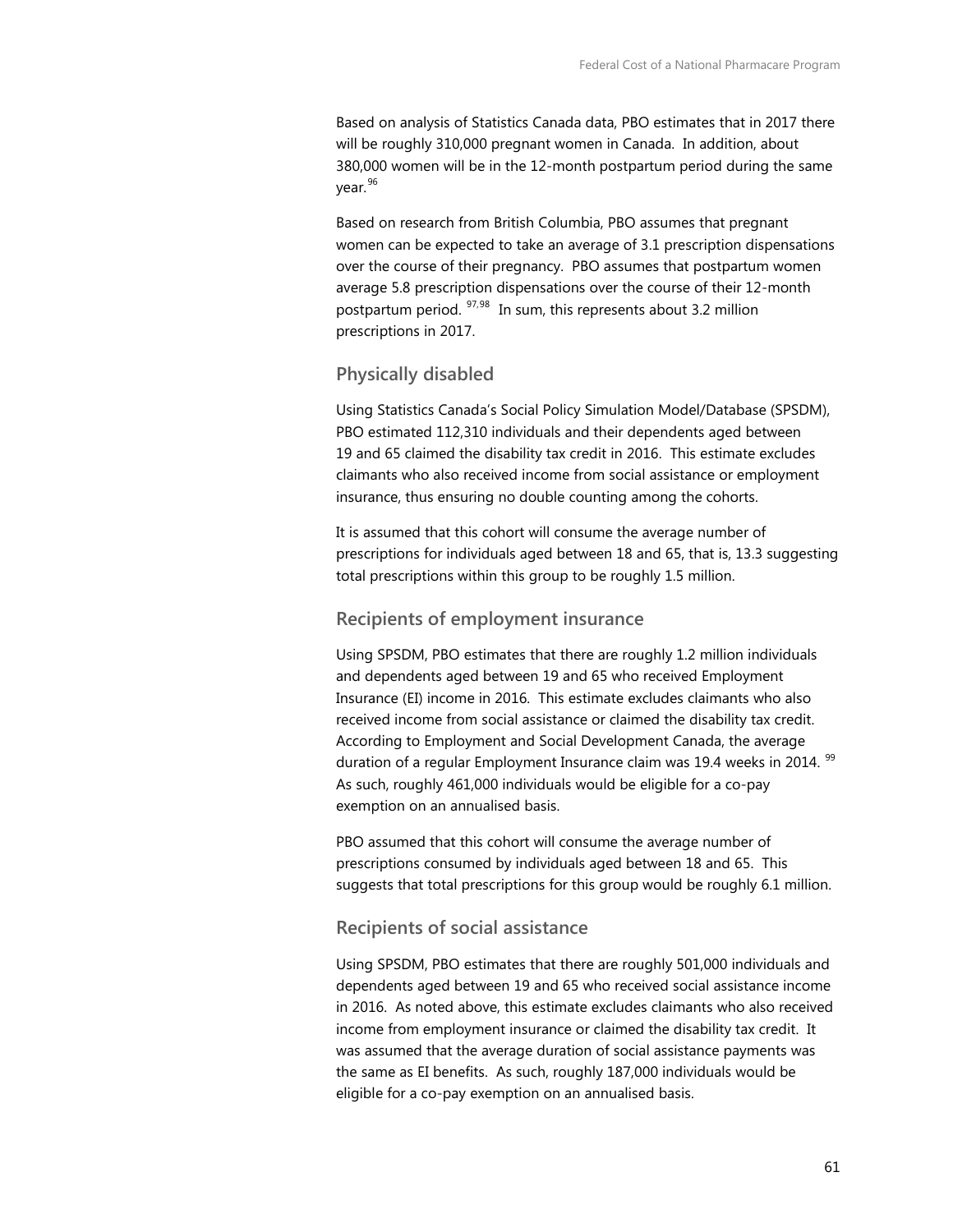PBO assumed that this cohort will consume the average number of prescriptions consumed by individuals aged between 18 and 65. This suggests that total prescriptions for this group would amount to about 2.5 million.

#### **Behavioural effect**

This Pharmacare program will reduce patient costs, and as a result is expected to increase the number of drugs consumed. This will affect the calculation of the co-payment revenues and cost of the co-payment exemptions.

PBO estimated this increase at 12.5 per cent. To adjust the co-payment calculation for this increase in consumption, PBO assumed that the number of drug units per prescription would remain constant, thus increasing the number of prescriptions by the same proportion.

#### **Generic drug exemption**

Data published by the Canadian Institute for Health Information indicate that in 2014, the share of prescriptions attributable to generic drugs paid for by public insurance plans ranged between 68 per cent and 74 per cent across nine provinces.  $100$  Weighting these rates by provincial populations indicates an average rate of 71 per cent.

This is consistent with PBO's calculations using data from QuintilesIMS, where generic drugs represented 64 per cent of total expenditures among patients aged 19-64, 64 per cent for seniors, and 53 per cent for children aged 18 and under.

PBO assumes that the generic prescription rate calculated for seniors applies to Social Assistance Recipients, who generally already receive coverage under these public drug insurance programs.

For all other designated groups, PBO assumed that the Canadian generic prescription rate in the 12-month period ended June 2016 among drugs users aged 19 – 64 (that is, the figure derived from the QuintilesIMS data set) applies. These generic shares change after the application of the generic substitution effect (below).

### **Generic substitution effect**

To account for generic drug substitution, PBO assumed that each brandname drug (excluding biologics and OTC) would be replaced with a generic as long as they were both in the same ATC-5 classification, of the same strength and of the same form.

This resulted in a decrease in the expected consumption of brand-name drugs, thus reducing the potential revenues generated from a \$5 co-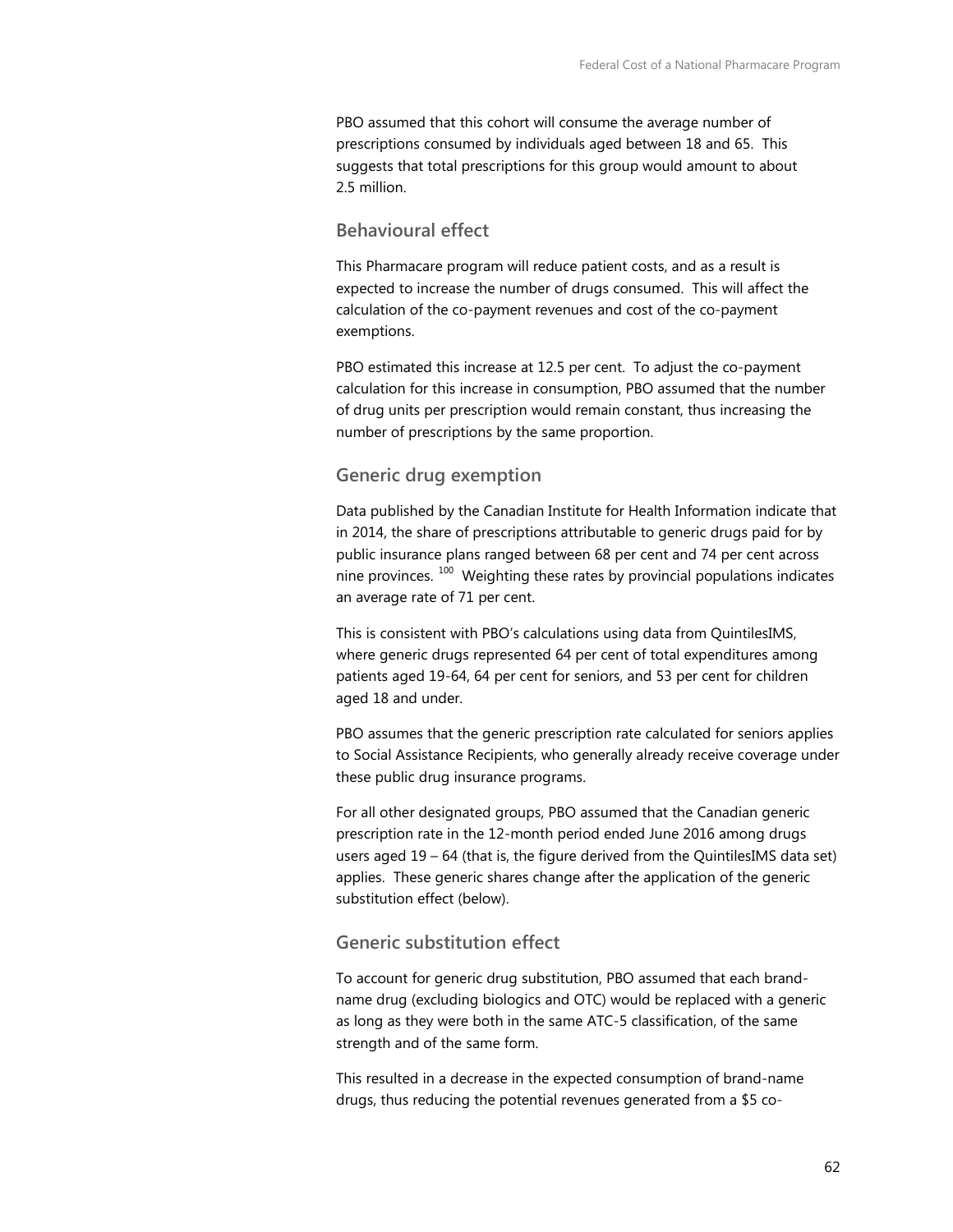payment. It also increased the expected consumption of generic drugs, resulting in an increased cost of co-payment exemptions.

See section 3.3 and Appendix E for a more detailed explanation of the calculation of generic substitution.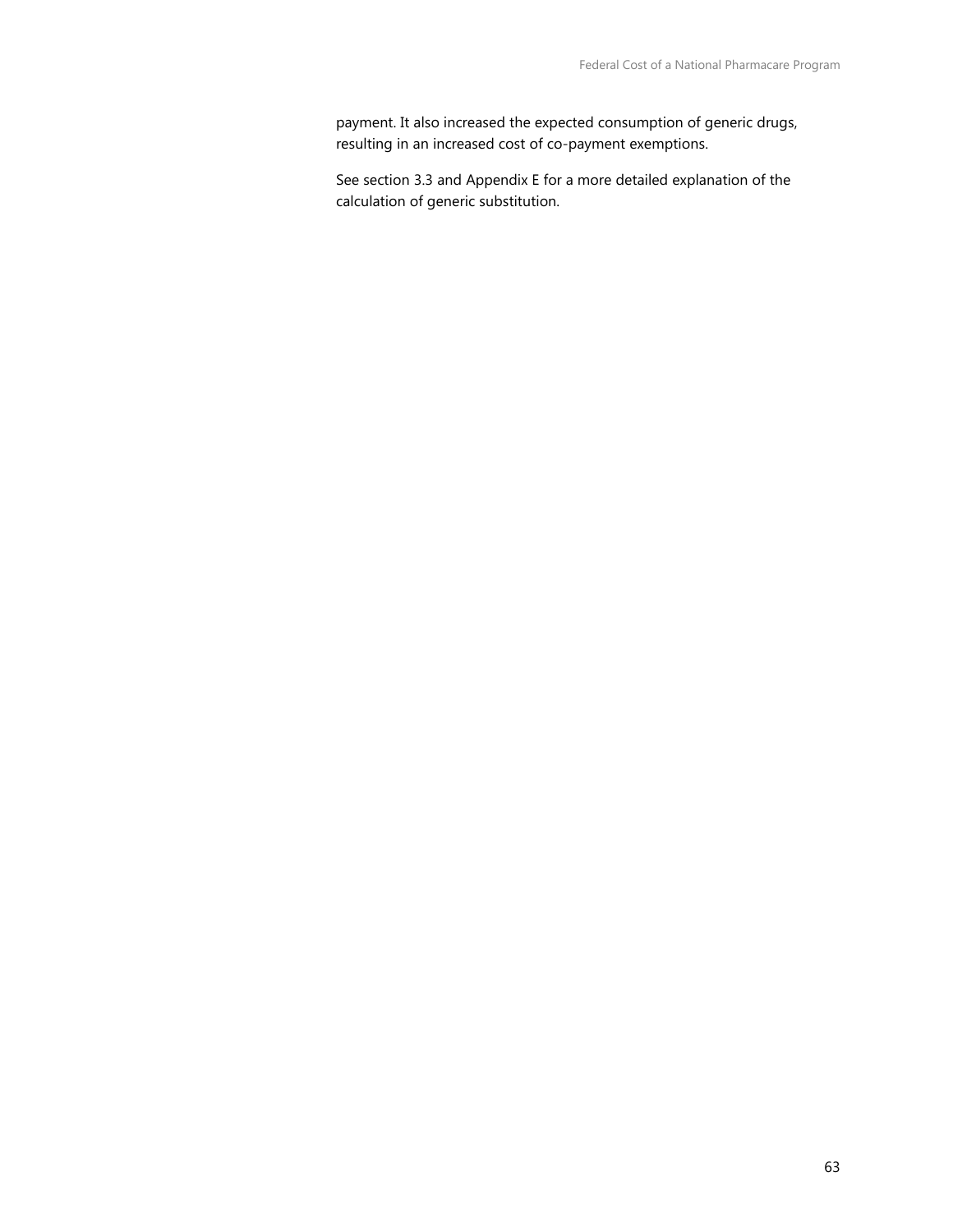# **Appendix E: Methodology – Generic Substitution**

Provinces may list the specific alternative drugs eligible for substitution. PBO used drugs contained within the same ATC-5 category as a proxy measure for eligible substitution.

PBO calculated the average price per unit for generic drugs within an ATC-5 category with the same strength and form, for each province. The price in this case was based on the average provincial price (that is, manufacturer price). PBO selected the average price for each class that was the lowest among the provinces.

#### *Min<sub>prov</sub>(average price<sub>ATC-5</sub>)* for all generic drugs

PBO then applied this lowest, average observed generic drug price per unit to the brand-name drug within the same ATC-5 category, with the same strength and form. Using the lowest price produced very similar results. Finally, PBO multiplied the number of brand-name units consumed by this price to calculate the total expenditure under the assumption of full generic substitution.

Despite public plans enforcing generic substitution, some proportion of these brand-name drugs – the ones eligible for substitution – is still consumed. PBO calculated this share to be roughly 32 per cent (nationally) of total brand-name drugs that were not "exceptional" drugs.

Therefore, PBO applied the conservative assumption that this level of brandname drug consumption would continue for drugs currently covered by either private insurance or paid for out-of-pocket. That is, no generic substitution effect was applied to the public sector.

Among brand-name drugs flagged as eligible for generic substitution – that is, brand-name drugs with at least one generic available in the same ATC-5 classification, with the same strength and form – 32 per cent of the adjusted consumption maintained their brand-name price in the private and cash sectors. The remaining 68 per cent assumed the lower, provincial minimum, average generic price.

To do this, PBO applied this 32:68 ratio to each drug's unit and prescription count across the province, age, gender and payer groups, assigning 32 per cent as brand-name post-Pharmacare, and the remaining 68 per cent as generic post-Pharmacare.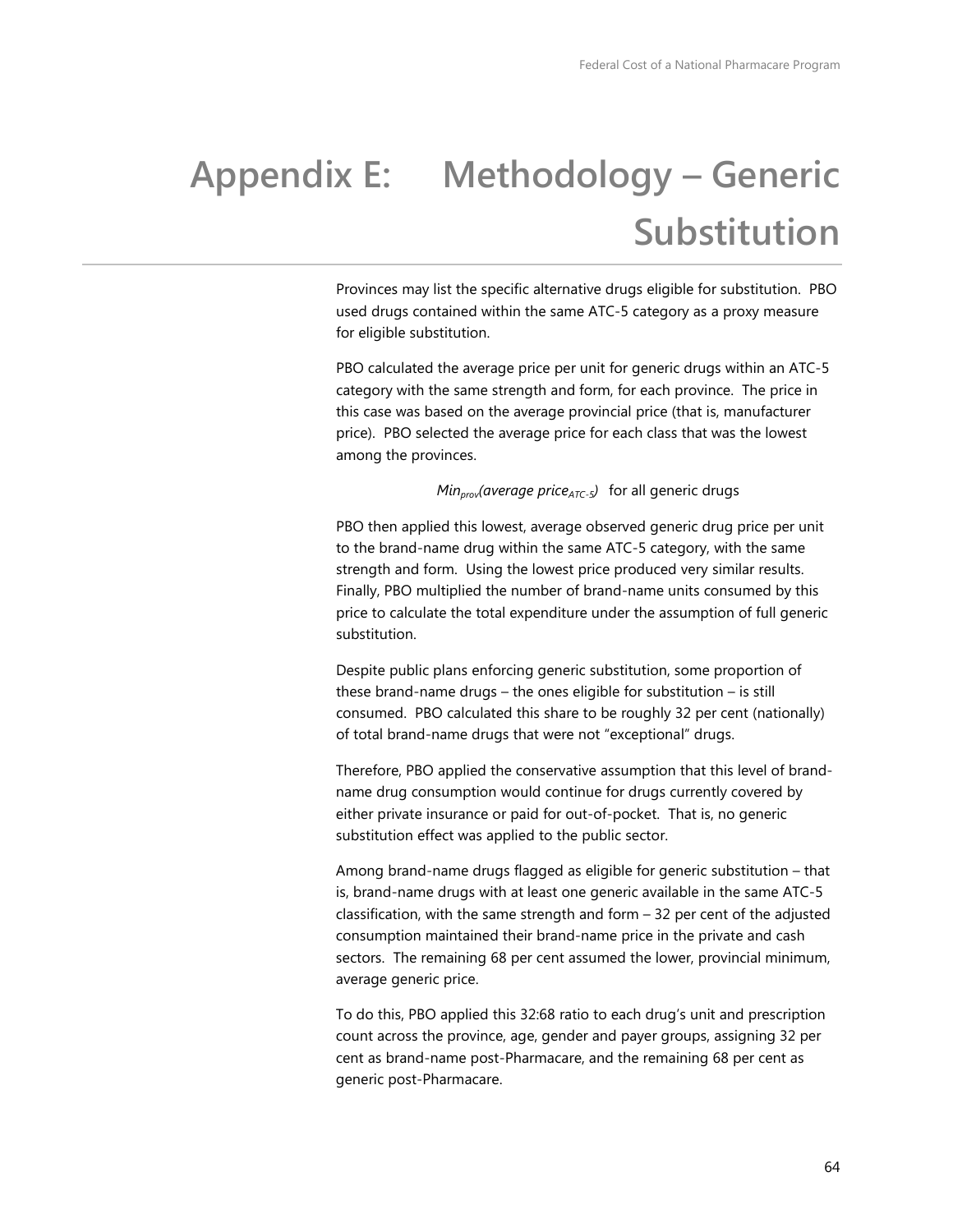Since generics are often a fraction of the price of a brand-name drug, this resulted in roughly \$535 million in savings. In cases where there was no generic, no change was made.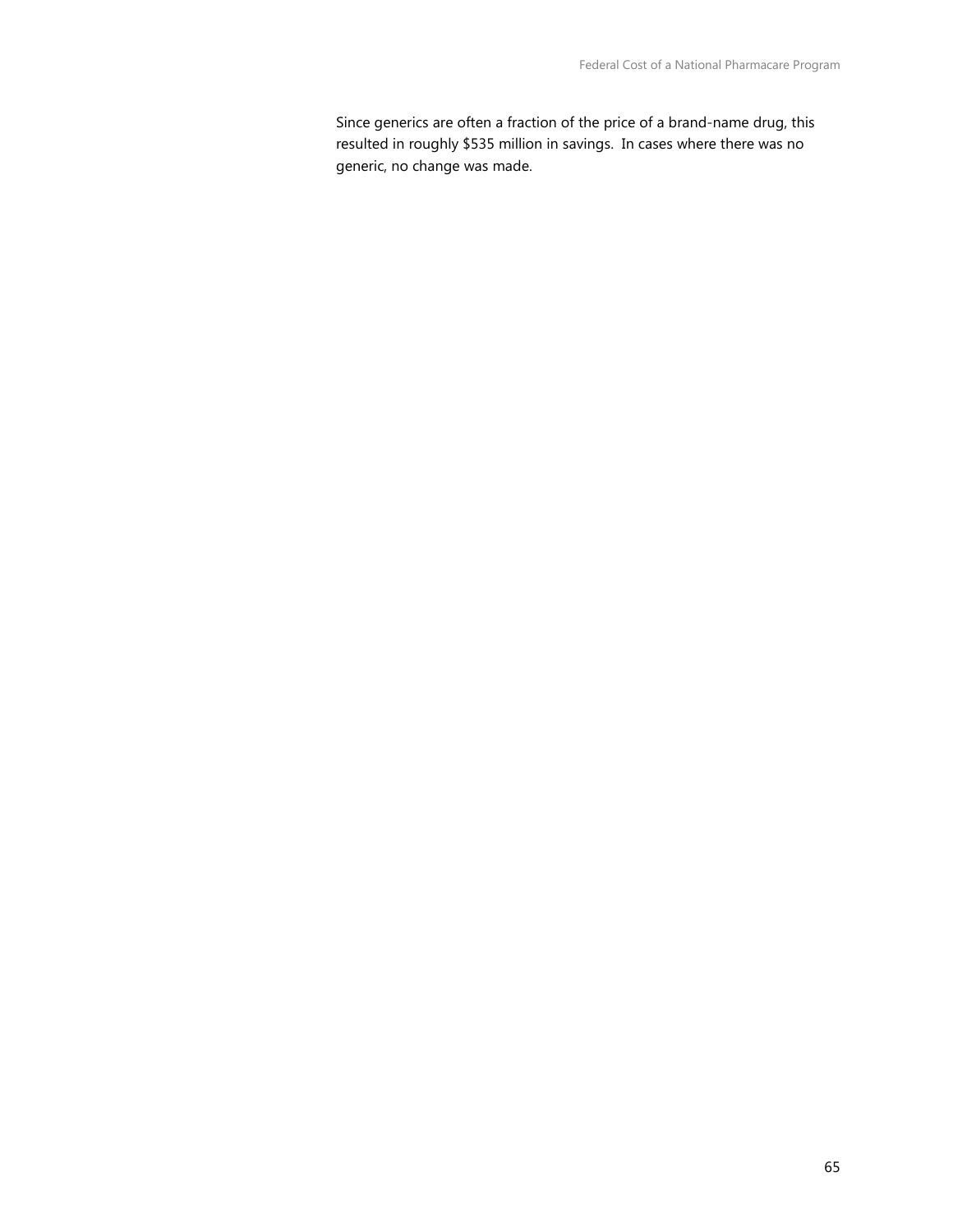# **Appendix F: Projection Methodology**

PBO applied separate growth factors to their respective expenditure. This section provides more detail on the determination of those growth factors.

#### **Volume of drugs used**

The volume of drugs used is one of the cost drivers developed by the PMPRB to measure year-over-year changes in drug expenditures. The cost driver includes the impact of changes in the number of prescriptions dispensed to a standardized group of active beneficiaries; the impact of changes in the average number of units dispensed per prescription for a given drug; and the impact of shifts in the use of different strengths or formulations of an ingredient.

The average of the year-over-year change for the volume of drug cost driver was obtained from a PMPRB report. It was then applied to the baseline value of the total cost (not including dispensing fees and markups) of RAMQ-listed drugs that are prescribed in Canada for the June 2015 to July 2016 period net of the cost of drugs for DAA and biologics.<sup>[101](#page-92-25)</sup> Table F-1 shows the average year-over-year increases.

#### **Volume Cost Driver (year-over-year) for Various Fiscal Years Table F-1**

| Fiscal Year                                             | 2012-13                                                                                        | 2013-14 | 2014-15 | 2015-16 | Average |
|---------------------------------------------------------|------------------------------------------------------------------------------------------------|---------|---------|---------|---------|
| Year-over-year<br>change %<br>(+increase/-<br>decrease) | 1.7                                                                                            | 22      | 0.3     | 13      | 1.1     |
| Source:                                                 | PMPRB, Compass Rx: Annual Public Drug Plan Expenditure Report 2015/16, 3rd<br>ed., Figure 3.1. |         |         |         |         |

#### **Prescription price of drugs - overall**

The price of drugs is another cost driver identified by the PBPRB to measure year-over-year changes in the drug expenditures. The cost driver includes the impact of changes in brand-name and generic prices that are normalized to the strength and form of the drug (that is the unit cost accepted for reimbursement by the public plan). The cost driver also captures the impact of shifts from higher-cost brand-name products to lower-cost generic products for the treatment or prevention of diseases and symptoms.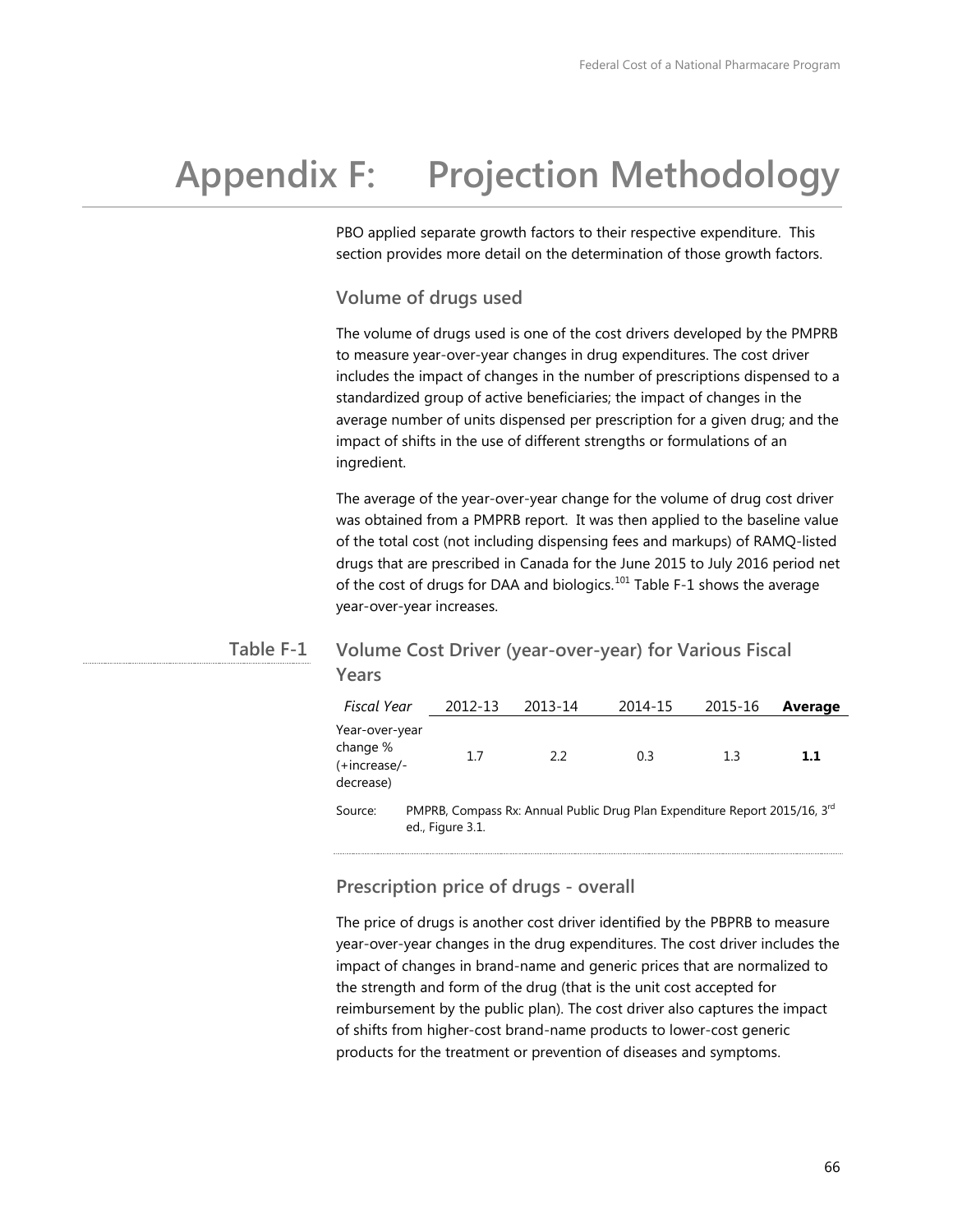This cost driver is influenced by policies of provincial public plans to reduce prices of generic drugs to a fixed ratio of its patented drug equivalent and to mandate generic substitution when a generic drug is available.

As well, a province may choose to negotiate directly with drug manufacturers for price discounts in exchange for exclusivity (when compared to related drugs) on the formulary. Finally, the cost driver is influenced by the expiration of the patent of a drug and availability of a generic equivalent.

### **Prescription price of drugs - generic substitution**

For the 2015/16 fiscal year, PMPRB determined that generic substitution reduced drug costs by 2.3 per cent or \$169 million. However, three molecules, escitalopram (0.6 per cent or \$44 million), ezetimibe (0.5 per cent or \$37 million) and celecoxib (0.3 per cent or \$22 million) accounted for more than half of this reduction.

Patented drugs containing one of the three molecules had their patent expire and generic versions were approved in late 2014. For our analysis, an annual cost reduction due to generic substitution of 1 per cent was applied to each year for one scenario and an annual reduction of 2 per cent was applied in an alternate scenario to account for new drugs coming off patent and generic equivalents being introduced in the market.

## **Prescription price of drugs - price change effect**

According to the PMPRB, for the 2015-16 fiscal year, drug prices for drugs that were not direct-acting antiviral drugs (DAA) or biologics were reduced by 1.8 per cent. This reduction was due to the reduction in the unit costs of multi-source generic drugs from initiatives by the pan-Canadian Pharmaceutical Alliance. The prices of patented drugs have been stable over the period 2009-10 to 2015-16.

For the 2015/16 fiscal year, PMPRB determined that certain high-cost drugs increased the cost of prescription drug expenditures more than in previous fiscal years. For example, DAA drugs for the treatment of hepatitis C, namely the molecule sofosbuvir sold under the trade names Harvoni and Sovaldi, increased public drug plan costs by 8 per cent or about \$600 million.<sup>[102](#page-92-26)</sup>

According to data obtained from QuintilesIMS for the period June 2015 to July 2016, about \$823 million was spent in Canada on Harvoni and Sovaldi. In the context of Pharmacare, these drugs represent an estimated \$617 million.

An annual price reduction of 1.8 per cent was applied to the baseline value of the total cost (not including dispensing fees and markups). To isolate the effects of DAA drugs, the cost driver (without the effect of the DAA drugs) was applied to the total drug cost net of the DAA drugs Harvoni and Sovaldi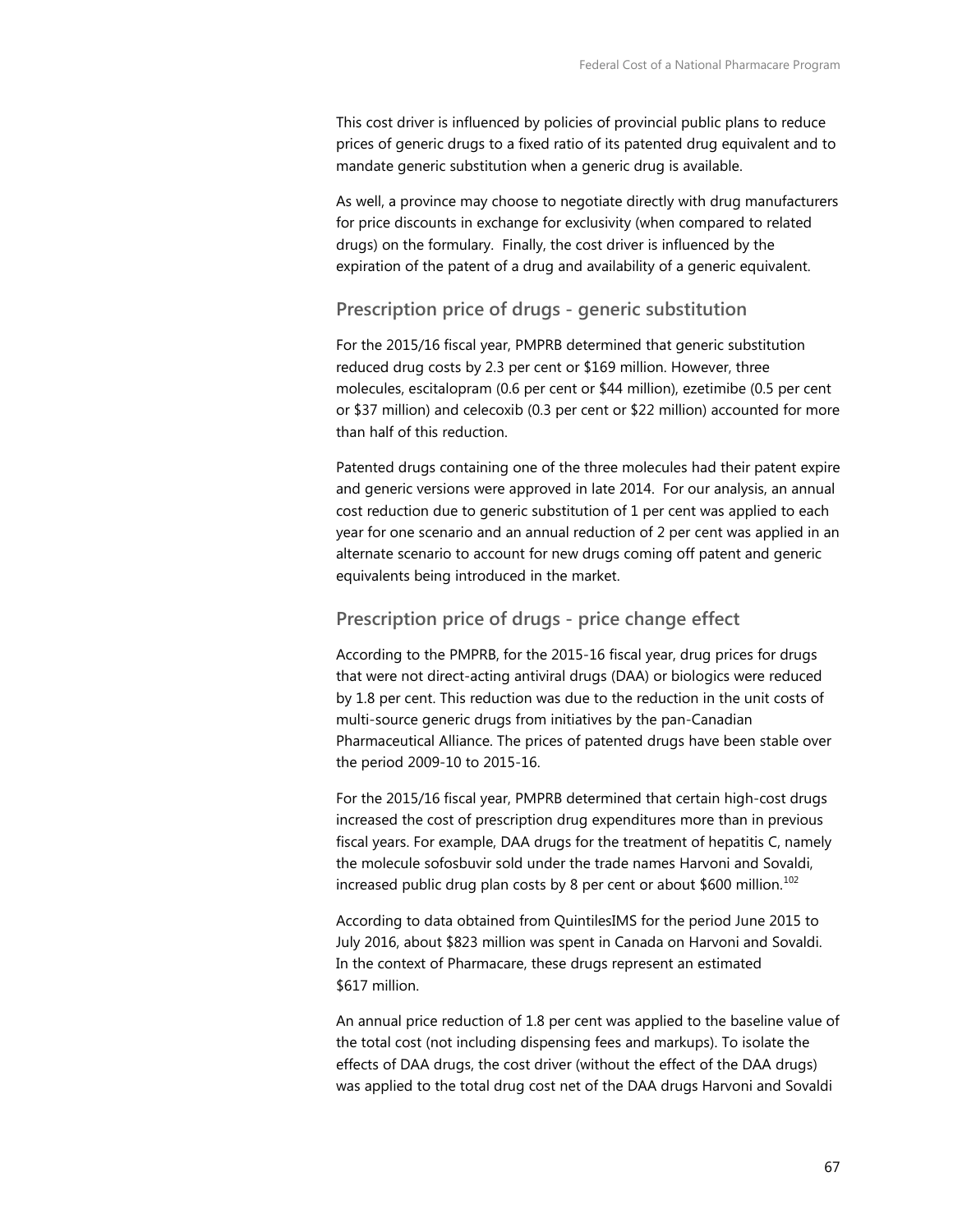and the percentage of the total cost of drugs (net of fees and markups) that are biologics (25.5 per cent). $103$ 

To estimate the change in DAA drugs and of biologics over the projection period, a growth rate based on the year-over-year change for 2016 as published by Express Scripts Canada was used.<sup>[104](#page-92-1)</sup> For DAA drugs, a total growth rate of -3.5 per cent was used, and a total growth rate of 5 per cent was applied for biologics.<sup>105</sup>

#### **Population growth**

The final cost driver is the growth in the Canadian population over the projection period, which may increase the number of potential beneficiaries and the use of drugs. The average (2.5 per cent) of the demographic cost driver as published by PMPRB for the 2015/16 fiscal year for the NIHB (3.0 per cent) and British Columbia (2.0 per cent) public drug plans was selected since both plans are universal in that they cover all age groups.

The cost driver was applied to the non-biologic percentage of drugs and net of the cost of DAA drugs in the baseline, since the growth factors used for those drugs already contain a demographic factor.

#### **Dispensing fees**

The amount of total drug expenditures related to dispensing fees and markups was based on the baseline amount for the RAMQ formulary drugs for the June 2015 to July 2016 period with generic substitution and behaviour effects. A dispensing fee growth factor of 5.875 per cent, which is the average increase for the 2012-13 to 2015-16 period according to PMPRB, was used.[106](#page-92-3) 

Markups are negotiated by the payer and are typically set to a per cent of the drug costs. PBO used the projected growth of the Consumer Price Index (CPI) from the PBO's latest Economic and Fiscal Outlook, equal to 2 per cent, as the growth factor for markups to act as a measure for average growth of drug costs (net of markups and fees). $107$ 

#### **Summary formula**

Year  $n = X*(1+(volume cost driver+generic substitution + price change)$ effect+population growth factor)^n) + (DAA drug cost without fees and markups\*(1+(DAA growth factor) $\wedge$ n) + (Biologics without fees and markups\*(1+Biologics growth factor)^n) + (Dispensing fee baseline\*(1+(Dispensing fee growth factor)^n) + (markup baseline\*(1+(markup fee growth factor)^n)

X= Baseline (net of dispensing fees and markups) less DAA drug cost less biologic drug cost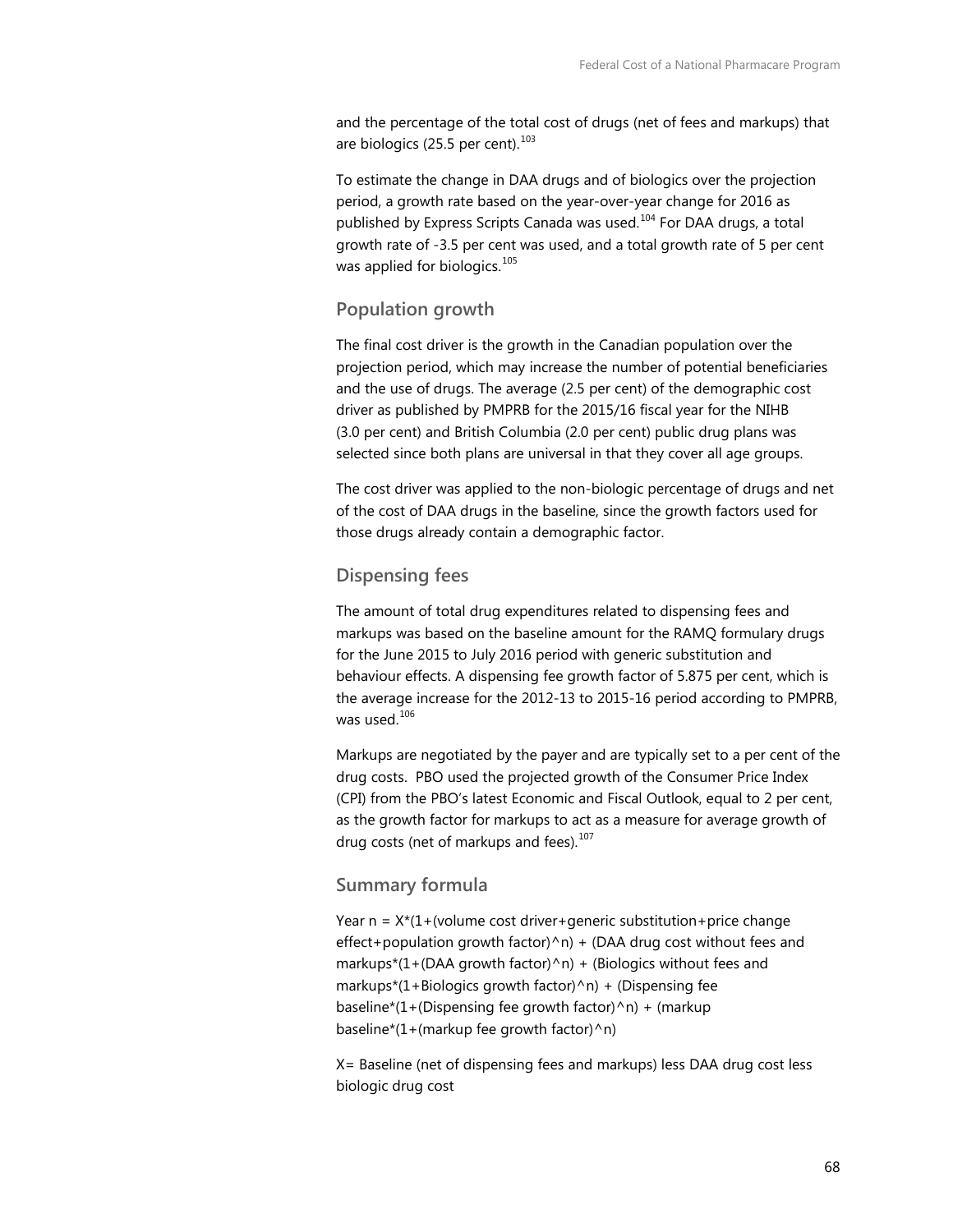#### **PBO Baseline and Alternate Projection Growth Rate Assumptions Table F-2**

|                             | <b>Baseline Value</b> | <b>Alternate Scenario</b> |
|-----------------------------|-----------------------|---------------------------|
| Volume                      | 1.1%                  | No change                 |
| <b>Generic Substitution</b> | $-1.0\%$              | $-2.0%$                   |
| <b>Price Change</b>         | $-1.8\%$              | No change                 |
| <b>Population growth</b>    | 2.5%                  | No change                 |
| <b>DAA</b>                  | $-3.5%$               | No change                 |
| <b>Biologics</b>            | 5.0%                  | No change                 |
| <b>Dispensing fee</b>       | 5.9%                  | No change                 |
| <b>Markup</b>               | 2.0%                  | No change                 |

Finally, to project current expenditures of drugs listed on the RAMQ formulary, PBO calculated the components described above for these drugs and applied the same growth rates as presented in Table F-2.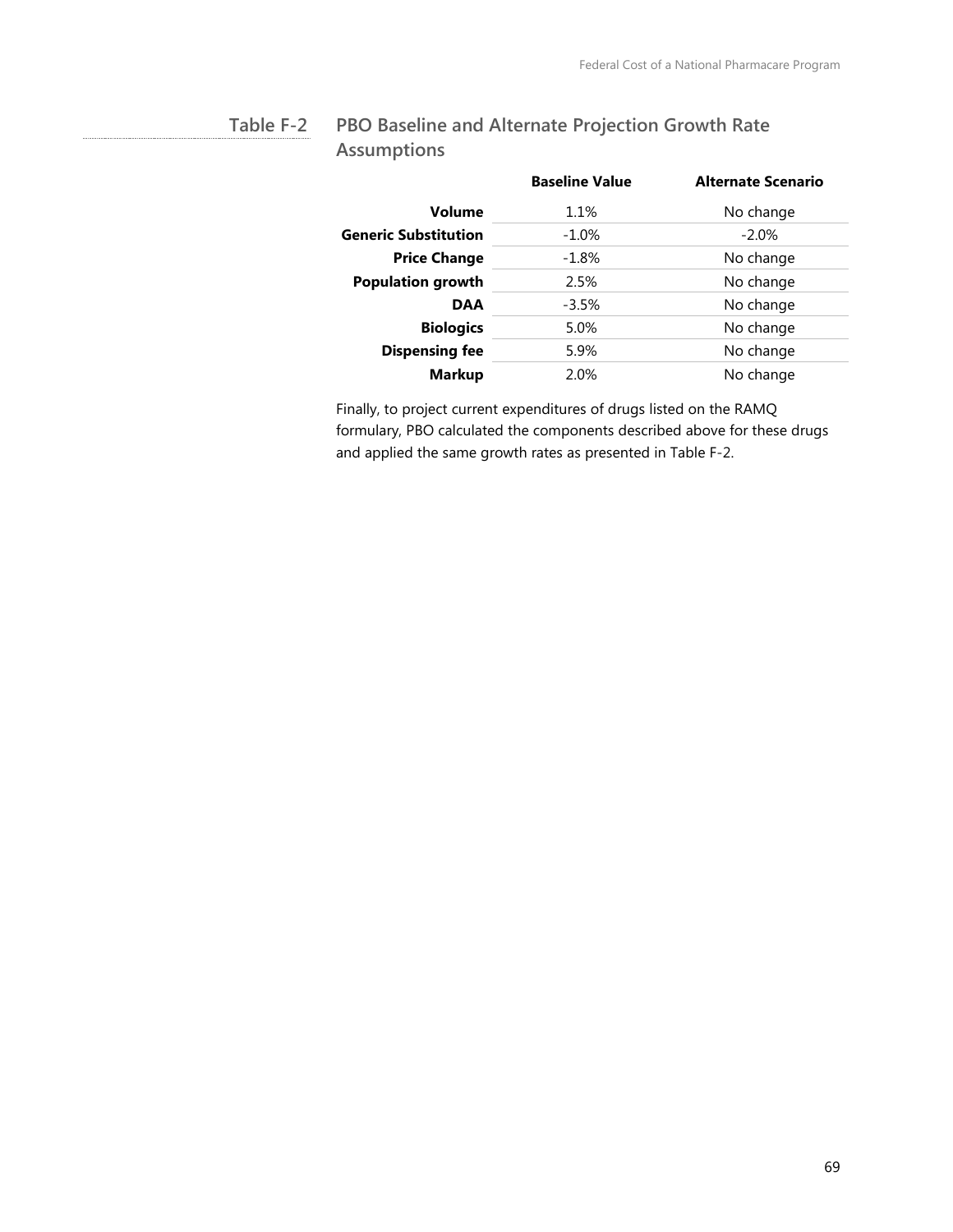# **Appendix G: Drug Cost Containment Strategies**

Drug insurance plan providers employ several cost containment strategies. Although not an exhaustive list, PBO provides an overview of some strategies below.

### **Reference pricing**

Reference pricing is generally the setting of prices for one drug, or class of drugs, relative to the price of another.<sup>[108](#page-92-5)</sup> Generic drug pricing strategies in Canada typically employ this strategy. Selecting the reference product can be determined by the price; that is, it could be set to the lowest, highest, average or some other price.

The decision will ultimately impact the price and cost of all products being assigned the reference price The difference between the drug's cost and this reference price is incurred by the patient, or his/her insurance plans if covered.<sup>109</sup>

### **Generic drug pricing**

In Canada, public drug plans set the price of the generic drug by capping the price to a percentage of the brand name price. The percent used varies across provinces, and by some categories of drugs.

An annual document produced by CIHI that tracks these changes indicates the lowest generic price reference is in Alberta and is equal to 18 per cent of the brand-name drug. The reference price may extend to private plans as well. $^{110}$  $^{110}$  $^{110}$ 

### **Product listing agreements (PLAs)**

Product listing agreements are agreements between payers and drug manufacturers that work to keep or add a drug on a payer's formulary, in exchange for something from the drug manufacturer. Some examples of different PLAs include:  $^{111}$  $^{111}$  $^{111}$ 

• Rebate Agreement

A confidential reduced price for the payer in negotiations of a PLA is established, and the official list price for the drug remains public. A rebate from the drug manufacturer is paid to the payer, usually in a lump sum.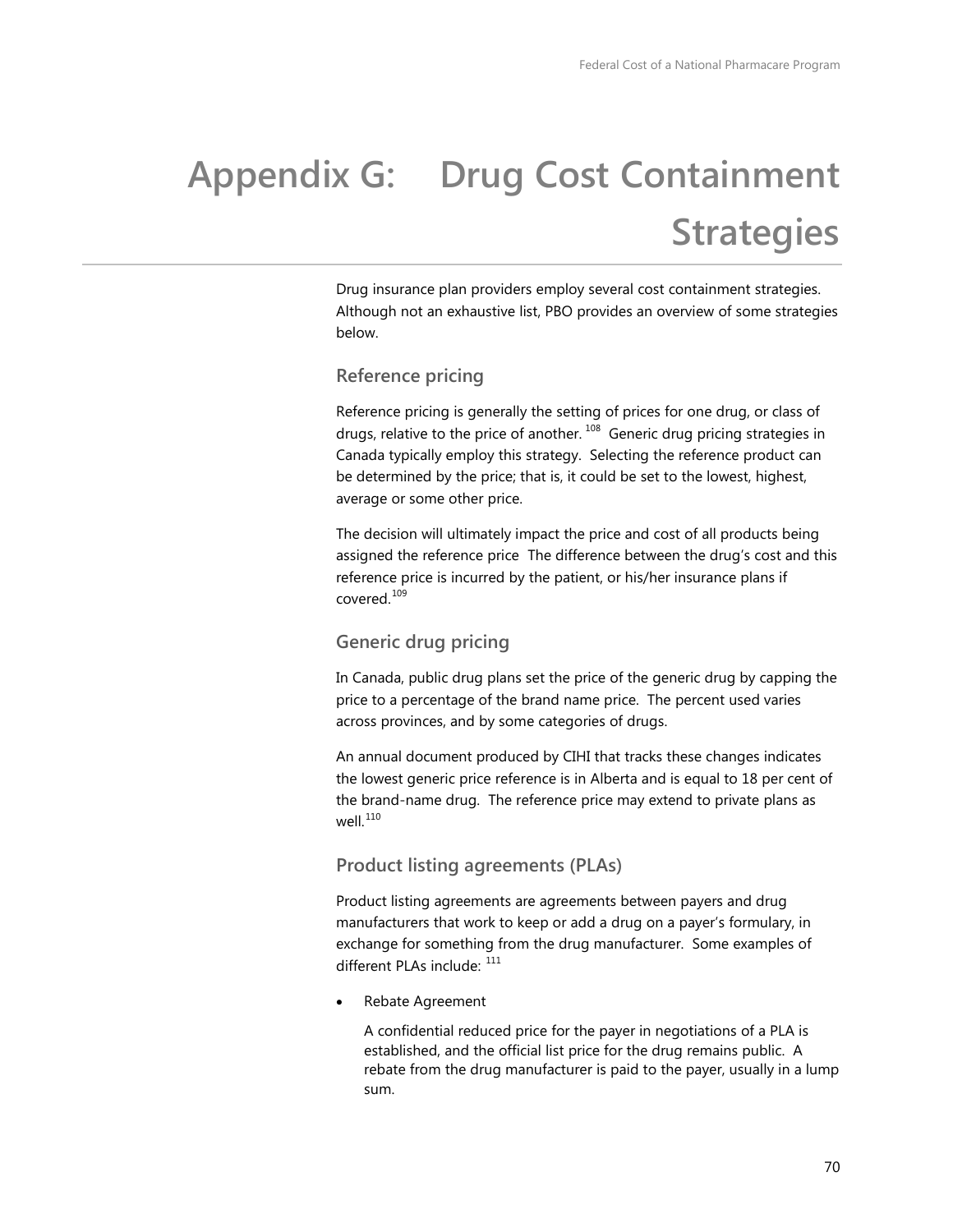• Price-Volume Agreement

The price of the drug is reduced according to the volume consumed.

• Conditional Coverage Agreement

The drug will be eligible for reimbursement if post-marketing clinical trials indicate the drug is clinically effective or clinically effective for specific patients.

• Performance-Linked Reimbursement Agreement

The manufacturer will provide rebates, refunds, or price adjustments if the product fails to meet certain outcome targets.

Some argue PLAs were developed in response to referenced-based pricing, where the lowest or low publicly-listed prices offered in one jurisdiction become the target price demanded in others.<sup>[112](#page-92-9)</sup>

# **Standing offer contract**

A standing offer contract uses competitive bidding to set the maximum reimbursement price. $113$  This is used in Saskatchewan where drug manufacturers agree to guarantee supply of the specified drug(s) at the contracted price, in return for exclusivity on the public plan. The government of Saskatchewan estimates it saved \$17.4 million in 2010-11.<sup>114</sup>

Quebec recently announced it will implement a system that seeks competitive bids from drug companies for exclusive supply contracts for generic prescription drugs. This differs from the 'Standing Offer Contract' available in Saskatchewan because it will be applied universally across public and private sector payers, not just by the public drug program, RAMQ. Quebec estimates it will save 25 per cent to 35 per cent on total generic expenditures.<sup>[115](#page-92-11)</sup> [116](#page-92-12)

### **"Most Favoured Nation" provisions**

The price offered to a jurisdiction's drug plan for a drug is equal to, or lower, than the lowest amount charged to other jurisdictions' drug plans elsewhere.

#### **Best-price policies**

The prices indicated on Quebec's formulary are established according to the "guaranteed selling price" concept, whereby the price is lowest price in Canada. The price paid by RAMQ is the price at which the drug is sold by the manufacturer. Quebec's formulary establishes the price using several methods, including:<sup>[117](#page-92-13)</sup>

• *Actual purchase price*

The price equal to the list price on the formulary, taking into account the source of supply and package size, or the pharmacist's cost price.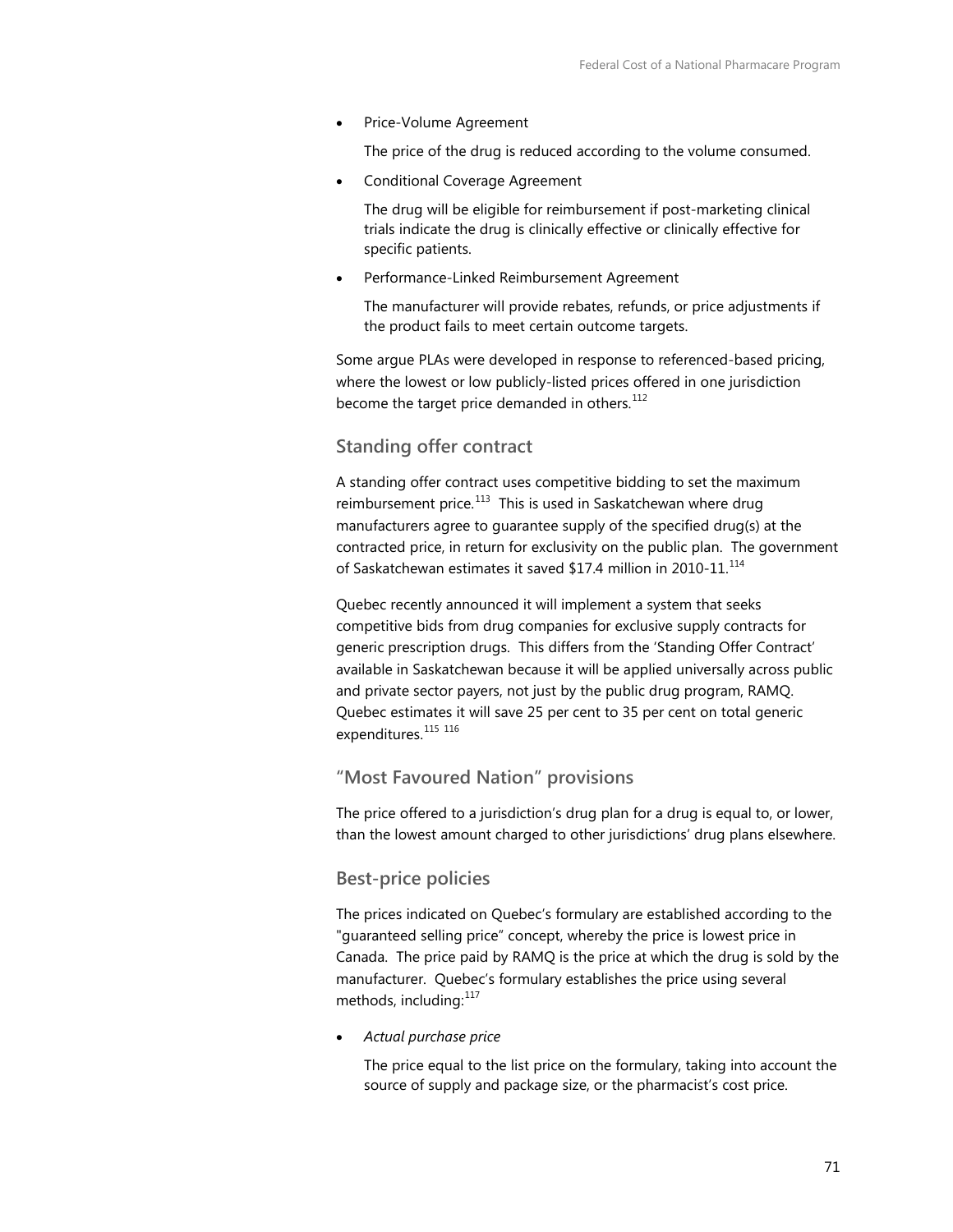- *Lowest price* setting the price equal to the lowest price among manufacturers offering the same drug.
- *Lowest price method* setting the price for a given package size to the lowest brand-name price.
- *Grouping of dosage forms and strengths* The price payable will correspond to drugs within the same form or strength and generic name, rather than just drugs with the same generic name.
- *Maximum amount* Stipulating maximum amount payable.
- *Setting maximum mark-ups* Setting a maximum dollar-amount for markups, which are typically set to a percentage of the drug cost.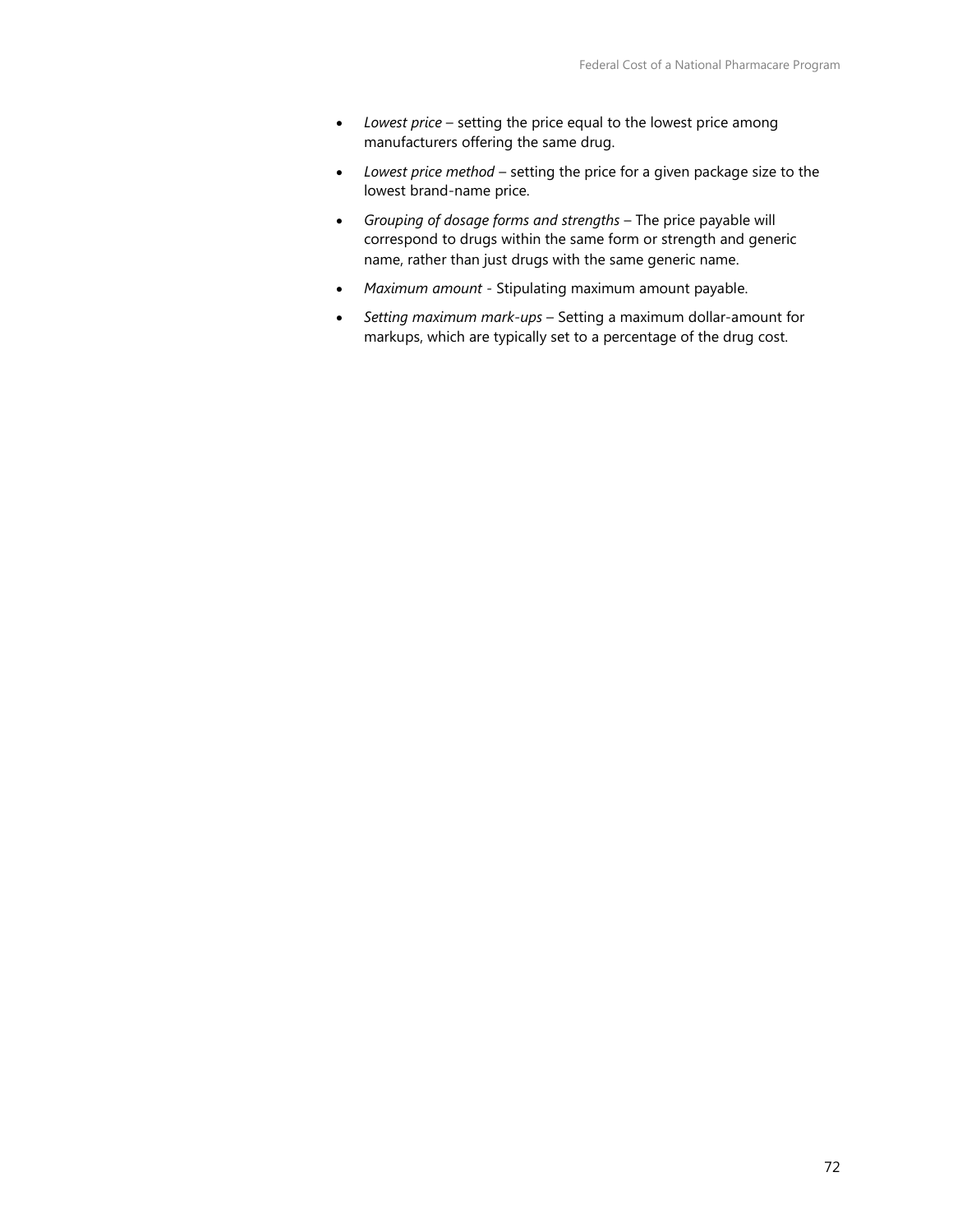# **Appendix H: Provincial Drug Plans Overview**

#### **Characteristics of Publicly Funded Drug Plans for the General Population under Age 65**

|                            | Plan name                                                      | Eligibility                                          | Premium                                                                        | <b>Fixed Copayment</b>          | Co-insurance                                                                                                       | <b>Deductible</b>                                               | Max. OOP                                                 |
|----------------------------|----------------------------------------------------------------|------------------------------------------------------|--------------------------------------------------------------------------------|---------------------------------|--------------------------------------------------------------------------------------------------------------------|-----------------------------------------------------------------|----------------------------------------------------------|
| <b>Alberta</b>             | Non-Group<br>Coverage                                          | AB resident                                          | Monthly premium<br>Single: \$63.50<br>Family: \$118<br><b>Billed quarterly</b> | X                               | 30% of Rx costs                                                                                                    | X                                                               | $$25$ per Rx                                             |
| <b>British</b><br>Columbia | <b>Fair Pharmacare</b>                                         | <b>BC</b> resident                                   | X                                                                              | X                               | After deductible, 30%<br>of Rx costs                                                                               | 0-3% annual of net<br>family income, varies<br>w/ income        | 2-4% annual of net<br>family income, varies<br>w/ income |
| <b>Saskatchewan</b>        | <b>Special Support</b><br>Program                              | SK resident                                          | X                                                                              | X                               | Before deductible,<br>varies w/ income and<br>monthly drug<br>expenditures<br>After deductible, 35%<br>of Rx costs | 3.4% of net family<br>income<br>Paid semi-annually              | X                                                        |
| <b>Manitoba</b>            | Pharmacare<br>Program                                          | MB resident                                          | X                                                                              | X                               | X                                                                                                                  | 2.97-6.73% of net<br>income, varies by<br>income, min. of \$100 | N/A                                                      |
| Ontario                    | <b>Trillium Drug</b><br>Program                                | ON resident with<br>no/ limited private<br>insurance | X                                                                              | After deductible, \$2<br>per Rx | X                                                                                                                  | 4% of annual net<br>income<br>Paid quarterly                    | X                                                        |
| Quebec                     | <b>Public</b><br>Prescription<br><b>Drug Insurance</b><br>Plan | Those not eligible<br>for private<br>insurance       | Annual premium<br>\$0-\$660, varies w/<br>income                               | X                               | After deductible, 34%<br>of Rx costs                                                                               | \$18 monthly                                                    | Monthly: \$85.75<br>Annual: \$1029                       |
| Newfoundland<br>& Labrador | <b>Assurance Plan</b>                                          | NFLD resident                                        | X                                                                              | X                               | Rate=(family<br>income*cap<br>rate)/total drug<br>expenditure of family                                            | X                                                               | 5-10% annual net<br>income, varies w/<br>income          |
| <b>Nova Scotia</b>         | Family<br><b>Pharmacare</b>                                    | NS resident                                          | X                                                                              | X                               | 20% of Rx costs                                                                                                    | 1-20% annual of net<br>income, varies w/<br>income              | 6-35% of net income,<br>varies w/ income                 |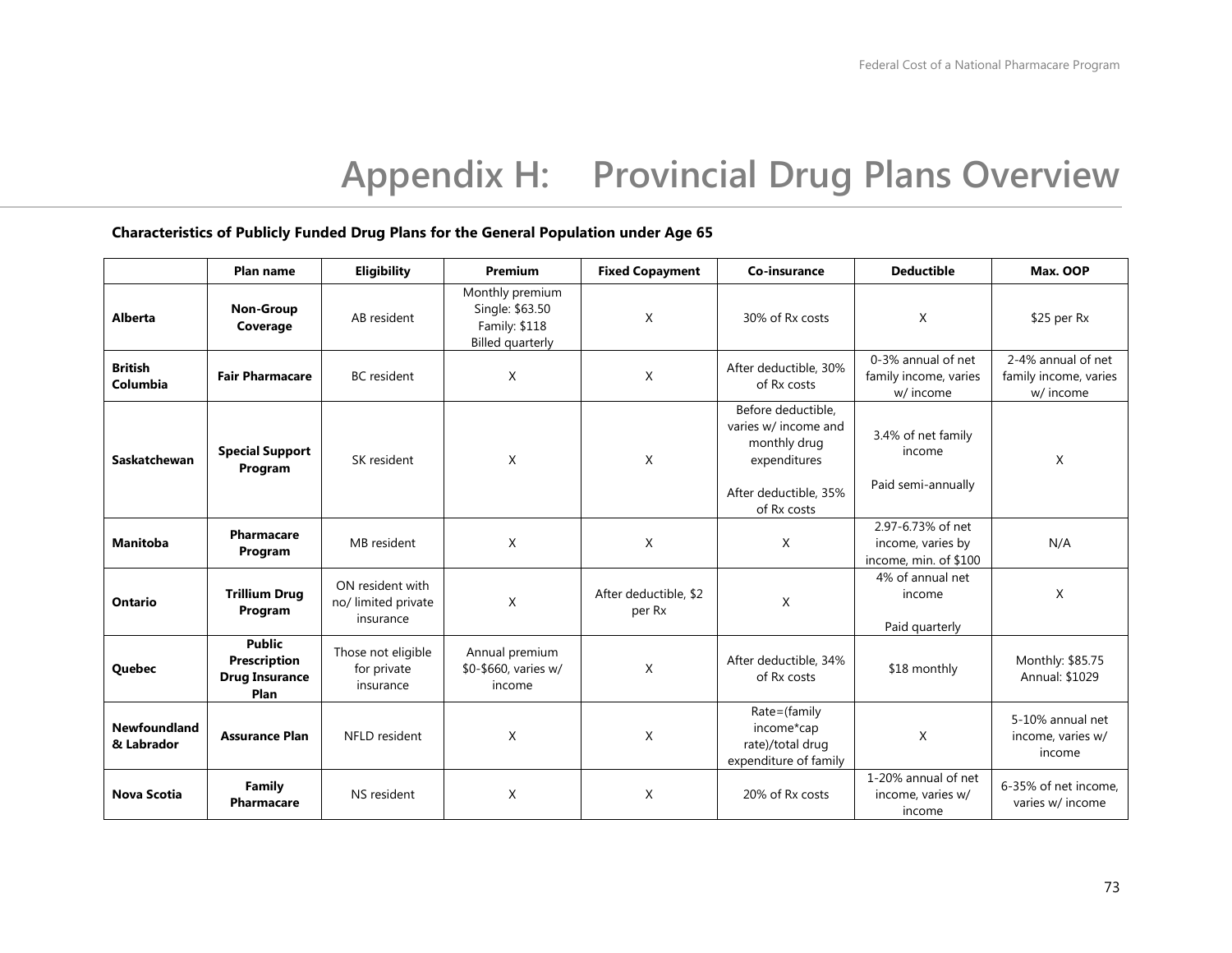| <b>New</b><br><b>Brunswick</b>         | <b>New Brunswick</b><br><b>Drug Plan</b>                                                      | NB resident,<br>no/limited private<br>insurance                                           | Annual premium<br>\$200-\$2000, varies<br>w/ income | X       | 30% of Rx costs to a<br>max. of \$5-\$30 per<br>Rx, varies w/ income | X                                            | X                                  |
|----------------------------------------|-----------------------------------------------------------------------------------------------|-------------------------------------------------------------------------------------------|-----------------------------------------------------|---------|----------------------------------------------------------------------|----------------------------------------------|------------------------------------|
| <b>Prince Edward</b><br><b>Island</b>  | <b>Generic Drug</b><br>Program                                                                | PEI resident, no<br>private insurance                                                     | X                                                   | X       | X                                                                    | X                                            | Max of \$19.95 per<br>generic drug |
|                                        | Catastrophic<br><b>Drug Program</b>                                                           | PEI resident                                                                              | X                                                   | X       | X                                                                    | 3%-12% of net<br>income, varies w/<br>income | X                                  |
| Yukon                                  | <b>Chronic Disease</b><br>Program                                                             | YK resident with a<br>chronic disease<br>that is not covered<br>by public/private<br>plan | Unclear                                             | Unclear | Unclear                                                              | First \$250 per year                         | \$500 a year per<br>family         |
| <b>Northwest</b><br><b>Territories</b> | <b>Extended Health</b><br><b>Benefits for</b><br><b>Specific Disease</b><br><b>Conditions</b> | NWT resident with<br>specified diseases                                                   | X                                                   | X       | X                                                                    | X                                            | N/A                                |
| <b>Nunavut</b>                         | <b>Extended Health</b><br>Benefit                                                             | NU resident with<br>chronic disease                                                       | X                                                   | X       | X                                                                    | X                                            | N/A                                |

# **Characteristics of Publicly Funded Drug Plans for Seniors**

|                            | Plan name                                     | <b>Eligibility</b>            | <b>Premium</b> | <b>Fixed Copayment</b>                                                                                     | Co-insurance                         | <b>Deductible</b>                                                                | Max. OOP                                                 |  |  |
|----------------------------|-----------------------------------------------|-------------------------------|----------------|------------------------------------------------------------------------------------------------------------|--------------------------------------|----------------------------------------------------------------------------------|----------------------------------------------------------|--|--|
| <b>Alberta</b>             | <b>Coverage for</b><br><b>Seniors</b>         | AB resident over<br>65        | X              | X                                                                                                          | 30% of Rx costs                      | X                                                                                | \$25 max. per Rx                                         |  |  |
| <b>British</b><br>Columbia | <b>Fair Pharmacare</b>                        | <b>BC</b> resident over<br>65 | X              | X                                                                                                          | After deductible, 25%<br>of Rx costs | 0%-2% annual of net<br>income, varies w/<br>income                               | $1.25 - 3%$ annual of<br>net income, varies w/<br>income |  |  |
| <b>Saskatchewan</b>        | <b>Seniors' Drug</b><br>Plan                  | SK resident over<br>65        | X              | Max. \$20 per Rx                                                                                           | X                                    | X<br>(Deductibles exist for<br>GIS recipient)                                    | N/A                                                      |  |  |
| Manitoba                   | Does not have age based plan                  |                               |                |                                                                                                            |                                      |                                                                                  |                                                          |  |  |
| <b>Ontario</b>             | <b>Ontario Drug</b><br><b>Benefit Program</b> | ON resident over<br>65        | X              | \$2 per Rx if income<br>$<$ \$16,018 (single),<br>$<$ \$24,175 (couple)<br>Otherwise Max. \$6.11<br>per Rx | X                                    | \$0 if income<br>$<$ \$16,018 (single),<br><\$24,175 (Couple)<br>Otherwise \$100 | N/A                                                      |  |  |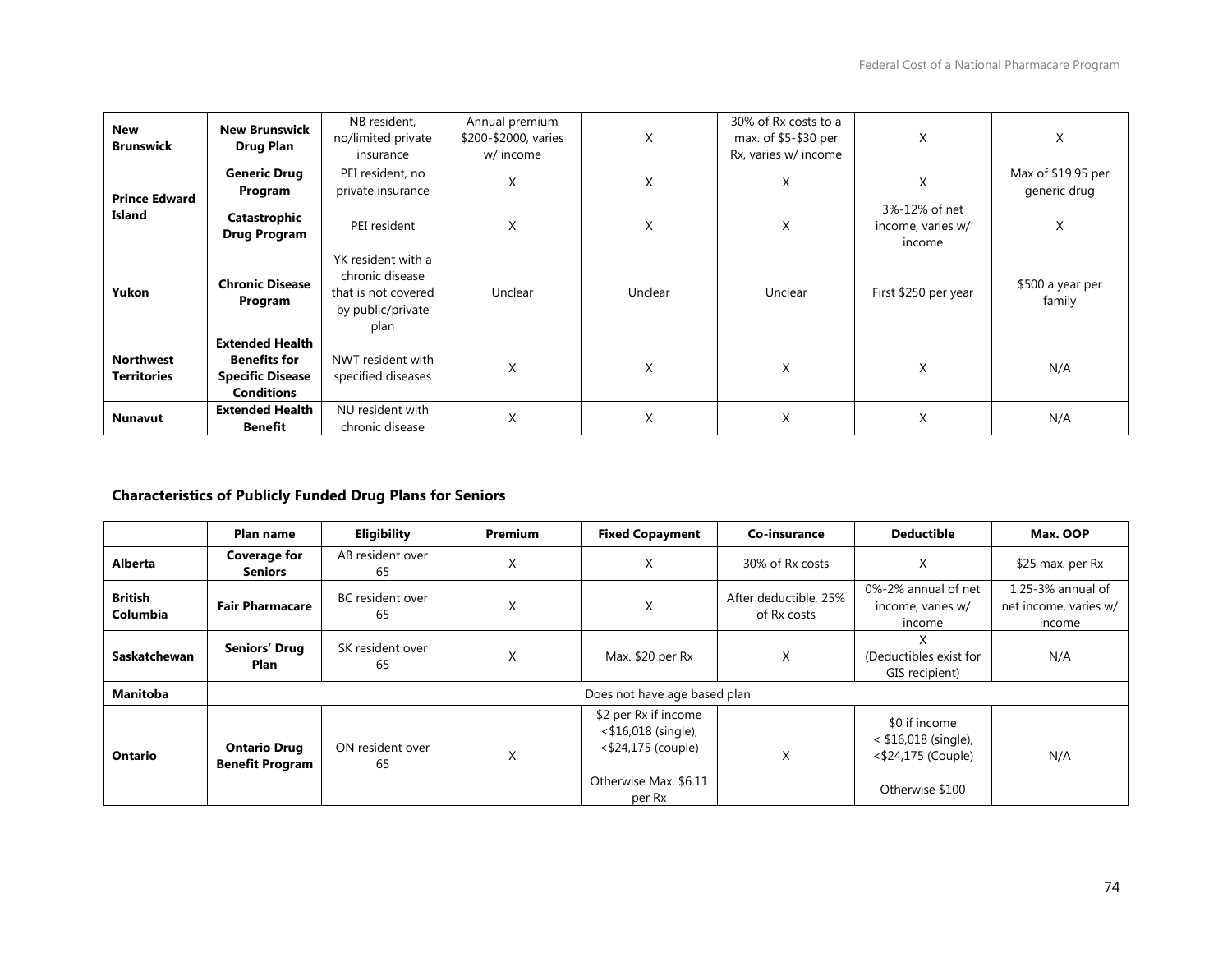| Quebec                                 | <b>Public</b><br><b>Prescription</b><br><b>Drug Insurance</b><br>Plan                     | Over 65, not<br>eligible for private<br>insurance                                                                  | Annually \$0-\$607,<br>varies w/ income | X                                                                    | After deductible, 34%<br>of the Rx costs | \$18 monthly | Monthly: \$85.75<br><b>Annual \$1029</b>                                                 |
|----------------------------------------|-------------------------------------------------------------------------------------------|--------------------------------------------------------------------------------------------------------------------|-----------------------------------------|----------------------------------------------------------------------|------------------------------------------|--------------|------------------------------------------------------------------------------------------|
| Newfoundland<br>& Labrador             | 65 Plus Plan                                                                              | NFLD resident over<br>65 & receiving<br>OAS & GIS)                                                                 | X                                       | Max \$6 of dispensing<br>fee per Rx                                  | X                                        | $\mathsf{X}$ | $\mathsf{X}$                                                                             |
| <b>Nova Scotia</b>                     | Seniors'<br><b>Pharmacare</b>                                                             | NS resident over<br>65                                                                                             | Annually \$0-\$424,<br>varies w/ income | $\mathsf{X}$                                                         | 30% of Rx costs                          | X            | Annual limit including<br>premium and<br>copayments \$382-<br>\$806, varies w/<br>income |
|                                        | <b>Seniors Program</b>                                                                    | NB resident over<br>65<br>receiving/qualifies<br>GIS                                                               | X                                       | GIS recipient: Max<br>\$9.05 per Rx<br>Otherwise \$15 per Rx         | X                                        | $\mathsf{X}$ | Annual for GIS<br>recipient: \$500<br>Otherwise, no max.                                 |
| <b>New</b><br><b>Brunswick</b>         | <b>Medavie Blue</b><br><b>Cross Seniors</b><br><b>Prescription</b><br><b>Drug Program</b> | NB residents over<br>65 not eligible for<br><b>NB Seniors</b><br>Program and does<br>not have private<br>insurance | \$115 monthly                           | Up to \$15 per Rx                                                    | $\mathsf{X}$                             | X            | X                                                                                        |
| <b>Prince Edward</b><br>Island         | <b>Seniors Drug</b><br><b>Cost Assistance</b><br>Program                                  | PEI resident over<br>65                                                                                            | X                                       | Max. \$8.25 per Rx +<br>pharmacy<br>professional fee up to<br>\$7.69 | $\mathsf{X}$                             | X            | X                                                                                        |
| Yukon                                  | Pharmacare                                                                                | YK resident over<br>65 or over 60 and<br>married to<br>someone over 65                                             | X                                       | $\mathsf{X}$                                                         | $\mathsf{X}$                             | X            | N/A                                                                                      |
| <b>Northwest</b><br><b>Territories</b> | <b>Extended Health</b><br><b>Benefits Seniors</b><br>Program                              | NWT resident over<br>60                                                                                            | X                                       | X                                                                    | X                                        | $\times$     | $\mathsf{X}$                                                                             |
| <b>Nunavut</b>                         | <b>Extended Health</b><br><b>Benefit</b>                                                  | NU resident over<br>65                                                                                             | Unclear                                 | X                                                                    | X                                        | Unclear      | Unclear                                                                                  |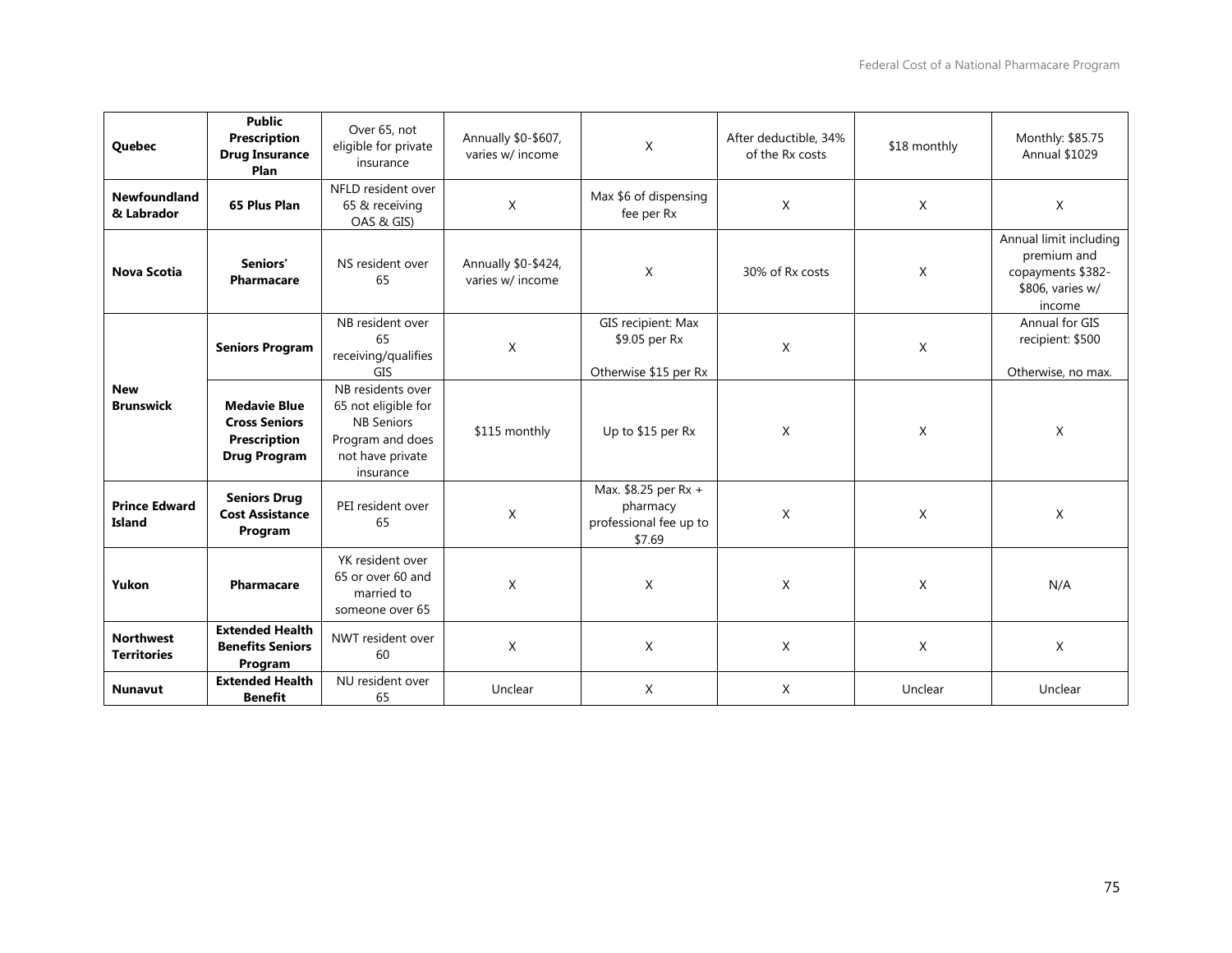|                                | Plan name                                                                        | Eligibility                                                                              | <b>Premium</b> | <b>Fixed Copayment</b>                                                | Co-insurance                                        | <b>Deductible</b> | Max. OOP                          |
|--------------------------------|----------------------------------------------------------------------------------|------------------------------------------------------------------------------------------|----------------|-----------------------------------------------------------------------|-----------------------------------------------------|-------------------|-----------------------------------|
| <b>Alberta</b>                 | <b>Alberta</b><br>Adult/Child<br><b>Health Benefit</b>                           | AB resident<br>receiving income<br>support                                               | $\sf X$        | $\times$                                                              | X                                                   | X                 | N/A                               |
| <b>British</b><br>Columbia     | <b>Pharmacare</b><br>Plan C                                                      | <b>BC</b> resident<br>receiving income<br>assistance                                     | $\times$       | $\mathsf{X}$                                                          | $\mathsf{X}$                                        | X                 | N/A                               |
| <b>Saskatchewan</b>            | <b>Supplementary</b><br><b>Health Program</b>                                    | Determined by<br>Ministry of Social<br>Services                                          | X              | Up to \$2 per Rx for<br>adults, depending on<br>status                | X                                                   | X                 | X                                 |
| <b>Manitoba</b>                | <b>Employment &amp;</b><br>Income<br><b>Assistance</b>                           | MB resident<br>receiving income<br>support                                               | $\mathsf X$    | X                                                                     | X                                                   | X                 | N/A                               |
| <b>Ontario</b>                 | <b>Ontario Drug</b><br><b>Benefit</b>                                            | ON resident above<br>65                                                                  | X              | \$2 per Rx                                                            | X                                                   | X                 | X                                 |
| Quebec                         | <b>Public</b><br>Prescription<br><b>Drug Insurance</b><br>Plan                   | QC resident<br>receiving 94%-<br>100% GIS                                                | X              | $\mathsf{X}$                                                          | X                                                   | X                 | X                                 |
| Newfoundland                   | <b>Foundation Plan</b>                                                           | NFLD resident<br>receiving income<br>support                                             | $\mathsf{X}$   | $\mathsf{X}$                                                          | X                                                   | X                 | N/A                               |
| & Labrador                     | <b>Access Plan</b>                                                               | Low income<br>families and<br>individuals                                                | $\sf X$        | $\mathsf{X}$                                                          | 20% - 70% of total Rx<br>costs, varies w/<br>income | X                 | $\mathsf{X}$                      |
| <b>Nova Scotia</b>             | <b>Pharmacare</b><br><b>Benefits</b>                                             | Low income<br>families and<br>individuals                                                | X              | \$5 per Rx                                                            | X                                                   | X                 | X                                 |
| <b>New</b><br><b>Brunswick</b> | <b>Plan E (Adults in</b><br>Licensed<br><b>Residential</b><br><b>Facilities)</b> | NB resident reside<br>in a licensed adult<br>residential facility                        | Unclear        | \$4 per Rx                                                            | $\mathsf{X}$                                        | Unclear           | \$250 annually                    |
|                                | <b>Plan F (Social</b><br><b>Development</b><br><b>Clients)</b>                   | NB resident with<br>valid health card<br>issued by the Dept.<br>of Social<br>Development | Unclear        | \$4 per Rx for<br>adults>18 years and<br>\$2 for children<18<br>years | X                                                   | Unclear           | \$250 per family unit<br>annually |
|                                | <b>Plan G (Special</b><br>needs children                                         | Children in care of<br>the Minister of                                                   | $\mathsf{X}$   | X                                                                     | X                                                   | X                 | N/A                               |

# **Characteristics of Publicly Funded Drug Plans for those on Social Assistance/Low Income**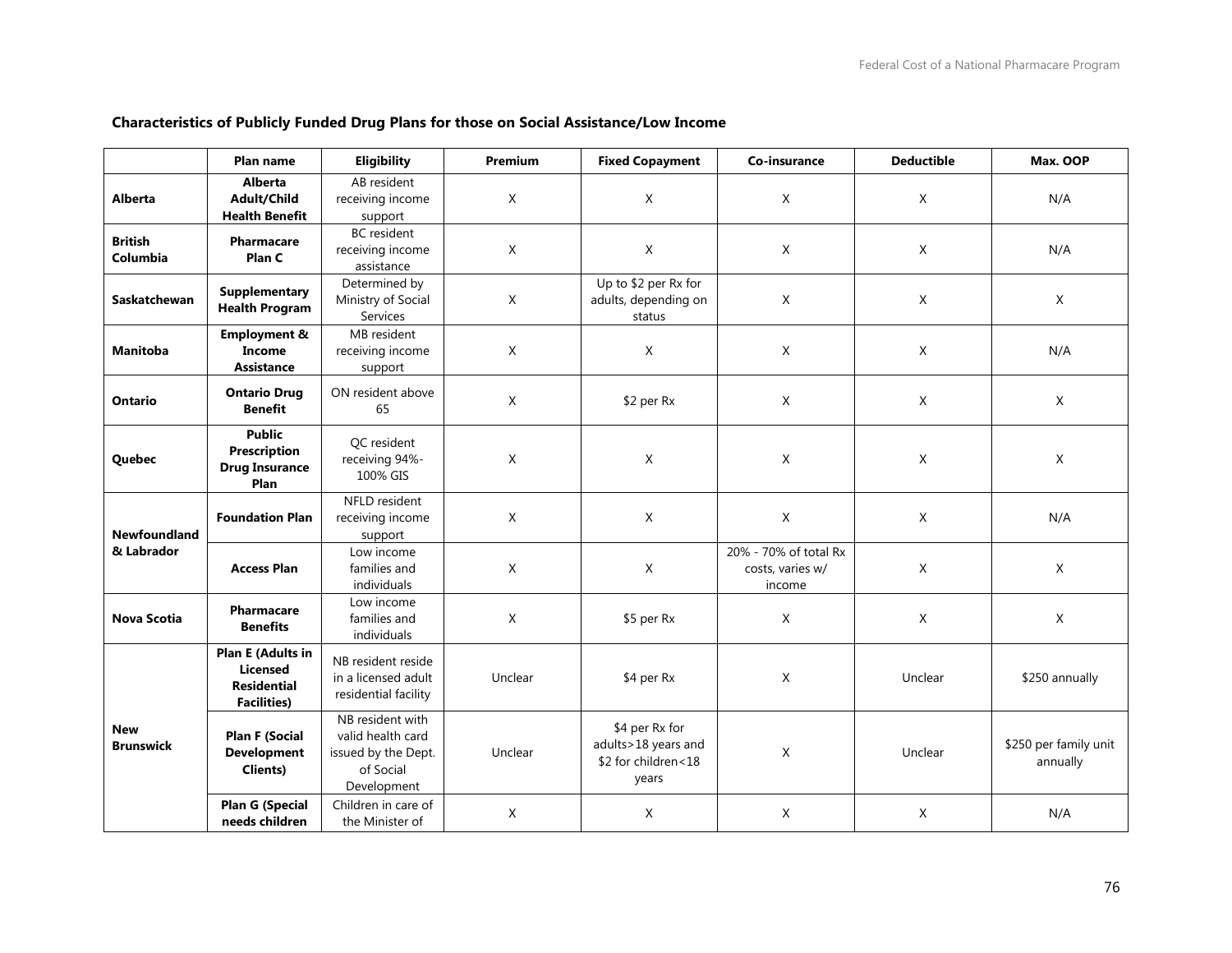|                      | and children in        | Social             |   |                  |                  |   |     |
|----------------------|------------------------|--------------------|---|------------------|------------------|---|-----|
|                      | care of the            | Development        |   |                  |                  |   |     |
|                      | <b>Minister of</b>     |                    |   |                  |                  |   |     |
|                      | <b>Social</b>          |                    |   |                  |                  |   |     |
|                      | Development)           |                    |   |                  |                  |   |     |
|                      | Financial              | PEI resident under |   |                  |                  |   |     |
|                      | <b>Assistance Drug</b> | Social Assistance  | X | X                | X                | X | N/A |
| <b>Prince Edward</b> | Program                | Act                |   |                  |                  |   |     |
| Island               | <b>Family Health</b>   | Low income         |   | Pharmacy         |                  |   |     |
|                      | <b>Benefit Drug</b>    | families with at   | X | professional fee | Varies w/ income | Χ | Χ   |
|                      | Program                | least 1 child<18   |   |                  |                  |   |     |
| Yukon                |                        |                    |   |                  |                  |   |     |
| <b>Northwest</b>     |                        |                    |   |                  |                  |   |     |
| <b>Territories</b>   |                        |                    |   |                  |                  |   |     |
| <b>Nunavut</b>       |                        |                    |   |                  |                  |   |     |

Source: Health Canada<sup>118</sup>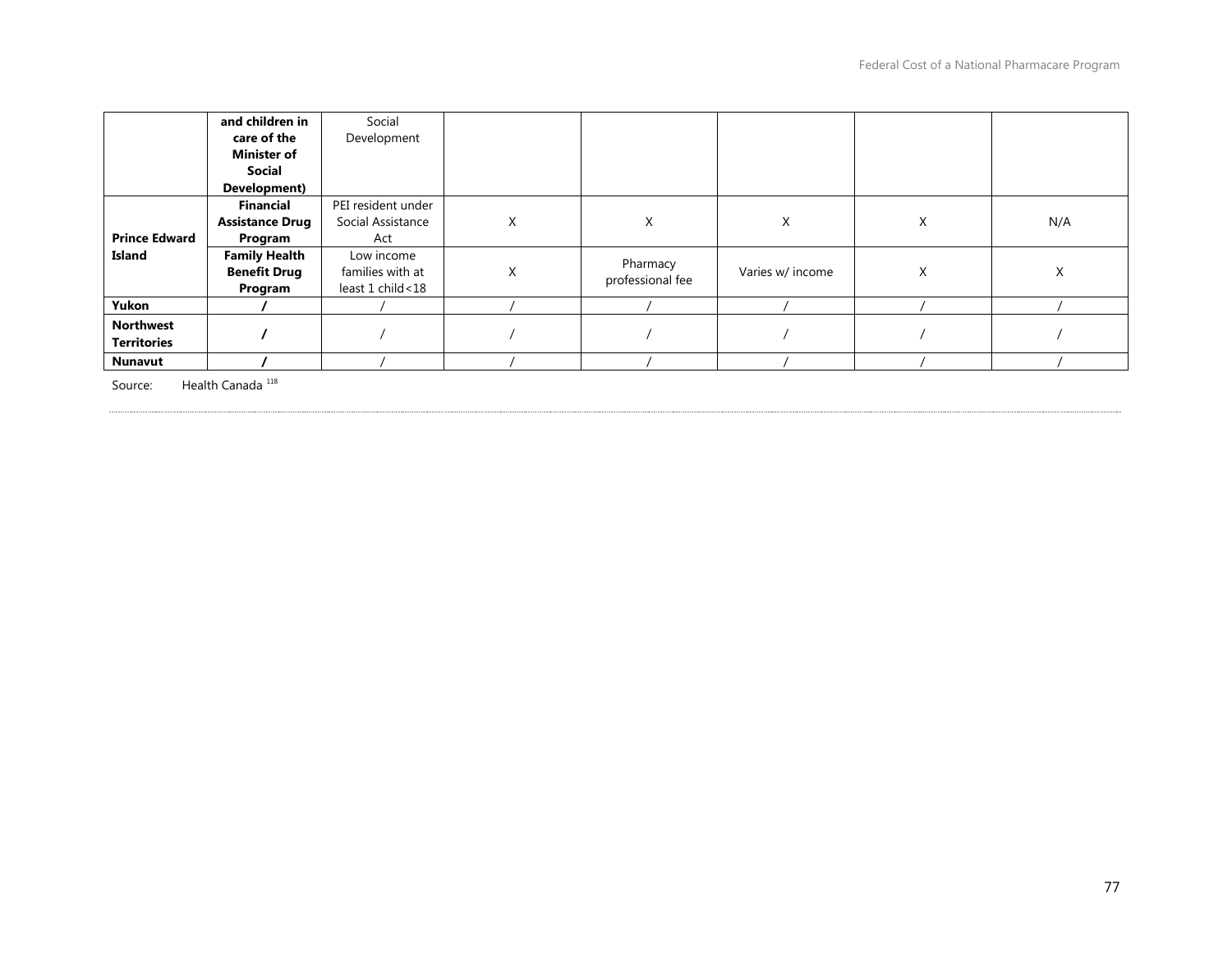# **Notes**

- 1. PBO calculations of the average compound growth rate for the latest 10 years of data, 2004 to 2014, using data from Canadian Institute for Health Information. National Health Expenditure Trends, 1975 to 2016. *Data Tables*. Ottawa, ON: CIHI; 2016. https://www.cihi.ca/sites/default/files/document/nhex-trends-narrativereport\_2016\_en.pdf
- 2. Patented Medicine Prices Review Board, *CompassRx, 3rd Edition Annual Public Drug Plan Expenditure Report, 2015/16*, May 2017. [http://www.pmprb](http://www.pmprb-cepmb.gc.ca/view.asp?ccid=1314)[cepmb.gc.ca/view.asp?ccid=1314](http://www.pmprb-cepmb.gc.ca/view.asp?ccid=1314)
- 3. \$590 million adjusted for inflation using PBO's projected annual growth rate of inflation. Source of nominal amount: Gagnon, Mark-André. "Pharmacare and Federal Drug Expenditures: A Prescription for Change" in *How Ottawa Spends, 2012-2013*, 161-171. McGill-Queen's University Press, 2012. Source of inflation growth projections: PBO, "Economic and Fiscal Outlook, April 2017", April 2017. [http://www.pbo](http://www.pbo-dpb.gc.ca/web/default/files/Documents/Reports/2017/EFO%20April%202017/EFO_MAY2017_EN.pdf)[dpb.gc.ca/web/default/files/Documents/Reports/2017/EFO%20April%202017](http://www.pbo-dpb.gc.ca/web/default/files/Documents/Reports/2017/EFO%20April%202017/EFO_MAY2017_EN.pdf) [/EFO\\_MAY2017\\_EN.pdf](http://www.pbo-dpb.gc.ca/web/default/files/Documents/Reports/2017/EFO%20April%202017/EFO_MAY2017_EN.pdf)
- 4. Morgan, Steven G., Michael Law, Jamie R. Daw, Liza Abraham, and Danielle Martin. *Estimated cost of universal public coverage of prescription drugs in Canada*. Canadian Medical Association Journal 187, no. 7 (2015): 491-497. <http://www.cmaj.ca/content/early/2015/03/16/cmaj.141564>
- 5. This may not result in savings, if for example federal employees' unions offset the loss of benefits through collective bargaining. Source: PDCI Market Access Inc. January 19, 2016. *Pharmacare Costing In Canada Preliminary Report: Assessment of a National Pharmacare Model Cost Estimate Study.* Commissioned by the Canadian Pharmacists Association. [http://www.pdci.ca/wp-content/uploads/2016/01/Pharmacare-Preliminary-](http://www.pdci.ca/wp-content/uploads/2016/01/Pharmacare-Preliminary-Report-PDCI-January-2016.pdf)[Report-PDCI-January-2016.pdf](http://www.pdci.ca/wp-content/uploads/2016/01/Pharmacare-Preliminary-Report-PDCI-January-2016.pdf)
- 6. Patient's out of pocket costs for exceptional drugs are also expected to decrease to either \$5 or \$0, depending on eligibility for the co-payment exemption. However, they were not included in this calculation.
- 7. Health Canada (2017). Drug Product Database. [https://www.canada.ca/en/health-canada/services/drugs-health](https://www.canada.ca/en/health-canada/services/drugs-health-products/drug-products/drug-product-database.html)[products/drug-products/drug-product-database.html.](https://www.canada.ca/en/health-canada/services/drugs-health-products/drug-products/drug-product-database.html)
- 8. However, the data from CIHI's NPDUIS database that PBO accessed also excluded certain drugs with high cost and low patient counts for privacy and data comparability reasons.
- 9. Brand-name drugs include both patent and off-patent drugs.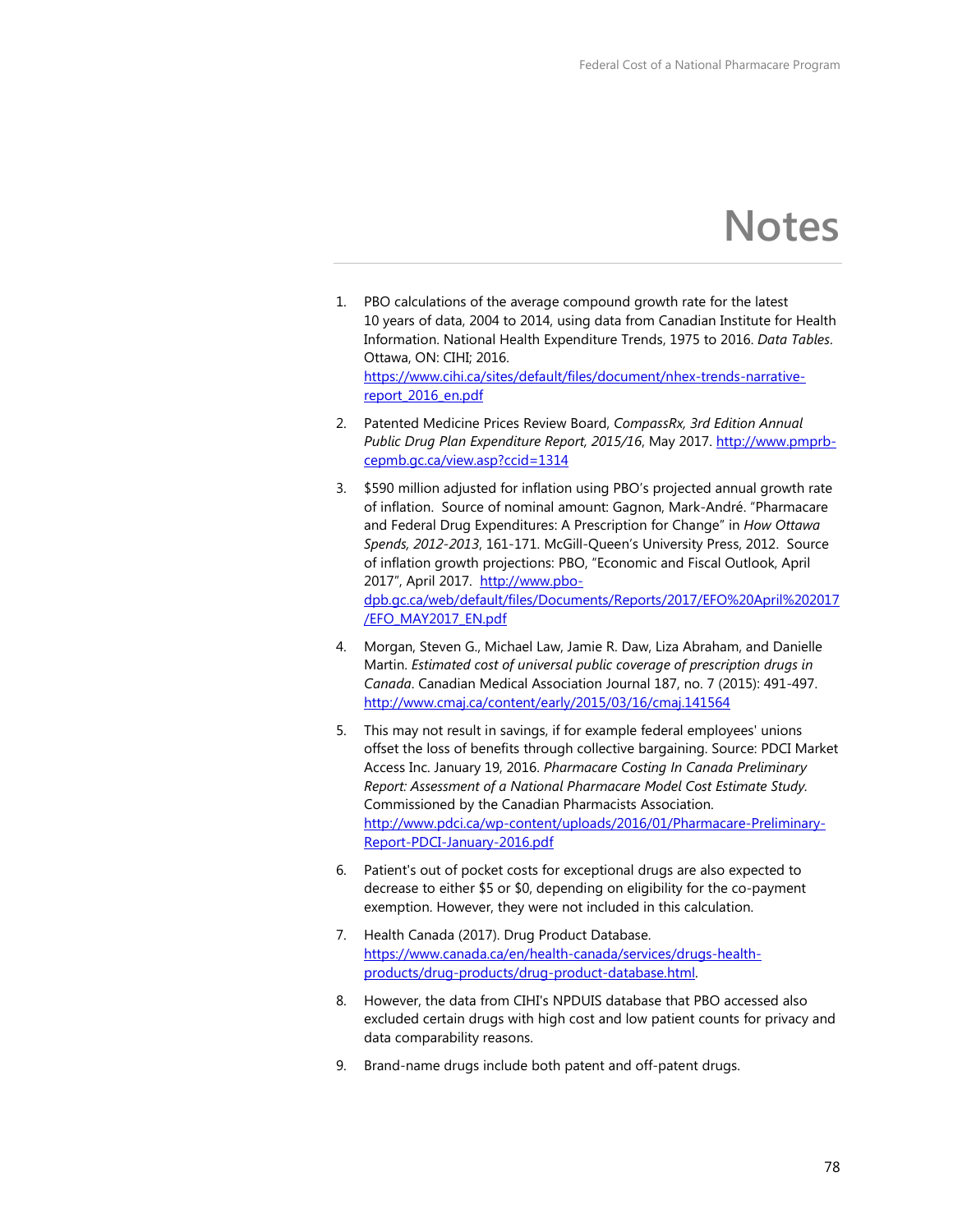- 10. Canadian Agency for Drugs and Technologies in Health, web page *Similarities and Differences Between Brand Name and Generic Drugs*. Last updated July 17, 2015. Accessed June 16, 2017. [https://www.cadth.ca/generic-drugs/similarities-and-differences-between](https://www.cadth.ca/generic-drugs/similarities-and-differences-between-brand-name-and-generic-drugs)[brand-name-and-generic-drugs](https://www.cadth.ca/generic-drugs/similarities-and-differences-between-brand-name-and-generic-drugs)
- 11. These populations include First Nations and Inuit persons, Veterans, members of the military, members of the Royal Canadian Mounted Police, and inmates in federal penitentiaries. [http://www.hc-sc.gc.ca/hcs](http://www.hc-sc.gc.ca/hcs-sss/pharma/acces/fedprog-eng.php)[sss/pharma/acces/fedprog-eng.php](http://www.hc-sc.gc.ca/hcs-sss/pharma/acces/fedprog-eng.php)
- 12. Health Canada[, http://www.hc-sc.gc.ca/dhp-mps/prodpharma/activit/fs](http://www.hc-sc.gc.ca/dhp-mps/prodpharma/activit/fs-fi/reviewfs_examenfd-eng.php)[fi/reviewfs\\_examenfd-eng.php.A](http://www.hc-sc.gc.ca/dhp-mps/prodpharma/activit/fs-fi/reviewfs_examenfd-eng.php)ccessed May 20, 2017.
- 13. Health Canada[, http://www.hc-sc.gc.ca/dhp-mps/prodpharma/notices](http://www.hc-sc.gc.ca/dhp-mps/prodpharma/notices-avis/index-eng.php)[avis/index-eng.php](http://www.hc-sc.gc.ca/dhp-mps/prodpharma/notices-avis/index-eng.php) Accessed May 20, 2017; [http://www.hc-sc.gc.ca/dhp](http://www.hc-sc.gc.ca/dhp-mps/prodpharma/activit/fs-fi/reviewfs_examenfd-eng.php)[mps/prodpharma/activit/fs-fi/reviewfs\\_examenfd-eng.php,](http://www.hc-sc.gc.ca/dhp-mps/prodpharma/activit/fs-fi/reviewfs_examenfd-eng.php) Accessed May 20, 2017.
- 14. The Patent Register also contains patents that were removed by Health Canada post January 1, 2010. Requests for a list of removed patents prior to this date must be made to the Office of Patented Medicines and Liaison (OPML). [http://www.hc-sc.gc.ca/dhp-mps/prodpharma/patregbrev/ptnt-faq](http://www.hc-sc.gc.ca/dhp-mps/prodpharma/patregbrev/ptnt-faq-mbreg-eng.php)[mbreg-eng.php,](http://www.hc-sc.gc.ca/dhp-mps/prodpharma/patregbrev/ptnt-faq-mbreg-eng.php) Accessed May 20, 2017.
- 15. A manufacturer may also make an allegation justifying immediate market entry that is either accepted by the innovator or upheld by the court. [http://www.hc-sc.gc.ca/dhp-mps/pubs/drug-medic/patmrep\\_mbrevrap](http://www.hc-sc.gc.ca/dhp-mps/pubs/drug-medic/patmrep_mbrevrap-eng.php)[eng.php](http://www.hc-sc.gc.ca/dhp-mps/pubs/drug-medic/patmrep_mbrevrap-eng.php)
- 16. The recently passed Canadian-European Union Comprehensive Economic and Trade Agreement (CETA) will extend some patents by up to two years via an issuance of a Certificate of Supplementary Protection. *Bill C-30 Canada– European Union Comprehensive Economic and Trade Agreement Implementation Act*, [Assented to 16th May, 2017]. <http://www.parl.ca/DocumentViewer/en/42-1/bill/C-30/royal-assent>
- 17. Based on the factors set out in the Patent Act, the PMPRB issues a set of non-binding guidelines (the Compendium of Policies, Guidelines and Procedures), to ensure that patentees are aware of the policies, guidelines and procedures under which Board Staff reviews the prices of patented drug products sold in Canada. It also specifies the recourse options where drugs are found to be excessively priced in Canada. Link available. <http://www.pmprb-cepmb.gc.ca/view.asp?ccid=492>
- 18. Patented Medicine Review Board. *Compendium of Policies, Guidelines and Procedures*. February 2017. Accessed May 12, 2017. [http://www.pmprb](http://www.pmprb-cepmb.gc.ca/en/legislation/compendium-of-policies,-guidelines-and-procedures)[cepmb.gc.ca/en/legislation/compendium-of-policies,-guidelines-and](http://www.pmprb-cepmb.gc.ca/en/legislation/compendium-of-policies,-guidelines-and-procedures)[procedures](http://www.pmprb-cepmb.gc.ca/en/legislation/compendium-of-policies,-guidelines-and-procedures)
- 19. Health Canada, Federal Public Drug Benefit Programs [https://www.canada.ca/en/health-canada/services/health-care](https://www.canada.ca/en/health-canada/services/health-care-system/pharmaceuticals/access-insurance-coverage-prescription-medicines/federal-public-drug-benefit-programs.html)[system/pharmaceuticals/access-insurance-coverage-prescription](https://www.canada.ca/en/health-canada/services/health-care-system/pharmaceuticals/access-insurance-coverage-prescription-medicines/federal-public-drug-benefit-programs.html)[medicines/federal-public-drug-benefit-programs.html](https://www.canada.ca/en/health-canada/services/health-care-system/pharmaceuticals/access-insurance-coverage-prescription-medicines/federal-public-drug-benefit-programs.html) . Updated July 19, 2005. Accessed July 30, 2017. Government of Canada, Immigration and Citizenship, Health Care.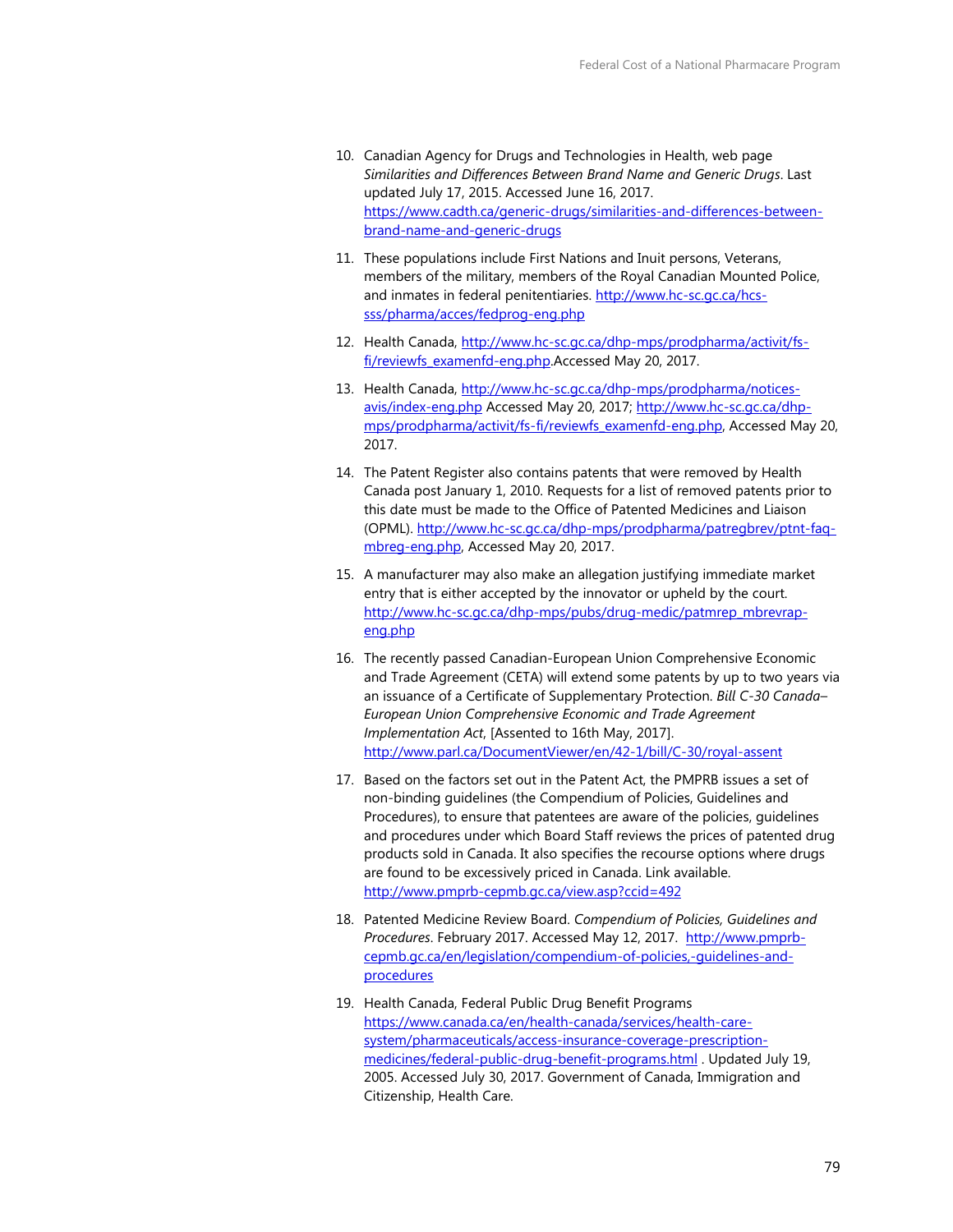<http://www.cic.gc.ca/english/refugees/outside/summary-ifhp.asp> Updated July 17, 2017. Accessed July 30, 2017.

- 20. Canada Revenue Agency, Indexation adjustment for personal income tax and benefit amounts. Last updated March 7, 2017, [http://www.cra](http://www.cra-arc.gc.ca/tx/ndvdls/fq/ndxtn-eng.html)[arc.gc.ca/tx/ndvdls/fq/ndxtn-eng.html](http://www.cra-arc.gc.ca/tx/ndvdls/fq/ndxtn-eng.html)
- 21. Canada Revenue Agency, Line 452 Refundable medical expense supplement we page. Last updated January 4, 2017. [http://www.cra](http://www.cra-arc.gc.ca/tx/ndvdls/tpcs/ncm-tx/rtrn/cmpltng/ddctns/lns409-485/452-eng.html)[arc.gc.ca/tx/ndvdls/tpcs/ncm-tx/rtrn/cmpltng/ddctns/lns409-485/452](http://www.cra-arc.gc.ca/tx/ndvdls/tpcs/ncm-tx/rtrn/cmpltng/ddctns/lns409-485/452-eng.html) [eng.html.](http://www.cra-arc.gc.ca/tx/ndvdls/tpcs/ncm-tx/rtrn/cmpltng/ddctns/lns409-485/452-eng.html) Accessed June 10, 2017.
- 22. Department of Finance Canada. *Report on Federal Tax Expenditures 2017 Concepts, Estimates and Evaluation.* 2017. [https://www.fin.gc.ca/taxexp](https://www.fin.gc.ca/taxexp-depfisc/2017/taxexp1702-eng.asp#a1)[depfisc/2017/taxexp1702-eng.asp#a1](https://www.fin.gc.ca/taxexp-depfisc/2017/taxexp1702-eng.asp#a1) Unfortunately, the proportion of the amount claimed for each tax credit or of the benefits received from an employer-sponsored healthcare plans that is related to drug expenditures is not available. Also note that the tax treatment of benefits received from an employer-sponsored healthcare plan also reduces the taxable income calculated for provincial income tax purposes.
- 23. \$590 million adjusted for inflation using PBO's projected annual growth rate of inflation. Source of nominal amount: Gagnon, Mark-André. "Pharmacare and Federal Drug Expenditures: A Prescription for Change" in *How Ottawa Spends, 2012-2013*, 161-171. McGill-Queen's University Press, 2012. Source of inflation growth projections: PBO, "Economic and Fiscal Outlook, April 2017", April 2017. [http://www.pbo](http://www.pbo-dpb.gc.ca/web/default/files/Documents/Reports/2017/EFO%20April%202017/EFO_MAY2017_EN.pdf)[dpb.gc.ca/web/default/files/Documents/Reports/2017/EFO%20April%202017](http://www.pbo-dpb.gc.ca/web/default/files/Documents/Reports/2017/EFO%20April%202017/EFO_MAY2017_EN.pdf) [/EFO\\_MAY2017\\_EN.pdf](http://www.pbo-dpb.gc.ca/web/default/files/Documents/Reports/2017/EFO%20April%202017/EFO_MAY2017_EN.pdf)
- 24. Often, drugs are listed as restricted because they are costly, but may be the only option available for some patients who have exhausted their other options.
- 25. Canadian Agency for Drugs and Technologies in Health, Programs and Services web page[. https://www.cadth.ca/about-cadth/what-we](https://www.cadth.ca/about-cadth/what-we-do/products-services)[do/products-services,](https://www.cadth.ca/about-cadth/what-we-do/products-services) Accessed May 20, 2017
- 26. Institut national d'excellence en santé et en services sociaux, [https://www.inesss.qc.ca/accueil.html,](https://www.inesss.qc.ca/accueil.html) Accessed May 20, 2017.
- 27. The Patented Medicine Prices Review Board provided the PBO with custom calculations using data from the National Prescription Drug Utilization Information System, Canadian Institute for Health Information.
- 28. Canadian Institute for Health Information. *Prescribed Drug Spending in Canada, 2016: A Focus on Public Drug Programs*. Ottawa, ON: CIHI; 2016.
- 29. CADTH, Hospital Formularies Decision-Making Process, *Environmental Scan*, Issue 47. March 2015[. https://www.cadth.ca/hospital-formularies-decision](https://www.cadth.ca/hospital-formularies-decision-making-process)[making-process](https://www.cadth.ca/hospital-formularies-decision-making-process)
- 30. Lapointe-Shaw, Lauren, Hadas D. Fischer, Alice Newman, Ava John-Baptiste, Geoffrey M. Anderson, Paula A. Rochon, and Chaim M. Bell. *Potential savings of harmonising hospital and community formularies for chronic disease medications initiated in hospital*. PloS one 7, no. 6 (2012): e39737. <https://doi.org/10.1371/journal.pone.0039737>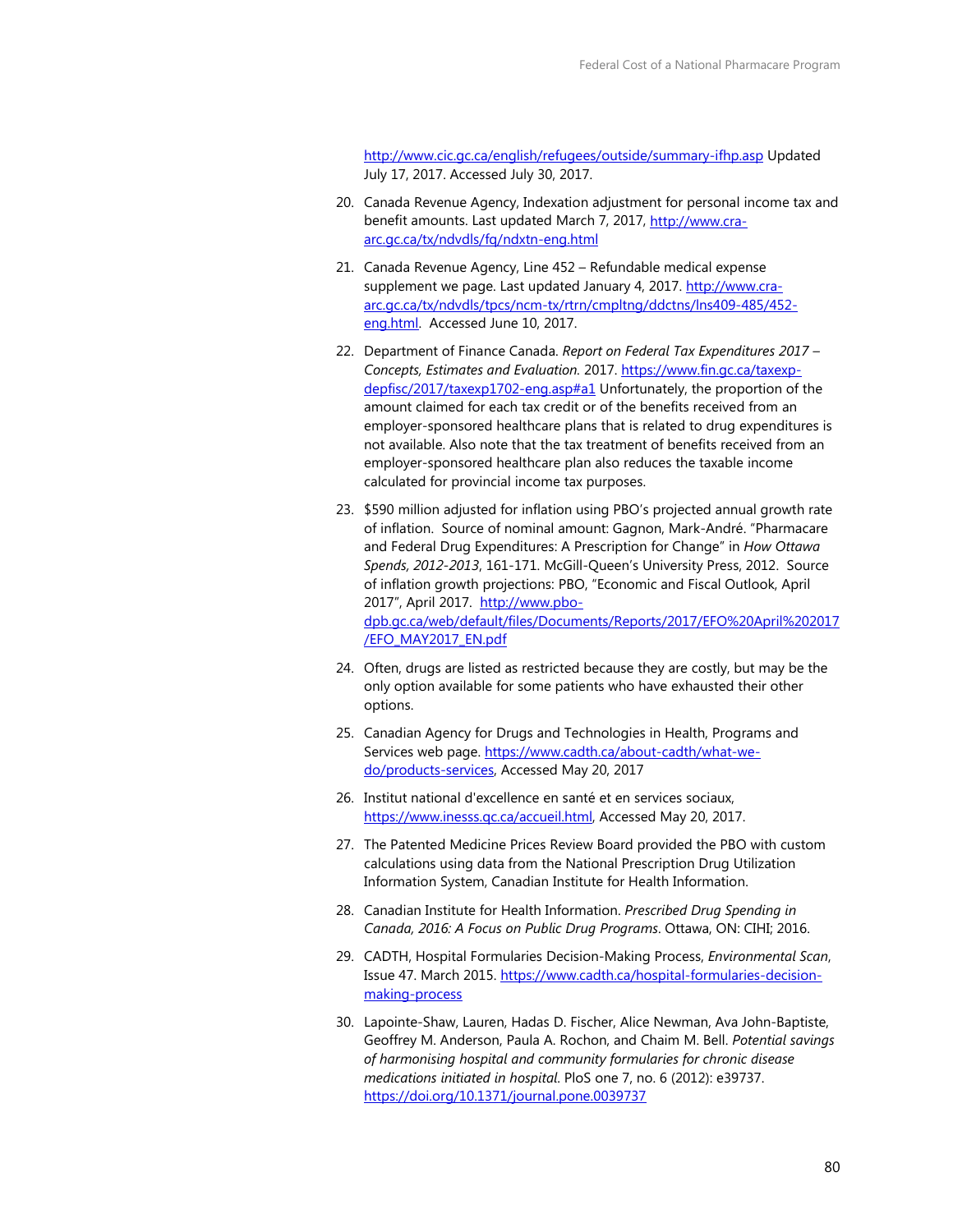- 31. Chua, Doson, Eric Chu, Angela Lo, Melissa Lo, Fruzina Pataky, Linda Tang, and Ajay Bains. *Effect of misalignment between hospital and provincial formularies on medication discrepancies at discharge: PPITS (proton pump inhibitor therapeutic substitution) study*. The Canadian Journal of Hospital Pharmacy 65, no. 2 (2012).
- 32. For example Blue Cross or Personal Health Insurance from SunLife.
- 33. This excludes individuals insured through extended health care plan packages, which can include drug expenses, supplementary hospital and travel health coverages. This may also reflect some double counting of eligible recipients, where for example, both partners have coverage for them and their partner.
- 34. Canadian Life and Health Insurance, *Health Insurance Benefits in Canada 2015*.
- 35. TELUS Health Analytics, *The Current State of Private Drug Plans and Issues for Future Sustainability*. Prepared for Health Canada, Office of Pharmaceutical Management Strategies, October 30, 2013.
- 36. TELUS Health Analytics, *The Current State of Private Drug Plans and Issues for Future Sustainability*. Prepared for Health Canada, Office of Pharmaceutical Management Strategies, October 30, 2013.
- 37. Express Scripts Canada. *2015 Drug Trend Report*.
- 38. Express Scripts Canada. *2016 Drug Trend Report*. [http://www.express](http://www.express-scripts.ca/sites/default/files/2016-Drug-Trend-Report.pdf)[scripts.ca/sites/default/files/2016-Drug-Trend-Report.pdf](http://www.express-scripts.ca/sites/default/files/2016-Drug-Trend-Report.pdf)
- 39. Ibid.
- 40. Crowe, Kelly. CBC News, "Drug companies using doctors, discount cards to skirt generic substitutions". Posted April 22, 2010. Accessed August 1, 2017. http://www.cbc.ca/news/health/drug-companies-using-doctors-discountcards-to-skirt-generic-substitutions-1.3042773.
- 41. InnoviCares web site.<https://www.innovicares.ca/en#whats-covered> Accessed August 1, 2017.
- 42. Formed through the merger of Quintiles and IMS Health, QuintilesIMS employs approximately 50,000 employees worldwide including the roughly 350 working in the Canada Business Unit. The Canada Business Unit provides support and insights to pharmaceutical clients along the entire product lifecycle structured under four business lines. It was from this unit that PBO acquired the data.
- 43. Canadian Institute for Health Information. *National Health Expenditure Trends, 1975 to 2016*. Ottawa, ON: CIHI; 2016. [https://www.cihi.ca/sites/default/files/document/nhex-methodological](https://www.cihi.ca/sites/default/files/document/nhex-methodological-notes_2016_en.pdf)[notes\\_2016\\_en.pdf](https://www.cihi.ca/sites/default/files/document/nhex-methodological-notes_2016_en.pdf)
- 44. The Survey of Household Spending excludes the following populations: Persons living on Indian reserves and on Crown lands; official representatives of foreign countries living in Canada and their families; members of religious and other communal colonies; members of the Canadian Forces living in military camps; people living in residences for senior citizens; and people living full-time in institutions.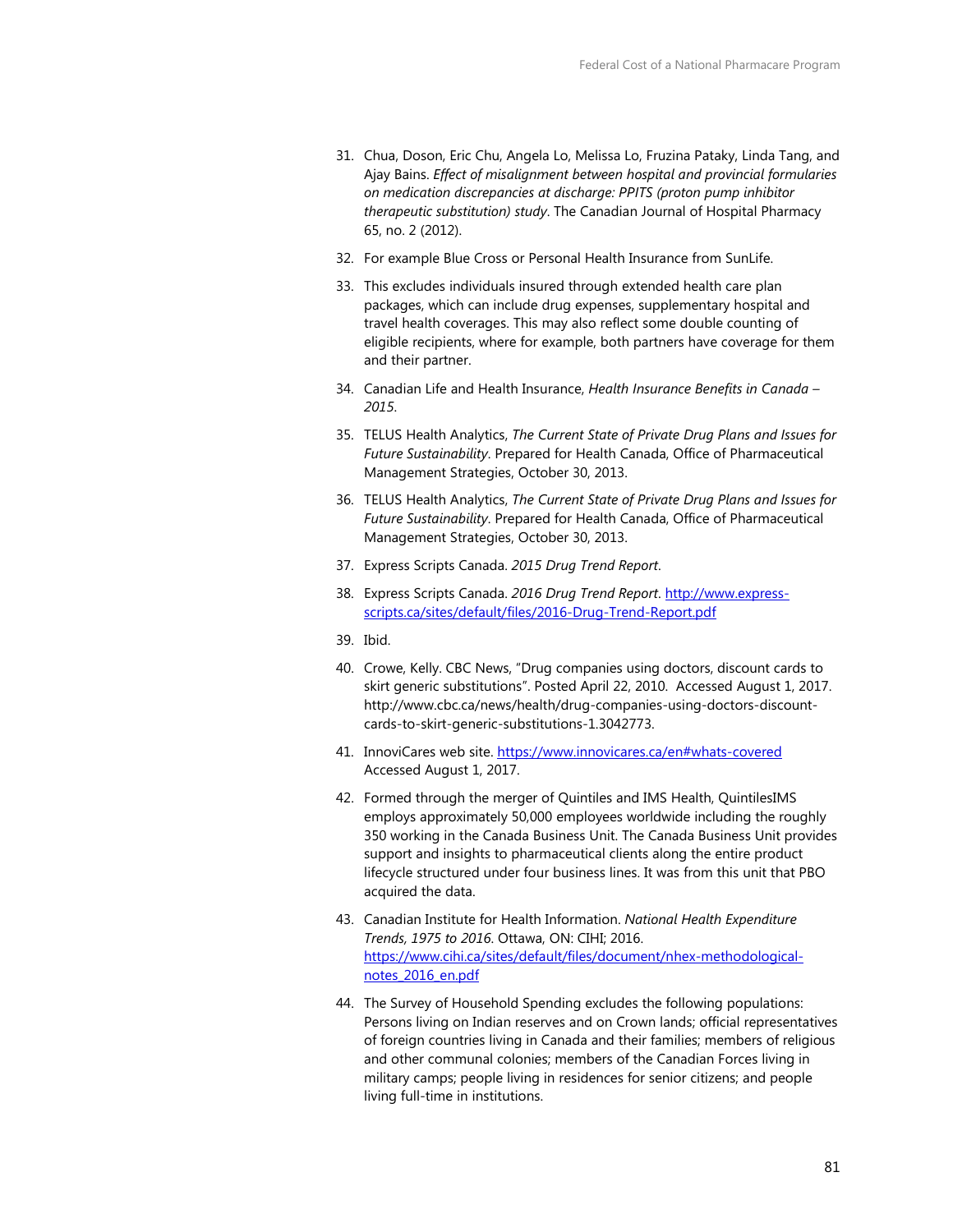- 45. Sanmartin Claudia, Deirdre Hennessy, Yuqian Lu and Michael Robert Law, 2014, *Trends in out-of-pocket health care expenditures in Canada, by household income, 1997 to 2009*, Health Reports, Vol. 25, no. 4, Statistics Canada, Catalogue no. 82-004-X. pp. 13-17. [http://www.statcan.gc.ca/access\\_acces/alternative\\_alternatif.action?l=eng&lo](http://www.statcan.gc.ca/access_acces/alternative_alternatif.action?l=eng&loc=11924-eng.pdf) [c=11924-eng.pdf](http://www.statcan.gc.ca/access_acces/alternative_alternatif.action?l=eng&loc=11924-eng.pdf)
- 46. Health Canada, 2011. *Health Canadians A Federal Report on Comparable Health Indicators 2010*[. http://www.hc-sc.gc.ca/hcs-sss/pubs/system](http://www.hc-sc.gc.ca/hcs-sss/pubs/system-regime/2010-fed-comp-indicat/index-eng.php)[regime/2010-fed-comp-indicat/index-eng.php](http://www.hc-sc.gc.ca/hcs-sss/pubs/system-regime/2010-fed-comp-indicat/index-eng.php)
- 47. In 2010, the Survey of Household Spending (SHS) used a new methodology to collect household expenditure information. Statistics Canada, Survey of Household Spending (SHS) Summary of changes web page. Accessed June 27, 2017 [http://www23.statcan.gc.ca/imdb/p2SV.pl?Function=getMainChange&Id=19](http://www23.statcan.gc.ca/imdb/p2SV.pl?Function=getMainChange&Id=192713) [2713.](http://www23.statcan.gc.ca/imdb/p2SV.pl?Function=getMainChange&Id=192713) Last updated January 26, 2017.
- 48. The Before-tax Household Income Quintiles were derived by Statistics Canada by the following: "Income groupings are obtained by ranking the households who responded to the interview in ascending order by total household income before tax, then partitioning the households into five groups of similar size." Information on the ranges of income contained within each household income quintile on the Survey of Household Spending was not, to the knowledge of the authors, publicly available.
- 49. The particular ATC used in the data is developed and maintained by y the European Pharmaceutical Market Research Association (EphMRA), which can differ from the classification developed by the World Health Organization. EphMRA has written a document to help explain the differences between the two classifications, which can be found here: [http://www.ephmra.org/user\\_uploads/who-atc%202013%20final.pdf](http://www.ephmra.org/user_uploads/who-atc%202013%20final.pdf) Using EphMRA classification, drugs can be classified into more than one ATC.
- 50. *Constitution Act, 1867* <http://laws-lois.justice.gc.ca/eng/const/FullText.html>
- 51. Health Canada, Reports and Publications Health Care System web page. Last updated October 9, 2012. [http://www.hc-sc.gc.ca/hcs-sss/pubs/system](http://www.hc-sc.gc.ca/hcs-sss/pubs/system-regime/2011-hcs-sss/index-eng.php)[regime/2011-hcs-sss/index-eng.php,](http://www.hc-sc.gc.ca/hcs-sss/pubs/system-regime/2011-hcs-sss/index-eng.php) accessed May 20, 2017.
- 52. *Canada Health Act,* <http://laws-lois.justice.gc.ca/eng/acts/c-6/FullText.html>
- 53. *Federal-Provincial Fiscal Arrangements Act, [http://laws](http://laws-lois.justice.gc.ca/eng/acts/F-8/)[lois.justice.gc.ca/eng/acts/F-8/](http://laws-lois.justice.gc.ca/eng/acts/F-8/)*
- 54. Canadian Institute for Health Information, Data Tables. *National Health Expenditure Trends, 1975 to 2016*. Ottawa, ON: CIHI; 2016.
- 55. Department of Finance Canada, Federal Support to Provinces and Territories, Federal Support to Provinces and Territories. Last updated February 2, 2017. Accessed June 10, 2017.<https://www.fin.gc.ca/fedprov/mtp-eng.asp>
- 56. Canadian Life and Health Insurance Association, Letter to The Minister of Health the Honourable Rona Ambrose, *CLHIA expresses concerns to Federal Health Minister about costs of a national pharmacare program* dated September 22, 2015.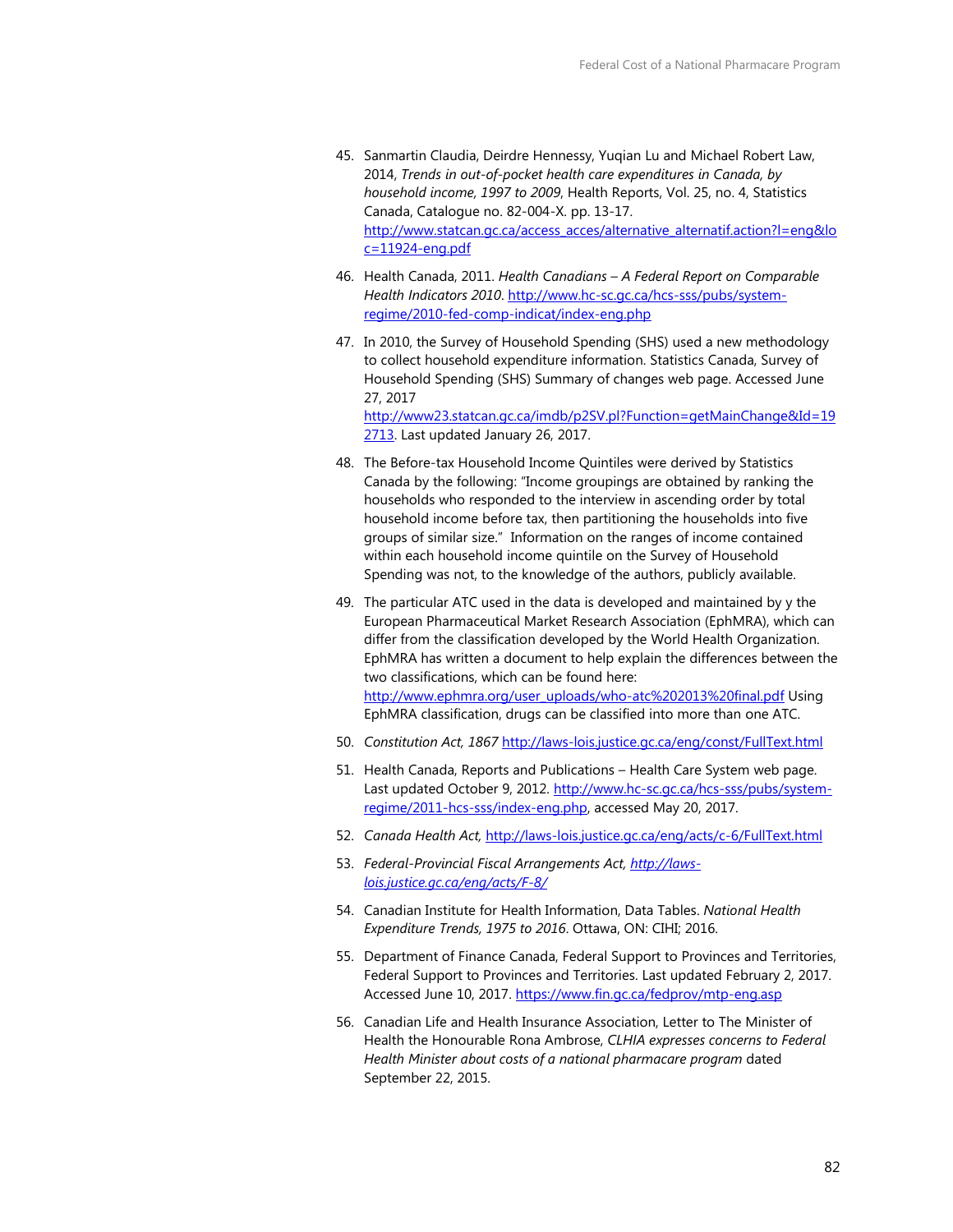[https://www.clhia.ca/domino/html/clhia/clhia\\_lp4w\\_lnd\\_webstation.nsf/page/](https://www.clhia.ca/domino/html/clhia/clhia_lp4w_lnd_webstation.nsf/page/5CEC3F8A27207E4E85257ED200643C4C) [5CEC3F8A27207E4E85257ED200643C4C](https://www.clhia.ca/domino/html/clhia/clhia_lp4w_lnd_webstation.nsf/page/5CEC3F8A27207E4E85257ED200643C4C) 

57. Fraser Group/Tristat Resources. 2002. *Drug Expense Coverage in the Canadian Population: Protection from Severe Drug Expenses* (p. 55). Retrieved April 15, 2015. http://www.frasergroup.com/downloads/severe\_drug\_e.pdf

Also Cited by Kratzer, Jillian, Lucy Cheng, Sara Allin, and Michael R. Law. *The impact of private insurance coverage on prescription drug use in Ontario, Canada*. Healthcare Policy 10, no. 4 (2015): 62. <http://www.longwoods.com/content/24212>

- 58. Sanmartin, Claudia, Deirdre Hennessy, Yuqian Lu, and Michael Robert Law. *Trends in out-of-pocket health care expenditures in Canada, by household income, 1997 to 2009*." Health reports 25, no. 4 (2014): 13.
- 59. Canadian Institute for Health Information, Data Tables. *National Health Expenditure Trends, 1975 to 2016*. Ottawa, ON: CIHI; 2016; Latest year available for total prescribed was 2014.
- 60. Law, Michael R., Lucy Cheng, Irfan A. Dhalla, Deborah Heard, and Steven G. Morgan. *The effect of cost on adherence to prescription medications in Canada*. Canadian Medical Association Journal 184, no. 3 (2012): 297-302. [http://www.cmaj.ca/content/184/3/297.full#T1](http://www.cmaj.ca/content/184/3/297.full%23T1)
- 61. Hennessy, D., Sanmartin, C., Ronksley, P. Weaver, R., Campbell, D., Manns, B., Tonelli, M., and Hemmelgarn, B. *Out-of pocket spending on drugs and costrelated prescription non-adherence among Canadians with chronic disease*. Statistics Canada. 2016. [http://www.statcan.gc.ca/pub/82-003](http://www.statcan.gc.ca/pub/82-003-x/2016006/article/14634/tbl/tbl01-eng.htm) [x/2016006/article/14634/tbl/tbl01-eng.htm](http://www.statcan.gc.ca/pub/82-003-x/2016006/article/14634/tbl/tbl01-eng.htm)
- 62. PMPRB Annual Report 2015; National Prescription Database Utilization Information System. Note that the data source was cited as "*MIDAS™ database, 2005-2015, IMS AG. All rights reserved."* [http://www.pmprb](http://www.pmprb-cepmb.gc.ca/CMFiles/Publications/Annual%20Reports/2015/2015_Annual_Report_Final_EN.pdf)[cepmb.gc.ca/CMFiles/Publications/Annual%20Reports/2015/2015\\_Annual\\_Re](http://www.pmprb-cepmb.gc.ca/CMFiles/Publications/Annual%20Reports/2015/2015_Annual_Report_Final_EN.pdf) port\_Final\_EN.pdf
- 63. PDCI Market Access Inc. and H3 Consulting. *Private Payer Product Listing Agreements in Canada; Second Joint Industry/Payer Survey*. November 2016. Accessed May 13, 2017.<http://www.pdci.ca/resources/publications/>
- 64. Competition Bureau of Canada., *Canadian Generic Drug Sector Study*. 2007. <http://www.competitionbureau.gc.ca/eic/site/cb-bc.nsf/eng/02495.html>
- 65. Grootendorst, P., M. Rocchi, and H. Segal. *An Economic Analysis of the Impact of Reductions in Generic Drug Rebates on Community Pharmacy in Canada*. Toronto: Leslie Dan Faculty of Pharmacy, University of Toronto; 2008.
- 66. Ontario Ministry of Health and Long-Term Care., *Ensuring Better Value for Money*. Accessed June 10, 2017. Last Modified January 14, 2013. [http://www.health.gov.on.ca/en/pro/programs/drugs/plan\\_reform\\_ods/ensur](http://www.health.gov.on.ca/en/pro/programs/drugs/plan_reform_ods/ensuring.aspx) [ing.aspx](http://www.health.gov.on.ca/en/pro/programs/drugs/plan_reform_ods/ensuring.aspx)
- 67. CBC News Article by Dean Beeby, *Revenue Canada probe of pharmacies finds \$58M in hidden income*. Posted July 7, 2016. Last Updated July 7, 2016. Accessed June 10, 2017. [http://www.cbc.ca/news/politics/generic-drugs](http://www.cbc.ca/news/politics/generic-drugs-pharmacies-canada-revenue-agency-tax-penalties-1.3667050)[pharmacies-canada-revenue-agency-tax-penalties-1.3667050](http://www.cbc.ca/news/politics/generic-drugs-pharmacies-canada-revenue-agency-tax-penalties-1.3667050)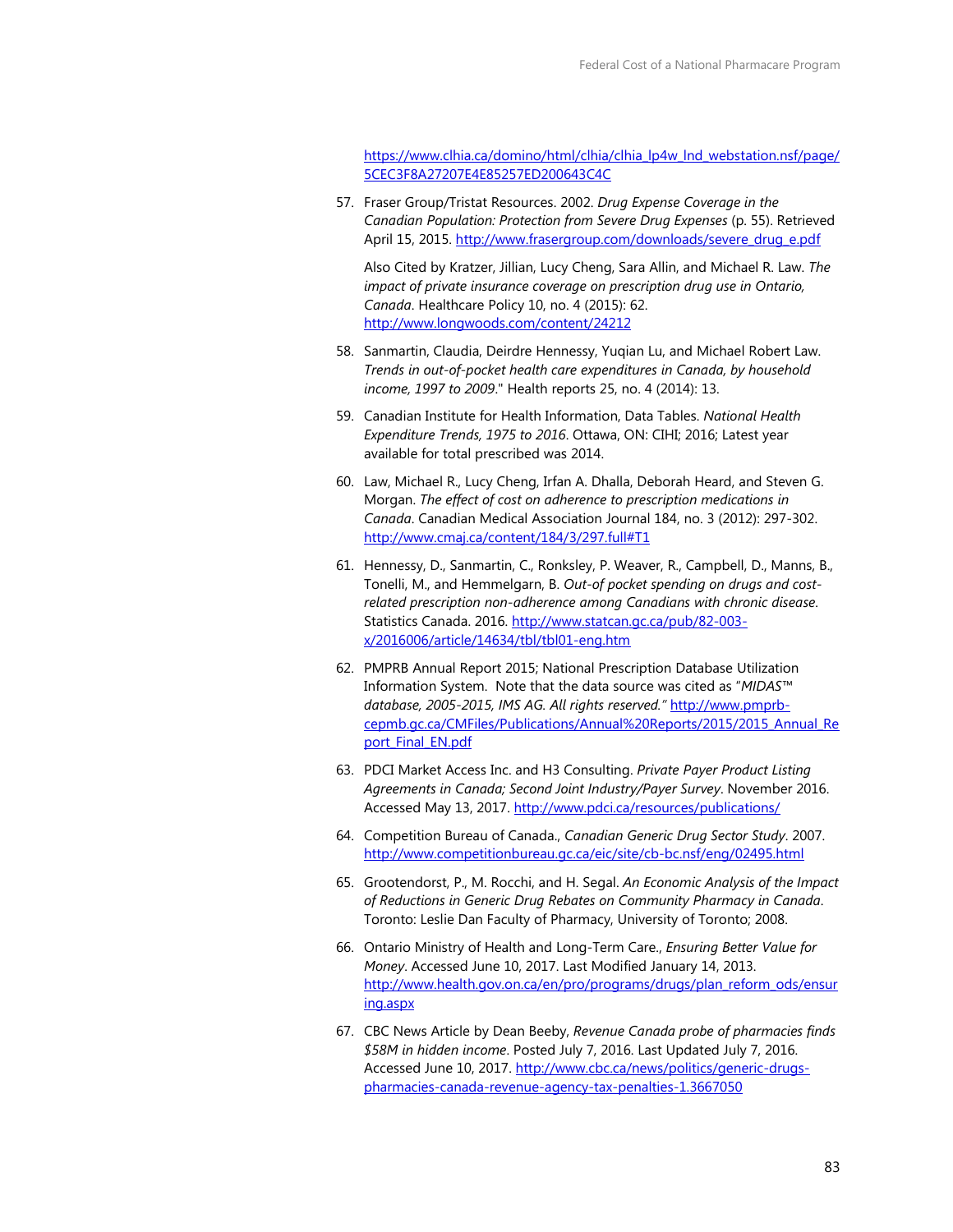- 68. Gagnon, M. A. *A roadmap to a rational pharmacare policy in Canada*. Canadian Federation of Nurses Unions. 2014."
- 69. Canadian Life and Health Insurance Association, Letter to The Minister of Health the Honourable Rona Ambrose, *CLHIA expresses concerns to Federal Health Minister about costs of a national pharmacare program* dated September 22, 2015. [https://www.clhia.ca/domino/html/clhia/clhia\\_lp4w\\_lnd\\_webstation.nsf/page/](https://www.clhia.ca/domino/html/clhia/clhia_lp4w_lnd_webstation.nsf/page/5CEC3F8A27207E4E85257ED200643C4C) [5CEC3F8A27207E4E85257ED200643C4C](https://www.clhia.ca/domino/html/clhia/clhia_lp4w_lnd_webstation.nsf/page/5CEC3F8A27207E4E85257ED200643C4C)
- 70. Law, M., Cheng, L., Dhalla, I., Heard, D., Morgan, S. *The effect of cost on adherence to prescription medications in Canada*. Canadian Medical Association Journal. 184(3).
- 71. Morgan, S., and Boothe, K. *Universal prescription drug coverage in Canada: Long-promised yet undelivered*. Healthcare Management Forum. 2016 Nov; 29(6): 247-254. https://www.ncbi.nlm.nih.gov/pmc/articles/PMC5094297/.
- 72. Hennessy, D., Sanmartin, C., Ronksley, P. Weaver, R., Campbell, D., Manns, B., Tonelli, M., and Hemmelgarn, B. *Out-of pocket spending on drugs and costrelated prescription non-adherence among Canadians with chronic disease*. Statistics Canada. 2016. [http://www.statcan.gc.ca/pub/82-003](http://www.statcan.gc.ca/pub/82-003-x/2016006/article/14634-eng.pdf) [x/2016006/article/14634-eng.pdf.](http://www.statcan.gc.ca/pub/82-003-x/2016006/article/14634-eng.pdf)
- 73. Morgan, S., Law, M., Daw, J., Abraham, L., and Martin, D. *Estimated cost of universal public coverage of prescription drugs in Canada*. Canadian Medical Association Journal. April 2015[. http://www.cmaj.ca/content/184/3/297.full\)](http://www.cmaj.ca/content/184/3/297.full)
- 74. This does not include insurance premiums.
- 75. Contoyannis, P., Hurley, J., Grootendorst, P., Jeon, S., and Tamblyn, R., *Estimating the price elasticity of expenditure for prescription drugs in the presence of non-linear price schedules: an illustration from Quebec, Canada*. Health Economics. 14 No. 9 (2005).
- 76. The elasticity estimates were typically based on a price changes for seniors, who may or may not be more price sensitive than the rest of the Canadian population. This includes the price estimate of Contoyannis et. al where the estimate was based on a relatively small price change for seniors in Quebec in 1998. However, international elasticities of demand for drugs suggest that the elasticity for the working-age population may be higher. Due to lack of population-wide Canadian estimates, PBO chose to use an estimate within the range of those calculated by Contoyannis et. al (which is well within the range of estimates produced by the other two Canadian studies). Sources: Contoyannis, P., Hurley, J., Grootendorst, P., Jeon, S., and Tamblyn, R., *Estimating the price elasticity of expenditure for prescription drugs in the presence of non-linear price schedules: an illustration from Quebec, Canada*. Health Economics. 14 (2005); Li X, Guh D, Lacaille D, Esdaile J, Ais AH. *The impact of cost sharing of prescription drug expenditures on health care utilization by the elderly : own-and cross-price elasticities.* Health Policy. 2007 Aug; 82 (3): 340-347; Results by Grootendorst PV et. al as summarized and cited by Michael Law, "Assessing Cost-related Non-adherence to Prescription Drugs in Canada – A report prepared for Health Canada". Provided by an Information Request to Health Canada IR0261.
- 77. Bio-similars are classified as Biologics in the data.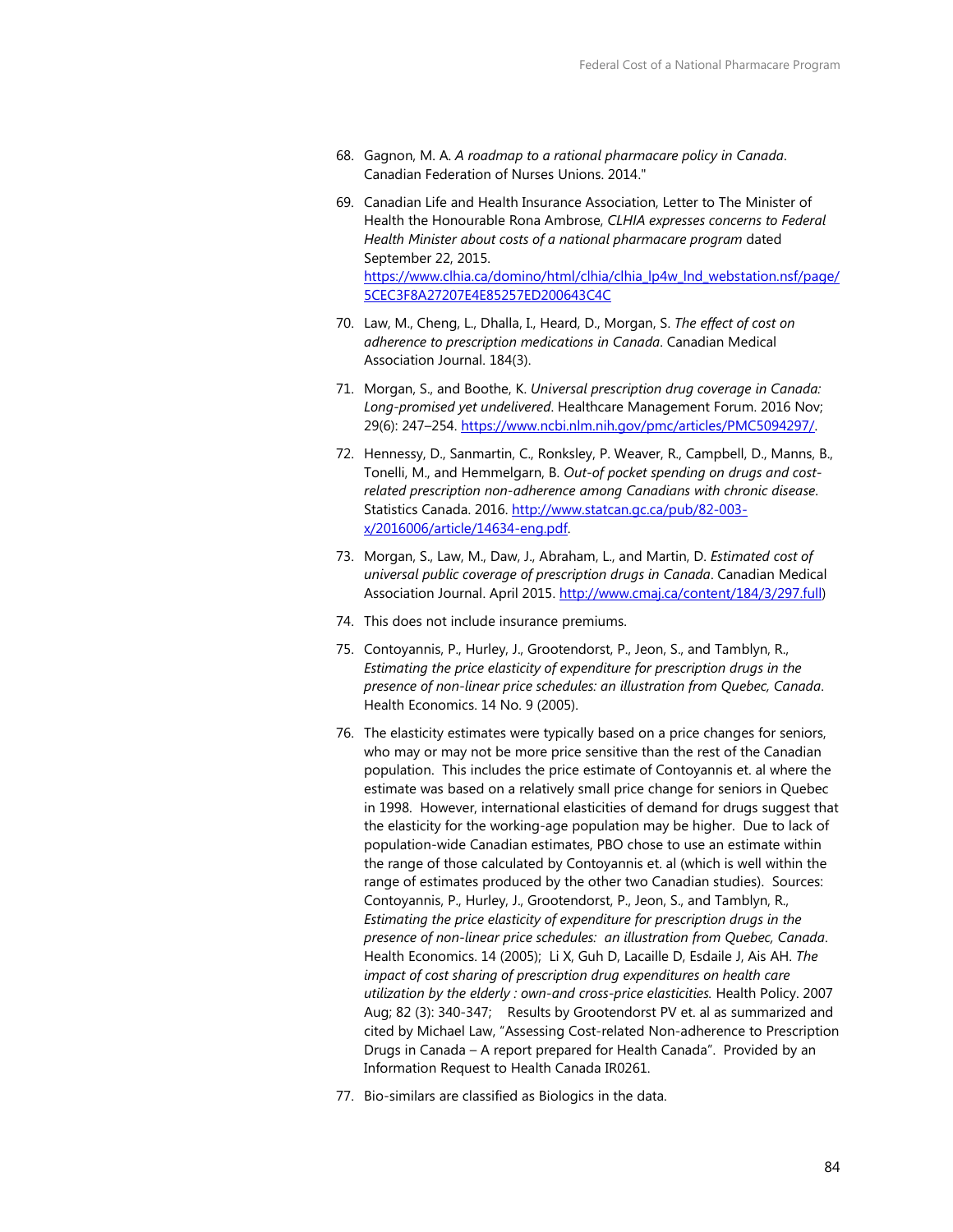- 78. A complete list of designated categories for UK co-pay exemptions can be found at: [http://www.nhs.uk/NHSEngland/Healthcosts/Pages/Prescriptioncosts.aspx.](http://www.nhs.uk/NHSEngland/Healthcosts/Pages/Prescriptioncosts.aspx)
- 79. In some public plans, patients can receive reimbursement for a brand-name drug up to the reimbursement cost of the generic either upon request, or if the physician has indicated a 'no substitution' clause. The latter is often in cases where the patient experiences adverse drug reactions to the generic, but not the brand-name drug, but is sometimes upon request to fulfill patients' preferences rather than medical necessity. In other plans, only the generic is reimbursed, despite the 'no substitution' request. However, plans tend to offer a compassionate clause that will reimburse patients for the full cost of a brand-name drug in cases of severe adverse reaction to the generic.
- 80. Quebec imposed generic substitution clauses for private plans on October 1, 2015. Therefore, the data captures a weighted average of the effect of generic substitution in private plans. Source: *Bill 28: An Act mainly to implement certain provisions of the Budget Speech of 4 June 2014 and return to a balanced budget in 2015-2016.* Assented to 21 April 2015. Forty-first legislature, First Session.

[http://www2.publicationsduquebec.gouv.qc.ca/dynamicSearch/telecharge.ph](http://www2.publicationsduquebec.gouv.qc.ca/dynamicSearch/telecharge.php?type=5&file=2015C8A.PDF) [p?type=5&file=2015C8A.PDF](http://www2.publicationsduquebec.gouv.qc.ca/dynamicSearch/telecharge.php?type=5&file=2015C8A.PDF) 

Also, PMPRB cited a paper indicating the generic substation has been increasing in private plans: Lynas, K. 2012. *Private Insurers Implementing Policies Making Generic Substitution Mandatory*. Can Pharm J (Ott). Nov. 2012 145(6):245. <http://www.ncbi.nlm.nih.gov/pmc/articles/PMC3567597/> Accessed May 20, 2017). doi: 10.3821/145.6.cpj245.

- 81. Patented drugs may compete with existing brand-name drugs that have no generic available. While it's possible some substitutions are made, this is already captured in the data if/when it occurs.
- 82. The provinces and programs include: Alberta, Saskatchewan, Manitoba, Ontario, New Brunswick, Nova Scotia and Prince Edward Island and Health Canada's Non-insured Health Benefits drug plan.
- 83. Patented Medicine Prices Review Board, *Compass Rx: Annual Public Drug Plan Expenditure Report*, various years.
- 84. Due to the high cost of DAAs and biologics, the percentage of the total prescription cost that comprises of the dispensing fees and markups is much lower than other traditional drugs. For example, for Harvoni and Sovaldi collectively dispensing fees and markups are 4.2% of the total prescription cost. We are assuming that there is no behaviour response for these drugs.
- 85. Age cohorts identified in the dataset used by the PBO were:19-25; 26-29; 30- 34; 35-39; 40-44; 45-49; 50-54; 55-59; and 60-64.
- 86. Smolina, K., Morgan, S. *The Drivers of Overspending on Prescription Drugs in Quebec*. Healthcare Policy. 2014; 10(2): 19-26.
- 87. As noted in Smolina, K, and Morgan, S. (2014) the patterns of prescription drug consumption in Quebec differ from those in the rest of Canada. Part of these differences is captured through the demographic weightings used by the PBO (that is, different age groups consume different types of drugs). However, as noted earlier, idiosyncratic cultural or administrative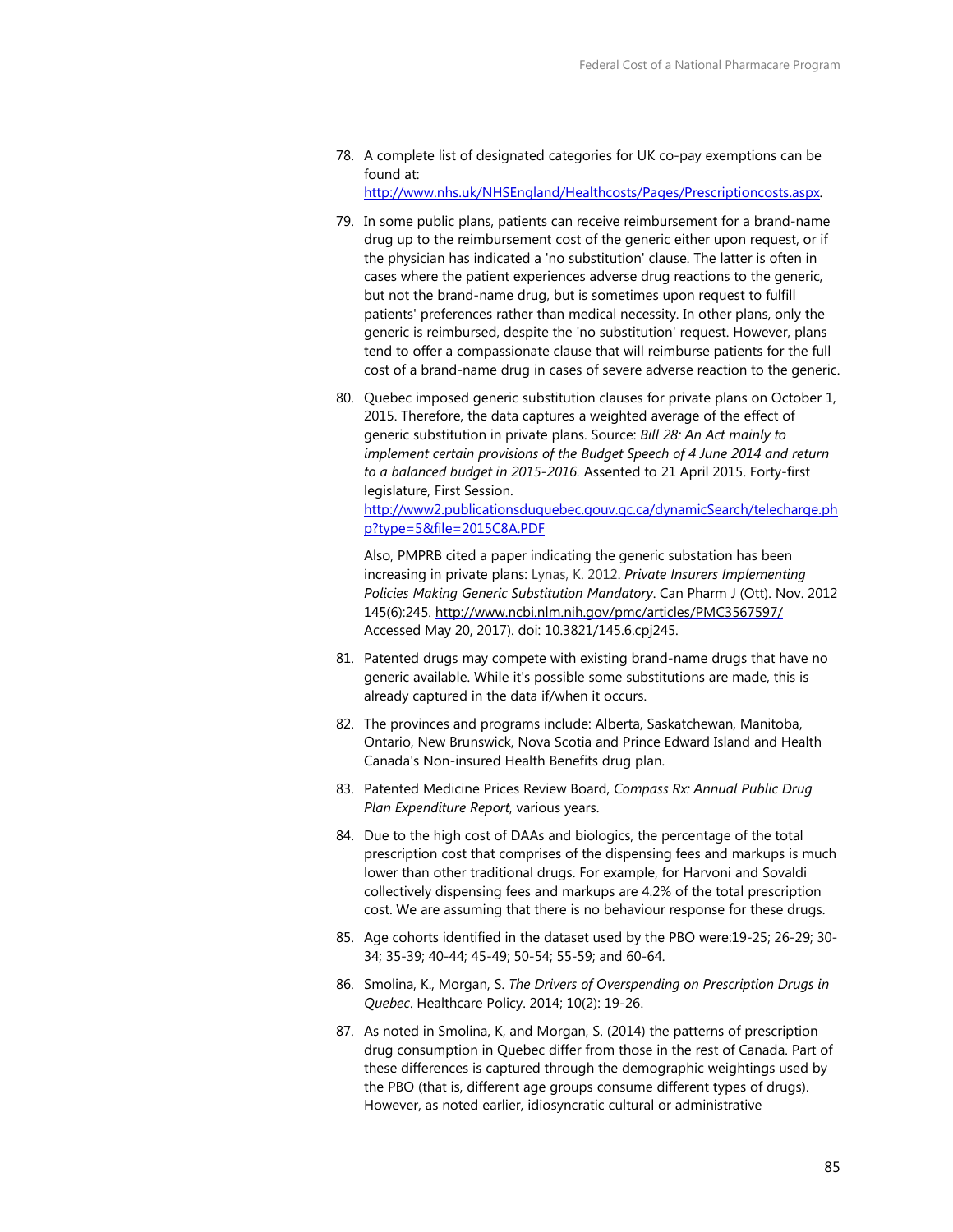(prescribing) differences in Quebec versus the rest of the country are not captured in this calculation. As such, the actual estimated behavioural effect could be higher or lower.

- 88. QI Projected Patient counts are created by way of a multi-step factoring framework that leverages multiple QI data assets, including national multiyear databases of de-identified patient-level prescription and claims transactions, as well as the "Gold Standard" Geographical Prescription Monitor ("GPM") service that provides the most complete and robust picture of total prescription volume in the Canadian retail pharmacy marketplace. The Projected Patients framework is used to estimate the total number of unique patients in a given cohort definition. The particular ATC used in the data is developed and maintained by y the European Pharmaceutical Market Research Association (EphMRA), which can differ from the classification developed by the World Health Organization. EphMRA has written a document to help explain the differences between the two classifications, which can be found here: [http://www.ephmra.org/user\\_uploads/who](http://www.ephmra.org/user_uploads/who-atc%202013%20final.pdf)[atc%202013%20final.pdf](http://www.ephmra.org/user_uploads/who-atc%202013%20final.pdf) Using EphMRA classification, drugs can be classified into more than one ATC.
- 89. Canadian Institute for Health Information. National Prescription Drug Utilization Information System Database. Received March 30, 2017.
- 90. Some provinces permit out-of-province insurance for drugs. [http://www.health.gov.nl.ca/health/prescription/covered\\_outofprovince.html](http://www.health.gov.nl.ca/health/prescription/covered_outofprovince.html) ; [https://www.saskatchewan.ca/residents/health/prescription-drug-plans](https://www.saskatchewan.ca/residents/health/prescription-drug-plans-and-health-coverage/health-benefits-coverage/out-of-province-and-out-of-canada-coverage#out-of-province-services-in-canada)[and-health-coverage/health-benefits-coverage/out-of-province-and-out-of](https://www.saskatchewan.ca/residents/health/prescription-drug-plans-and-health-coverage/health-benefits-coverage/out-of-province-and-out-of-canada-coverage#out-of-province-services-in-canada)[canada-coverage#out-of-province-services-in-canada](https://www.saskatchewan.ca/residents/health/prescription-drug-plans-and-health-coverage/health-benefits-coverage/out-of-province-and-out-of-canada-coverage#out-of-province-services-in-canada) ; <https://www.insurancehotline.com/travel-and-your-provincial-health-plan/>
- 91. Manitoba's public drug plan does not reimburse any markups.
- 92. This document: [http://www.springer.com/cda/content/document/cda\\_downloaddocument/9](http://www.springer.com/cda/content/document/cda_downloaddocument/9783319121680-c2.pdf?SGWID=0-0-45-1489884-p177022475) [783319121680-c2.pdf?SGWID=0-0-45-1489884-p177022475;](http://www.springer.com/cda/content/document/cda_downloaddocument/9783319121680-c2.pdf?SGWID=0-0-45-1489884-p177022475) The 2007 competition bureau report, page 49 in "*Canadian Generic Drug Sector Study*".
- 93. Annual population projections by age and sex for July 1, 2016 to 2100, Canada, provinces and territories. Medium-growth scenario: special projection up to 2100. Prepared by Statistics Canada for the PBO.
- 94. The UK National Health Service overview of the Maternity Exemption Certificate is presented here: [http://www.nhsbsa.nhs.uk/1039.aspx.](http://www.nhsbsa.nhs.uk/1039.aspx)
- 95. Women with stillbirths, defined as a baby born dead after 24 completed weeks of pregnancy, may continue to use the MatEx; women with miscarriages, defined as babies born dead between 14 and 24 weeks of pregnancy, must return the MatEx.
- 96. Statistics Canada. CANSIM Table 1024516: <http://www5.statcan.gc.ca/cansim/a26?lang=eng&id=1024516>
- 97. Smolina, K., Hanley, G., Mintzes, B., Oberlander, T., Morgan, S. *Trends and Determinants of Prescription Drug Use during Pregnancy and Postpartum in British Columbia, 2002-2011: A Population-Based Cohort Study.* PLoS One. 10(5). 2015.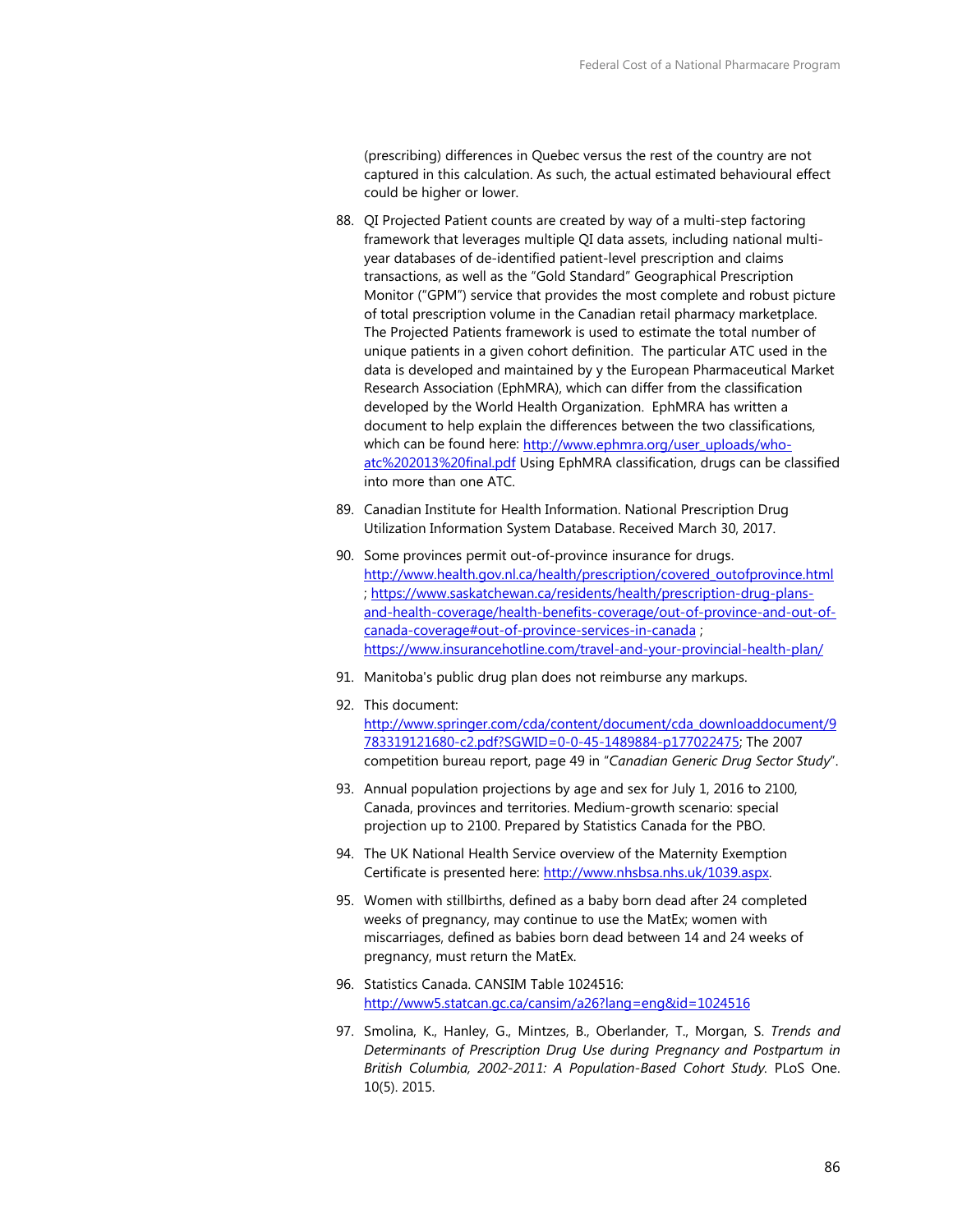- 98. Personal communications with Dr. K. Smolina regarding mean dispensations in 2011 to new mothers in British Columbia.
- 99. Employment and Social Development Canada. *Employment Insurance Monitoring and Assessment Report for 2014-15*. [https://www.canada.ca/en/employment-social-development/programs/ei/ei](https://www.canada.ca/en/employment-social-development/programs/ei/ei-list/reports/monitoring2015.html)[list/reports/monitoring2015.html](https://www.canada.ca/en/employment-social-development/programs/ei/ei-list/reports/monitoring2015.html)
- 100. Canadian Institutes for Health Information. *Prescribed Drug Spending in Canada*. 2014. [https://secure.cihi.ca/free\\_products/Prescribed%20Drug%20Spending%20in](https://secure.cihi.ca/free_products/Prescribed%20Drug%20Spending%20in%20Canada_2014_EN.pdf) [%20Canada\\_2014\\_EN.pdf](https://secure.cihi.ca/free_products/Prescribed%20Drug%20Spending%20in%20Canada_2014_EN.pdf)
- 101. Patented Medicine Prices Review Board, *Compass Rx: Annual Public Drug Plan Expenditure Report*, various years.
- 102. Sofosbuvir is found on the RAMQ formulary and accounted for roughly 20% public brand name expenditures (net of fees) and roughly 5% of total expenditures, according to PBO calculations using IMS data.
- 103. As a comparison the cost of traditional drugs per prescription (i.e. nonbiologics and DAA) increased by 1.7% for privately-administered drug plans in Canada, see: Express Scripts, *Express Scripts Canada: Drug Trend Report 2016*, 2016, pg. 22.
- 104. Express Scripts Canada analyses the change in drug cost for private insurance plans. The year-over-year change should be similar to public drug plans since the percentage of biologics of the total dollars spent in our data is approximately the same for public drug plans (20.5%) versus private drug plans (20.0%). For brand name drugs the percentage of total dollar spent is higher in our data for private drug plan (49.6%) versus public drug plans (43.3%).
- 105. According to Express Scripts the prescription cost of DAA drugs to treat Hepatitis C will decrease due to listing agreements through the pan-Canadian Pharmaceutical Alliance and due to the decrease of the number of individuals in the population with the disease. As well, there was a spike in DAA drugs to treat Hepatitis C in the start of 2015 due to drugs being listed on the formulary of certain provinces. The Express Scripts year-overyear change for 2016 for DAA drugs was -63.3%. The prescription cost of biologics such as those used for the treatment of inflammatory conditions is expected to increase due to the approval of a new biologic, containing the molecule ixekizumab and the slow uptake of the use of biosimilars as well as the higher cost of biosimilars when compared to their name brand drug. For example, the biosimilar for infliximab is 53% of the name brand price. The Express Scripts year-over-year change for 2016 for biologics to treat inflammatory conditions, the class of drugs with the highest dollars spent in 2016, was 11.7%.
- 106. Patented Medicine Prices Review Board, *Compass Rx: Annual Public Drug Plan Expenditure Report*, 3rd Ed., 2017.
- 107. PBO. *Economic and Fiscal Outlook April 2017*. 2017[. http://www.pbo](http://www.pbo-dpb.gc.ca/web/default/files/Documents/Reports/2017/EFO%20April%202017/EFO_MAY2017_EN.pdf)[dpb.gc.ca/web/default/files/Documents/Reports/2017/EFO%20April%20201](http://www.pbo-dpb.gc.ca/web/default/files/Documents/Reports/2017/EFO%20April%202017/EFO_MAY2017_EN.pdf) [7/EFO\\_MAY2017\\_EN.pdf](http://www.pbo-dpb.gc.ca/web/default/files/Documents/Reports/2017/EFO%20April%202017/EFO_MAY2017_EN.pdf)